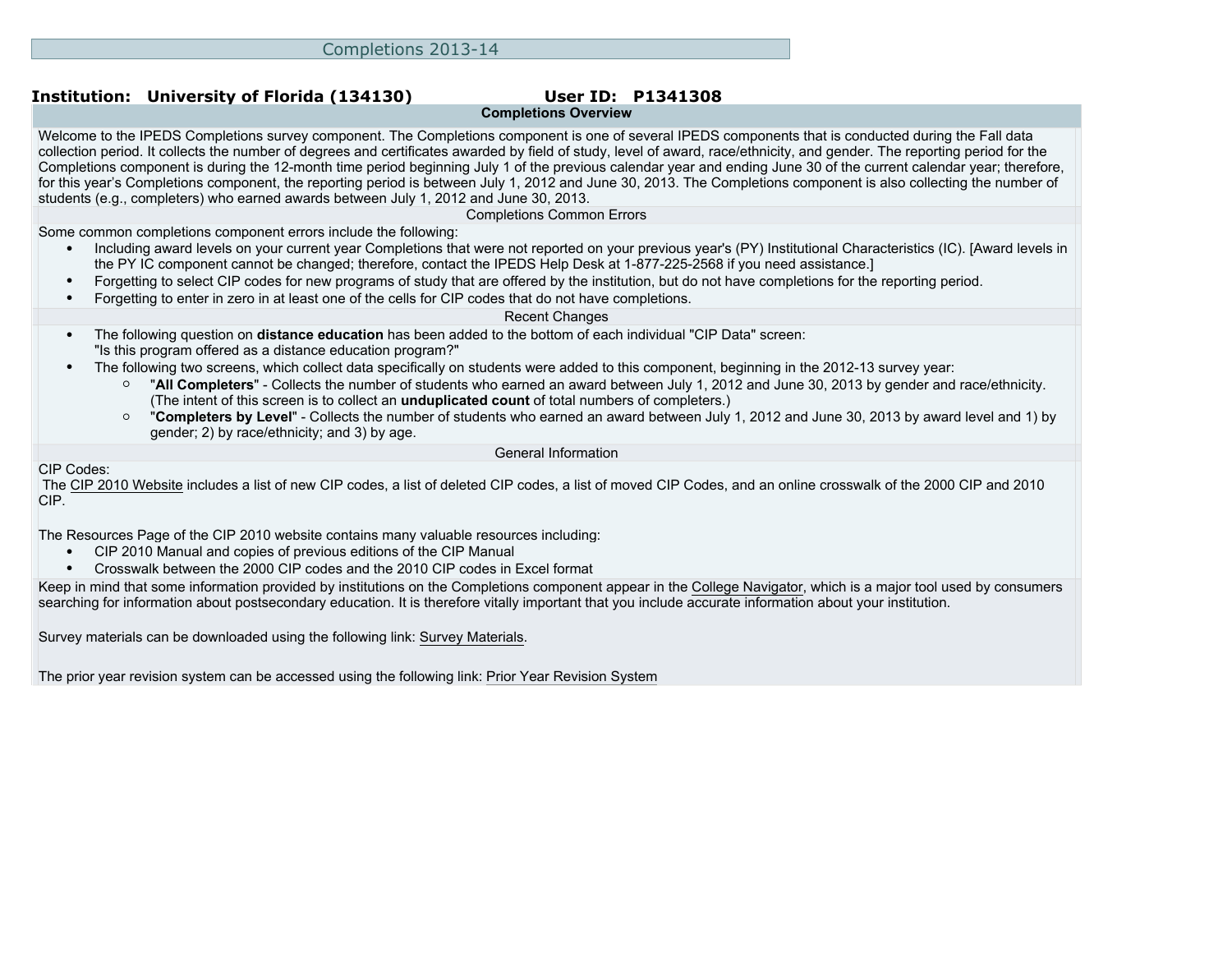## **Completions CIP Data**

| <b>CIPCODE</b>                                      | Award<br>Level            |                |                | <b>Non</b><br>Major Gender Resident<br>Alien | Hispanic<br>Latino             | American<br>Indian or<br>Alaska<br><b>Native</b> | Asian                         | <b>Black or</b><br>African<br>American | <b>Native</b><br>Hawaiian<br>or Other<br><b>Pacific</b><br><b>Islander</b> | White               | Two<br><b>or</b><br>more<br>Races | Race/<br>ethnicity<br>unknown    | <b>Total</b>           | distance<br>education<br>program |
|-----------------------------------------------------|---------------------------|----------------|----------------|----------------------------------------------|--------------------------------|--------------------------------------------------|-------------------------------|----------------------------------------|----------------------------------------------------------------------------|---------------------|-----------------------------------|----------------------------------|------------------------|----------------------------------|
| 01.0103                                             | 5 - Bachelor's            |                | Men            | $\overline{7}$                               | 12                             | $\overline{0}$                                   | 3                             | 8                                      | $\overline{2}$                                                             | 45                  | $\overline{2}$                    | $\mathbf{1}$                     | 80                     |                                  |
| <b>Agricultural Economics</b>                       | degree                    | $\mathbf{1}$   | Women          | $\mathbf{3}$                                 | $\overline{4}$                 | $\overline{0}$                                   | $\overline{2}$                | 4                                      | $\mathbf 0$                                                                | 16                  | 1                                 | $\overline{0}$                   | 30                     |                                  |
|                                                     |                           |                | Total          | 10                                           | 16                             | $\overline{0}$                                   | 5                             | 12                                     | $\overline{2}$                                                             | 61                  | 3                                 | $\mathbf{1}$                     | 110                    | <b>No</b>                        |
| 01.0103                                             | 7 - Master's              |                | Men            | 5                                            | $\overline{1}$                 | $\mathbf{0}$                                     | $\overline{0}$                | 0                                      | $\overline{0}$                                                             | 12                  | $\overline{0}$                    | $\overline{2}$                   | 20                     |                                  |
| <b>Agricultural Economics</b>                       | degree                    | $\mathbf 1$    | Women          | $\overline{2}$                               | $\mathbf 1$                    | $\overline{0}$                                   | $\overline{0}$                | $\overline{0}$                         | $\overline{0}$                                                             | 5                   | $\overline{0}$                    | $\overline{0}$                   | 8                      |                                  |
|                                                     |                           |                | Total          | $\overline{7}$                               | $\overline{2}$                 | $\overline{0}$                                   | $\overline{0}$                | $\overline{0}$                         | $\overline{0}$                                                             | 17                  | $\overline{0}$                    | $\overline{2}$                   | 28                     | No                               |
| 01.0103<br><b>Agricultural Economics</b>            | 17 - Doctor's             |                | Men            | $\overline{2}$                               | $\overline{2}$                 | $\overline{0}$                                   | $\mathbf 0$                   | $\overline{2}$                         | $\overline{0}$                                                             | 0                   | $\mathbf{0}$                      | $\overline{0}$                   | 6                      |                                  |
|                                                     | degree -<br>research /    | $\overline{1}$ | Women          | $\overline{2}$                               | 1                              | $\overline{0}$                                   | $\overline{0}$                | 0                                      | $\overline{0}$                                                             | $\mathbf{1}$        | $\mathbf{0}$                      | $\overline{0}$                   | $\overline{4}$         |                                  |
|                                                     | scholarship               |                | Total          | $\overline{4}$                               | 3                              | $\Omega$                                         | $\overline{0}$                | $\overline{2}$                         | $\Omega$                                                                   | $\mathbf{1}$        | $\mathbf{0}$                      | $\overline{0}$                   | 10                     | No                               |
| 01.0401                                             | 5 - Bachelor's            |                | Men            | $\Omega$                                     | $\mathbf 1$                    | $\mathbf{0}$                                     | $\overline{0}$                | $\mathbf 1$                            | $\mathbf{0}$                                                               | 3                   | $\overline{0}$                    | $\overline{0}$                   | 5                      |                                  |
| Agricultural and Food<br><b>Products Processing</b> | degree                    | $\mathbf{1}$   | Women          | $\overline{0}$                               | $\overline{2}$                 | 0                                                | $\overline{0}$                | $\overline{0}$                         | $\mathbf{0}$                                                               | 3                   | $\overline{0}$                    | $\overline{0}$                   | 5                      |                                  |
|                                                     |                           |                | Total          | $\overline{0}$                               | $\mathsf 3$                    | $\overline{0}$                                   | $\overline{0}$                | $\mathbf{1}$                           | $\overline{0}$                                                             | $\,$ 6 $\,$         | $\overline{0}$                    | $\overline{0}$                   | 10                     | <b>No</b>                        |
| 01.0603<br>Ornamental Horticulture                  | 5 - Bachelor's            |                | Men            | $\overline{0}$                               | $\overline{2}$                 | $\overline{0}$                                   | $\overline{0}$                | 0                                      | $\overline{0}$                                                             | 10                  | 1                                 | $\overline{0}$                   | 13                     |                                  |
|                                                     | degree                    | $\mathbf{1}$   | Women<br>Total | $\overline{0}$<br>$\Omega$                   | $\mathbf{0}$<br>$\overline{2}$ | $\overline{0}$<br>$\overline{0}$                 | $\mathbf 0$<br>$\overline{0}$ | 1<br>1                                 | $\overline{0}$<br>$\overline{0}$                                           | 6<br>16             | 1                                 | $\overline{0}$<br>$\overline{0}$ | $\boldsymbol{8}$<br>21 | <b>No</b>                        |
| 01.0901                                             | 5 - Bachelor's            |                | Men            | 1                                            | 6                              | 0                                                | $\overline{0}$                | $\overline{0}$                         | $\overline{0}$                                                             | 23                  | $\overline{2}$<br>$\overline{0}$  | $\overline{0}$                   | 30                     |                                  |
| Animal Sciences, General                            | degree                    | $\mathbf{1}$   | Women          | $\overline{0}$                               | 15                             | $\overline{0}$                                   | $\mathbf{1}$                  | 3                                      | $\overline{0}$                                                             | 67                  | 1                                 | 3                                | 90                     |                                  |
|                                                     |                           |                | Total          | $\mathbf{1}$                                 | 21                             | $\overline{0}$                                   | $\mathbf{1}$                  | 3                                      | $\overline{0}$                                                             | 90                  | $\mathbf 1$                       | 3                                | 120                    | <b>No</b>                        |
| 01.0901                                             | 7 - Master's              |                | Men            | 8                                            | 1                              | $\Omega$                                         | 0                             | 0                                      | $\overline{0}$                                                             | 6                   | 0                                 | $\overline{0}$                   | 15                     |                                  |
| Animal Sciences, General                            | degree                    | $\mathbf{1}$   | Women          | 1                                            | $\mathbf{0}$                   | $\overline{0}$                                   | $\mathbf{1}$                  | 1                                      | $\overline{0}$                                                             | 10                  | 1                                 | $\overline{0}$                   | 14                     |                                  |
|                                                     |                           |                | Total          | $\overline{9}$                               | 1                              | $\overline{0}$                                   | $\mathbf{1}$                  | 1                                      | $\overline{0}$                                                             | 16                  | 1                                 | $\mathbf 0$                      | 29                     | No                               |
| 01.0901                                             | 17 - Doctor's             |                | Men            |                                              | $\overline{0}$                 | $\overline{0}$                                   | $\overline{0}$                | $\overline{0}$                         | $\overline{0}$                                                             | $\overline{0}$      | $\overline{0}$                    | $\overline{0}$                   | $\mathbf{1}$           |                                  |
| Animal Sciences, General                            | degree -                  | $\mathbf{1}$   | Women          |                                              | $\overline{0}$                 | 0                                                | $\mathbf 0$                   | $\overline{0}$                         | $\overline{0}$                                                             | $\mathbf{1}$        | $\overline{0}$                    | $\mathsf{O}\xspace$              | $\overline{2}$         |                                  |
|                                                     | research /<br>scholarship |                | Total          | $\overline{2}$                               | $\overline{0}$                 | $\overline{0}$                                   | $\mathbf 0$                   | $\overline{0}$                         | $\Omega$                                                                   | $\mathbf{1}$        | $\overline{0}$                    | $\overline{0}$                   | 3                      | <b>No</b>                        |
| 01.0901                                             | 5 - Bachelor's            |                | Men            | $\overline{0}$                               | 0                              | $\overline{0}$                                   | $\overline{0}$                | 0                                      | $\overline{0}$                                                             | $\overline{0}$      | 0                                 | 0                                | 0                      |                                  |
| Animal Sciences, General                            | degree                    | $\overline{2}$ | Women          | $\overline{0}$                               | $\mathbf{0}$                   | $\overline{0}$                                   | $\overline{0}$                | 0                                      | $\overline{0}$                                                             | $\overline{2}$      | $\overline{0}$                    | $\overline{0}$                   | $\overline{c}$         |                                  |
|                                                     |                           |                | Total          | $\overline{0}$                               | $\mathbf{0}$                   | $\overline{0}$                                   | $\overline{0}$                | 0                                      | $\boldsymbol{0}$                                                           | $\overline{2}$      | $\overline{0}$                    | 0                                | $\overline{2}$         | No                               |
| 01.1001                                             | 5 - Bachelor's            |                | Men            | $\overline{0}$                               | 6                              | $\overline{2}$                                   | $\mathsf g$                   | 3                                      | $\sqrt{5}$                                                                 | 21                  | $\overline{2}$                    | $\overline{4}$                   | 52                     |                                  |
| <b>Food Science</b>                                 | degree                    | $\mathbf{1}$   | Women          |                                              | 29                             | $\mathbf 0$                                      | 17                            | 12                                     | 13                                                                         | 83                  | $\mathbf 1$                       | $\overline{2}$                   | 158                    |                                  |
|                                                     |                           |                | Total          | $\mathbf{1}$                                 | 35                             | $\overline{2}$                                   | 26                            | 15                                     | 18                                                                         | 104                 | 3                                 | 6                                | 210                    | <b>No</b>                        |
| 01.1001                                             | 7 - Master's              |                | Men            | $\overline{4}$                               | 0                              | $\overline{0}$                                   | $\overline{0}$                | 0                                      | $\overline{0}$                                                             | 3                   | $\overline{0}$                    | $\mathbf{1}$                     | 8                      |                                  |
| Food Science                                        | degree                    | -1             | Women          | 5                                            | $\mathbf{0}$                   | $\overline{0}$                                   | $\mathbf{1}$                  | 1                                      | 0                                                                          | 4                   |                                   | $\mathbf{1}$                     | 13                     |                                  |
|                                                     |                           |                | Total          | $\overline{9}$                               | $\Omega$                       | 0                                                | $\mathbf{1}$                  | 1                                      | $\overline{0}$                                                             | $\overline{7}$      | 1                                 | $\overline{2}$                   | 21                     | No                               |
| 01.1001                                             | 17 - Doctor's             |                | Men            |                                              | $\Omega$                       | $\Omega$                                         | $\Omega$                      | $\Omega$                               | $\Omega$                                                                   | $\Omega$            | $\Omega$                          | $\Omega$                         | $\mathbf{1}$           |                                  |
| <b>Food Science</b>                                 | degree -<br>research /    | $\overline{1}$ | Women          | 3                                            | $\overline{0}$                 | $\overline{0}$                                   | $\mathbf{0}$                  | 0                                      | $\mathbf 0$                                                                | $\overline{2}$      | $\overline{0}$                    | $\overline{0}$                   | 5                      |                                  |
|                                                     | scholarship               |                | Total          | $\overline{4}$                               | $\overline{0}$                 | $\overline{0}$                                   | $\boldsymbol{0}$              | 0                                      | $\Omega$                                                                   | $\overline{2}$      | $\mathbf 0$                       | 0                                | 6                      | <b>No</b>                        |
| 01.1001                                             | 5 - Bachelor's            |                | Men            | $\overline{0}$                               | $\mathbf{0}$                   | $\overline{0}$                                   | 0                             | 1                                      |                                                                            | $\mathbf{1}$        | $\overline{0}$                    | $\overline{0}$                   | $\mathbf{3}$           |                                  |
| Food Science                                        | degree                    | 2              | Women          | $\overline{0}$                               | $\mathbf 0$                    | $\overline{0}$                                   | $\mathsf{O}\xspace$           | $\mathbf{1}$                           | $\overline{0}$                                                             | $\mathsf{O}\xspace$ | 0                                 | $\overline{0}$                   | $\mathbf{1}$           |                                  |
|                                                     |                           |                | Total          | $\overline{0}$                               | $\boldsymbol{0}$               | $\overline{0}$                                   | $\overline{0}$                | $\overline{2}$                         |                                                                            | $\mathbf{1}$        | 0                                 | $\overline{0}$                   | $\overline{4}$         | <b>No</b>                        |
| 01.1101                                             | 5 - Bachelor's            |                | Men            | $\boldsymbol{0}$                             | $\overline{2}$                 | $\overline{0}$                                   | $\boldsymbol{0}$              | $\mathsf{O}\xspace$                    | $\overline{0}$                                                             | $\mathbf{1}$        | $\overline{0}$                    | 0                                | $\sqrt{3}$             |                                  |
| Plant Sciences, General                             | degree                    | $\mathbf{1}$   | Women          | $\mathsf{O}\xspace$                          | $\mathbf{1}$                   | 0                                                | 0                             | 0                                      | $\mathbf{0}$                                                               | $\overline{4}$      | $\mathbf 0$                       | $\mathsf{O}\xspace$              | $\sqrt{5}$             |                                  |
|                                                     |                           |                | Total          | $\boldsymbol{0}$                             | $\sqrt{3}$                     | $\mathsf{O}\xspace$                              | $\mathsf{O}\xspace$           | $\mathsf{O}\xspace$                    | $\mathsf{O}\xspace$                                                        | 5                   | $\boldsymbol{0}$                  | $\mathsf{O}\xspace$              | $\,8\,$                | No                               |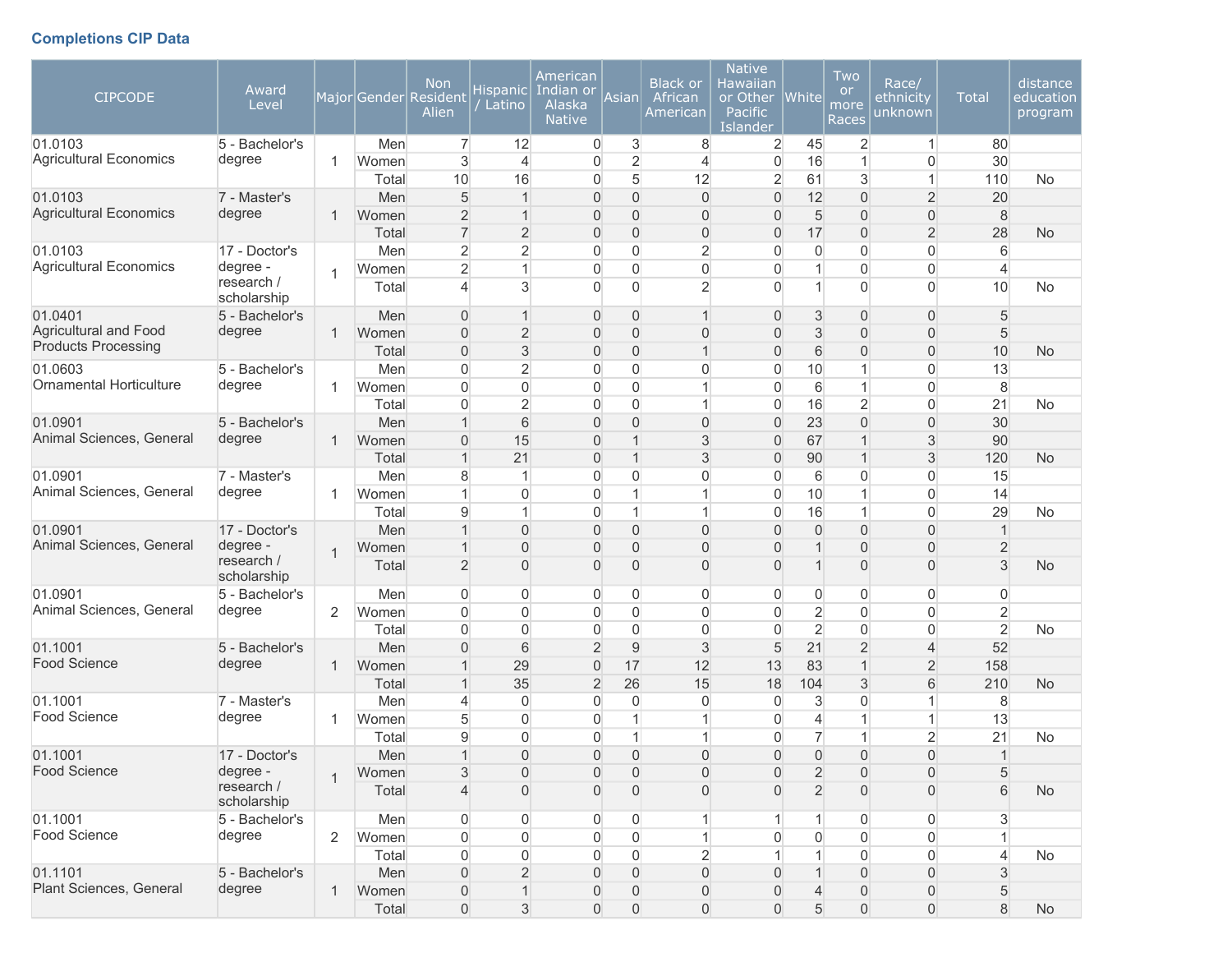| <b>CIPCODE</b>                                | Award<br>Level            |                |                | <b>Non</b><br>Major Gender Resident<br>Alien | Hispanic<br>Latino       | American<br>Indian or<br>Alaska<br><b>Native</b> | Asian                            | <b>Black or</b><br>African<br>American | <b>Native</b><br>Hawaiian<br>or Other<br>Pacific<br>Islander | <b>White</b>                     | Two<br><b>or</b><br>more<br>Races | Race/<br>ethnicity<br>unknown    | <b>Total</b>     | distance<br>education<br>program |
|-----------------------------------------------|---------------------------|----------------|----------------|----------------------------------------------|--------------------------|--------------------------------------------------|----------------------------------|----------------------------------------|--------------------------------------------------------------|----------------------------------|-----------------------------------|----------------------------------|------------------|----------------------------------|
| 01.1102                                       | 7 - Master's              | $\mathbf{1}$   | Men            | $\mathbf{1}$                                 | $\overline{0}$           | $\overline{0}$                                   | 0                                | 0                                      | 0                                                            | 6                                | $\overline{0}$                    | 0                                | $\overline{7}$   |                                  |
| Agronomy and Crop Science degree              |                           |                | Women          | $\Omega$                                     | $\mathbf{0}$             | $\overline{0}$                                   | $\mathbf 0$                      | $\overline{0}$                         | $\mathbf 0$                                                  | $\overline{0}$                   | $\mathbf{0}$                      | $\Omega$                         | $\overline{0}$   |                                  |
|                                               |                           |                | Total          |                                              | $\mathbf{0}$             | 0                                                | $\overline{0}$                   | $\overline{0}$                         | $\overline{0}$                                               | 6                                | $\mathbf{0}$                      | $\overline{0}$                   | $\overline{7}$   | Yes                              |
| 01.1102<br>Agronomy and Crop Science degree - | 17 - Doctor's             |                | Men            | 3                                            | $\mathbf{0}$<br>$\Omega$ | 0                                                | $\overline{0}$                   | $\overline{0}$                         | $\overline{0}$<br>$\overline{0}$                             | $\overline{0}$                   | $\overline{0}$                    | $\overline{0}$                   | 3                |                                  |
|                                               | research /<br>scholarship | $\overline{1}$ | Women<br>Total | $\Omega$<br>3                                | $\Omega$                 | 0<br>0                                           | $\overline{0}$<br>$\overline{0}$ | 0<br>0                                 | $\overline{0}$                                               | $\overline{0}$<br>$\overline{0}$ | $\overline{0}$<br>$\Omega$        | $\overline{0}$<br>$\overline{0}$ | $\Omega$<br>3    | <b>No</b>                        |
| 01.1103                                       | 5 - Bachelor's            |                | Men            | 0                                            | $\overline{2}$           | 0                                                | 0                                | 1                                      | 0                                                            | 6                                | 0                                 | $\mathbf{1}$                     | 10               |                                  |
| <b>Horticultural Science</b>                  | degree                    | 1              | Women          | $\Omega$                                     | $\mathbf 0$              | $\overline{0}$                                   | $\overline{0}$                   | $\overline{0}$                         | $\overline{0}$                                               | 3                                | $\overline{0}$                    | $\mathbf{1}$                     | $\overline{4}$   |                                  |
|                                               |                           |                | Total          | $\Omega$                                     | $\overline{2}$           | $\Omega$                                         | $\overline{0}$                   | 1                                      | $\overline{0}$                                               | $\mathsf g$                      | $\overline{0}$                    | $\overline{2}$                   | 14               | No                               |
| 01.1103                                       | 7 - Master's              |                | Men            | 4                                            | $\mathbf 0$              | $\mathbf{0}$                                     | $\overline{0}$                   | $\overline{0}$                         | $\overline{0}$                                               | $\mathfrak{S}$                   | $\overline{0}$                    | $\overline{0}$                   | $\overline{7}$   |                                  |
| <b>Horticultural Science</b>                  | degree                    | 1              | Women          | 3                                            | $\overline{2}$           | 0                                                | $\overline{0}$                   | 0                                      | $\overline{0}$                                               | $\overline{\mathcal{L}}$         | $\overline{0}$                    | 0                                | $\overline{9}$   |                                  |
|                                               |                           |                | Total          | $\overline{7}$                               | $\overline{2}$           | $\overline{0}$                                   | $\overline{0}$                   | 0                                      | $\overline{0}$                                               | $\overline{7}$                   | $\overline{0}$                    | $\overline{0}$                   | 16               | <b>No</b>                        |
| 01.1103                                       | 17 - Doctor's             |                | Men            | $\overline{2}$                               | $\overline{0}$           | $\overline{0}$                                   | 0                                | 1                                      | $\overline{0}$                                               | $\mathbf{1}$                     | $\overline{0}$                    | $\overline{0}$                   | 4                |                                  |
| <b>Horticultural Science</b>                  | degree -                  |                | Women          |                                              | $\mathbf 0$              | 0                                                | $\overline{0}$                   | $\mathbf 0$                            | $\mathbf 0$                                                  | $\mathbf 0$                      | $\mathbf 0$                       | $\overline{0}$                   |                  |                                  |
|                                               | research /<br>scholarship | 1              | Total          | $\mathbf{3}$                                 | $\Omega$                 | $\Omega$                                         | $\overline{0}$                   | $\mathbf{1}$                           | $\overline{0}$                                               | $\mathbf{1}$                     | $\Omega$                          | $\Omega$                         | 5                | <b>No</b>                        |
| 01.1199                                       | 18 - Doctor's             |                | Men            | $\overline{0}$                               | $\mathbf{0}$             | 0                                                | $\overline{0}$                   | $\overline{0}$                         | $\overline{0}$                                               | 3                                | $\overline{0}$                    | $\overline{0}$                   | 3                |                                  |
| Plant Sciences, Other                         | degree -                  | 1              | Women          | $\Omega$                                     | $\Omega$                 | 0                                                | $\overline{0}$                   | 0                                      | $\overline{0}$                                               | $\overline{0}$                   | $\Omega$                          | $\overline{0}$                   | $\overline{0}$   |                                  |
|                                               | professional<br>practice  |                | Total          | $\overline{0}$                               | $\mathbf{0}$             | 0                                                | 0                                | 0                                      | $\Omega$                                                     | 3                                | $\Omega$                          | $\overline{0}$                   | 3                | <b>No</b>                        |
| 01.1201                                       | 5 - Bachelor's            |                | Men            | $\overline{0}$                               | $\overline{1}$           | $\overline{0}$                                   | 0                                | $\overline{0}$                         | $\overline{0}$                                               | 0                                | $\overline{0}$                    | $\overline{0}$                   | $\overline{1}$   |                                  |
| Soil Science and Agronomy,                    | degree                    | 1              | Women          | $\Omega$                                     | $\mathbf{0}$             | $\overline{0}$                                   | 0                                | $\overline{0}$                         | $\overline{0}$                                               | 4                                | $\overline{0}$                    | $\overline{0}$                   | 4                |                                  |
| General                                       |                           |                | Total          | $\Omega$                                     | 1                        | $\overline{0}$                                   | $\overline{0}$                   | $\overline{0}$                         | $\overline{0}$                                               | $\overline{4}$                   | $\mathbf{0}$                      | $\overline{0}$                   | 5                | <b>No</b>                        |
| 01.1201                                       | 7 - Master's              |                | Men            | $\Omega$                                     | $\overline{1}$           | 0                                                | $\overline{0}$                   | $\overline{0}$                         | $\overline{0}$                                               | 13                               | $\Omega$                          | $\overline{0}$                   | 14               |                                  |
| Soil Science and Agronomy,                    | degree                    | $\mathbf 1$    | Women          | $\overline{2}$                               | $\Omega$                 | 0                                                | $\overline{0}$                   | 0                                      | $\overline{0}$                                               | 8                                | $\overline{0}$                    | $\mathbf{1}$                     | 11               |                                  |
| General                                       |                           |                | Total          | $\overline{2}$                               | $\overline{1}$           | 0                                                | $\overline{0}$                   | 0                                      | $\overline{0}$                                               | 21                               | $\overline{0}$                    | $\mathbf{1}$                     | 25               | Yes                              |
| 01.1201                                       | 17 - Doctor's             |                | Men            | 4                                            | $\mathbf{0}$             | $\overline{0}$                                   | $\overline{0}$                   | $\overline{0}$                         | $\overline{0}$                                               | $\overline{2}$                   | $\mathbf{0}$                      | $\overline{0}$                   | 6                |                                  |
| Soil Science and Agronomy,                    | degree -                  | $\mathbf 1$    | Women          | 5                                            | $\overline{0}$           | $\overline{0}$                                   | $\mathbf 0$                      | $\overline{0}$                         | $\mathbf 0$                                                  | $\overline{4}$                   | $\overline{0}$                    | $\overline{0}$                   | $\overline{9}$   |                                  |
| General                                       | research /<br>scholarship |                | Total          | $\overline{9}$                               | $\Omega$                 | $\Omega$                                         | $\Omega$                         | $\overline{0}$                         | $\overline{0}$                                               | 6                                | $\Omega$                          | $\overline{0}$                   | 15               | <b>No</b>                        |
| 03.0104                                       | 5 - Bachelor's            |                | Men            | $\overline{0}$                               | 5                        | 0                                                | 0                                | 0                                      | $\overline{0}$                                               | 10                               |                                   | 0                                | 16               |                                  |
| <b>Environmental Science</b>                  | degree                    | 1              | Women          | $\overline{0}$                               | $\sqrt{5}$               | 0                                                | $\overline{2}$                   | $\overline{2}$                         | $\boldsymbol{0}$                                             | 17                               |                                   | $\mathbf{1}$                     | 28               |                                  |
|                                               |                           |                | Total          | $\overline{0}$                               | 10                       | 0                                                | $\overline{2}$                   | $\overline{2}$                         | $\overline{0}$                                               | 27                               | $\overline{2}$                    | $\mathbf{1}$                     | 44               | <b>No</b>                        |
| 03.0301                                       | 7 - Master's              |                | Men            |                                              | $\mathbf 0$              | 0                                                | $\overline{0}$                   | $\overline{0}$                         | $\overline{0}$                                               | 4                                | 0                                 | $\mathbf{1}$                     | 6                |                                  |
| <b>Fishing and Fisheries</b>                  | degree                    | 1              | Women          |                                              | $\mathbf{0}$             | 0                                                | $\overline{0}$                   | $\overline{0}$                         | $\overline{0}$                                               | 8                                | $\mathbf{0}$                      | $\mathbf 0$                      | 9                |                                  |
| Sciences and Management                       |                           |                | Total          | $\overline{c}$                               | 0                        | 0                                                | 0                                | 0                                      | 0                                                            | 12                               | 0                                 | $\mathbf{1}$                     | 15               | Yes                              |
| 03.0301                                       | 17 - Doctor's             |                | Men            | $\overline{0}$                               | $\overline{0}$           | 0                                                | $\overline{0}$                   | $\mathsf{O}\xspace$                    | $\overline{0}$                                               | 1                                | $\overline{0}$                    | 0                                | $\overline{1}$   |                                  |
| <b>Fishing and Fisheries</b>                  | degree -                  | $\mathbf{1}$   | Women          | $\overline{0}$                               | $\overline{0}$           | 0                                                | 0                                | 0                                      | $\overline{0}$                                               | 3                                | $\overline{0}$                    | 0                                | 3                |                                  |
| Sciences and Management                       | research /<br>scholarship |                | Total          | $\overline{0}$                               | $\overline{0}$           | 0                                                | 0                                | 0                                      | $\overline{0}$                                               | $\overline{4}$                   | $\overline{0}$                    | 0                                | $\overline{4}$   | <b>No</b>                        |
| 03.0501                                       | 5 - Bachelor's            |                | Men            | $\overline{0}$                               | $\overline{0}$           | 0                                                | 0                                | 0                                      | $\overline{0}$                                               | 16                               | 0                                 | 0                                | 16               |                                  |
| Forestry, General                             | degree                    | 1              | Women          | $\overline{0}$                               | $\overline{2}$           | 0                                                | 0                                | 1                                      | $\overline{0}$                                               | 15                               | $\overline{0}$                    | $\mathbf{1}$                     | 19               |                                  |
|                                               |                           |                | Total          | $\overline{0}$                               | $\overline{2}$           | $\overline{0}$                                   | 0                                | $\mathbf{1}$                           | 0                                                            | 31                               | $\overline{0}$                    | $\mathbf{1}$                     | 35               | No                               |
| 03.0501                                       | 7 - Master's              |                | Men            | $\mathbf{3}$                                 | $\overline{0}$           | 0                                                | $\overline{0}$                   | $\overline{0}$                         | $\overline{0}$                                               | 8                                | $\overline{0}$                    | $\mathbf{1}$                     | 12               |                                  |
| Forestry, General                             | degree                    | $\mathbf 1$    | Women          | $\overline{2}$                               |                          | 0                                                | 0                                | 0                                      | $\overline{0}$                                               | 5                                | $\overline{0}$                    | 0                                | $\,8\,$          |                                  |
|                                               |                           |                | Total          | 5                                            | $\mathbf 1$              | 0                                                | 0                                | $\mathsf{O}\xspace$                    | $\mathsf{O}\xspace$                                          | 13                               | $\mathbf 0$                       | $\mathbf{1}$                     | 20               | Yes                              |
| 03.0501                                       |                           |                | Men            | $\overline{2}$                               | $\boldsymbol{0}$         | 0                                                | $\mathbf{1}$                     | 0                                      | $\boldsymbol{0}$                                             | $\sqrt{3}$                       | $\mathsf{O}\xspace$               | $\boldsymbol{0}$                 | $6 \overline{6}$ |                                  |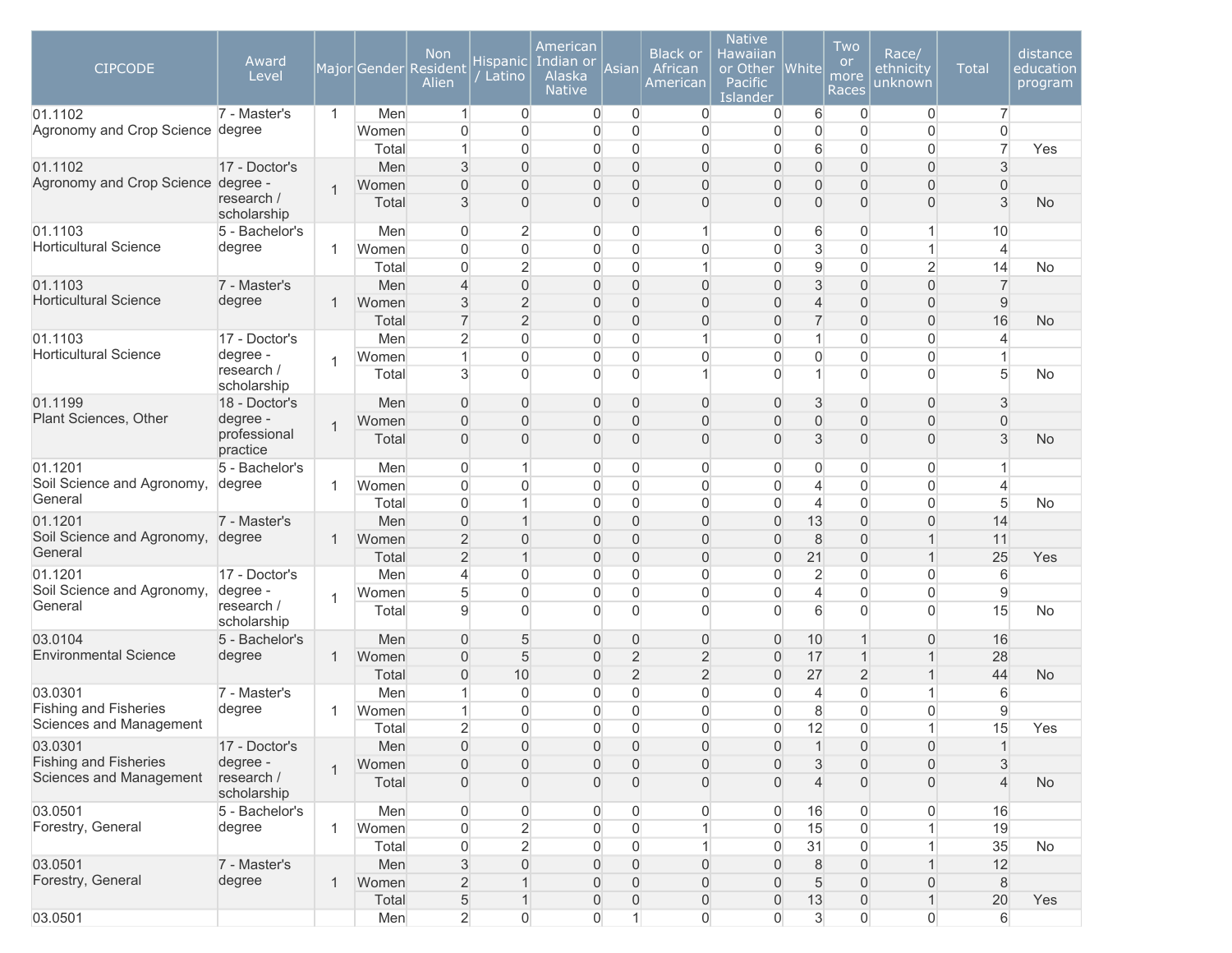| <b>CIPCODE</b>                                                    | Award<br>Level                                         |                |                       | <b>Non</b><br>Major Gender Resident<br>Alien             | Hispanic<br>Latino                                 | American<br>Indian or<br>Alaska<br><b>Native</b> | Asian                                              | <b>Black or</b><br>African<br>American             | <b>Native</b><br>Hawaiian<br>or Other<br>Pacific<br>Islander | <b>White</b>                                      | Two<br><b>or</b><br>more<br>Races                  | Race/<br>ethnicity<br>unknown                                     | <b>Total</b>                                   | distance<br>education<br>program |
|-------------------------------------------------------------------|--------------------------------------------------------|----------------|-----------------------|----------------------------------------------------------|----------------------------------------------------|--------------------------------------------------|----------------------------------------------------|----------------------------------------------------|--------------------------------------------------------------|---------------------------------------------------|----------------------------------------------------|-------------------------------------------------------------------|------------------------------------------------|----------------------------------|
| Forestry, General                                                 | 17 - Doctor's<br>degree -<br>research /<br>scholarship | $\mathbf{1}$   | Women<br>Total        | $\overline{0}$<br>$\overline{2}$                         | $\boldsymbol{0}$<br>$\Omega$                       | $\boldsymbol{0}$<br>$\Omega$                     | 0<br>1                                             | $\boldsymbol{0}$<br>$\mathbf{0}$                   | 0<br>$\Omega$                                                | 0<br>3                                            | $\overline{0}$<br>$\Omega$                         | $\overline{0}$<br>$\Omega$                                        | $\mathbf 0$<br>6                               | <b>No</b>                        |
| 03.0601<br>Wildlife, Fish and Wildlands<br>Science and Management | 5 - Bachelor's<br>degree                               | $\mathbf 1$    | Men<br>Women<br>Total | $\Omega$<br>$\mathbf 1$<br>$\mathbf{1}$                  | $\overline{0}$<br>6<br>6                           | 0<br>0<br>0                                      | 1<br>$\overline{0}$<br>1                           | $\overline{0}$<br>1<br>1                           | $\overline{0}$<br>$\overline{0}$<br>0                        | 13<br>24<br>37                                    | 0<br>0<br>$\Omega$                                 | $\overline{0}$<br>0<br>$\boldsymbol{0}$                           | 14<br>32<br>46                                 | <b>No</b>                        |
| 03.0601<br>Wildlife, Fish and Wildlands<br>Science and Management | 7 - Master's<br>degree                                 | -1             | Men<br>Women<br>Total | $\Omega$<br>$\Omega$<br>$\Omega$                         | 0<br>1<br>1                                        | 0<br>0<br>0                                      | 0<br>$\overline{0}$<br>$\overline{0}$              | $\overline{0}$<br>0<br>$\mathbf 0$                 | $\overline{0}$<br>$\mathbf 0$<br>$\mathbf 0$                 | 3<br>3<br>6                                       | 0<br>$\overline{0}$<br>$\overline{0}$              | $\overline{0}$<br>$\overline{0}$<br>$\overline{0}$                | 3<br>$\overline{4}$<br>$\overline{7}$          | No                               |
| 03.0601<br>Wildlife, Fish and Wildlands<br>Science and Management | 17 - Doctor's<br>degree -<br>research /<br>scholarship | $\overline{1}$ | Men<br>Women<br>Total | $\overline{2}$<br>$\overline{0}$<br>$\overline{2}$       | $\overline{0}$<br>$\overline{0}$<br>$\overline{0}$ | 0<br>0<br>$\overline{0}$                         | $\overline{0}$<br>$\overline{0}$<br>$\overline{0}$ | 0<br>0<br>0                                        | $\overline{0}$<br>$\overline{0}$<br>$\overline{0}$           | $\mathbf{1}$<br>$\mathbf 1$<br>$\overline{2}$     | 0<br>$\overline{0}$<br>$\overline{0}$              | $\mathbf{1}$<br>$\mathbf{1}$<br>$\overline{2}$                    | $\overline{4}$<br>$\overline{2}$<br>6          | <b>No</b>                        |
| 03.0601<br>Wildlife, Fish and Wildlands<br>Science and Management | 5 - Bachelor's<br>degree                               | $\overline{2}$ | Men<br>Women<br>Total | $\overline{0}$<br>$\Omega$<br>$\overline{0}$             | 0<br>$\mathbf{0}$<br>$\mathbf 0$                   | 0<br>0<br>0                                      | 0<br>$\mathbf 0$<br>0                              | 0<br>$\mathbf 0$<br>$\overline{0}$                 | 0<br>$\mathbf 0$<br>$\mathbf 0$                              | 0<br>1<br>1                                       | 0<br>0<br>0                                        | 0<br>$\overline{0}$<br>$\overline{0}$                             | $\overline{0}$<br>$\mathbf{1}$<br>$\mathbf{1}$ | No                               |
| 04.0201<br>Architecture                                           | 5 - Bachelor's<br>degree                               | $\mathbf 1$    | Men<br>Women<br>Total | $\Omega$<br>$\Omega$<br>$\overline{0}$                   | 13<br>8<br>21                                      | $\overline{0}$<br>$\overline{1}$                 | 5<br>$\overline{4}$<br>9                           | $\overline{0}$<br>$\overline{2}$<br>$\overline{2}$ | $\overline{2}$<br>$\mathbf 0$<br>$\overline{2}$              | 26<br>24<br>50                                    | $\overline{2}$<br>$\overline{0}$<br>$\overline{2}$ | $\boldsymbol{0}$<br>$\overline{2}$<br>$\overline{2}$              | 49<br>40<br>89                                 | <b>No</b>                        |
| 04.0201<br>Architecture                                           | 7 - Master's<br>degree                                 | -1             | Men<br>Women<br>Total | 5<br>11<br>16                                            | 3<br>$\overline{2}$<br>5                           | $\Omega$<br>0<br>0                               | 0<br>1<br>1                                        | 0<br>1<br>1                                        | $\mathbf 0$<br>$\overline{0}$<br>$\overline{0}$              | 8<br>8<br>16                                      | $\overline{0}$<br>$\overline{0}$<br>$\overline{0}$ | $\overline{c}$<br>$\overline{2}$<br>$\overline{\mathbf{4}}$       | 18<br>25<br>43                                 | Yes                              |
| 04.0201<br>Architecture                                           | 17 - Doctor's<br>degree -<br>research /<br>scholarship | $\overline{1}$ | Men<br>Women<br>Total | 5<br>6                                                   | $\mathbf{0}$<br>$\mathbf{0}$<br>$\overline{0}$     | 0<br>0<br>$\Omega$                               | $\overline{0}$<br>$\overline{0}$<br>$\overline{0}$ | 0<br>$\overline{1}$<br>$\overline{1}$              | $\Omega$<br>$\overline{0}$<br>$\overline{0}$                 | $\sqrt{3}$<br>$\mathbf 1$<br>$\overline{4}$       | $\overline{0}$<br>$\overline{0}$<br>$\overline{0}$ | $\mathbf{1}$<br>$\overline{0}$<br>$\mathbf{1}$                    | 9<br>$\mathfrak{S}$<br>12                      | <b>No</b>                        |
| 04.0301<br>City/Urban, Community and<br>Regional Planning         | 7 - Master's<br>degree                                 | 1              | Men<br>Women<br>Total | $\overline{2}$<br>$\overline{0}$<br>$\overline{2}$       | $\mathbf 0$<br>1<br>$\mathbf{1}$                   | 0<br>0<br>0                                      | 1<br>1<br>$\overline{2}$                           | 0<br>1<br>$\mathbf{1}$                             | $\overline{0}$<br>$\overline{0}$<br>0                        | 3<br>$\mathsf g$<br>12                            | $\overline{0}$<br>0<br>0                           | $\overline{0}$<br>$\mathbf{1}$<br>$\mathbf{1}$                    | 6<br>13<br>19                                  | Yes                              |
| 04.0601<br>Landscape Architecture                                 | 5 - Bachelor's<br>degree                               | $\mathbf 1$    | Men<br>Women<br>Total | $\Omega$<br>$\overline{0}$<br>$\overline{0}$             | $\overline{0}$<br>$\overline{0}$<br>$\overline{0}$ | 0<br>0<br>0                                      | $\mathbf 0$<br>$\mathbf 0$<br>$\overline{0}$       | $\mathbf 1$<br>$\mathbf{1}$<br>$\overline{2}$      | $\overline{0}$<br>$\overline{0}$<br>$\overline{0}$           | $\sqrt{3}$<br>$\overline{4}$<br>$\overline{7}$    | $\overline{0}$<br>$\overline{0}$<br>$\overline{0}$ | $\overline{0}$<br>$\mathbf 0$<br>$\mathbf 0$                      | $\overline{4}$<br>5<br>9                       | <b>No</b>                        |
| 04.0601<br>Landscape Architecture                                 | 7 - Master's<br>degree                                 | -1             | Men<br>Women<br>Total | -1<br>$\overline{4}$<br>5                                | 0<br>$\mathbf 0$<br>$\Omega$                       | 0<br>0<br>$\overline{0}$                         | 0<br>0<br>$\overline{0}$                           | $\overline{0}$<br>1<br>$\mathbf{1}$                | $\overline{0}$<br>$\overline{0}$<br>$\overline{0}$           | 3<br>3<br>6                                       | 0<br>$\Omega$<br>$\Omega$                          | $\overline{0}$<br>$\boldsymbol{0}$<br>$\overline{0}$              | $\overline{4}$<br>8<br>12                      | No                               |
| 05.0103<br>Asian Studies/Civilization                             | 5 - Bachelor's<br>degree                               | $\mathbf{1}$   | Men<br>Women<br>Total | $\overline{0}$<br>$\Omega$<br>$\overline{0}$             | $\mathbf 0$<br>$\mathbf 0$<br>$\mathbf 0$          | 0<br>0<br>0                                      | 0<br>$\overline{0}$<br>$\overline{0}$              | 0<br>0<br>0                                        | 0<br>$\overline{0}$<br>$\overline{0}$                        | $\mathbf 0$<br>$\overline{0}$<br>$\boldsymbol{0}$ | 0<br>$\overline{0}$<br>0                           | $\mathbf 0$<br>$\overline{0}$<br>$\boldsymbol{0}$                 | $\mathbf{0}$<br>$\mathbf 0$<br>$\overline{0}$  | <b>No</b>                        |
| 05.0107<br>Latin American Studies                                 | 7 - Master's<br>degree                                 | $\mathbf{1}$   | Men<br>Women<br>Total | 0                                                        | 1<br>$\overline{2}$<br>$\mathbf{3}$                | 0<br>0<br>0                                      | 0<br>$\mathsf{O}\xspace$<br>0                      | 0<br>0<br>0                                        | $\overline{0}$<br>$\overline{0}$<br>0                        | $\overline{2}$<br>$\,$ 6 $\,$<br>8                | 0<br>0<br>0                                        | $\mathsf{O}\xspace$<br>$\mathsf{O}\xspace$<br>$\mathsf{O}\xspace$ | 3<br>$9\,$<br>12                               | No                               |
| 05.0207<br><b>Women's Studies</b>                                 | 5 - Bachelor's<br>degree                               | $\mathbf{1}$   | Men<br>Women<br>Total | $\boldsymbol{0}$<br>$\boldsymbol{0}$<br>$\boldsymbol{0}$ | $\mathbf 0$<br>$\sqrt{3}$<br>$\sqrt{3}$            | 0<br>0<br>0                                      | 0<br>0<br>0                                        | $\mathbf{1}$<br>5<br>6                             | $\overline{0}$<br>$\overline{0}$<br>$\overline{0}$           | $\boldsymbol{0}$<br>$9\,$<br>$9\,$                | 0<br>0<br>0                                        | $\boldsymbol{0}$<br>$\mathsf{O}\xspace$<br>$\boldsymbol{0}$       | $\vert$<br>17<br>18                            | <b>No</b>                        |
| 05.0207<br>Women's Studies                                        | 7 - Master's<br>degree                                 | 1              | Men<br>Women          | 0<br>$\overline{0}$                                      | $\mathsf{O}\xspace$<br>$\boldsymbol{0}$            | 0<br>$\overline{0}$                              | 0<br>$\mathbf{1}$                                  | 0<br>$\overline{0}$                                | 0<br>$\boldsymbol{0}$                                        | $\mathsf{O}\xspace$<br>$\overline{4}$             | 0<br>$\overline{0}$                                | $\boldsymbol{0}$<br>$\mathsf{O}\xspace$                           | $\boldsymbol{0}$<br>5                          |                                  |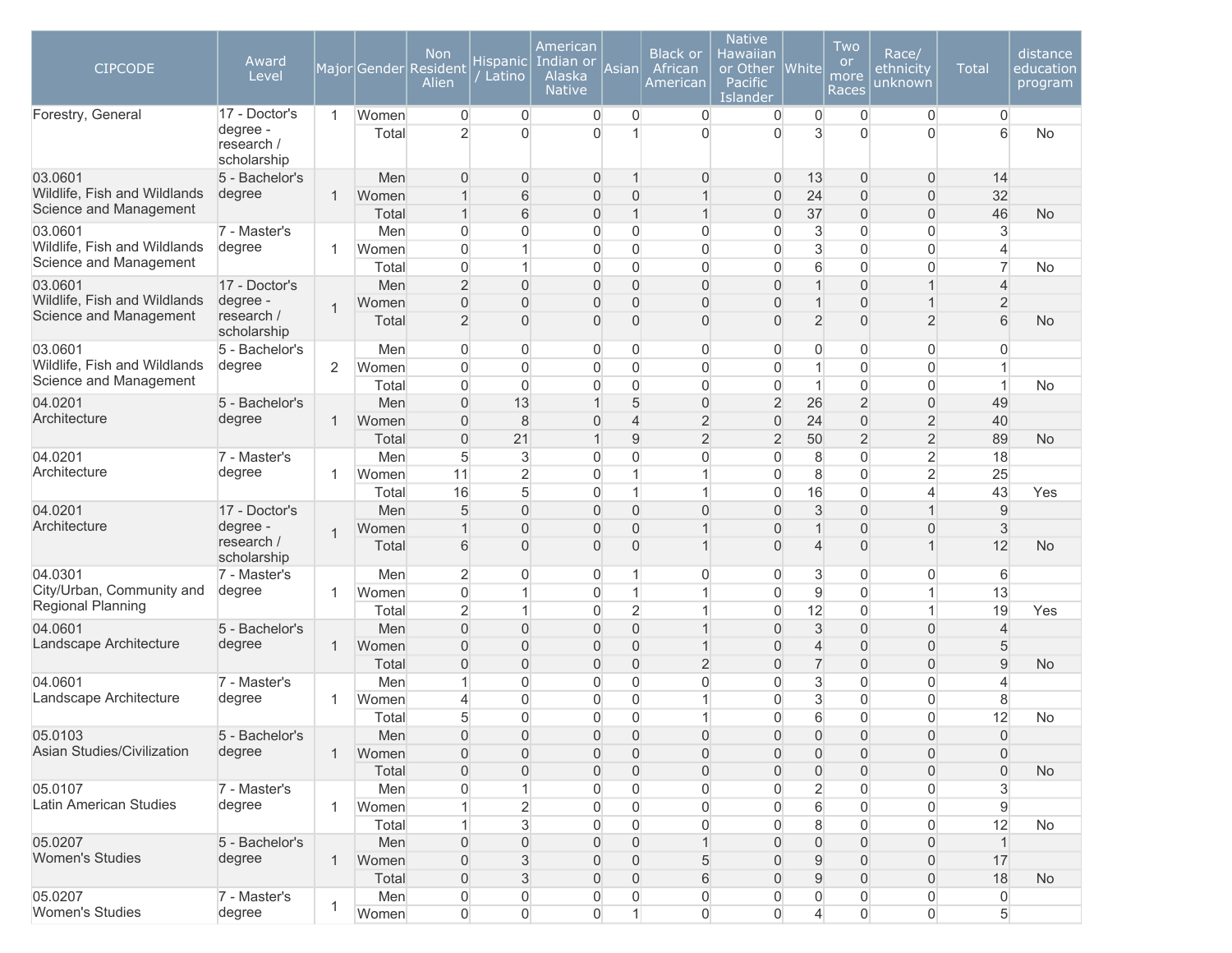| <b>CIPCODE</b>                      | Award<br>Level            |                |                | <b>Non</b><br>Major Gender Resident<br>Alien | <b>Hispanic</b><br>Latino        | American<br>Indian or<br>Alaska<br><b>Native</b> | Asian                   | <b>Black or</b><br>African<br>American | <b>Native</b><br>Hawaiian<br>or Other<br>Pacific<br>Islander | <b>White</b>         | Two<br><b>or</b><br>more<br>Races | Race/<br>ethnicity<br>unknown    | <b>Total</b>         | distance<br>education<br>program |
|-------------------------------------|---------------------------|----------------|----------------|----------------------------------------------|----------------------------------|--------------------------------------------------|-------------------------|----------------------------------------|--------------------------------------------------------------|----------------------|-----------------------------------|----------------------------------|----------------------|----------------------------------|
|                                     |                           |                | Total          | $\overline{0}$                               | $\overline{0}$                   | $\overline{0}$                                   | 1                       | $\overline{0}$                         | $\overline{0}$                                               | $\overline{4}$       | $\overline{0}$                    | $\overline{0}$                   | 5                    | <b>No</b>                        |
| 05.0207                             | 5 - Bachelor's            |                | Men            | $\Omega$                                     | $\overline{0}$                   | $\overline{0}$                                   | 0                       | $\overline{1}$                         | $\overline{0}$                                               | $\overline{0}$       | $\Omega$                          | $\overline{0}$                   |                      |                                  |
| <b>Women's Studies</b>              | degree                    | 2              | Women          | $\Omega$                                     | $\mathbf{1}$                     | $\overline{0}$                                   | 0                       | $\overline{2}$                         | $\overline{0}$                                               | $\overline{2}$       | $\Omega$                          | $\overline{0}$                   | 5                    |                                  |
|                                     |                           |                | Total          | $\overline{0}$                               | $\mathbf{1}$                     | $\overline{0}$                                   | 0                       | 3                                      | $\overline{0}$                                               | $\overline{2}$       | $\Omega$                          | $\overline{0}$                   | 6                    | <b>No</b>                        |
| 09.0102<br>Mass Communication/Media | 7 - Master's              |                | Men            | $\Omega$                                     | $\overline{0}$                   | $\overline{0}$                                   | 0                       | $\overline{2}$                         | $\overline{0}$                                               | 8                    | $\overline{0}$                    | $\overline{2}$                   | 12                   |                                  |
| <b>Studies</b>                      | degree                    | 1              | Women          | 16                                           | $\overline{0}$<br>$\overline{0}$ | $\overline{0}$                                   | 5<br>5                  | $\mathbf{1}$                           | $\mathbf{1}$                                                 | 10                   | $\overline{0}$                    | $\overline{0}$                   | 33                   |                                  |
| 09.0102                             | 17 - Doctor's             |                | Total<br>Men   | 16<br>$\overline{1}$                         | $\overline{0}$                   | $\overline{0}$<br>$\mathbf 0$                    | 0                       | $\mathbf{3}$<br>$\overline{0}$         | $\mathbf{1}$<br>$\overline{0}$                               | 18<br>$\overline{0}$ | $\overline{0}$<br>$\overline{0}$  | $\overline{2}$<br>$\mathbf{1}$   | 45<br>$\overline{2}$ | Yes                              |
| Mass Communication/Media            | degree -                  |                |                | 9                                            | $\overline{2}$                   | $\overline{0}$                                   | 0                       | 0                                      | $\overline{0}$                                               | $\overline{4}$       | $\overline{0}$                    | 0                                | 15                   |                                  |
| <b>Studies</b>                      | research /                | $\overline{1}$ | Women<br>Total | 10                                           | $\overline{2}$                   | $\overline{0}$                                   | 0                       | $\overline{0}$                         | $\overline{0}$                                               | $\overline{4}$       | $\overline{0}$                    | $\mathbf{1}$                     | 17                   | <b>No</b>                        |
|                                     | scholarship               |                |                |                                              |                                  |                                                  |                         |                                        |                                                              |                      |                                   |                                  |                      |                                  |
| 09.0401                             | 5 - Bachelor's            |                | Men            | $\overline{0}$                               | $\overline{7}$                   | $\overline{0}$                                   | $\overline{\mathbf{c}}$ | 3                                      | 0                                                            | 32                   | 0                                 | 3                                | 47                   |                                  |
| Journalism                          | degree                    | 1              | Women          | $\overline{2}$                               | 20                               | $\overline{0}$                                   | 3                       | 6                                      | $\mathsf{O}\xspace$                                          | 66                   |                                   | 3                                | 101                  |                                  |
|                                     |                           |                | Total          | $\overline{2}$                               | 27                               | 0                                                | 5                       | $\overline{9}$                         | $\overline{0}$                                               | 98                   | 1                                 | 6                                | 148                  | No                               |
| 09.0701                             | 5 - Bachelor's            |                | Men            | $\Omega$                                     | 15                               | $\Omega$                                         | 3                       | $\overline{4}$                         | $\overline{0}$                                               | 37                   | $\overline{0}$                    | 3                                | 62                   |                                  |
| Radio and Television                | degree                    | 1              | Women          |                                              | 36                               | $\Omega$                                         | 5                       | 15                                     | $\overline{0}$                                               | 67                   | 9                                 | $\overline{7}$                   | 140                  |                                  |
|                                     |                           |                | Total          | 1                                            | 51                               | $\overline{0}$                                   | 8                       | 19                                     | $\overline{0}$                                               | 104                  | 9                                 | 10                               | 202                  | <b>No</b>                        |
| 09.0902                             | 5 - Bachelor's            |                | Men            | 1                                            | 3                                | $\overline{0}$                                   | 0                       | $\overline{2}$                         | $\overline{0}$                                               | 12                   | $\overline{0}$                    | $\overline{0}$                   | 18                   |                                  |
| Public Relations/Image              | degree                    | 1              | Women          | $\overline{0}$                               | 23                               | $\overline{0}$                                   | 3                       | 11                                     | $\mathbf{1}$                                                 | 99                   | 3                                 | 6                                | 146                  |                                  |
| Management                          |                           |                | Total          |                                              | 26                               | $\overline{0}$                                   | 3                       | 13                                     | $\mathbf{1}$                                                 | 111                  | 3                                 | 6                                | 164                  | No                               |
| 09.0903                             | 5 - Bachelor's            |                | Men            |                                              | 13                               | $\overline{0}$                                   | $\overline{2}$          | $\overline{4}$                         | $\mathbf 1$                                                  | 30                   |                                   | 5                                | 57                   |                                  |
| Advertising                         | degree                    | 1              | Women          | 3                                            | 26                               | $\overline{2}$                                   | $\mathbf{1}$            | $\overline{2}$                         | $\overline{0}$                                               | 80                   | 4                                 | $\overline{2}$                   | 120                  |                                  |
|                                     |                           |                | Total          | 4                                            | 39                               | $\overline{2}$                                   | 3                       | 6                                      | $\mathbf{1}$                                                 | 110                  | 5                                 | $\overline{7}$                   | 177                  | No                               |
| 09.0903                             | 7 - Master's              |                | Men            | 1                                            | $\overline{0}$                   | $\overline{0}$                                   | 0                       | $\overline{0}$                         | $\overline{0}$                                               | 0                    | $\overline{0}$                    | $\overline{0}$                   | 1                    |                                  |
| Advertising                         | degree                    | 1              | Women          | 5                                            | $\overline{0}$                   | $\overline{0}$                                   | 0                       | 1                                      | $\mathbf 0$                                                  | $\mathbf 0$          | 0                                 | $\overline{0}$                   | 6                    |                                  |
|                                     |                           |                | Total          | 6                                            | $\overline{0}$                   | $\overline{0}$                                   | 0<br>$\overline{1}$     | 1                                      | $\overline{0}$                                               | $\overline{0}$       | $\overline{0}$                    | $\overline{0}$                   | $\overline{7}$       | <b>No</b>                        |
| 11.0101<br>Computer and Information | 5 - Bachelor's<br>degree  |                | Men            | $\overline{0}$                               | 3                                | $\overline{0}$                                   |                         | $\overline{0}$                         | $\overline{0}$                                               | 3                    | $\overline{0}$                    | $\overline{0}$                   | $\overline{7}$       |                                  |
| Sciences, General                   |                           | 1              | Women          | $\mathbf{0}$<br>$\mathbf{0}$                 | $\overline{0}$<br>3              | $\overline{0}$<br>$\overline{0}$                 | 0<br>$\mathbf 1$        | 0                                      | $\overline{0}$<br>$\overline{0}$                             | $\overline{2}$<br>5  | $\Omega$<br>$\Omega$              | $\overline{0}$<br>$\overline{0}$ | $\overline{2}$<br>9  |                                  |
| 11.0101                             | 7 - Master's              |                | Total<br>Men   | 1                                            | $\mathbf{0}$                     | $\overline{0}$                                   | 0                       | 0<br>$\overline{0}$                    | $\overline{0}$                                               | 1                    | $\overline{0}$                    | $\overline{0}$                   | $\overline{2}$       | No                               |
| Computer and Information            | degree                    | 1              | Women          | 3                                            | 1                                | $\overline{0}$                                   | 1                       | $\overline{0}$                         | $\overline{0}$                                               | 0                    | $\overline{0}$                    | $\overline{0}$                   | 5                    |                                  |
| Sciences, General                   |                           |                | Total          | $\overline{4}$                               | 1                                | $\overline{0}$                                   | 1                       | $\overline{0}$                         | $\overline{0}$                                               | $\mathbf{1}$         | $\overline{0}$                    | $\overline{0}$                   | $\overline{7}$       | No                               |
| 11.0101                             | 5 - Bachelor's            |                | Men            | $\Omega$                                     | $\overline{0}$                   | $\overline{0}$                                   | $\overline{0}$          | $\overline{0}$                         | $\overline{0}$                                               | $\overline{0}$       | 0                                 | $\overline{0}$                   | $\Omega$             |                                  |
| Computer and Information            | degree                    | 2              | Women          | $\overline{0}$                               | $\overline{0}$                   | $\overline{0}$                                   | 0                       | 0                                      | $\overline{0}$                                               | $\overline{0}$       | 0                                 | 0                                | $\overline{0}$       |                                  |
| Sciences, General                   |                           |                | Total          | $\overline{0}$                               | $\overline{0}$                   | $\overline{0}$                                   | 0                       | 0                                      | $\overline{0}$                                               | $\boldsymbol{0}$     | 0                                 | 0                                | $\overline{0}$       | No                               |
| 13.0301                             | 7 - Master's              |                | Men            | $\overline{c}$                               | $\overline{c}$                   | 0                                                | $\mathbf{1}$            | $\boldsymbol{0}$                       | 0                                                            | 13                   | $\boldsymbol{0}$                  | $\mathsf{O}\xspace$              | 18                   |                                  |
| Curriculum and Instruction          | degree                    | 1              | Women          | 1                                            | 6                                | 0                                                | $\mathbf{1}$            | 5                                      | $\mathsf{O}\xspace$                                          | 66                   | 0                                 | $\mathbf{1}$                     | 80                   |                                  |
|                                     |                           |                | Total          | 3                                            | 8                                | $\overline{0}$                                   | $\overline{2}$          | 5                                      | $\overline{0}$                                               | 79                   | 0                                 | $\mathbf{1}$                     | 98                   | Yes                              |
| 13.0301                             | 8 - Post-                 |                | Men            | $\overline{0}$                               |                                  | $\overline{0}$                                   | 0                       | 1                                      | $\overline{0}$                                               | $\overline{2}$       | 0                                 | $\overline{0}$                   | $\overline{4}$       |                                  |
| Curriculum and Instruction          | Master's                  | 1              | Women          | 0                                            | $\overline{1}$                   | $\mathbf 0$                                      | 0                       | 0                                      | $\overline{0}$                                               | $9\,$                | 0                                 | 0                                | 10                   |                                  |
|                                     | certificates              |                | Total          | $\mathbf 0$                                  | $\overline{2}$                   | $\overline{0}$                                   | 0                       | $\mathbf{1}$                           | $\overline{0}$                                               | 11                   | 0                                 | 0                                | 14                   | Yes                              |
| 13.0301                             | 17 - Doctor's             |                | Men            | 0                                            | $\mathbf{1}$                     | 0                                                | $\overline{0}$          | $\overline{0}$                         | 0                                                            | $\mathbf{1}$         | 0                                 | 0                                | 2                    |                                  |
| Curriculum and Instruction          | degree -                  | $\mathbf{1}$   | Women          |                                              | $\overline{2}$                   | $\boldsymbol{0}$                                 | 0                       | $\overline{0}$                         | $\overline{0}$                                               | 5                    | 0                                 | 0                                | 8                    |                                  |
|                                     | research /<br>scholarship |                | Total          |                                              | 3                                | $\overline{0}$                                   | 0                       | $\overline{0}$                         | $\Omega$                                                     | $6\overline{6}$      | $\Omega$                          | $\overline{0}$                   | 10                   | Yes                              |
| 13.0301                             |                           |                | Men            | $\overline{0}$                               | $\mathbf{1}$                     | $\overline{0}$                                   | 0                       | $\boldsymbol{0}$                       | $\boldsymbol{0}$                                             | $\mathsf{O}\xspace$  | 0                                 | $\boldsymbol{0}$                 | $\mathbf{1}$         |                                  |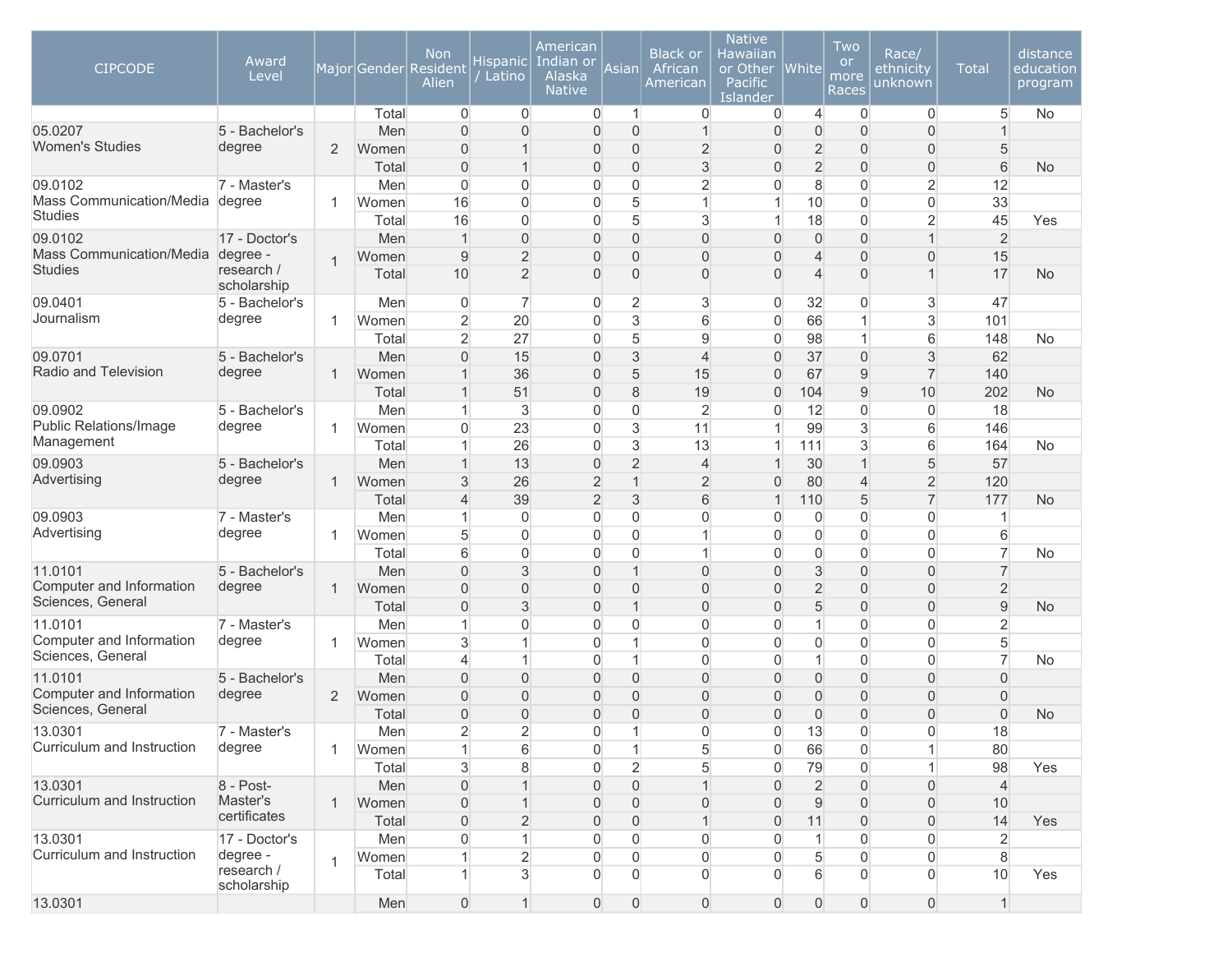| <b>CIPCODE</b><br>Curriculum and Instruction | Award<br>Level<br>18 - Doctor's      | $\overline{1}$ | Women | <b>Non</b><br>Major Gender Resident<br>Alien<br>$\Omega$ | Hispanic <br>Latino<br>$\mathbf{0}$ | American<br>Indian or<br>Alaska<br><b>Native</b><br>$\overline{0}$ | Asian<br>1     | <b>Black or</b><br>African<br>American<br>$\overline{0}$ | <b>Native</b><br>Hawaiian<br>or Other<br>Pacific<br><b>Islander</b><br>$\overline{0}$ | White<br>3       | Two<br><b>or</b><br>more<br>Races<br>$\Omega$ | Race/<br>ethnicity<br>unknown<br>$\overline{0}$ | <b>Total</b><br>$\overline{4}$ | distance<br>education<br>program |
|----------------------------------------------|--------------------------------------|----------------|-------|----------------------------------------------------------|-------------------------------------|--------------------------------------------------------------------|----------------|----------------------------------------------------------|---------------------------------------------------------------------------------------|------------------|-----------------------------------------------|-------------------------------------------------|--------------------------------|----------------------------------|
|                                              | degree -<br>professional<br>practice |                | Total | $\Omega$                                                 |                                     | $\Omega$                                                           | $\mathbf{1}$   | $\Omega$                                                 | $\Omega$                                                                              | 3                | $\Omega$                                      | $\Omega$                                        | 5                              | Yes                              |
| 13.0301                                      | 19 - Doctor's                        |                | Men   | $\overline{0}$                                           | 0                                   | 0                                                                  | $\overline{0}$ | 0                                                        | $\overline{0}$                                                                        | $\overline{0}$   | $\overline{0}$                                | $\overline{0}$                                  | $\mathbf{0}$                   |                                  |
| Curriculum and Instruction                   | degree - Other                       | -1             | Women | $\overline{0}$                                           | $\overline{0}$                      | $\overline{0}$                                                     | 0              | $\overline{0}$                                           | $\overline{0}$                                                                        | $\overline{0}$   | $\Omega$                                      | $\overline{0}$                                  | $\Omega$                       |                                  |
|                                              |                                      |                | Total | $\overline{0}$                                           | $\overline{0}$                      | $\overline{0}$                                                     | 0              | $\overline{0}$                                           | $\overline{0}$                                                                        | $\overline{0}$   | $\overline{0}$                                | $\overline{0}$                                  | $\Omega$                       | Yes                              |
| 13.0401                                      | 7 - Master's                         |                | Men   | 1                                                        | $\overline{0}$                      | $\overline{0}$                                                     | $\mathbf 0$    | $\overline{0}$                                           | $\mathbf{0}$                                                                          | $\overline{2}$   | $\overline{0}$                                | $\overline{0}$                                  | 3                              |                                  |
| Educational Leadership and                   | degree                               | $\mathbf{1}$   | Women | $\Omega$                                                 | $\Omega$                            | $\overline{0}$                                                     | $\overline{0}$ | $\overline{2}$                                           | $\mathbf 1$                                                                           | $\mathsf 3$      | $\Omega$                                      | $\overline{0}$                                  | 6                              |                                  |
| Administration, General                      |                                      |                | Total | $\mathbf{1}$                                             | $\overline{0}$                      | $\overline{0}$                                                     | $\overline{0}$ | $\overline{2}$                                           | $\mathbf{1}$                                                                          | 5                | $\Omega$                                      | $\overline{0}$                                  | $\overline{9}$                 | Yes                              |
| 13.0401                                      | 8 - Post-                            |                | Men   | $\overline{0}$                                           | $\overline{0}$                      | 0                                                                  | 0              | $\mathsf{O}\xspace$                                      | $\overline{0}$                                                                        | $\overline{4}$   | $\overline{0}$                                | $\mathsf{O}\xspace$                             | $\overline{4}$                 |                                  |
| Educational Leadership and                   | Master's                             | -1             | Women | $\overline{0}$                                           | 3                                   | 0                                                                  | $\mathbf{1}$   | $\mathbf{1}$                                             | $\boldsymbol{0}$                                                                      | 10               | $\Omega$                                      | $\overline{0}$                                  | 15                             |                                  |
| Administration, General                      | certificates                         |                | Total | $\overline{0}$                                           | 3                                   | $\overline{0}$                                                     | $\mathbf{1}$   | $\mathbf{1}$                                             | $\boldsymbol{0}$                                                                      | 14               | 0                                             | $\overline{0}$                                  | 19                             | No                               |
| 13.0401                                      | 17 - Doctor's                        |                | Men   | $\overline{0}$                                           | $\overline{0}$                      | $\overline{0}$                                                     | $\mathbf 0$    | $\mathsf{O}\xspace$                                      | $\mathbf{0}$                                                                          | $\overline{2}$   | $\overline{0}$                                | $\overline{0}$                                  | $\overline{2}$                 |                                  |
| Educational Leadership and                   | degree -                             | $\overline{1}$ | Women | $\Omega$                                                 | $\overline{0}$                      | $\overline{0}$                                                     | $\overline{0}$ | $\overline{2}$                                           | $\overline{0}$                                                                        | 6                | $\Omega$                                      | $\mathbf{1}$                                    | 9                              |                                  |
| Administration, General                      | research /<br>scholarship            |                | Total | $\overline{0}$                                           | $\Omega$                            | $\overline{0}$                                                     | $\Omega$       | $\overline{2}$                                           | $\Omega$                                                                              | 8                | 0                                             | $\mathbf{1}$                                    | 11                             | Yes                              |
| 13.0406                                      | 17 - Doctor's                        |                | Men   | $\overline{0}$                                           | $\mathbf{0}$                        | $\overline{0}$                                                     | $\Omega$       | $\mathbf{0}$                                             | $\overline{0}$                                                                        | $\mathbf{1}$     | $\Omega$                                      | $\overline{0}$                                  | 1                              |                                  |
| <b>Higher Education/Higher</b>               | degree -                             | $\overline{1}$ | Women | $\overline{0}$                                           | $\mathbf{0}$                        | $\overline{0}$                                                     | $\mathbf{1}$   | $\mathbf{0}$                                             | $\mathbf 0$                                                                           | 6                | $\overline{0}$                                | $\overline{0}$                                  | $\overline{7}$                 |                                  |
| <b>Education Administration</b>              | research /<br>scholarship            |                | Total | $\Omega$                                                 | $\Omega$                            | $\overline{0}$                                                     | 1              | $\overline{0}$                                           | $\overline{0}$                                                                        | $\overline{7}$   | $\overline{0}$                                | $\overline{0}$                                  | 8                              | Yes                              |
| 13.0603                                      | 7 - Master's                         |                | Men   | $\mathbf{1}$                                             | $\Omega$                            | $\mathbf 0$                                                        | $\Omega$       | $\overline{0}$                                           | $\mathbf{0}$                                                                          | $\overline{0}$   | 0                                             | $\overline{0}$                                  | 1                              |                                  |
| <b>Educational Statistics and</b>            | degree                               | -1             | Women | 1                                                        | 1                                   | $\mathbf 0$                                                        | $\overline{0}$ | $\mathsf{O}\xspace$                                      | $\mathbf{0}$                                                                          | $\mathbf{0}$     | 0                                             | $\overline{0}$                                  | $\overline{c}$                 |                                  |
| <b>Research Methods</b>                      |                                      |                | Total | $\overline{2}$                                           | 1                                   | $\overline{0}$                                                     | $\overline{0}$ | $\overline{0}$                                           | $\mathbf{0}$                                                                          | $\boldsymbol{0}$ | $\overline{0}$                                | $\overline{0}$                                  | 3                              | No                               |
| 13.0603                                      | 17 - Doctor's                        |                | Men   | $\overline{2}$                                           | $\overline{0}$                      | $\overline{0}$                                                     | 0              | $\overline{0}$                                           | $\overline{0}$                                                                        | 0                | $\overline{0}$                                | $\overline{0}$                                  | $\overline{2}$                 |                                  |
| <b>Educational Statistics and</b>            | degree -                             | $\overline{1}$ | Women | $\overline{0}$                                           | $\mathbf{0}$                        | $\overline{0}$                                                     | $\mathbf{1}$   | $\overline{0}$                                           | $\mathbf 0$                                                                           | $\overline{0}$   | $\overline{0}$                                | $\overline{0}$                                  | 1                              |                                  |
| <b>Research Methods</b>                      | research /<br>scholarship            |                | Total | $\overline{2}$                                           | $\Omega$                            | $\Omega$                                                           | $\mathbf{1}$   | $\mathbf{0}$                                             | $\Omega$                                                                              | $\Omega$         | $\Omega$                                      | $\overline{0}$                                  | 3                              | No                               |
| 13.1001                                      | 5 - Bachelor's                       |                | Men   | 1                                                        | $\Omega$                            | $\overline{0}$                                                     | $\Omega$       | $\overline{0}$                                           | $\mathbf{0}$                                                                          | $\mathbf{0}$     | $\Omega$                                      | $\overline{0}$                                  | $\mathbf 1$                    |                                  |
| Special Education and                        | degree                               | $\mathbf{1}$   | Women | $\overline{0}$                                           | 6                                   | $\overline{0}$                                                     | $\mathbf{1}$   | $\mathbf{1}$                                             | $\mathbf{0}$                                                                          | 13               | 0                                             | $\mathbf{1}$                                    | 22                             |                                  |
| Teaching, General                            |                                      |                | Total | $\mathbf{1}$                                             | 6                                   | $\mathbf 0$                                                        | $\mathbf{1}$   | $\mathbf{1}$                                             | $\mathsf{O}\xspace$                                                                   | 13               | 0                                             | $\mathbf{1}$                                    | 23                             | No                               |
| 13.1001                                      | 7 - Master's                         |                | Men   | $\overline{0}$                                           | 1                                   | 0                                                                  | 0              | $\mathsf{O}\xspace$                                      | $\boldsymbol{0}$                                                                      | $\mathbf{1}$     | $\Omega$                                      | $\overline{0}$                                  | $\overline{2}$                 |                                  |
| Special Education and                        | degree                               | -1             | Women | $\mathbf{1}$                                             | 4                                   | $\overline{0}$                                                     | $\mathbf{1}$   | 3                                                        | $\mathbf{1}$                                                                          | 29               | $\Omega$                                      | $\mathbf{1}$                                    | 40                             |                                  |
| Teaching, General                            |                                      |                | Total | $\mathbf{1}$                                             | 5                                   | $\overline{0}$                                                     | $\mathbf{1}$   | 3                                                        | $\mathbf{1}$                                                                          | 30               | $\mathbf 0$                                   | $\mathbf{1}$                                    | 42                             | Yes                              |
| 13.1001                                      | 8 - Post-                            |                | Men   | $\Omega$                                                 | $\Omega$                            | $\Omega$                                                           | $\overline{0}$ | $\overline{0}$                                           | $\Omega$                                                                              | $\overline{0}$   | $\overline{0}$                                | $\overline{0}$                                  | $\overline{0}$                 |                                  |
| Special Education and                        | Master's                             | $\overline{1}$ | Women | $\Omega$                                                 | 1                                   | $\overline{0}$                                                     | $\overline{0}$ | $\overline{0}$                                           | $\overline{0}$                                                                        | $\overline{2}$   | $\Omega$                                      | $\overline{0}$                                  | 3                              |                                  |
| Teaching, General                            | certificates                         |                | Total | $\overline{0}$                                           | $\mathbf 1$                         | $\overline{0}$                                                     | $\Omega$       | $\Omega$                                                 | $\mathbf{0}$                                                                          | $\overline{2}$   | $\mathbf{0}$                                  | $\overline{0}$                                  | $\mathcal{L}$                  | Yes                              |
| 13.1001                                      | 17 - Doctor's                        |                | Men   | 1                                                        | $\overline{0}$                      | $\overline{0}$                                                     | 0              | 0                                                        | 0                                                                                     | $\mathbf{1}$     | $\overline{0}$                                | 0                                               | $\overline{c}$                 |                                  |
| Special Education and                        | degree -                             | $\overline{1}$ | Women | $\mathbf{1}$                                             | $\overline{0}$                      | $\overline{0}$                                                     | $\overline{0}$ | 0                                                        | $\overline{0}$                                                                        | $\overline{4}$   | $\overline{0}$                                | 0                                               | 5                              |                                  |
| Teaching, General                            | research /<br>scholarship            |                | Total | $\overline{2}$                                           | $\Omega$                            | $\overline{0}$                                                     | $\overline{0}$ | $\overline{0}$                                           | $\overline{0}$                                                                        | 5                | $\Omega$                                      | $\overline{0}$                                  | $\overline{7}$                 | No                               |
| 13.1101                                      | 7 - Master's                         |                | Men   | $\overline{0}$                                           | $\overline{0}$                      | $\mathbf 0$                                                        | 0              | 0                                                        | $\mathbf{0}$                                                                          | $\mathbf 0$      | $\overline{0}$                                | 0                                               | $\mathbf{0}$                   |                                  |
| <b>Counselor Education/School</b>            | degree                               | $\overline{1}$ | Women |                                                          | $\overline{0}$                      | $\overline{0}$                                                     | $\mathbf{1}$   | $\overline{2}$                                           | $\mathbf{0}$                                                                          | $\overline{7}$   | $\Omega$                                      | $\mathsf{O}\xspace$                             | 11                             |                                  |
| Counseling and Guidance<br>Services          |                                      |                | Total |                                                          | $\overline{0}$                      | $\overline{0}$                                                     |                | $\overline{2}$                                           | $\mathbf{0}$                                                                          | $\overline{7}$   | $\Omega$                                      | $\overline{0}$                                  | 11                             | <b>No</b>                        |
| 13.1101                                      | 8 - Post-                            |                | Men   | $\Omega$                                                 | 0                                   | 0                                                                  | $\Omega$       | 0                                                        | $\overline{0}$                                                                        | 0                | $\overline{0}$                                | $\overline{0}$                                  | $\overline{0}$                 |                                  |
|                                              | Master's                             | -1             | Women |                                                          | $\mathsf{O}\xspace$                 | 0                                                                  | $\mathbf{1}$   | $\overline{2}$                                           | $\overline{0}$                                                                        | $\overline{7}$   | $\overline{0}$                                | 0                                               | 11                             |                                  |
|                                              | certificates                         |                | Total | $\mathbf{1}$                                             | $\overline{0}$                      | $\overline{0}$                                                     | $\mathbf{1}$   | $\overline{2}$                                           | $\overline{0}$                                                                        | $\overline{7}$   | $\overline{0}$                                | $\mathsf{O}\xspace$                             | 11                             | <b>No</b>                        |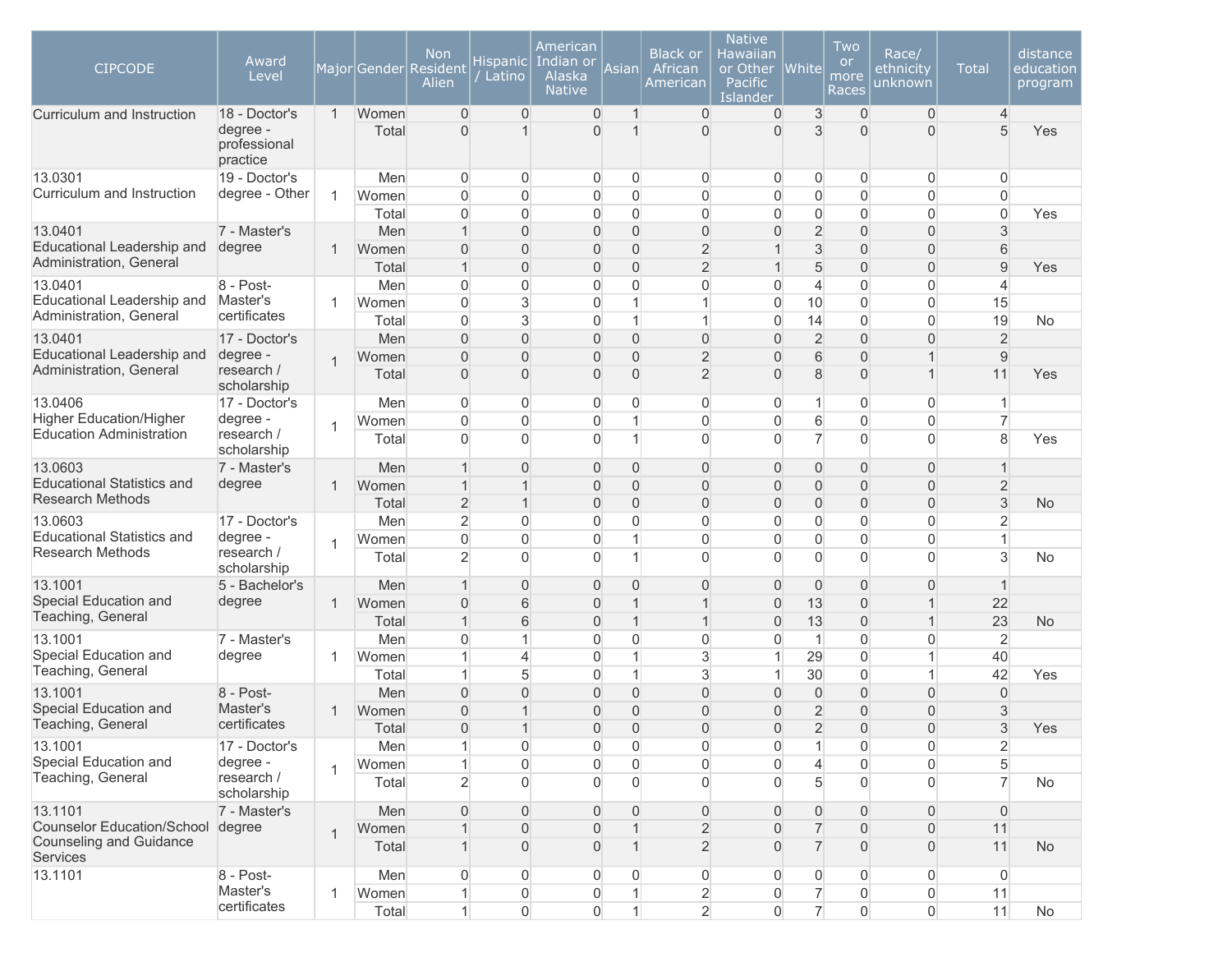| <b>CIPCODE</b>                                                                  | Award<br>Level            |              |                | <b>Non</b><br>Major Gender Resident<br>Alien | Hispanic<br>Latino                 | American<br>Indian or<br>Alaska<br><b>Native</b> | Asian               | <b>Black or</b><br>African<br>American | <b>Native</b><br>Hawaiian<br>or Other<br><b>Pacific</b><br>Islander | <b>White</b>                  | Two<br><b>or</b><br>more<br>Races | Race/<br>ethnicity<br><u>un</u> known | <b>Total</b>        | distance<br>education<br>program |
|---------------------------------------------------------------------------------|---------------------------|--------------|----------------|----------------------------------------------|------------------------------------|--------------------------------------------------|---------------------|----------------------------------------|---------------------------------------------------------------------|-------------------------------|-----------------------------------|---------------------------------------|---------------------|----------------------------------|
| <b>Counselor Education/School</b><br>Counseling and Guidance<br><b>Services</b> |                           |              |                |                                              |                                    |                                                  |                     |                                        |                                                                     |                               |                                   |                                       |                     |                                  |
| 13.1101                                                                         | 17 - Doctor's             |              | Men            | $\mathbf{0}$                                 | 0                                  | $\mathbf 0$                                      | 0                   | $\overline{0}$                         | $\overline{0}$                                                      | 0                             | 0                                 | $\overline{0}$                        | 0                   |                                  |
| <b>Counselor Education/School</b><br><b>Counseling and Guidance</b>             | degree -<br>research /    | $\mathbf{1}$ | Women<br>Total | $\mathbf 0$<br>$\mathbf 0$                   | $\boldsymbol{0}$<br>0              | $\mathbf 0$<br>$\mathbf 0$                       | $\overline{0}$<br>0 | $\mathbf{0}$<br>$\mathbf{0}$           | $\overline{0}$<br>$\overline{0}$                                    | $\mathbf 0$<br>$\overline{0}$ | $\overline{0}$<br>0               | $\overline{0}$<br>$\overline{0}$      | 0<br>$\overline{0}$ | No                               |
| <b>Services</b>                                                                 | scholarship               |              |                |                                              |                                    |                                                  |                     |                                        |                                                                     |                               |                                   |                                       |                     |                                  |
| 13.1102                                                                         | 7 - Master's              |              | Men            | $\overline{0}$                               | 0                                  | 0                                                | 0                   | $\mathbf{0}$                           | $\mathbf{0}$                                                        | 5                             | 0                                 | $\mathbf{0}$                          | 5                   |                                  |
| College Student Counseling<br>and Personnel Services                            | degree                    | 1            | Women          | 0                                            | $\overline{2}$                     | 0                                                | 0                   | 1                                      | $\overline{0}$                                                      | 8                             | 0                                 | $\mathbf{0}$                          | 11                  |                                  |
|                                                                                 |                           |              | Total          | $\overline{0}$                               | $\overline{2}$                     | 0                                                | $\Omega$            | 1                                      | $\Omega$                                                            | 13                            | $\overline{0}$                    | $\mathbf{0}$                          | 16                  | <b>No</b>                        |
| 13.1202                                                                         | 5 - Bachelor's            |              | Men            | $\mathbf{0}$                                 | $\overline{2}$                     | $\overline{0}$                                   | $\Omega$            | $\mathbf{0}$                           | $\Omega$                                                            | $\mathbf 0$                   | $\overline{0}$                    | $\overline{0}$                        | $\overline{2}$      |                                  |
| <b>Elementary Education and</b><br>Teaching                                     | degree                    | $\mathbf 1$  | Women          | $\overline{0}$                               | $\overline{7}$                     | $\overline{0}$                                   |                     | $\overline{2}$                         | $\Omega$                                                            | 80                            | $\overline{0}$                    | $\overline{c}$                        | 92                  |                                  |
|                                                                                 |                           |              | Total          | $\overline{0}$                               | 9                                  | $\overline{0}$                                   |                     | $\overline{2}$                         | $\overline{0}$                                                      | 80                            | $\overline{0}$                    | $\overline{c}$                        | 94                  | <b>No</b>                        |
| 13.1202<br>Elementary Education and                                             | 7 - Master's              |              | Men            | $\overline{0}$                               | $\overline{0}$                     | $\overline{0}$                                   | 0                   | $\mathbf 0$                            | $\overline{0}$                                                      | $\mathbf{1}$                  | 0                                 | $\mathbf{0}$                          | $\mathbf{1}$        |                                  |
| Teaching                                                                        | degree                    | 1            | Women          | $\overline{0}$<br>$\overline{0}$             | $\overline{7}$<br>$\overline{7}$   | 0                                                | 0<br>0              | 4                                      | $\overline{0}$                                                      | 66<br>67                      | $\mathbf 0$<br>0                  |                                       | 78                  | <b>No</b>                        |
| 13.1210                                                                         |                           |              | Total          |                                              |                                    | 0                                                | 0                   | 4<br>$\mathbf{0}$                      | $\mathbf{0}$<br>$\overline{0}$                                      |                               | $\overline{0}$                    | $\overline{0}$                        | 79                  |                                  |
| Early Childhood Education                                                       | 7 - Master's<br>degree    | $\mathbf{1}$ | Men<br>Women   | $\mathbf 0$<br>$\overline{0}$                | $\boldsymbol{0}$<br>$\overline{2}$ | $\mathbf 0$<br>$\overline{0}$                    | 3                   | $\mathbf{0}$                           | $\overline{0}$                                                      | $\theta$<br>15                | $\overline{0}$                    | $\overline{0}$                        | $\mathbf 0$<br>20   |                                  |
| and Teaching                                                                    |                           |              | Total          | $\overline{0}$                               | $\overline{2}$                     | $\overline{0}$                                   | 3                   | $\overline{0}$                         | $\overline{0}$                                                      | 15                            | $\overline{0}$                    | $\overline{0}$                        | 20                  | <b>No</b>                        |
| 13.1301                                                                         | 5 - Bachelor's            |              | Men            | $\overline{0}$                               | $\overline{2}$                     | $\overline{0}$                                   | 0                   | 1                                      | $\overline{0}$                                                      | 19                            | 0                                 |                                       | 23                  |                                  |
| Agricultural Teacher                                                            | degree                    | 1            | Women          | 0                                            | $\overline{2}$                     | 0                                                | 0                   | 0                                      | $\overline{0}$                                                      | 30                            | 0                                 | 0                                     | 32                  |                                  |
| Education                                                                       |                           |              | Total          | 0                                            | $\overline{4}$                     | 0                                                | 0                   | 1                                      | $\Omega$                                                            | 49                            | 0                                 |                                       | 55                  | No                               |
| 13.1301                                                                         | 7 - Master's              |              | Men            | $\overline{0}$                               | $\overline{0}$                     | $\overline{0}$                                   | 0                   | $\mathbf{0}$                           | $\overline{0}$                                                      | $\overline{7}$                | $\overline{0}$                    | 0                                     | $\overline{7}$      |                                  |
| <b>Agricultural Teacher</b>                                                     | degree                    | $\mathbf{1}$ | Women          | $\overline{0}$                               | $\overline{0}$                     | $\overline{0}$                                   | $\Omega$            | $\Omega$                               | $\Omega$                                                            | 18                            | $\overline{0}$                    | $\overline{0}$                        | 18                  |                                  |
| Education                                                                       |                           |              | Total          | $\overline{0}$                               | $\overline{0}$                     | $\overline{0}$                                   | $\Omega$            | $\Omega$                               | $\Omega$                                                            | 25                            | $\overline{0}$                    | $\overline{0}$                        | 25                  | Yes                              |
| 13.1301                                                                         | 17 - Doctor's             |              | Men            | $\mathbf 0$                                  | $\overline{0}$                     | 0                                                | 0                   | $\mathbf 0$                            | $\overline{0}$                                                      | 3                             | 0                                 | $\overline{0}$                        | $\mathfrak{S}$      |                                  |
| Agricultural Teacher                                                            | degree -                  |              | Women          | $\mathbf 0$                                  | $\overline{0}$                     | 0                                                | 0                   | $\mathbf 0$                            | $\overline{0}$                                                      | 3                             | 0                                 | $\overline{0}$                        | 3                   |                                  |
| Education                                                                       | research /<br>scholarship | 1            | Total          | $\overline{0}$                               | $\Omega$                           | $\mathbf{0}$                                     | $\overline{0}$      | $\overline{0}$                         | $\Omega$                                                            | 6                             | $\overline{0}$                    | $\Omega$                              | 6                   | <b>No</b>                        |
| 13.1302                                                                         | 5 - Bachelor's            |              | Men            | $\mathbf 0$                                  | $\overline{0}$                     | $\mathbf 0$                                      | $\overline{0}$      | $\mathbf{0}$                           | $\overline{0}$                                                      | 1                             | 0                                 | $\overline{0}$                        | $\mathbf{1}$        |                                  |
| <b>Art Teacher Education</b>                                                    | degree                    | $\mathbf{1}$ | Women          | $\boldsymbol{0}$                             | 1                                  | $\mathbf 0$                                      |                     | $\mathbf{0}$                           | $\overline{0}$                                                      | 1                             | $\overline{0}$                    | 0                                     | $\sqrt{3}$          |                                  |
|                                                                                 |                           |              | Total          | $\mathbf 0$                                  | 1                                  | $\mathsf{O}\xspace$                              | $\mathbf 1$         | $\overline{0}$                         | $\overline{0}$                                                      | $\overline{2}$                | $\overline{0}$                    | 0                                     | $\overline{4}$      | No                               |
| 13.1302                                                                         | 7 - Master's              |              | Men            | $\mathbf{0}$                                 | 0                                  | $\overline{0}$                                   | 0                   | $\Omega$                               | $\Omega$                                                            | 4                             | 0                                 | $\overline{0}$                        | 4                   |                                  |
| <b>Art Teacher Education</b>                                                    | degree                    | 1            | Women          | 1                                            | 1                                  | 0                                                | 0                   | $\mathbf{0}$                           | $\overline{0}$                                                      | 29                            | $\overline{2}$                    | $\overline{0}$                        | 33                  |                                  |
|                                                                                 |                           |              | Total          | 1                                            | 1                                  | 0                                                | $\mathbf{0}$        | $\mathbf{0}$                           | $\overline{0}$                                                      | 33                            | $\overline{2}$                    | $\overline{0}$                        | 37                  | Yes                              |
| 13.1305                                                                         | 7 - Master's              |              | Men            | $\overline{0}$                               | $\Omega$                           | $\overline{0}$                                   | $\Omega$            | $\Omega$                               | $\Omega$                                                            | 3                             | $\overline{0}$                    | $\Omega$                              | 3                   |                                  |
| English/Language Arts                                                           | degree                    | $\mathbf{1}$ | Women          | 0                                            |                                    | $\mathbf 0$                                      | 0                   | $\overline{0}$                         | $\overline{0}$                                                      | 5                             | 0                                 | $\mathbf 0$                           | 6                   |                                  |
| <b>Teacher Education</b>                                                        |                           |              | Total          | $\overline{0}$                               | 1                                  | $\mathsf{O}\xspace$                              | $\Omega$            | $\Omega$                               | $\overline{0}$                                                      | 8                             | $\overline{0}$                    | $\Omega$                              | 9                   | <b>No</b>                        |
| 13.1311                                                                         | 7 - Master's              |              | Men            | $\mathbf 0$                                  | $\overline{0}$                     | 0                                                | 0                   | $\mathbf{0}$                           | $\Omega$                                                            | 3                             | 0                                 | $\overline{0}$                        | 3                   |                                  |
| Mathematics Teacher                                                             | degree                    | $\mathbf{1}$ | Women          | $\mathbf 0$                                  |                                    | 0                                                | 0                   | $\mathbf 0$                            | $\mathbf{0}$                                                        | $\mathsf{O}\xspace$           | 0                                 | 0                                     | $\mathbf{1}$        |                                  |
| Education                                                                       |                           |              | Total          | $\mathbf 0$                                  |                                    | 0                                                | $\overline{0}$      | $\mathbf{0}$                           | $\mathbf{0}$                                                        | $\sqrt{3}$                    | 0                                 | $\mathbf 0$                           | $\overline{4}$      | No                               |
| 13.1312                                                                         | 5 - Bachelor's            |              | Men            | $\mathsf{O}\xspace$                          | 3                                  | $\mathbf 0$                                      | 0                   |                                        | $\overline{0}$                                                      | $\hbox{9}$                    |                                   | 0                                     | 14                  |                                  |
| <b>Music Teacher Education</b>                                                  | degree                    | $\mathbf{1}$ | Women          | $\mathsf{O}\xspace$                          | 1                                  | $\mathbf 0$                                      | 0                   | $\overline{0}$                         | $\overline{0}$                                                      | 3                             | 0                                 | 0                                     | $\overline{4}$      |                                  |
|                                                                                 |                           |              | Total          | $\mathsf{O}\xspace$                          | $\overline{4}$                     | $\mathsf{O}\xspace$                              | 0                   | 1                                      | $\overline{0}$                                                      | 12                            | 1                                 | $\mathbf{0}$                          | 18                  | No                               |
| 13.1312                                                                         | 7 - Master's              |              | Men            | 0                                            | 0                                  | 0                                                | 0                   | $\overline{0}$                         | $\Omega$                                                            |                               | 0                                 | 0                                     |                     |                                  |
| Music Teacher Education                                                         | degree                    | $\mathbf{1}$ | Women          | $\boldsymbol{0}$                             | 0                                  | 0                                                | 0                   | $\mathbf 0$                            | 0                                                                   | $\ensuremath{\mathsf{3}}$     | 0                                 | 0                                     | $\sqrt{3}$          |                                  |
|                                                                                 |                           |              | Total          | $\overline{0}$                               | $\overline{0}$                     | $\mathsf{O}\xspace$                              | $\overline{0}$      | $\overline{0}$                         | $\overline{0}$                                                      | $\overline{4}$                | 0                                 | $\overline{0}$                        | $\overline{4}$      | Yes                              |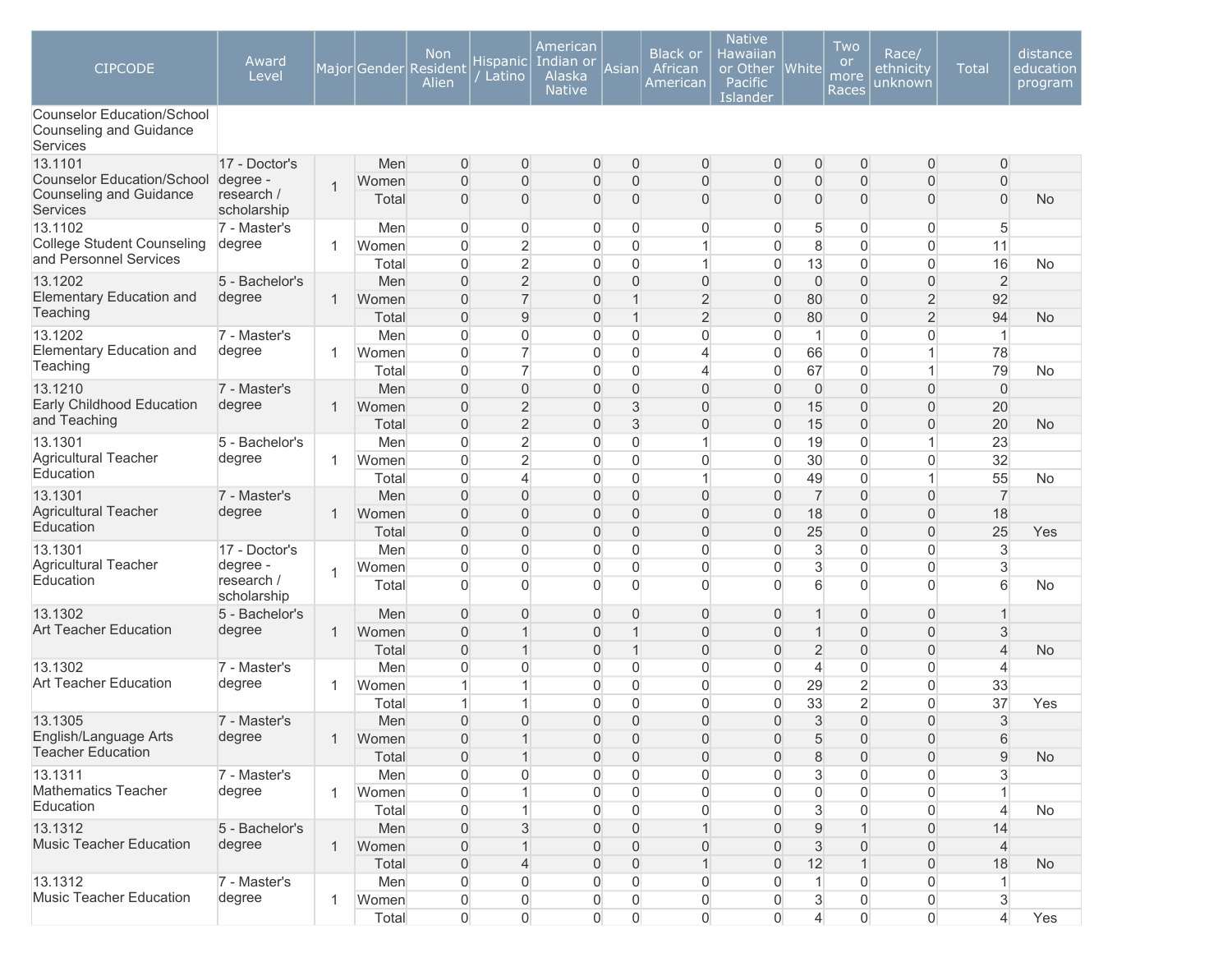| <b>CIPCODE</b>                                               | Award<br>Level            |                |       | Non<br>Major Gender Resident<br>Alien | <b>Hispanic</b><br>Latino | American<br>Indian or<br>Alaska<br><b>Native</b> | Asianl         | <b>Black or</b><br>African<br>American | <b>Native</b><br>Hawaiian<br>or Other<br>Pacific<br>Islander | $ {\sf White} $ | Two<br><b>or</b><br>more<br>Races | Race/<br>ethnicity<br>unknown | <b>Total</b>   | distance<br>education<br>program |
|--------------------------------------------------------------|---------------------------|----------------|-------|---------------------------------------|---------------------------|--------------------------------------------------|----------------|----------------------------------------|--------------------------------------------------------------|-----------------|-----------------------------------|-------------------------------|----------------|----------------------------------|
| 13.1312                                                      | 17 - Doctor's             |                | Men   | -1                                    | $\overline{0}$            | $\mathbf 0$                                      | 0              | $\mathbf 0$                            | 0                                                            | 0               | $\overline{0}$                    | 0                             |                |                                  |
| <b>Music Teacher Education</b>                               | degree -<br>research /    | $\overline{1}$ | Women | $\mathbf{0}$                          | $\overline{0}$            | $\mathbf 0$                                      | $\overline{0}$ |                                        | $\boldsymbol{0}$                                             | 0               | $\overline{0}$                    | $\overline{0}$                |                |                                  |
|                                                              | scholarship               |                | Total | $\mathbf 1$                           | 0                         | $\mathbf{0}$                                     | $\overline{0}$ |                                        | $\overline{0}$                                               | 0               | $\overline{0}$                    | $\overline{0}$                | $\overline{2}$ | <b>No</b>                        |
| 13.1315                                                      | 7 - Master's              |                | Men   | $\overline{0}$                        | 0                         | $\overline{0}$                                   | $\overline{0}$ | 0                                      | $\overline{0}$                                               | 0               | $\overline{0}$                    | 0                             | 0              |                                  |
| Reading Teacher Education                                    | degree                    | $\mathbf 1$    | Women | $\overline{0}$                        | $\mathbf 0$               | $\overline{0}$                                   | $\overline{0}$ | 1                                      | $\mathbf 0$                                                  | $\overline{2}$  | $\overline{0}$                    | 0                             | 3              |                                  |
|                                                              |                           |                | Total | $\overline{0}$                        | 0                         | $\overline{0}$                                   | $\overline{0}$ |                                        | $\mathsf{O}\xspace$                                          | $\overline{2}$  | $\overline{0}$                    | 0                             | $\mathfrak{S}$ | No                               |
| 13.1316                                                      | 7 - Master's              |                | Men   | $\Omega$                              | $\overline{0}$            | $\overline{0}$                                   | $\overline{0}$ | $\overline{0}$                         | $\overline{0}$                                               | $\overline{2}$  | $\Omega$                          | $\overline{0}$                | $\overline{2}$ |                                  |
| <b>Science Teacher</b>                                       | degree                    | $\overline{1}$ | Women | $\mathbf{0}$                          | 0                         | $\mathbf{0}$                                     | 0              | $\overline{0}$                         | $\overline{0}$                                               | 5               | $\Omega$                          | 0                             | 5              |                                  |
| <b>Education/General Science</b><br><b>Teacher Education</b> |                           |                | Total | $\mathbf{0}$                          | 0                         | $\mathbf 0$                                      | 0              | $\overline{0}$                         | $\overline{0}$                                               | $\overline{7}$  | $\mathbf{0}$                      | 0                             | $\overline{7}$ | <b>No</b>                        |
| 13.1318                                                      | 7 - Master's              |                | Men   | $\overline{0}$                        | $\overline{c}$            | $\overline{0}$                                   | 1              | 0                                      | 0                                                            | 6               | $\overline{0}$                    | 1                             | 10             |                                  |
| Social Studies Teacher<br>Education                          | degree                    | 1              | Women | $\Omega$                              | 0                         | $\mathbf 0$                                      | $\overline{0}$ | $\overline{0}$                         | $\mathbf 0$                                                  | 4               | $\overline{0}$                    | 1                             | 5              |                                  |
|                                                              |                           |                | Total | $\overline{0}$                        | $\overline{2}$            | $\overline{0}$                                   | $\mathbf{1}$   | $\overline{0}$                         | $\overline{0}$                                               | 10              | $\overline{0}$                    | $\overline{2}$                | 15             | <b>No</b>                        |
| 14.0201                                                      | 5 - Bachelor's            |                | Men   | $\overline{2}$                        | 15                        | $\mathbf 0$                                      | 13             | $\overline{2}$                         | $\mathbf{1}$                                                 | 47              | $\overline{0}$                    | 1                             | 81             |                                  |
| Aerospace, Aeronautical and degree<br>Astronautical/Space    |                           | $\mathbf{1}$   | Women | $\mathbf{0}$                          | $\overline{4}$            | $\overline{0}$                                   | $\mathbf{1}$   | 1                                      | $\overline{0}$                                               | 11              | $\mathbf{0}$                      | $\overline{0}$                | 17             |                                  |
| Engineering                                                  |                           |                | Total | $\overline{2}$                        | 19                        | $\overline{0}$                                   | 14             | 3                                      | $\mathbf 1$                                                  | 58              | $\Omega$                          | 1                             | 98             | <b>No</b>                        |
| 14.0201                                                      | 7 - Master's              |                | Men   | 8                                     | 0                         | $\overline{0}$                                   | 3              | $\overline{0}$                         | $\overline{0}$                                               | 14              | $\overline{0}$                    | $\overline{0}$                | 25             |                                  |
| Aerospace, Aeronautical and degree<br>Astronautical/Space    |                           | $\mathbf{1}$   | Women | 1                                     | $\mathbf{0}$              | $\overline{0}$                                   | $\overline{0}$ | $\overline{0}$                         | $\mathbf 0$                                                  | $\overline{0}$  | $\Omega$                          | 0                             | $\mathbf{1}$   |                                  |
| Engineering                                                  |                           |                | Total | 9                                     | $\Omega$                  | $\Omega$                                         | 3              | $\mathbf{0}$                           | $\overline{0}$                                               | 14              | $\Omega$                          | $\overline{0}$                | 26             | Yes                              |
| 14.0201                                                      | 17 - Doctor's             |                | Men   | $\overline{2}$                        | 0                         | $\mathbf 0$                                      | $\overline{0}$ | $\overline{0}$                         | $\overline{0}$                                               | 6               | $\mathbf{0}$                      | $\overline{0}$                | 8              |                                  |
| Aerospace, Aeronautical and degree -<br>Astronautical/Space  | research /                | $\mathbf{1}$   | Women | $\overline{0}$                        | 0                         | $\mathbf 0$                                      | $\overline{0}$ | 0                                      | $\overline{0}$                                               | 0               | $\mathbf{0}$                      | 0                             | $\mathbf 0$    |                                  |
| Engineering                                                  | scholarship               |                | Total | $\overline{2}$                        | 0                         | $\overline{0}$                                   | $\overline{0}$ | $\overline{0}$                         | $\overline{0}$                                               | 6               | $\overline{0}$                    | $\overline{0}$                | 8              | <b>No</b>                        |
| 14.0301                                                      | 5 - Bachelor's            |                | Men   | $\overline{0}$                        | 1                         | $\mathbf 0$                                      | 3              | $\overline{2}$                         | 0                                                            | 8               | $\overline{0}$                    | 1                             | 15             |                                  |
| Agricultural Engineering                                     | degree                    | 1              | Women | $\overline{0}$                        | $\mathbf{1}$              | $\mathbf 0$                                      | $\overline{0}$ | $\overline{2}$                         | $\mathbf 0$                                                  | $\,$ 6 $\,$     | $\overline{0}$                    | 0                             | $\mathsf g$    |                                  |
|                                                              |                           |                | Total | $\overline{0}$                        | $\overline{2}$            | $\mathbf 0$                                      | 3              | $\overline{4}$                         | 0                                                            | 14              | $\overline{0}$                    | 1                             | 24             | <b>No</b>                        |
| 14.0301                                                      | 7 - Master's              |                | Men   | $\overline{4}$                        | $\mathbf{1}$              | $\overline{0}$                                   | $\overline{0}$ | $\overline{0}$                         | $\overline{0}$                                               | $\overline{2}$  | $\mathbf{0}$                      | 1                             | 8              |                                  |
| <b>Agricultural Engineering</b>                              | degree                    | $\mathbf{1}$   | Women | 1                                     | $\mathbf{1}$              | $\overline{0}$                                   | $\overline{0}$ | $\overline{0}$                         | $\overline{0}$                                               | 3               | $\Omega$                          | $\overline{0}$                | $\,$ 5 $\,$    |                                  |
|                                                              |                           |                | Total | 5                                     | $\overline{2}$            | $\overline{0}$                                   | $\mathbf{0}$   | $\overline{0}$                         | $\overline{0}$                                               | 5               | $\mathbf{0}$                      | 1                             | 13             | No                               |
| 14.0301                                                      | 17 - Doctor's             |                | Men   | $\overline{2}$                        | 0                         | $\overline{0}$                                   | $\overline{0}$ | $\overline{0}$                         | $\mathbf 0$                                                  | 3               | $\overline{0}$                    | 1                             | 6              |                                  |
| Agricultural Engineering                                     | degree -<br>research /    | $\mathbf{1}$   | Women | 3                                     | 0                         | $\mathbf 0$                                      | $\overline{0}$ | 0                                      | $\overline{0}$                                               | 0               | $\overline{0}$                    | 0                             | 3              |                                  |
|                                                              | scholarship               |                | Total | 5                                     | 0                         | $\overline{0}$                                   | $\Omega$       | $\mathbf{0}$                           | $\overline{0}$                                               | 3               | $\Omega$                          | 1                             | $\overline{9}$ | No                               |
| 14.0501                                                      | 7 - Master's              |                | Men   | 12                                    | $\mathbf{1}$              | $\overline{0}$                                   | 1              | $\Omega$                               | $\overline{0}$                                               | 6               | $\mathbf{0}$                      | 0                             | 20             |                                  |
| Bioengineering and                                           | degree                    | $\mathbf{1}$   | Women | $\overline{4}$                        | 3                         | $\mathbf 0$                                      | $\mathbf{1}$   | 0                                      | 0                                                            | 3               | $\overline{0}$                    | 0                             | 11             |                                  |
| <b>Biomedical Engineering</b>                                |                           |                | Total | 16                                    | $\overline{\mathcal{L}}$  | $\mathbf 0$                                      | $\overline{2}$ | $\Omega$                               | $\mathbf 0$                                                  | $\overline{9}$  | $\overline{0}$                    | $\overline{0}$                | 31             | <b>No</b>                        |
| 14.0501                                                      | 17 - Doctor's             |                | Men   | $\mathbf{3}$                          | 0                         | $\overline{0}$                                   | $\overline{0}$ | $\overline{0}$                         | $\overline{0}$                                               | $\overline{4}$  | $\overline{0}$                    | $\overline{c}$                | $\mathsf g$    |                                  |
| Bioengineering and                                           | degree -                  | $\mathbf{1}$   | Women | $\overline{4}$                        | $\mathbf{1}$              | $\boldsymbol{0}$                                 |                |                                        | $\boldsymbol{0}$                                             | $\overline{c}$  | $\overline{0}$                    | $\overline{0}$                | $\mathsf g$    |                                  |
| <b>Biomedical Engineering</b>                                | research /<br>scholarship |                | Total | $\overline{7}$                        | $\mathbf{1}$              | $\overline{0}$                                   |                |                                        | $\overline{0}$                                               | $6\overline{6}$ | $\Omega$                          | $\overline{2}$                | 18             | <b>No</b>                        |
| 14.0701                                                      | 5 - Bachelor's            |                | Men   | $\overline{1}$                        | 14                        | $\mathbf 0$                                      | 9              | 6                                      | 0                                                            | 39              | $\overline{2}$                    | $\overline{c}$                | 73             |                                  |
| <b>Chemical Engineering</b>                                  | degree                    | $\mathbf{1}$   | Women | $\overline{1}$                        | $\mathfrak{S}$            | $\overline{0}$                                   | $\overline{4}$ | $\overline{2}$                         | $\boldsymbol{0}$                                             | 20              | $\mathsf{O}\xspace$               | $\mathbf 0$                   | 30             |                                  |
|                                                              |                           |                | Total | $\overline{2}$                        | 17                        | $\boldsymbol{0}$                                 | 13             | 8                                      | $\boldsymbol{0}$                                             | 59              | $\overline{2}$                    | $\overline{2}$                | 103            | <b>No</b>                        |
| 14.0701                                                      | 7 - Master's              | $\mathbf{1}$   | Men   | 34                                    | $\mathbf{1}$              | $\boldsymbol{0}$                                 | $\overline{2}$ | $\boldsymbol{0}$                       | $\boldsymbol{0}$                                             | $\overline{2}$  | $\boldsymbol{0}$                  | 0                             | 39             |                                  |
| <b>Chemical Engineering</b>                                  | degree                    |                | Women | 25                                    | $\mathsf{O}\xspace$       | $\overline{0}$                                   | $\mathbf{1}$   | $\overline{0}$                         | $\overline{0}$                                               | $\overline{0}$  | $\Omega$                          | $\overline{0}$                | 26             |                                  |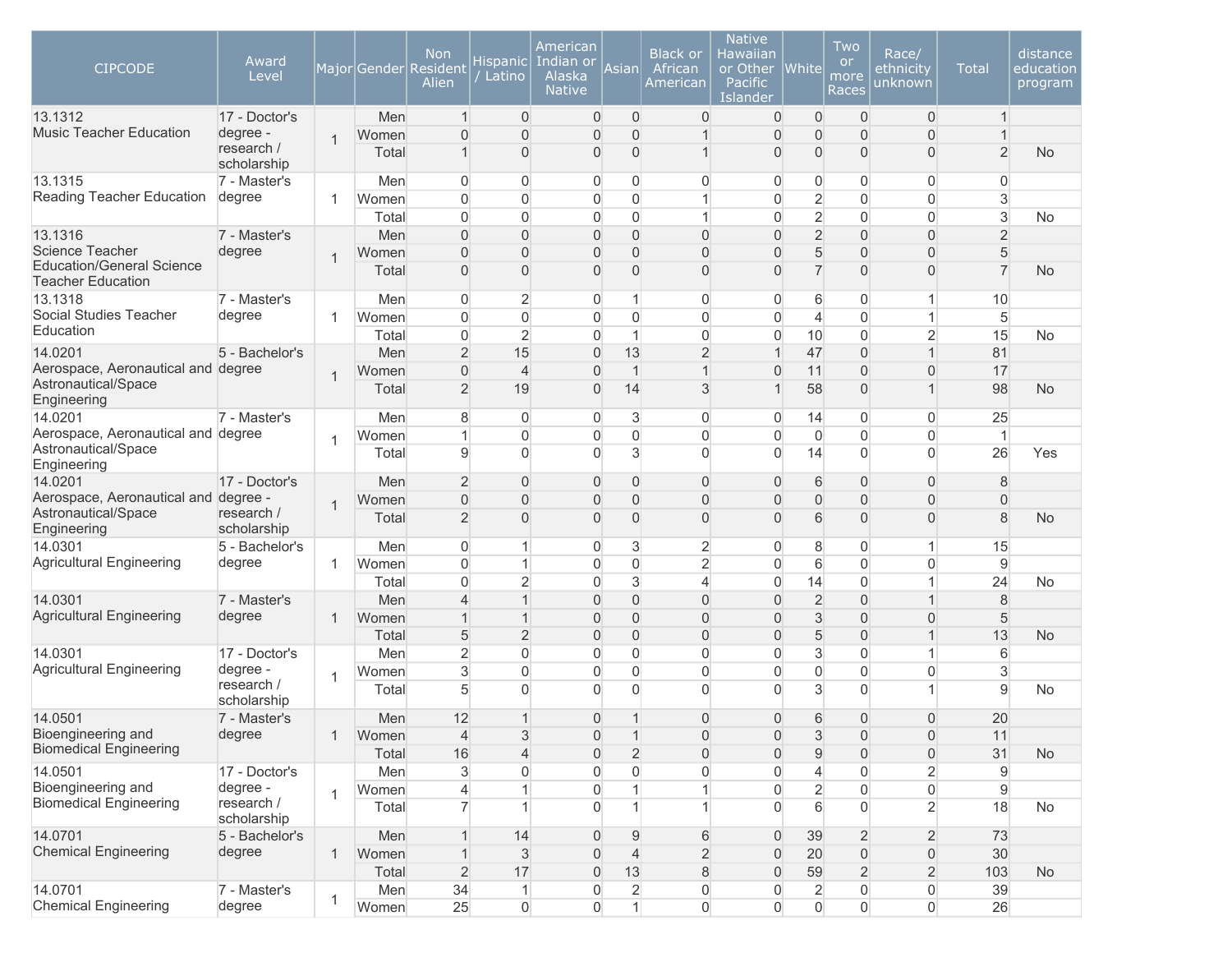| <b>CIPCODE</b>                                                    | Award<br>Level            |                |       | <b>Non</b><br>Major Gender Resident<br>Alien | Hispanic<br>Latino | American<br>Indian or<br>Alaska<br><b>Native</b> | Asian          | Black or<br>African<br>American | <b>Native</b><br>Hawaiian<br>or Other<br>Pacific<br>Islander | <b>White</b>        | Two<br><b>or</b><br>more<br>Races | Race/<br>ethnicity<br>unknown | <b>Total</b>   | distance<br>education<br>program |
|-------------------------------------------------------------------|---------------------------|----------------|-------|----------------------------------------------|--------------------|--------------------------------------------------|----------------|---------------------------------|--------------------------------------------------------------|---------------------|-----------------------------------|-------------------------------|----------------|----------------------------------|
|                                                                   |                           |                | Total | 59                                           | $\mathbf{1}$       | $\overline{0}$                                   | 3              | 0                               | 0                                                            | $\overline{2}$      | $\mathbf 0$                       | 0                             | 65             | No                               |
| 14.0701<br><b>Chemical Engineering</b>                            | 17 - Doctor's             |                | Men   | 6                                            | $\overline{0}$     | $\mathbf{0}$                                     | $\overline{2}$ | $\overline{0}$                  | $\overline{0}$                                               | $\overline{2}$      | $\overline{0}$                    | $\overline{0}$                | 10             |                                  |
|                                                                   | degree -<br>research /    | $\overline{1}$ | Women | 1                                            | $\mathbf{0}$       | 0                                                | 0              | 0                               | $\overline{0}$                                               | 1                   | $\Omega$                          | 0                             | $\overline{2}$ |                                  |
|                                                                   | scholarship               |                | Total | $\overline{7}$                               | $\mathbf{0}$       | 0                                                | $\overline{2}$ | 0                               | 0                                                            | 3                   | $\overline{0}$                    | $\boldsymbol{0}$              | 12             | <b>No</b>                        |
| 14.0801                                                           | 5 - Bachelor's            |                | Men   | 1                                            | 21                 | 1                                                | 5              | $\overline{7}$                  | $\overline{0}$                                               | 78                  | 0                                 | 3                             | 116            |                                  |
| Civil Engineering, General                                        | degree                    | 1              | Women | $\overline{2}$                               | 7                  | 0                                                | 3              | $\mathbf{1}$                    | $\overline{0}$                                               | 20                  | 1                                 | $\overline{2}$                | 36             |                                  |
|                                                                   |                           |                | Total | 3                                            | 28                 | 1                                                | 8              | 8                               | 0                                                            | 98                  | 1                                 | 5                             | 152            | No                               |
| 14.0801                                                           | 7 - Master's              |                | Men   | 36                                           | 11                 | $\mathbf{0}$                                     | 3              | $\overline{2}$                  | 0                                                            | 47                  | $\overline{2}$                    | 6                             | 107            |                                  |
| Civil Engineering, General                                        | degree                    | 1              | Women | 9                                            | 5                  | $\mathbf{0}$                                     | 0              | $\overline{1}$                  | 0                                                            | 11                  | $\overline{0}$                    | $\overline{0}$                | 26             |                                  |
|                                                                   |                           |                | Total | 45                                           | 16                 | $\mathbf{0}$                                     | 3              | 3                               | $\overline{0}$                                               | 58                  | $\overline{2}$                    | 6                             | 133            | Yes                              |
| 14.0801                                                           | 17 - Doctor's             |                | Men   | $\overline{9}$                               | $\overline{0}$     | $\overline{0}$                                   | 0              | $\overline{0}$                  | $\overline{0}$                                               | $\overline{c}$      | $\overline{0}$                    | 0                             | 11             |                                  |
| Civil Engineering, General                                        | degree -                  | 1              | Women | $\overline{c}$                               | $\overline{0}$     | $\overline{0}$                                   | 0              | 0                               | 0                                                            | $\mathsf{O}\xspace$ | $\mathbf{0}$                      | 0                             | $\overline{2}$ |                                  |
|                                                                   | research /<br>scholarship |                | Total | 11                                           | $\overline{0}$     | $\Omega$                                         | $\overline{0}$ | $\Omega$                        | $\overline{0}$                                               | $\overline{2}$      | $\Omega$                          | $\mathbf 0$                   | 13             | <b>No</b>                        |
| 14.0901                                                           | 5 - Bachelor's            |                | Men   | $\mathbf 1$                                  | 11                 | $\mathbf{1}$                                     | 17             | $\overline{2}$                  | 0                                                            | 45                  | $\mathbf 1$                       | $\overline{7}$                | 85             |                                  |
| <b>Computer Engineering,</b>                                      | degree                    | 1              | Women | $\mathbf{0}$                                 | 3                  | $\overline{0}$                                   | $\overline{2}$ | $\overline{0}$                  | $\overline{0}$                                               | $9$                 | $\overline{1}$                    | $\boldsymbol{0}$              | 15             |                                  |
| General                                                           |                           |                | Total | 1                                            | 14                 | $\mathbf{1}$                                     | 19             | $\overline{2}$                  | $\boldsymbol{0}$                                             | 54                  | $\overline{2}$                    | $\overline{7}$                | 100            | <b>No</b>                        |
| 14.0901                                                           | 7 - Master's              |                | Men   | 113                                          | $\mathbf{1}$       | $\overline{0}$                                   | $\overline{2}$ | $\mathbf{1}$                    | 0                                                            | 10                  | $\mathbf{0}$                      | $\overline{2}$                | 129            |                                  |
| Computer Engineering,                                             | degree                    | 1              | Women | 36                                           | $\mathbf{0}$       | $\overline{0}$                                   | $\overline{2}$ | $\mathbf{1}$                    | $\overline{0}$                                               | 1                   | $\mathbf{0}$                      | $\mathbf{1}$                  | 41             |                                  |
| General                                                           |                           |                | Total | 149                                          | $\mathbf{1}$       | $\overline{0}$                                   | 4              | $\overline{2}$                  | 0                                                            | 11                  | 0                                 | 3                             | 170            | Yes                              |
| 14.0901                                                           | 17 - Doctor's             |                | Men   | 21                                           | $\overline{0}$     | $\overline{0}$                                   | $\overline{0}$ | $\overline{0}$                  | 0                                                            | 3                   | $\overline{0}$                    | $\overline{0}$                | 24             |                                  |
| <b>Computer Engineering,</b>                                      | degree -                  | $\overline{1}$ | Women | $\overline{4}$                               | $\overline{0}$     | $\mathbf{0}$                                     | 0              | $\overline{0}$                  | $\overline{0}$                                               | $\overline{0}$      | $\overline{0}$                    | $\overline{0}$                | $\overline{4}$ |                                  |
| General                                                           | research /<br>scholarship |                | Total | 25                                           | $\overline{0}$     | $\mathbf{0}$                                     | $\overline{0}$ | $\overline{0}$                  | $\overline{0}$                                               | 3                   | $\overline{0}$                    | $\overline{0}$                | 28             | <b>No</b>                        |
| 14.0901                                                           | 5 - Bachelor's            |                | Men   | $\overline{0}$                               | 0                  | $\overline{0}$                                   | 0              | 0                               | 0                                                            | 0                   | 0                                 | 0                             | $\overline{0}$ |                                  |
| Computer Engineering,                                             | degree                    | 2              | Women | $\Omega$                                     | $\mathbf{1}$       | $\overline{0}$                                   | $\overline{0}$ | $\overline{0}$                  | 0                                                            | $\mathbf 0$         | $\overline{0}$                    | $\mathbf 0$                   | 1              |                                  |
| General                                                           |                           |                | Total | $\Omega$                                     | $\mathbf{1}$       | $\overline{0}$                                   | $\overline{0}$ | $\overline{0}$                  | $\overline{0}$                                               | 0                   | $\mathbf{0}$                      | $\mathbf 0$                   | $\mathbf{1}$   | No                               |
| 14.1001                                                           | 5 - Bachelor's            |                | Men   |                                              | $\overline{7}$     | $\mathbf{1}$                                     | 10             | 5                               | 0                                                            | 41                  | $\overline{1}$                    | 3                             | 69             |                                  |
| <b>Electrical and Electronics</b>                                 | degree                    | 1              | Women | 1                                            | $\mathsf 3$        | $\mathbf{0}$                                     | $\overline{2}$ | 1                               | 0                                                            | 6                   | $\overline{0}$                    | $\boldsymbol{0}$              | 13             |                                  |
| Engineerin                                                        |                           |                | Total | $\overline{2}$                               | 10                 | $\mathbf{1}$                                     | 12             | 6                               | 0                                                            | 47                  | $\overline{1}$                    | 3                             | 82             | <b>No</b>                        |
| 14.1001                                                           | 7 - Master's              |                | Men   | 112                                          | 4                  | $\mathbf{1}$                                     | 5              | $\overline{0}$                  | $\boldsymbol{0}$                                             | 21                  | $\overline{2}$                    | 5                             | 150            |                                  |
| <b>Electrical and Electronics</b><br>Engineerin                   | degree                    | 1              | Women | 43                                           | $\mathbf 0$        | $\overline{0}$                                   | 1              | $\overline{0}$                  | 0                                                            | 3                   | $\overline{0}$                    | $\mathsf{O}\xspace$           | 47             |                                  |
|                                                                   |                           |                | Total | 155                                          | 4                  | 1                                                | 6              | $\overline{0}$                  | $\overline{0}$                                               | 24                  | $\overline{2}$                    | 5                             | 197            | Yes                              |
| 14.1001                                                           | 17 - Doctor's             |                | Men   | 16                                           | $\mathbf{1}$       | 0                                                | $\overline{2}$ | $\overline{0}$                  | $\overline{0}$                                               | $\overline{7}$      | $\Omega$                          | 0                             | 26             |                                  |
| <b>Electrical and Electronics</b><br>Engineerin                   | degree -<br>research /    | $\overline{1}$ | Women | 5                                            | $\overline{0}$     | 0                                                | $\mathbf 1$    | 0                               | 0                                                            | 1                   | 0                                 | 0                             | $\overline{7}$ |                                  |
|                                                                   | scholarship               |                | Total | 21                                           | $\mathbf{1}$       | $\boldsymbol{0}$                                 | 3              | $\boldsymbol{0}$                | $\overline{0}$                                               | 8                   | $\boldsymbol{0}$                  | $\boldsymbol{0}$              | 33             | No                               |
| 14.1401                                                           | 5 - Bachelor's            |                | Men   | 1                                            | $\overline{0}$     | $\boldsymbol{0}$                                 | $\overline{c}$ |                                 | $\overline{0}$                                               | 19                  | $\mathbf{1}$                      | $\mathbf{1}$                  | 25             |                                  |
| Environmental/Environmental degree                                |                           | 1              | Women | $\overline{0}$                               | 4                  | $\overline{0}$                                   | 5              | $\overline{0}$                  | $\overline{0}$                                               | 13                  | 0                                 | $\mathbf{1}$                  | 23             |                                  |
| <b>Health Engineering</b>                                         |                           |                | Total |                                              | 4                  | $\boldsymbol{0}$                                 | $\overline{7}$ |                                 | $\Omega$                                                     | 32                  |                                   | $\overline{2}$                | 48             | No                               |
| 14.1401                                                           | 7 - Master's              |                | Men   | $\overline{4}$                               | 3                  | $\overline{0}$                                   | $\Omega$       | 1                               | $\overline{0}$                                               | 16                  | 1                                 | $\overline{0}$                | 25             |                                  |
| Environmental/Environmental degree                                |                           | $\mathbf{1}$   | Women | $\overline{0}$                               | $\overline{2}$     | $\overline{0}$                                   |                | $\mathbf{1}$                    | 0                                                            | 15                  | $\overline{0}$                    | $\boldsymbol{0}$              | 19             |                                  |
| <b>Health Engineering</b>                                         |                           |                | Total | $\overline{4}$                               | $\overline{5}$     | $\overline{0}$                                   | $\mathbf{1}$   | $\overline{2}$                  | 0                                                            | 31                  |                                   | $\boldsymbol{0}$              | 44             | Yes                              |
| 14.1401                                                           | 17 - Doctor's             |                | Men   | $\overline{4}$                               | 0                  | $\boldsymbol{0}$                                 | $\overline{0}$ | $\boldsymbol{0}$                | 0                                                            | 3                   | $\overline{0}$                    | 0                             | $\overline{7}$ |                                  |
| Environmental/Environmental degree -<br><b>Health Engineering</b> | research /                | 1              | Women |                                              | 0                  | $\boldsymbol{0}$                                 | $\overline{0}$ | 0                               | 0                                                            | 1                   | $\overline{0}$                    | $\mathbf{1}$                  | $\mathbf{3}$   |                                  |
|                                                                   | scholarship               |                | Total | 5 <sup>1</sup>                               | $\overline{0}$     | $\overline{0}$                                   | $\overline{0}$ | 0                               | 0                                                            | $\overline{4}$      | $\overline{0}$                    | $\mathbf{1}$                  | 10             | No                               |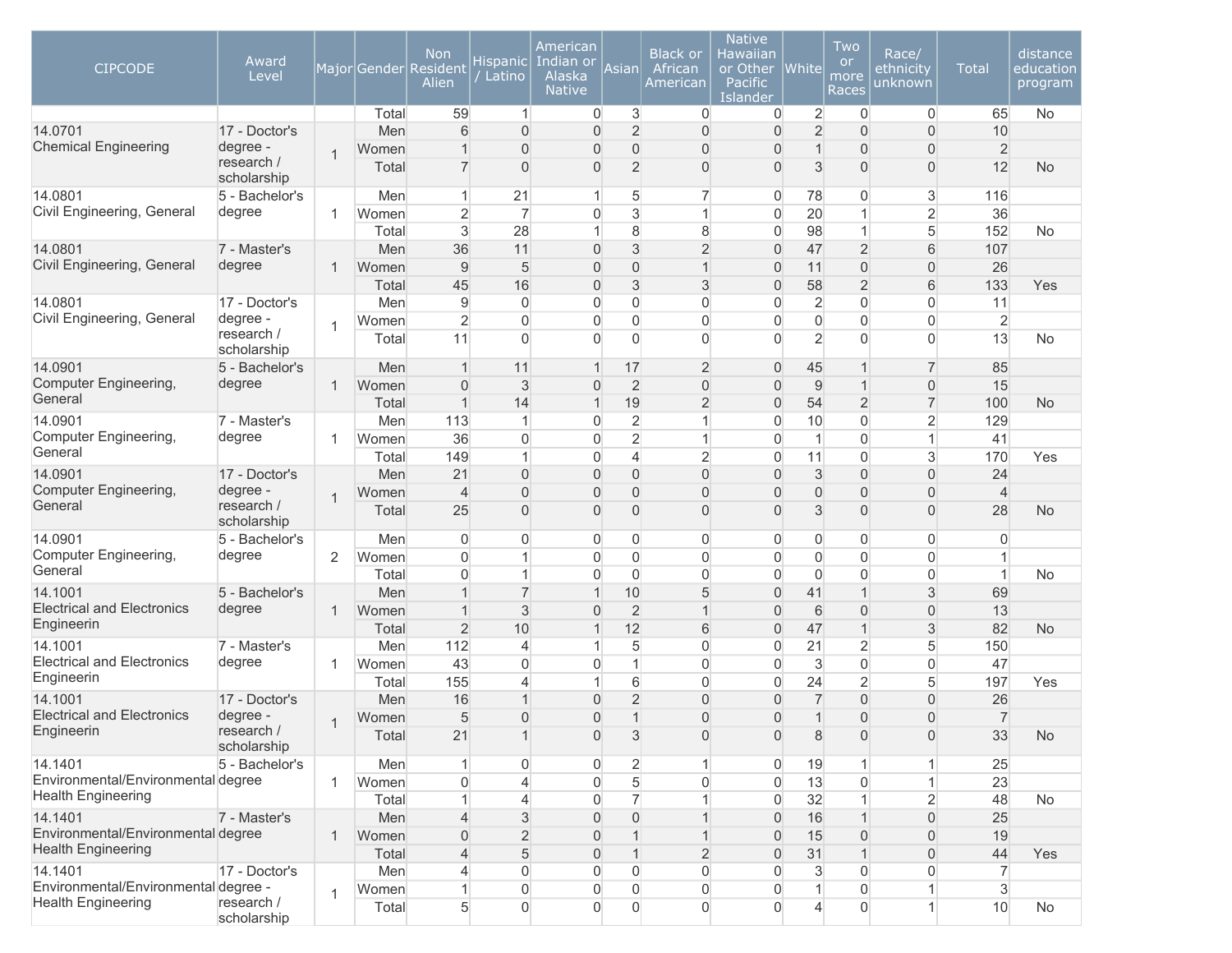| <b>CIPCODE</b>                        | Award<br>Level                        |                |                | <b>Non</b><br>Major Gender Resident<br>Alien | Hispanicl<br>Latino              | American<br>Indian or<br>Alaska<br><b>Native</b> | Asian                   | <b>Black or</b><br>African<br>American | <b>Native</b><br>Hawaiian<br>or Other<br>Pacific<br>Islander | $ $ White $ $       | Two<br><b>or</b><br>more<br>Races | Race/<br>ethnicity<br>unknown           | <b>Total</b>         | distance<br>education<br>program |
|---------------------------------------|---------------------------------------|----------------|----------------|----------------------------------------------|----------------------------------|--------------------------------------------------|-------------------------|----------------------------------------|--------------------------------------------------------------|---------------------|-----------------------------------|-----------------------------------------|----------------------|----------------------------------|
| 14.1801                               | 5 - Bachelor's                        |                | Men            | $\overline{0}$                               | 4                                | $\boldsymbol{0}$                                 | 3                       | $\mathbf{1}$                           | 0                                                            | 14                  | $\overline{c}$                    | $\overline{2}$                          | 26                   |                                  |
| <b>Materials Engineering</b>          | degree                                | 1              | Women          | 1                                            | $\mathbf{1}$                     | $\overline{0}$                                   | $\mathbf{1}$            | 0                                      | $\overline{0}$                                               | $6\,$               | $\overline{2}$                    | $\boldsymbol{0}$                        | 11                   |                                  |
|                                       |                                       |                | Total          | $\mathbf{1}$                                 | 5                                | $\mathsf{O}\xspace$                              | $\overline{4}$          | $\mathbf{1}$                           | 0                                                            | 20                  | $\overline{4}$                    | $\overline{2}$                          | 37                   | <b>No</b>                        |
| 14.1801                               | 7 - Master's                          |                | Men            | 26                                           | 3                                | $\overline{0}$                                   | $\overline{2}$          | $\boldsymbol{0}$                       | 0                                                            | 21                  | $\overline{0}$                    | 0                                       | 52                   |                                  |
| <b>Materials Engineering</b>          | degree                                | 1              | Women          | $\overline{4}$                               | $\mathbf{1}$                     | $\overline{0}$                                   | $\overline{2}$          | 1                                      | $\overline{0}$                                               | 4                   | 0                                 | $\mathsf{O}\xspace$                     | 12                   |                                  |
|                                       |                                       |                | Total          | 30                                           | $\overline{4}$                   | $\overline{0}$                                   | 4                       | 1                                      | $\mathbf 0$                                                  | 25                  | $\overline{0}$                    | $\mathbf 0$                             | 64                   | Yes                              |
| 14.1801                               | 17 - Doctor's                         |                | Men            | 10                                           | $\mathbf{1}$                     | $\overline{0}$                                   | 0                       | 1                                      | $\overline{0}$                                               | 9                   | $\overline{0}$                    | $\overline{0}$                          | 21                   |                                  |
| <b>Materials Engineering</b>          | degree -<br>research /<br>scholarship | $\overline{1}$ | Women<br>Total | $\overline{1}$<br>11                         | $\overline{0}$<br>$\overline{1}$ | 0<br>$\overline{0}$                              | 0<br>0                  | 1<br>$\overline{2}$                    | $\overline{0}$<br>$\overline{0}$                             | $\overline{0}$<br>9 | 0<br>$\overline{0}$               | $\mathsf{O}\xspace$<br>$\boldsymbol{0}$ | $\overline{2}$<br>23 | <b>No</b>                        |
| 14.1901                               | 5 - Bachelor's                        |                | Men            | $\overline{0}$                               | 37                               | 0                                                | 24                      | 6                                      | $\overline{2}$                                               | 124                 | 3                                 | 6                                       | 202                  |                                  |
| <b>Mechanical Engineering</b>         | degree                                | 1              | Women          | $\overline{0}$                               | 5                                | 0                                                | 1                       | $\overline{c}$                         | $\overline{0}$                                               | 22                  | 1                                 | 0                                       | 31                   |                                  |
|                                       |                                       |                | Total          | $\overline{0}$                               | 42                               | 0                                                | 25                      | 8                                      | $\overline{2}$                                               | 146                 | 4                                 | 6                                       | 233                  | No                               |
| 14.1901                               | 7 - Master's                          |                | Men            | 100                                          | $\mathbf{1}$                     | $\overline{0}$                                   | $\overline{2}$          | $\overline{0}$                         | $\overline{0}$                                               | 27                  | $\overline{1}$                    | $\overline{2}$                          | 133                  |                                  |
| <b>Mechanical Engineering</b>         | degree                                | 1              | Women          | 8                                            | $\overline{0}$                   | $\overline{0}$                                   | 0                       | $\overline{0}$                         | $\overline{0}$                                               | $\mathbf 1$         | $\overline{0}$                    | $\mathsf{O}\xspace$                     | $9\,$                |                                  |
|                                       |                                       |                | Total          | 108                                          | $\mathbf{1}$                     | $\overline{0}$                                   | $\overline{2}$          | 0                                      | $\overline{0}$                                               | 28                  | $\overline{1}$                    | $\overline{2}$                          | 142                  | Yes                              |
| 14.1901                               | 17 - Doctor's                         |                | Men            | $\overline{7}$                               | $\overline{2}$                   | 0                                                | 0                       | $\overline{2}$                         | $\overline{0}$                                               | 8                   | 0                                 | $\mathsf{O}\xspace$                     | 19                   |                                  |
| <b>Mechanical Engineering</b>         | degree -                              | 1              | Women          | 3                                            | $\overline{0}$                   | $\overline{0}$                                   | 0                       | $\mathbf{1}$                           | $\overline{0}$                                               | $\overline{2}$      | $\overline{0}$                    | 0                                       | 6                    |                                  |
|                                       | research /<br>scholarship             |                | Total          | 10                                           | $\overline{2}$                   | $\Omega$                                         | $\overline{0}$          | 3                                      | $\overline{0}$                                               | 10                  | $\mathbf{0}$                      | $\mathbf 0$                             | 25                   | No                               |
| 14.2301                               | 5 - Bachelor's                        |                | Men            | $\overline{0}$                               | $\overline{4}$                   | $\overline{0}$                                   | $\mathbf{1}$            | $\overline{2}$                         | 0                                                            | 13                  | $\mathbf 1$                       | $\boldsymbol{0}$                        | 21                   |                                  |
| <b>Nuclear Engineering</b>            | degree                                | 1              | Women          | $\mathbf 0$                                  | $\mathbf{1}$                     | $\overline{0}$                                   | 0                       | $\boldsymbol{0}$                       | $\overline{0}$                                               | 5                   | $\overline{0}$                    | $\mathsf{O}\xspace$                     | $6\,$                |                                  |
|                                       |                                       |                | Total          | $\mathsf{O}\xspace$                          | 5                                | $\overline{0}$                                   | $\overline{\mathbf{1}}$ | $\overline{2}$                         | 0                                                            | 18                  | 1                                 | $\mathsf{O}\xspace$                     | 27                   | <b>No</b>                        |
| 14.2301                               | 7 - Master's                          |                | Men            | 1                                            | 1                                | $\overline{0}$                                   | 0                       | $\boldsymbol{0}$                       | $\overline{0}$                                               | 1                   | 1                                 | $\mathbf{1}$                            | 5                    |                                  |
| Nuclear Engineering                   | degree                                | -1             | Women          | $\Omega$<br>1                                | $\overline{0}$<br>1              | 0                                                | 0                       | $\boldsymbol{0}$                       | $\overline{0}$                                               | 1                   | 0<br>$\overline{1}$               | 0                                       | $\mathbf{1}$         |                                  |
| 14.2401                               | 7 - Master's                          |                | Total<br>Men   | $\overline{2}$                               | $\overline{0}$                   | 0<br>$\overline{0}$                              | 0<br>0                  | $\boldsymbol{0}$<br>$\overline{0}$     | $\overline{0}$<br>$\overline{0}$                             | $\overline{c}$<br>1 | $\overline{0}$                    | $\mathbf{1}$<br>$\overline{0}$          | 6<br>$\sqrt{3}$      | <b>No</b>                        |
| Ocean Engineering                     | degree                                | 1              | Women          | $\mathbf 1$                                  | $\mathbf{1}$                     | $\overline{0}$                                   | $\mathbf 1$             | $\overline{0}$                         | $\overline{0}$                                               | 0                   | 0                                 | $\mathsf{O}\xspace$                     | 3                    |                                  |
|                                       |                                       |                | Total          | 3                                            | $\mathbf{1}$                     | $\overline{0}$                                   | $\mathbf{1}$            | $\overline{0}$                         | $\overline{0}$                                               | $\mathbf 1$         | $\overline{0}$                    | $\mathbf 0$                             | $6\phantom{1}$       | <b>No</b>                        |
| 14.2401                               | 17 - Doctor's                         |                | Men            | $\overline{2}$                               | $\overline{0}$                   | $\overline{0}$                                   | 0                       | $\overline{0}$                         | $\overline{0}$                                               | 0                   | 0                                 | $\overline{0}$                          | $\overline{2}$       |                                  |
| Ocean Engineering                     | degree -                              |                | Women          | $\overline{0}$                               | $\overline{0}$                   | $\overline{0}$                                   | 0                       | $\boldsymbol{0}$                       | $\overline{0}$                                               | 1                   | $\overline{0}$                    | 0                                       | $\mathbf{1}$         |                                  |
|                                       | research /                            | 1              | Total          | $\overline{2}$                               | $\Omega$                         | $\Omega$                                         | $\overline{0}$          | $\Omega$                               | $\overline{0}$                                               | 1                   | $\Omega$                          | $\mathbf 0$                             | 3                    | No                               |
|                                       | scholarship                           |                |                |                                              |                                  |                                                  |                         |                                        |                                                              |                     |                                   |                                         |                      |                                  |
| 14.2701                               | 5 - Bachelor's                        |                | Men            | 3                                            | 23                               | $\mathbf 0$                                      | 4                       | 8                                      | $\overline{0}$                                               | 39                  | 0                                 | $\mathbf{1}$                            | 78                   |                                  |
| <b>Systems Engineering</b>            | degree                                | 1              | Women          |                                              | 9                                | $\overline{0}$                                   | $\overline{2}$          | 3                                      | 0                                                            | 16                  | 0                                 | $\mathbf{1}$                            | 32                   |                                  |
|                                       |                                       |                | Total          | $\overline{4}$                               | 32                               | $\overline{0}$                                   | 6                       | 11                                     | $\overline{0}$                                               | 55                  | $\overline{0}$                    | $\overline{2}$                          | 110                  | <b>No</b>                        |
| 14.2701                               | 7 - Master's                          |                | Men            | 21                                           | $\overline{7}$                   | $\mathbf 0$                                      | 3                       | $\sqrt{5}$                             | 0                                                            | 28                  | $\overline{0}$                    | 4                                       | 68                   |                                  |
| <b>Systems Engineering</b>            | degree                                | 1              | Women          | 10                                           | $\overline{2}$                   | 0                                                | $\mathbf{1}$            | 5                                      | $\mathsf{O}\xspace$                                          | 17                  | $\mathbf 0$                       | $\mathsf{O}\xspace$                     | 35                   |                                  |
|                                       |                                       |                | Total          | 31                                           | $\mathsf g$                      | 0                                                | $\overline{4}$          | 10                                     | $\overline{0}$                                               | 45                  | $\overline{0}$                    | 4                                       | 103                  | Yes                              |
| 14.2701<br><b>Systems Engineering</b> | 17 - Doctor's<br>degree -             |                | Men            | 5                                            | $\boldsymbol{0}$                 | $\mathbf 0$                                      | 0                       | $\overline{0}$                         | $\overline{0}$                                               | $\overline{2}$      | $\overline{0}$                    | $\mathbf{1}$                            | $\,8\,$              |                                  |
|                                       | research /                            | $\overline{1}$ | Women          | $\overline{2}$                               | $\overline{0}$                   | $\mathbf 0$                                      | 0                       | $\overline{0}$                         | $\overline{0}$                                               | 0                   | $\overline{0}$                    | $\boldsymbol{0}$                        | $\overline{2}$       |                                  |
|                                       | scholarship                           |                | Total          | $\overline{7}$                               | $\overline{0}$                   | $\overline{0}$                                   | 0                       | $\overline{0}$                         | $\overline{0}$                                               | $\overline{c}$      | 0                                 | $\mathbf{1}$                            | 10                   | <b>No</b>                        |
| 14.4501<br>Biological/Biosystems      | 5 - Bachelor's<br>degree              |                | Men            | 1                                            | 3<br>1                           | 0                                                | 0                       | $\overline{0}$                         | 0                                                            | 11                  | 0                                 | 0                                       | 15                   |                                  |
| Engineering                           |                                       | 1              | Women          | $\overline{0}$<br>1                          |                                  | 0                                                | 0<br>0                  | 4                                      | $\overline{0}$                                               | 3<br>14             | 0                                 | $\mathbf{1}$<br>$\mathbf{1}$            | 9<br>24              |                                  |
| 15.1001                               |                                       | 1              | Total<br>Men   | $\overline{0}$                               | 4<br>5                           | $\mathbf 0$<br>$\boldsymbol{0}$                  | $\mathbf{1}$            | $\overline{4}$<br>$\overline{2}$       | 0<br>$\overline{0}$                                          | 44                  | 0<br>0                            | $\overline{2}$                          | 54                   | No                               |
|                                       |                                       |                |                |                                              |                                  |                                                  |                         |                                        |                                                              |                     |                                   |                                         |                      |                                  |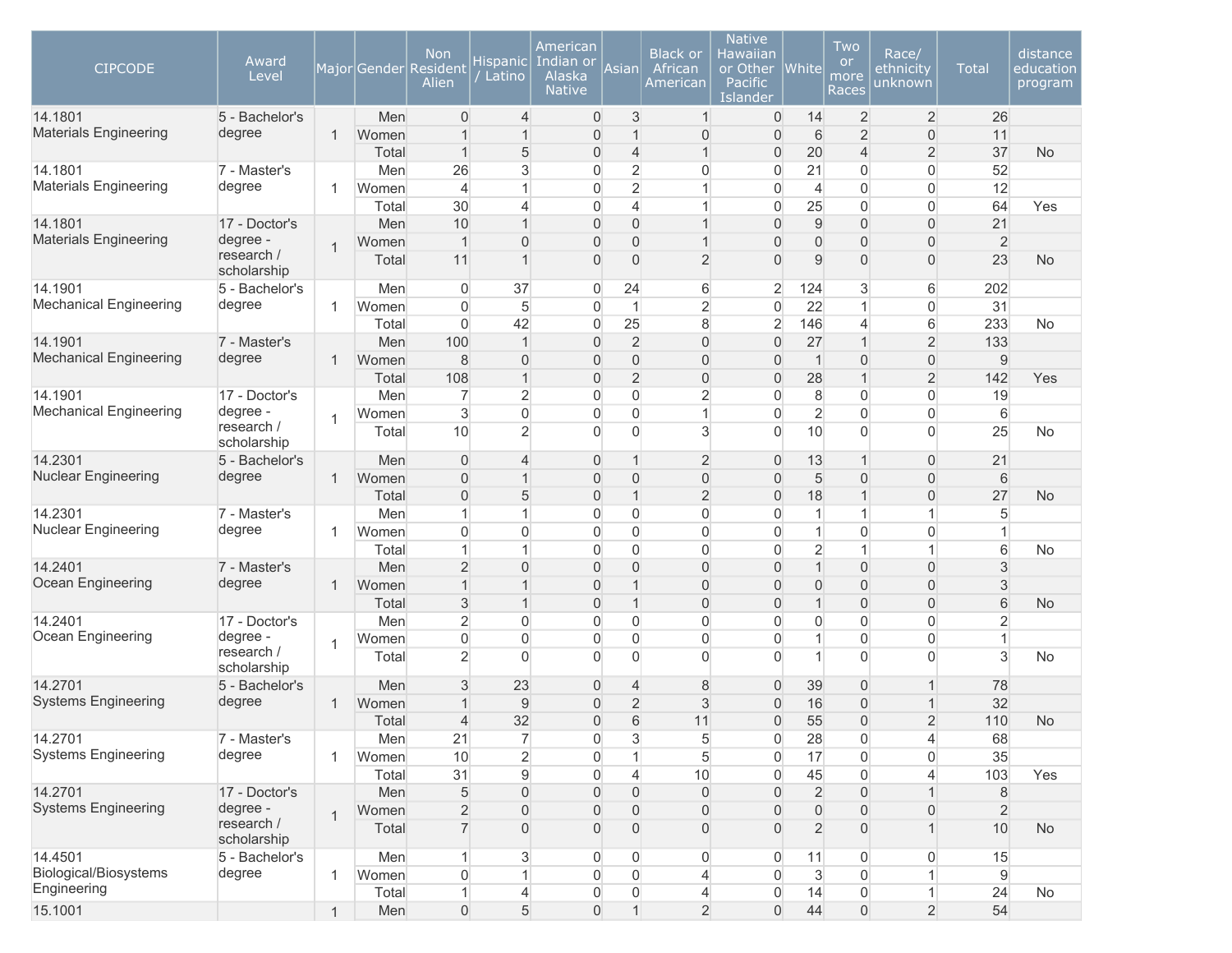| <b>CIPCODE</b>                                           | Award<br>Level           |                |                | <b>Non</b><br>Major Gender Resident<br>Alien | Hispanic<br>Latino            | American<br>Indian or<br>Alaska<br><b>Native</b> | Asian                            | <b>Black or</b><br>African<br>American | <b>Native</b><br>Hawaiian<br>or Other<br>Pacific<br>Islander | <b>White</b>                               | Two<br><b>or</b><br>more<br>Races | Race/<br>ethnicity<br>unknown    | <b>Total</b>        | distance<br>education<br>program |
|----------------------------------------------------------|--------------------------|----------------|----------------|----------------------------------------------|-------------------------------|--------------------------------------------------|----------------------------------|----------------------------------------|--------------------------------------------------------------|--------------------------------------------|-----------------------------------|----------------------------------|---------------------|----------------------------------|
| <b>Construction Engineering</b><br>Technology/Technician | 5 - Bachelor's<br>degree |                | Women<br>Total | $\overline{0}$                               | $\overline{0}$<br>5           | 0<br>$\overline{0}$                              | 0<br>$\mathbf{1}$                | $\mathbf{1}$<br>3                      | 0<br>$\overline{0}$                                          | 12<br>56                                   | $\overline{0}$                    | $\overline{2}$<br>$\overline{4}$ | 15<br>69            | <b>No</b>                        |
| 15.1001                                                  | 7 - Master's             |                | Men            | $\overline{0}$<br>$\overline{4}$             | $\mathbf 0$                   | 0                                                | 1                                | $\mathbf{1}$                           | $\mathbf 0$                                                  | 16                                         | $\overline{0}$<br>1               | $\overline{0}$                   | 23                  |                                  |
| <b>Construction Engineering</b>                          | degree                   | 1              | Women          | $\overline{4}$                               | $\mathbf{0}$                  | 0                                                | $\overline{c}$                   | 0                                      | $\overline{0}$                                               | $\overline{2}$                             | $\mathbf{0}$                      | $\overline{0}$                   | 8                   |                                  |
| Technology/Technician                                    |                          |                | Total          | 8                                            | $\mathbf{0}$                  | $\overline{0}$                                   | 3                                | 1                                      | $\overline{0}$                                               | 18                                         | 1                                 | $\overline{0}$                   | 31                  | No                               |
| 15.1102                                                  | 5 - Bachelor's           |                | Men            | $\Omega$                                     | 3                             | $\overline{0}$                                   | $\overline{0}$                   | $\overline{0}$                         | $\overline{0}$                                               | $\mathsf 9$                                | $\overline{0}$                    | $\overline{0}$                   | 12                  |                                  |
| Surveying                                                | degree                   | 1              | Women          | $\Omega$                                     | $\overline{0}$                | 0                                                | $\overline{0}$                   | 0                                      | $\overline{0}$                                               | $\overline{2}$                             | $\overline{0}$                    | $\overline{0}$                   | $\sqrt{2}$          |                                  |
| Technology/Surveying                                     |                          |                | Total          | $\overline{0}$                               | 3                             | 0                                                | $\overline{0}$                   | 0                                      | $\overline{0}$                                               | 11                                         | $\overline{0}$                    | $\overline{0}$                   | 14                  | <b>No</b>                        |
| 15.9999                                                  | 7 - Master's             |                | Men            | $\overline{0}$                               | $\overline{0}$                | 0                                                | $\mathbf 0$                      | $\mathbf{1}$                           | $\mathbf 0$                                                  | $\mathbf{1}$                               | $\overline{0}$                    | $\mathsf{O}\xspace$              | $\overline{2}$      |                                  |
| <b>Engineering Technologies</b>                          | degree                   | 1              | Women          | $\overline{0}$                               | $\overline{0}$                | 0                                                | $\mathbf 0$                      | $\mathsf{O}\xspace$                    | $\mathbf 0$                                                  | $\mathbf{1}$                               | $\mathbf{0}$                      | $\mathsf{O}\xspace$              | $\mathbf 1$         |                                  |
| and Engineering-Related<br>Fields, Other                 |                          |                | Total          | $\Omega$                                     | $\Omega$                      | $\Omega$                                         | $\overline{0}$                   | $\mathbf{1}$                           | $\overline{0}$                                               | $\overline{2}$                             | $\mathbf{0}$                      | $\overline{0}$                   | 3                   | Yes                              |
| 16.0102                                                  | 5 - Bachelor's           |                | Men            | $\overline{0}$                               | 3                             | $\overline{0}$                                   | $\overline{0}$                   | $\overline{2}$                         | $\overline{0}$                                               | 8                                          | 1                                 | 0                                | 14                  |                                  |
| Linguistics                                              | degree                   | 1              | Women          | $\overline{0}$                               | 6                             | 1                                                | $\overline{4}$                   | 9                                      | $\mathsf{O}\xspace$                                          | 39                                         | $\overline{4}$                    | $\mathbf{1}$                     | 64                  |                                  |
|                                                          |                          |                | Total          | $\boldsymbol{0}$                             | $\mathsf g$                   | $\overline{1}$                                   | $\overline{4}$                   | 11                                     | $\mathsf{O}\xspace$                                          | 47                                         | 5                                 | $\mathbf{1}$                     | 78                  | <b>No</b>                        |
| 16.0102                                                  | 7 - Master's             |                | Men            | $\overline{2}$                               | $\mathbf{0}$                  | 0                                                | 0                                | $\overline{0}$                         | $\overline{0}$                                               | $\overline{2}$                             | $\mathbf{0}$                      | $\mathbf{1}$                     | 5                   |                                  |
| Linguistics                                              | degree                   | 1              | Women          | $\overline{0}$                               | $\mathbf 0$                   | $\overline{0}$                                   | 0                                | $\overline{0}$                         | $\overline{0}$                                               | $\mathbf{1}$                               | $\overline{0}$                    | $\overline{2}$                   | 3                   |                                  |
| 16.0102                                                  | 17 - Doctor's            |                | Total<br>Men   | $\overline{2}$<br>$\overline{2}$             | $\mathbf 0$<br>$\mathbf{0}$   | 0<br>0                                           | $\overline{0}$<br>$\overline{0}$ | 0<br>$\overline{0}$                    | $\overline{0}$<br>$\overline{0}$                             | 3                                          | $\mathbf{0}$<br>$\overline{0}$    | 3<br>$\overline{0}$              | 8<br>$\overline{2}$ | <b>No</b>                        |
| Linguistics                                              | degree -                 |                | Women          | $\mathbf 1$                                  | $\overline{0}$                | 0                                                | $\overline{0}$                   | 0                                      | $\overline{0}$                                               | $\boldsymbol{0}$<br>$\overline{c}$         | $\overline{0}$                    | $\overline{0}$                   | 3                   |                                  |
|                                                          | research /               | $\overline{1}$ | Total          | 3                                            | $\Omega$                      | 0                                                | $\overline{0}$                   | 0                                      | $\overline{0}$                                               | $\overline{2}$                             | $\Omega$                          | $\overline{0}$                   | 5                   | <b>No</b>                        |
|                                                          | scholarship              |                |                |                                              |                               |                                                  |                                  |                                        |                                                              |                                            |                                   |                                  |                     |                                  |
| 16.0102                                                  | 5 - Bachelor's           |                | Men            | 0                                            | 1                             | 0                                                | 0                                | 0                                      | 0                                                            | 3                                          | 0                                 | $\overline{0}$                   | 4                   |                                  |
| Linguistics                                              | degree                   | $\overline{2}$ | Women          | $\Omega$                                     | $\overline{0}$                | $\overline{0}$                                   | $\overline{0}$                   | $\mathbf 0$                            | $\mathbf 0$                                                  | $\overline{4}$                             | $\overline{0}$                    | $\overline{0}$                   | $\overline{4}$      |                                  |
|                                                          |                          |                | Total          | 0                                            | $\overline{1}$                | $\overline{0}$                                   | 0                                | $\overline{0}$                         | $\mathbf 0$                                                  | $\overline{7}$                             | $\mathbf{0}$                      | $\overline{0}$                   | 8                   | No                               |
| 16.0399                                                  | 5 - Bachelor's           |                | Men            | $\overline{0}$                               | $\mathbf{1}$                  | $\mathbf 0$                                      | 10                               | $\overline{2}$                         | $\overline{0}$                                               | $\overline{4}$                             |                                   | $\overline{0}$                   | 18                  |                                  |
| East Asian Languages,<br>Literatures, and Linguistics,   | degree                   | $\mathbf 1$    | Women          | $\overline{0}$                               | $\overline{4}$                | $\overline{0}$                                   | 3                                | $\mathbf{1}$                           | $\overline{0}$                                               | $\mathsf{9}$                               |                                   | $\mathbf{1}$                     | 19                  |                                  |
| Other                                                    |                          |                | Total          | $\overline{0}$                               | 5                             | $\overline{0}$                                   | 13                               | 3                                      | $\overline{0}$                                               | 13                                         | $\overline{2}$                    | $\mathbf{1}$                     | 37                  | <b>No</b>                        |
| 16.0399                                                  | 5 - Bachelor's           |                | Men            | $\overline{0}$                               | $\boldsymbol{0}$              | 0                                                | 0                                | 0                                      | 0                                                            | 3                                          | 0                                 | 0                                | 3                   |                                  |
| East Asian Languages,                                    | degree                   | $\overline{2}$ | Women          | $\overline{0}$                               | $\overline{0}$                | 0                                                | 3                                | $\mathbf 0$                            | 1                                                            | 3                                          |                                   | $\overline{0}$                   | 8                   |                                  |
| Literatures, and Linguistics,<br>Other                   |                          |                | Total          | $\Omega$                                     | $\Omega$                      | $\overline{0}$                                   | 3                                | $\overline{0}$                         | $\mathbf{1}$                                                 | 6                                          |                                   | $\overline{0}$                   | 11                  | No                               |
| 16.0402                                                  | 5 - Bachelor's           |                | Men            | $\overline{0}$                               | $\overline{0}$                | 1                                                | 0                                | $\overline{0}$                         | $\overline{0}$                                               | $\overline{7}$                             | $\overline{0}$                    | $\overline{0}$                   | 8                   |                                  |
| Russian Language and                                     | degree                   | 1              | Women          | $\overline{0}$                               | $\overline{0}$                | 0                                                | $\overline{0}$                   | $\mathbf 1$                            | $\overline{0}$                                               | 3                                          | $\overline{0}$                    | $\mathsf{O}\xspace$              | $\overline{4}$      |                                  |
| Literature                                               |                          |                | Total          | $\Omega$                                     | $\mathbf 0$                   | $\overline{1}$                                   | $\overline{0}$                   | $\overline{1}$                         | $\overline{0}$                                               | 10                                         | $\Omega$                          | $\overline{0}$                   | 12                  | <b>No</b>                        |
| 16.0402                                                  | 5 - Bachelor's           |                | Men            | $\cap$                                       | $\mathbf 0$                   | $\cap$                                           | 0                                | 0                                      | 0                                                            | $\mathsf{O}\xspace$                        | $\cap$                            | $\overline{0}$                   | $\cap$<br>v         |                                  |
| Russian Language and<br>Literature                       | degree                   | 2              | Women          | 0                                            | 0                             | 0                                                | 0                                | 0                                      | 0                                                            | $\overline{2}$                             | 0                                 | 0                                | 2                   |                                  |
|                                                          |                          |                | Total          | 0                                            | $\Omega$                      | 0                                                | 0                                | 0                                      | 0                                                            | $\overline{2}$                             | $\Omega$                          | 0                                | $\overline{2}$      | No                               |
| 16.0501                                                  | 5 - Bachelor's           |                | Men            | $\mathbf{0}$                                 | $\mathbf{0}$                  | 0                                                | 0                                | 0                                      | $\Omega$                                                     | 4                                          | $\overline{0}$                    | 0                                | 4                   |                                  |
| German Language and<br>Literature                        | degree                   | 1              | Women          | $\overline{0}$                               |                               | 0                                                | $\Omega$                         | 0                                      | $\Omega$                                                     | $\overline{4}$                             | $\overline{0}$                    | 0                                | 5                   |                                  |
|                                                          |                          |                | Total          | $\overline{0}$                               |                               | 0                                                | $\overline{0}$                   | 0                                      | $\Omega$                                                     | 8                                          | $\Omega$                          | $\overline{0}$                   | 9                   | <b>No</b>                        |
| 16.0501<br>German Language and                           | 7 - Master's<br>degree   |                | Men            |                                              | $\mathbf 0$<br>$\overline{0}$ | 0                                                | 0                                | 0                                      | $\overline{0}$<br>$\overline{0}$                             | $\mathsf{O}\xspace$<br>$\mathsf{O}\xspace$ | 0                                 | 0                                |                     |                                  |
| Literature                                               |                          | 1              | Women<br>Total | $\overline{2}$                               | $\overline{0}$                | 0<br>0                                           | 0<br>0                           | 0<br>0                                 | 0                                                            | 0                                          | 0<br>0                            | 0<br>0                           | 2                   | No                               |
| 16.0501                                                  |                          |                | Men            | $\boldsymbol{0}$                             | $\mathbf 0$                   | 0                                                | 0                                | 0                                      | $\overline{0}$                                               | $\mathsf{O}\xspace$                        | $\overline{0}$                    | $\mathsf{O}\xspace$              | $\overline{0}$      |                                  |
|                                                          |                          | 1              | Women          | $\overline{0}$                               | $\overline{0}$                | 0                                                | 0                                | $\overline{0}$                         | 0                                                            | $\mathsf{O}\xspace$                        | $\mathbf 0$                       | $\boldsymbol{0}$                 | 0                   |                                  |
|                                                          |                          |                |                |                                              |                               |                                                  |                                  |                                        |                                                              |                                            |                                   |                                  |                     |                                  |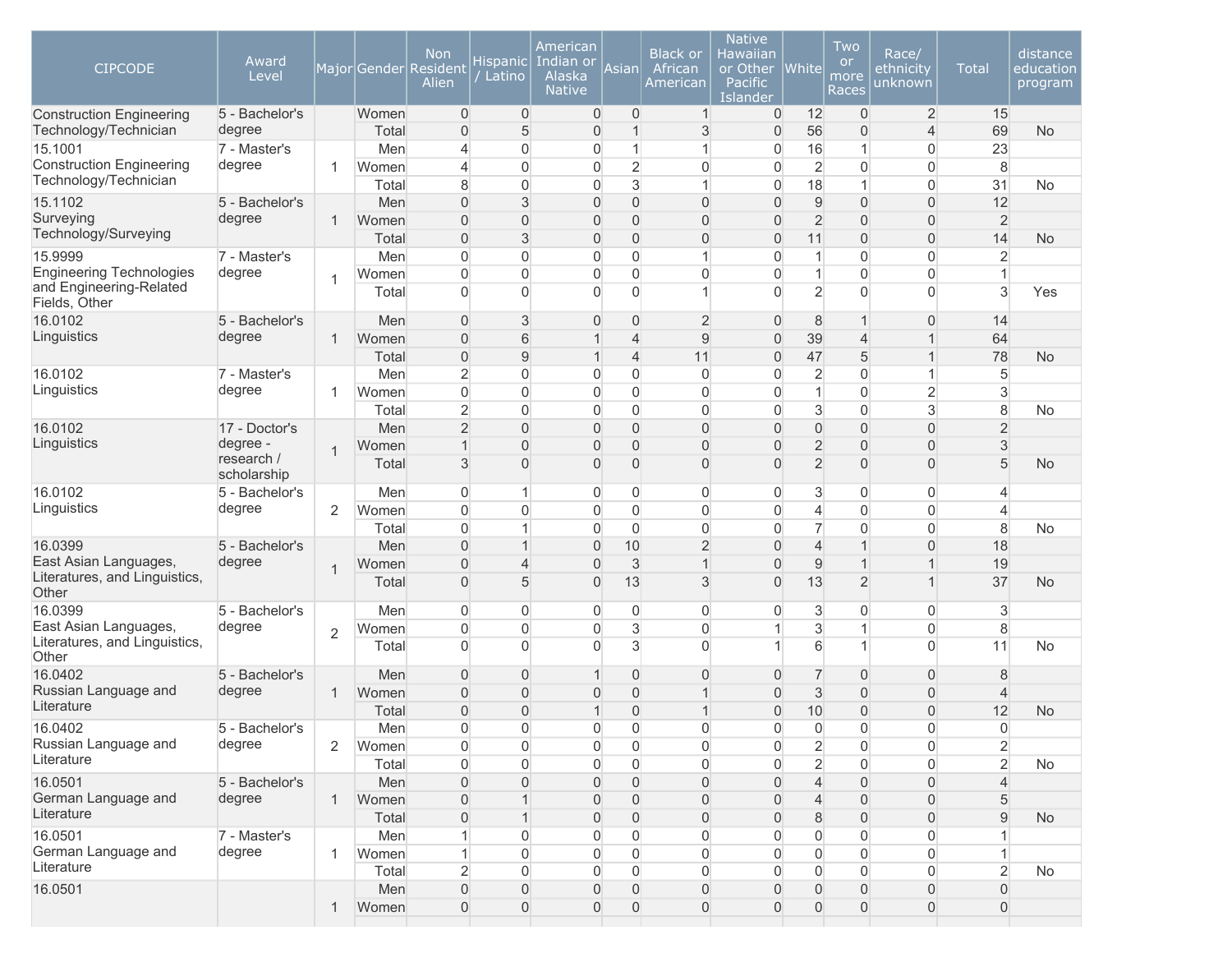| <b>CIPCODE</b><br>German Language and<br>Literature          | Award<br>Level<br>17 - Doctor's<br>degree -<br>research / |                | Total          | <b>Non</b><br>Major Gender Resident<br>Alien<br>$\Omega$ | <b>Hispanic</b><br>Latino<br>$\Omega$ | American<br>Indian or<br>Alaska<br><b>Native</b><br>$\Omega$ | Asian<br>$\Omega$ | <b>Black or</b><br>African<br>American<br>$\Omega$ | <b>Native</b><br>Hawaiian<br>or Other<br>Pacific<br>Islander<br>$\overline{0}$ | <b>White</b><br>$\Omega$ | Two<br><b>or</b><br>more<br>Races<br>$\Omega$ | Race/<br>ethnicity<br>unknown<br>$\overline{0}$ | <b>Total</b><br>$\Omega$ | distance<br>education<br>program<br><b>No</b> |
|--------------------------------------------------------------|-----------------------------------------------------------|----------------|----------------|----------------------------------------------------------|---------------------------------------|--------------------------------------------------------------|-------------------|----------------------------------------------------|--------------------------------------------------------------------------------|--------------------------|-----------------------------------------------|-------------------------------------------------|--------------------------|-----------------------------------------------|
|                                                              | scholarship                                               |                |                |                                                          |                                       |                                                              |                   |                                                    |                                                                                |                          |                                               |                                                 |                          |                                               |
| 16.0901                                                      | 5 - Bachelor's                                            |                | Men            | $\overline{0}$                                           | 1                                     | $\mathbf 0$                                                  | 0                 | 2                                                  | 0                                                                              | $\mathbf{1}$             | 0                                             | 0                                               | $\overline{4}$           |                                               |
| French Language and<br>Literature                            | degree                                                    | 1              | Women<br>Total | $\overline{0}$<br>$\overline{0}$                         | 3<br>$\overline{4}$                   | $\overline{0}$<br>$\overline{0}$                             | 0<br>0            | $\overline{2}$<br>$\overline{4}$                   | $\overline{0}$<br>$\overline{0}$                                               | 5<br>6                   | $\overline{0}$<br>$\overline{0}$              | 0<br>$\overline{0}$                             | 10<br>14                 | <b>No</b>                                     |
| 16.0901                                                      | 7 - Master's                                              |                | Men            | $\Omega$                                                 | $\overline{0}$                        | $\overline{0}$                                               | $\overline{0}$    | $\overline{0}$                                     | $\overline{0}$                                                                 | $\mathbf 0$              | $\overline{0}$                                | $\mathbf 0$                                     | $\mathbf{0}$             |                                               |
| French Language and                                          | degree                                                    | 1              | Women          | $\Omega$                                                 | $\overline{0}$                        | $\overline{0}$                                               | $\overline{0}$    | $\overline{0}$                                     | $\overline{0}$                                                                 | $\mathbf 1$              | $\overline{0}$                                | $\mathbf 0$                                     | $\mathbf{1}$             |                                               |
| Literature                                                   |                                                           |                | Total          | $\Omega$                                                 | $\overline{0}$                        | $\overline{0}$                                               | 0                 | $\overline{0}$                                     | $\overline{0}$                                                                 | $\mathbf 1$              | $\overline{0}$                                | $\overline{0}$                                  | $\mathbf{1}$             | <b>No</b>                                     |
| 16.0901                                                      | 5 - Bachelor's                                            |                | Men            | $\overline{0}$                                           | $\overline{0}$                        | 0                                                            | 0                 | $\boldsymbol{0}$                                   | $\overline{0}$                                                                 | $\mathbf 0$              | $\overline{0}$                                | $\mathsf{O}\xspace$                             | $\overline{0}$           |                                               |
| French Language and                                          | degree                                                    | $\overline{2}$ | Women          | $\overline{0}$                                           | $\overline{0}$                        | $\overline{0}$                                               | 0                 | $\boldsymbol{0}$                                   | $\overline{0}$                                                                 | $\mathbf 0$              | $\Omega$                                      | $\overline{0}$                                  | $\overline{0}$           |                                               |
| Literature                                                   |                                                           |                | Total          | $\overline{0}$                                           | $\overline{0}$                        | 0                                                            | $\overline{0}$    | $\overline{0}$                                     | $\overline{0}$                                                                 | 0                        | $\overline{0}$                                | $\overline{0}$                                  | $\mathbf 0$              | No                                            |
| 16.0904                                                      | 5 - Bachelor's                                            |                | Men            | $\overline{0}$                                           | $\overline{0}$                        | $\overline{0}$                                               | $\overline{0}$    | $\overline{0}$                                     | $\overline{0}$                                                                 | $\overline{0}$           | $\overline{0}$                                | $\overline{0}$                                  | $\overline{0}$           |                                               |
| Portuguese Language and                                      | degree                                                    | 1              | Women          | $\overline{0}$                                           | $\overline{2}$                        | $\overline{0}$                                               | $\overline{0}$    | $\overline{0}$                                     | $\overline{0}$                                                                 | $\overline{0}$           | $\overline{0}$                                | $\overline{0}$                                  | $\sqrt{2}$               |                                               |
| Literature                                                   |                                                           |                | Total          | $\overline{0}$                                           | $\overline{2}$                        | $\overline{0}$                                               | 0                 | $\boldsymbol{0}$                                   | $\overline{0}$                                                                 | 0                        | $\overline{0}$                                | $\overline{0}$                                  | $\overline{2}$           | <b>No</b>                                     |
| 16.0904                                                      | 5 - Bachelor's                                            |                | Men            | $\overline{0}$                                           | $\overline{0}$                        | 0                                                            | 0                 | $\overline{0}$                                     | $\overline{0}$                                                                 | 0                        | $\overline{0}$                                | $\mathsf{O}\xspace$                             | $\overline{0}$           |                                               |
| Portuguese Language and<br>Literature                        | degree                                                    | $\overline{2}$ | Women          | $\Omega$                                                 | $\overline{0}$                        | $\overline{0}$                                               | 0                 | $\overline{0}$                                     | $\overline{0}$                                                                 | 0                        | $\overline{0}$                                | $\overline{0}$                                  | $\overline{0}$           |                                               |
|                                                              |                                                           |                | Total          | $\overline{0}$                                           | $\overline{0}$                        | $\overline{0}$                                               | 0                 | $\overline{0}$                                     | $\overline{0}$                                                                 | $\mathbf 0$              | $\overline{0}$                                | $\mathbf 0$                                     | $\mathbf 0$              | No                                            |
| 16.0905<br>Spanish Language and                              | 5 - Bachelor's                                            |                | Men            | $\overline{0}$                                           | 5                                     | $\overline{0}$                                               | $\overline{2}$    | 3                                                  | $\overline{0}$                                                                 | 5                        | $\overline{0}$                                | $\overline{0}$                                  | 15                       |                                               |
| Literature                                                   | degree                                                    | 1              | Women          | $\Omega$                                                 | 11<br>16                              | $\overline{0}$                                               | $\mathbf{1}$      | $\overline{2}$                                     | $\overline{0}$                                                                 | 13<br>18                 | 1<br>$\overline{1}$                           | $\overline{2}$<br>$\overline{2}$                | 30                       |                                               |
| 16.0905                                                      | 7 - Master's                                              |                | Total          | $\overline{0}$                                           | $\overline{2}$                        | $\overline{0}$<br>$\overline{0}$                             | 3<br>0            | 5                                                  | $\overline{0}$<br>$\overline{0}$                                               | $\overline{2}$           | 0                                             | $\mathsf{O}\xspace$                             | 45                       | <b>No</b>                                     |
| Spanish Language and                                         | degree                                                    | 1              | Men<br>Women   | $\overline{2}$<br>1                                      | $\overline{2}$                        | $\overline{0}$                                               | 0                 | $\mathbf 0$<br>$\overline{0}$                      | $\overline{0}$                                                                 | 1                        | $\overline{0}$                                | $\mathbf 0$                                     | 6<br>$\overline{4}$      |                                               |
| Literature                                                   |                                                           |                | Total          | 3                                                        | $\overline{4}$                        | $\overline{0}$                                               | 0                 | $\overline{0}$                                     | $\mathbf 0$                                                                    | 3                        | $\overline{0}$                                | $\mathbf 0$                                     | 10                       | No                                            |
| 16.0905                                                      | 5 - Bachelor's                                            |                | Men            | $\overline{0}$                                           | $\overline{0}$                        | $\overline{0}$                                               | $\overline{0}$    | $\overline{0}$                                     | $\overline{0}$                                                                 | $\overline{2}$           | $\overline{0}$                                | $\overline{0}$                                  | $\overline{2}$           |                                               |
| Spanish Language and                                         | degree                                                    | $\overline{2}$ | Women          | $\overline{0}$                                           | $\overline{1}$                        | 0                                                            | $\overline{0}$    | 1                                                  | $\overline{0}$                                                                 | 6                        | $\overline{0}$                                | $\overline{0}$                                  | $\,8\,$                  |                                               |
| Literature                                                   |                                                           |                | Total          | $\overline{0}$                                           | $\mathbf{1}$                          | $\mathbf{0}$                                                 | 0                 | $\mathbf{1}$                                       | $\overline{0}$                                                                 | 8                        | 0                                             | $\overline{0}$                                  | 10                       | <b>No</b>                                     |
| 16.0999                                                      | 17 - Doctor's                                             |                | Men            | $\Omega$                                                 | 1                                     | $\overline{0}$                                               | 0                 | $\mathbf{1}$                                       | $\overline{0}$                                                                 | 1                        | 0                                             | $\overline{0}$                                  | 3                        |                                               |
| Romance Languages,                                           | degree -                                                  | 1              | Women          | 1                                                        | $\overline{0}$                        | $\overline{0}$                                               | 0                 | $\mathbf 0$                                        | $\overline{0}$                                                                 | $\overline{\mathcal{L}}$ | $\overline{0}$                                | $\overline{0}$                                  | 5                        |                                               |
| Literatures, and Linguistics,<br>Other                       | research /<br>scholarship                                 |                | Total          | 1                                                        | 1                                     | $\Omega$                                                     | 0                 | 1                                                  | $\overline{0}$                                                                 | 5                        | $\overline{0}$                                | $\mathbf 0$                                     | 8                        | No                                            |
| 16.1200                                                      | 5 - Bachelor's                                            |                | Men            | $\overline{0}$                                           | 3                                     | 1                                                            | 1                 | $\overline{0}$                                     | $\overline{0}$                                                                 | 9                        | $\overline{0}$                                | $\mathbf 1$                                     | 15                       |                                               |
| <b>Classics and Classical</b>                                | degree                                                    | 1              | Women          | $\overline{0}$                                           | $\overline{7}$                        | 0                                                            | 3                 | 3                                                  | $\overline{0}$                                                                 | 14                       | 1                                             | $\mathbf{1}$                                    | 29                       |                                               |
| Languages, Literatures, and<br>Linguistics, General          |                                                           |                | Total          | $\Omega$                                                 | 10                                    | 1                                                            | 4                 | 3                                                  | $\overline{0}$                                                                 | 23                       |                                               | $\overline{2}$                                  | 44                       | <b>No</b>                                     |
| 16.1200                                                      | 7 - Master's                                              |                | Men            | 0                                                        | $\overline{0}$                        | 0                                                            | 0                 | $\overline{0}$                                     | 0                                                                              | 0                        | $\overline{0}$                                | 0                                               | 0                        |                                               |
| <b>Classics and Classical</b><br>Languages, Literatures, and | degree                                                    | 1              | Women          | $\Omega$                                                 | $\overline{0}$                        | $\overline{0}$                                               | $\overline{0}$    | $\Omega$                                           | $\overline{0}$                                                                 | $\overline{0}$           | $\Omega$                                      | $\mathbf{1}$                                    | 1                        |                                               |
| Linguistics, General                                         |                                                           |                | Total          | $\Omega$                                                 | $\overline{0}$                        | $\overline{0}$                                               | 0                 | $\Omega$                                           | $\Omega$                                                                       | $\overline{0}$           | $\Omega$                                      | $\mathbf{1}$                                    |                          | <b>No</b>                                     |
| 16.1200                                                      | 17 - Doctor's                                             |                | Men            | $\overline{0}$                                           | $\overline{0}$                        | $\overline{0}$                                               | $\Omega$          | $\overline{0}$                                     | $\overline{0}$                                                                 | $\overline{4}$           | $\Omega$                                      | $\overline{0}$                                  | $\overline{4}$           |                                               |
| <b>Classics and Classical</b>                                | degree -                                                  | 1              | Women          | $\overline{0}$                                           | $\overline{0}$                        | $\overline{0}$                                               | $\Omega$          | $\overline{0}$                                     | $\overline{0}$                                                                 | $\overline{2}$           | $\Omega$                                      | $\overline{0}$                                  | $\overline{2}$           |                                               |
| Languages, Literatures, and<br>Linguistics, General          | research /<br>scholarship                                 |                | Total          | $\overline{0}$                                           | $\overline{0}$                        | $\overline{0}$                                               | $\overline{0}$    | $\overline{0}$                                     | $\Omega$                                                                       | 6                        | $\Omega$                                      | $\overline{0}$                                  | $6\phantom{1}$           | Yes                                           |
| 16.1200                                                      | 5 - Bachelor's                                            |                | Men            | $\overline{0}$                                           | $\mathbf{1}$                          | $\mathbf 0$                                                  |                   | $\overline{0}$                                     | $\overline{0}$                                                                 | $\overline{c}$           | $\Omega$                                      | 0                                               | $\overline{4}$           |                                               |
| <b>Classics and Classical</b><br>Languages, Literatures, and | degree                                                    | $\overline{2}$ | Women          | $\overline{0}$                                           | $\overline{0}$                        | $\boldsymbol{0}$                                             | 0                 | $\overline{0}$                                     | $\overline{0}$                                                                 | $\overline{4}$           |                                               | $\boldsymbol{0}$                                | 5                        |                                               |
| Linguistics, General                                         |                                                           |                | Total          | $\overline{0}$                                           | $\mathbf{1}$                          | $\overline{0}$                                               |                   | $\overline{0}$                                     | $\overline{0}$                                                                 | 6                        |                                               | $\mathsf{O}\xspace$                             | $\overline{9}$           | No                                            |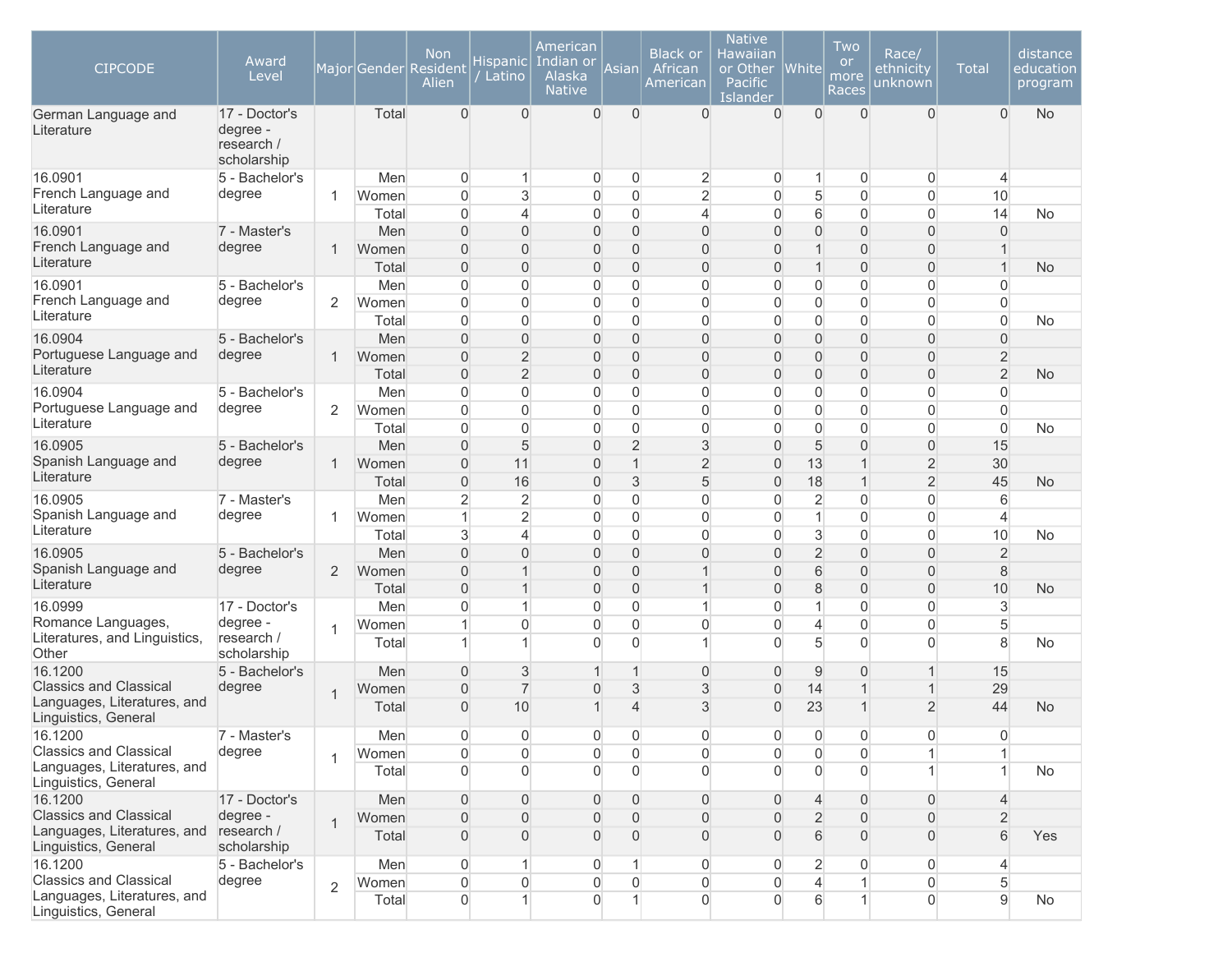| <b>CIPCODE</b>                              | Award<br>Level            |                |                | <b>Non</b><br>Major Gender Resident<br>Alien | Hispanic<br>Latino               | American<br>Indian or<br>Alaska<br><b>Native</b> | Asian               | <b>Black or</b><br>African<br>American | <b>Native</b><br>Hawaiian<br>or Other<br>Pacific<br>Islander | <b>White</b>                     | Two<br><b>or</b><br>more<br>Races | Race/<br>ethnicity<br>unknown    | <b>Total</b>                     | distance<br>education<br>program |
|---------------------------------------------|---------------------------|----------------|----------------|----------------------------------------------|----------------------------------|--------------------------------------------------|---------------------|----------------------------------------|--------------------------------------------------------------|----------------------------------|-----------------------------------|----------------------------------|----------------------------------|----------------------------------|
| 16.1203                                     | 7 - Master's              | $\mathbf{1}$   | Men            | $\overline{0}$                               | $\overline{0}$                   | $\overline{0}$                                   | $\overline{0}$      | $\overline{0}$                         | $\overline{0}$                                               | 0                                | $\overline{0}$                    | $\overline{0}$                   | $\overline{0}$                   |                                  |
| Latin Language and<br>Literature            | degree                    |                | Women          | $\Omega$                                     | $\overline{0}$<br>$\overline{0}$ | $\overline{0}$                                   | $\overline{0}$<br>0 | $\overline{0}$<br>$\overline{0}$       | $\overline{0}$<br>$\overline{0}$                             | $\overline{2}$<br>$\overline{2}$ | $\overline{0}$<br>$\overline{0}$  | $\overline{0}$                   | $\overline{2}$<br>$\overline{2}$ |                                  |
| 19.0707                                     | 5 - Bachelor's            |                | Total<br>Men   | $\mathbf{0}$<br>1                            | 8                                | $\overline{0}$<br>0                              | 0                   | 8                                      | $\overline{0}$                                               | 17                               | 1                                 | 0<br>$\overline{2}$              | 37                               | Yes                              |
| Family and Community                        | degree                    | 1              | Women          | $\overline{0}$                               | 20                               | $\mathbf{1}$                                     | $\overline{2}$      | 38                                     | $\mathbf{1}$                                                 | 78                               | $\overline{2}$                    | $\overline{4}$                   | 146                              |                                  |
| Services                                    |                           |                | Total          |                                              | 28                               | $\mathbf{1}$                                     | $\overline{2}$      | 46                                     | $\mathbf{1}$                                                 | 95                               | 3                                 | 6                                | 183                              | No                               |
| 19.0707                                     | 7 - Master's              |                | Men            | $\Omega$                                     | $\overline{0}$                   | $\overline{0}$                                   | $\overline{0}$      | $\overline{0}$                         | $\overline{0}$                                               | $\mathbf{1}$                     | $\overline{0}$                    | $\overline{0}$                   | $\overline{1}$                   |                                  |
| Family and Community                        | degree                    | 1              | Women          | $\overline{0}$                               | $\overline{0}$                   | $\overline{0}$                                   | 0                   | $\overline{2}$                         | $\Omega$                                                     | 5                                |                                   | $\overline{0}$                   | 8                                |                                  |
| <b>Services</b>                             |                           |                | Total          | $\mathsf{O}\xspace$                          | $\mathsf{O}\xspace$              | $\mathsf{O}\xspace$                              | 0                   | $\overline{2}$                         | $\mathbf 0$                                                  | 6                                |                                   | $\overline{0}$                   | $\mathsf g$                      | Yes                              |
| 22.0101                                     | 18 - Doctor's             |                | Men            | $\overline{0}$                               | 24                               | $\overline{0}$                                   | 6                   | $\bf 8$                                | 0                                                            | 156                              | 2                                 | 10                               | 206                              |                                  |
| Law                                         | degree -                  | 1              | Women          | $\overline{0}$                               | 22                               | 1                                                | $\overline{4}$      | 15                                     | $\mathsf{O}\xspace$                                          | 104                              | $\overline{2}$                    | $\overline{7}$                   | 155                              |                                  |
|                                             | professional<br>practice  |                | Total          | $\Omega$                                     | 46                               | $\mathbf{1}$                                     | 10                  | 23                                     | $\overline{0}$                                               | 260                              | 4                                 | 17                               | 361                              | No                               |
| 22.0206                                     | 7 - Master's              |                | Men            | $\overline{2}$                               | $\mathbf{1}$                     | $\overline{0}$                                   | $\overline{0}$      | $\overline{0}$                         | $\overline{0}$                                               | $\mathbf 0$                      | 0                                 | $\mathbf 0$                      | $\mathfrak{S}$                   |                                  |
| Comparative Law                             | degree                    | 1              | Women          | $\mathsf 3$                                  | $\overline{0}$                   | $\overline{0}$                                   | 0                   | 0                                      | $\overline{0}$                                               | $\overline{0}$                   | $\overline{0}$                    | $\overline{0}$                   | 3                                |                                  |
|                                             |                           |                | Total          | 5                                            | $\mathbf{1}$                     | $\overline{0}$                                   | 0                   | $\overline{0}$                         | $\Omega$                                                     | $\overline{0}$                   | $\overline{0}$                    | $\overline{0}$                   | 6                                | <b>No</b>                        |
| 22.0207<br>Energy, Environment, and         | 7 - Master's              |                | Men            | $\overline{0}$                               | $\Omega$                         | $\overline{0}$                                   | 0                   | $\overline{0}$                         | $\mathbf 0$                                                  | $\overline{2}$                   | $\overline{0}$                    | $\overline{0}$                   | $\overline{2}$<br>1              |                                  |
| Natural Resources Law                       | degree                    | 1              | Women          | $\Omega$                                     | $\Omega$<br>$\Omega$             | $\overline{0}$                                   | 0<br>0              | $\boldsymbol{0}$                       | $\mathbf 0$                                                  | $\mathbf{1}$                     | $\overline{0}$<br>$\overline{0}$  | $\overline{0}$                   |                                  |                                  |
| 22.0210                                     | 7 - Master's              |                | Total<br>Men   | $\Omega$<br>24                               | $\overline{0}$                   | $\overline{0}$<br>$\overline{0}$                 | $\mathbf 1$         | $\overline{0}$<br>$\overline{0}$       | $\overline{0}$<br>$\overline{0}$                             | 3<br>$\overline{2}$              | $\overline{0}$                    | $\overline{0}$<br>$\overline{0}$ | 3<br>27                          | <b>No</b>                        |
| International Business,                     | degree                    | $\mathbf{1}$   | Women          | $\overline{4}$                               | $\overline{0}$                   | $\overline{0}$                                   | $\overline{0}$      | $\overline{0}$                         | $\Omega$                                                     | $\mathbf 0$                      | $\overline{0}$                    | $\overline{0}$                   | $\overline{4}$                   |                                  |
| Trade, and Tax Law                          |                           |                | Total          | 28                                           | $\mathbf 0$                      | $\overline{0}$                                   | $\mathbf{1}$        | $\overline{0}$                         | $\mathbf 0$                                                  | $\overline{2}$                   | $\overline{0}$                    | $\overline{0}$                   | 31                               | <b>No</b>                        |
| 22.0211                                     | 7 - Master's              |                | Men            |                                              | $\mathbf{3}$                     | $\overline{0}$                                   | 3                   | 3                                      | $\mathbf 0$                                                  | 45                               | 0                                 | 6                                | 61                               |                                  |
| <b>Tax Law/Taxation</b>                     | degree                    | 1              | Women          | 1                                            | $\overline{0}$                   | $\overline{0}$                                   | $\overline{2}$      | $\overline{4}$                         | $\boldsymbol{0}$                                             | 22                               | $\overline{0}$                    | $\mathbf{1}$                     | 30                               |                                  |
|                                             |                           |                | Total          | $\overline{2}$                               | 3                                | $\overline{0}$                                   | 5                   | $\overline{7}$                         | 0                                                            | 67                               | 0                                 | $\overline{7}$                   | 91                               | <b>No</b>                        |
| 22.0211                                     | 17 - Doctor's             |                | Men            |                                              | $\overline{0}$                   | $\overline{0}$                                   | $\overline{0}$      | $\overline{0}$                         | $\overline{0}$                                               | $\overline{0}$                   | $\overline{0}$                    | $\overline{0}$                   | $\mathbf 1$                      |                                  |
| <b>Tax Law/Taxation</b>                     | degree -                  | $\overline{1}$ | Women          |                                              | $\Omega$                         | 0                                                | $\overline{0}$      | $\overline{0}$                         | $\overline{0}$                                               | $\overline{0}$                   | $\overline{0}$                    | $\overline{0}$                   | $\overline{1}$                   |                                  |
|                                             | research /<br>scholarship |                | Total          | $\overline{2}$                               | $\overline{0}$                   | $\overline{0}$                                   | $\overline{0}$      | $\overline{0}$                         | $\Omega$                                                     | $\overline{0}$                   | $\Omega$                          | $\overline{0}$                   | $\overline{2}$                   | <b>No</b>                        |
| 23.0101                                     | 5 - Bachelor's            |                | Men            | $\overline{0}$                               | 9                                | $\overline{0}$                                   | 1                   | 3                                      | $\overline{0}$                                               | 42                               | $\Omega$                          | 4                                | 59                               |                                  |
| English Language and                        | degree                    | 1              | Women          | $\Omega$                                     | 33                               | $\overline{0}$                                   | 6                   | 18                                     | $\overline{2}$                                               | 90                               | 6                                 | 6                                | 161                              |                                  |
| Literature, General                         |                           |                | Total          | $\mathbf{0}$                                 | 42                               | 0                                                | $\overline{7}$      | 21                                     | $\overline{2}$                                               | 132                              | 6                                 | 10                               | 220                              | <b>No</b>                        |
| 23.0101                                     | 7 - Master's              |                | Men            | $\Omega$                                     | $\Omega$                         | $\overline{0}$                                   | $\overline{0}$      | $\boldsymbol{0}$                       | $\overline{0}$                                               | $\sqrt{5}$                       | $\Omega$                          | $\mathbf{1}$                     | 6                                |                                  |
| English Language and<br>Literature, General | degree                    | 1              | Women          | $\overline{0}$                               | $\overline{1}$                   | $\overline{0}$                                   | 0                   | $\overline{2}$                         | $\overline{0}$                                               | $\overline{2}$                   | 0                                 | $\mathbf{1}$                     | 6                                |                                  |
|                                             |                           |                | Total          | $\Omega$                                     | $\mathbf{1}$                     | $\overline{0}$                                   | $\overline{0}$      | $\overline{2}$                         | $\overline{0}$                                               | $\overline{7}$                   | $\Omega$                          | $\overline{2}$                   | 12                               | No                               |
| 23.0101<br>English Language and             | 17 - Doctor's<br>degree - |                | Men            |                                              | $\Omega$                         | $\Omega$                                         | $\Omega$            | $\mathbf{1}$                           | $\Omega$                                                     | 6                                | $\Omega$                          | $\overline{2}$                   | 10 <sup>1</sup>                  |                                  |
| Literature, General                         | research /                | 1              | Women<br>Total | 0                                            | 0<br>$\Omega$                    | 0<br>$\Omega$                                    | 0<br>$\overline{0}$ | $\overline{0}$<br>1                    | 0<br>$\overline{0}$                                          | $\overline{4}$<br>10             | $\mathbf 0$<br>$\Omega$           | 0<br>$\overline{2}$              | $\overline{4}$<br>14             | <b>No</b>                        |
|                                             | scholarship               |                |                |                                              |                                  |                                                  |                     |                                        |                                                              |                                  |                                   |                                  |                                  |                                  |
| 23.0101                                     | 5 - Bachelor's            |                | Men            | $\overline{0}$                               | $\overline{2}$                   | $\overline{0}$                                   | 0                   | $\overline{0}$                         | $\overline{0}$                                               | 3                                | $\overline{0}$                    | 0                                | 5                                |                                  |
| English Language and                        | degree                    | 2              | Women          | $\mathsf{O}\xspace$                          | $\overline{2}$                   | $\mathbf{1}$                                     | 0                   | $\mathbf{1}$                           | $\boldsymbol{0}$                                             | 11                               | $\overline{0}$                    | $\boldsymbol{0}$                 | 15                               |                                  |
| Literature, General                         |                           |                | Total          | $\mathsf{O}\xspace$                          | $\overline{4}$                   | $\mathbf{1}$                                     | 0                   | $\mathbf{1}$                           | $\boldsymbol{0}$                                             | 14                               | $\overline{0}$                    | $\mathsf{O}\xspace$              | 20                               | <b>No</b>                        |
| 23.1302                                     | 7 - Master's              |                | Men            | 0                                            | $\mathsf{O}\xspace$              | 0                                                | $\mathbf{1}$        | $\boldsymbol{0}$                       | 0                                                            | $\mathbf{1}$                     | 0                                 | $\mathsf{O}\xspace$              | $\overline{2}$                   |                                  |
| <b>Creative Writing</b>                     | degree                    | 1              | Women          |                                              | $\mathsf{O}\xspace$              | 0                                                | $\overline{0}$      | $\overline{0}$                         | $\mathbf 0$                                                  | 8                                | $\mathbf 0$                       | $\mathbf{1}$                     | 10                               |                                  |
|                                             |                           |                | Total          | 1                                            | $\overline{0}$                   | $\overline{0}$                                   | $\mathbf{1}$        | $\overline{0}$                         | $\overline{0}$                                               | $\overline{9}$                   | $\overline{0}$                    | $\mathbf{1}$                     | 12                               | <b>No</b>                        |
| 24.0101                                     | 3 - Associate's           | 1              | Men            | $\mathbf{1}$                                 | 60                               | $\overline{4}$                                   | 31                  | 22                                     | $\overline{4}$                                               | 156                              | 8                                 | 6                                | 292                              |                                  |
|                                             | degree                    |                | Women          | $\overline{0}$                               | 94                               | $\mathfrak{S}$                                   | 48                  | 92                                     | $6 \,$                                                       | 279                              | 18                                | $\bf 8$                          | 548                              |                                  |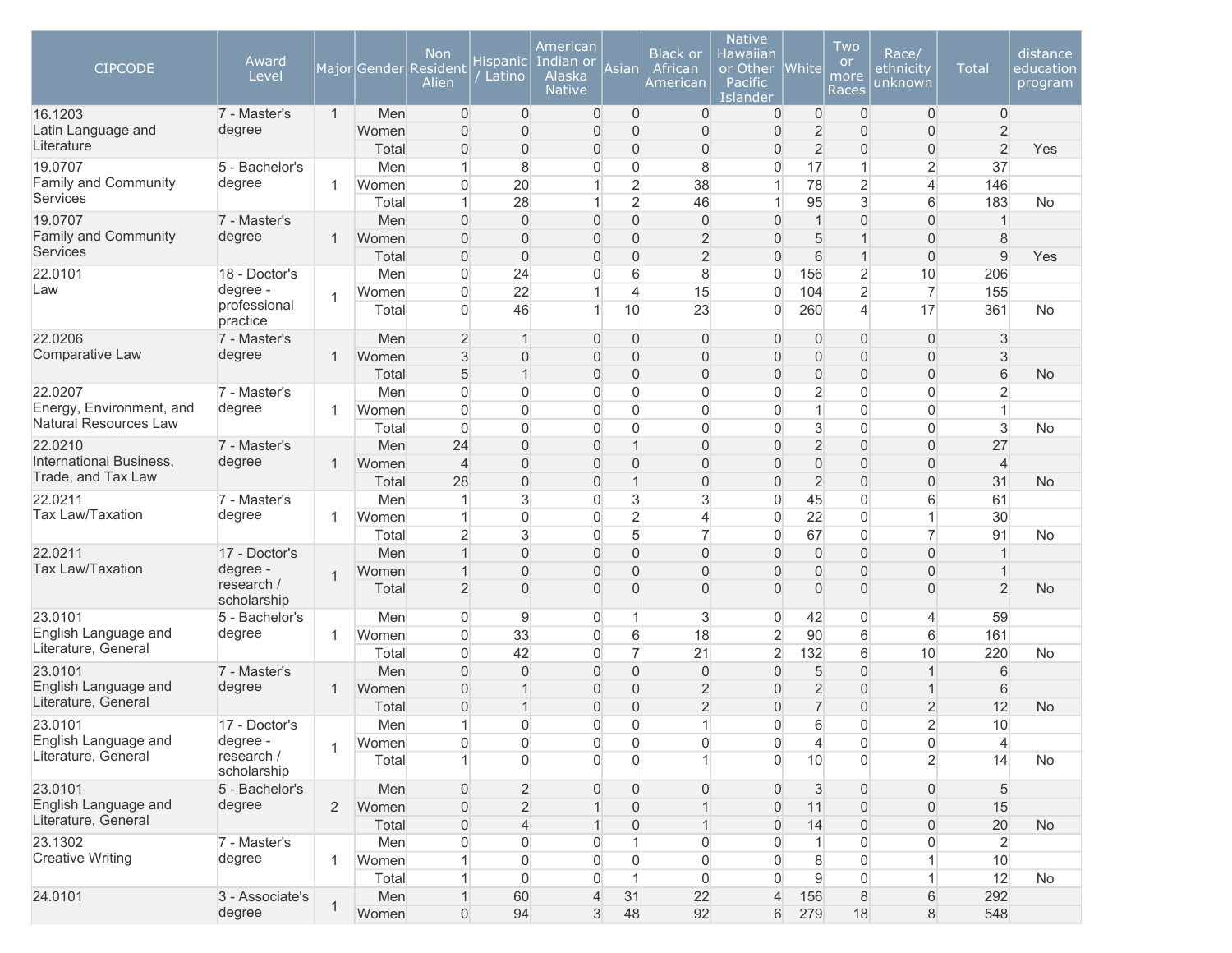| <b>CIPCODE</b>                               | Award<br>Level            |                |              | <b>Non</b><br>Major Gender Resident<br>Alien | Hispanic<br>Latino               | American<br>Indian or<br>Alaska<br><b>Native</b> | Asian               | <b>Black or</b><br>African<br>American | <b>Native</b><br>Hawaiian<br>or Other<br>Pacific<br>Islander | White          | Two<br><b>or</b><br>more<br>Races | Race/<br>ethnicity<br>unknown | <b>Total</b>   | distance<br>education<br>program |
|----------------------------------------------|---------------------------|----------------|--------------|----------------------------------------------|----------------------------------|--------------------------------------------------|---------------------|----------------------------------------|--------------------------------------------------------------|----------------|-----------------------------------|-------------------------------|----------------|----------------------------------|
| Liberal Arts and<br>Sciences/Liberal Studies |                           |                | Total        | $\mathbf{1}$                                 | 154                              | $\overline{7}$                                   | 79                  | 114                                    | 10                                                           | 435            | 26                                | 14                            | 840            | <b>No</b>                        |
| 26.0101                                      | 5 - Bachelor's            |                | Men          | 1                                            | 43                               | 0                                                | 30                  | 11                                     | 4                                                            | 90             | 8                                 | 9                             | 196            |                                  |
| Biology/Biological Sciences,                 | degree                    | 1              | Women        | $\overline{0}$                               | 41                               | $\overline{2}$                                   | 51                  | 23                                     | 5                                                            | 94             | 6                                 | 3                             | 225            |                                  |
| General                                      |                           |                | Total        | 1                                            | 84                               | $\overline{2}$                                   | 81                  | 34                                     | 9                                                            | 184            | 14                                | 12                            | 421            | No                               |
| 26.0101                                      | 5 - Bachelor's            |                | Men          | $\overline{0}$                               | $\overline{0}$                   | $\overline{0}$                                   | $\overline{0}$      | $\overline{0}$                         | $\overline{0}$                                               | $\overline{4}$ | $\overline{0}$                    | $\overline{0}$                | $\overline{4}$ |                                  |
| Biology/Biological Sciences,<br>General      | degree                    | $\overline{2}$ | Women        | $\overline{0}$                               | $\overline{2}$                   | $\overline{0}$                                   | 3                   | 0                                      | $\overline{0}$                                               | $\overline{2}$ | $\Omega$                          | 0                             | $\overline{7}$ |                                  |
|                                              |                           |                | Total        | $\overline{0}$                               | $\overline{2}$                   | $\overline{0}$                                   | 3                   | 0                                      | $\mathsf{O}\xspace$                                          | 6              | $\overline{0}$                    | $\mathsf{O}\xspace$           | 11             | <b>No</b>                        |
| 26.0210                                      | 7 - Master's              |                | Men          | $\overline{0}$                               | $\overline{0}$                   | $\overline{0}$                                   | 0                   | $\overline{0}$                         | $\overline{0}$                                               | 0              | $\overline{0}$                    | $\overline{0}$                | $\overline{0}$ |                                  |
| <b>Biochemistry and Molecular</b><br>Biology | degree                    | 1              | Women        | $\overline{0}$                               | $\overline{2}$                   | $\overline{0}$                                   | 0                   | $\overline{0}$                         | $\mathbf 0$                                                  | 1              | 0                                 | $\mathbf 0$                   | $\mathbf{3}$   |                                  |
|                                              |                           |                | Total        | $\mathbf{0}$                                 | $\overline{2}$                   | $\overline{0}$                                   | 0                   | $\overline{0}$                         | $\overline{0}$                                               | 1              | $\overline{0}$                    | $\mathbf 0$                   | $\mathbf{3}$   | <b>No</b>                        |
| 26.0301<br><b>Botany/Plant Biology</b>       | 5 - Bachelor's<br>degree  |                | Men          | $\Omega$                                     | $\overline{0}$                   | $\overline{0}$                                   | $\overline{1}$<br>1 | 1                                      | $\overline{0}$                                               | 6              | $\overline{0}$                    | $\overline{0}$<br>$\mathbf 1$ | 8              |                                  |
|                                              |                           | 1              | Women        | $\overline{0}$                               | $\overline{0}$<br>$\overline{0}$ | 0                                                | $\overline{2}$      | 1<br>$\overline{2}$                    | $\overline{0}$<br>$\overline{0}$                             | 3              | 0<br>$\overline{0}$               | $\mathbf{1}$                  | 6<br>14        |                                  |
| 26.0301                                      | 7 - Master's              |                | Total<br>Men | $\overline{0}$<br>1                          | $\overline{0}$                   | $\overline{0}$<br>$\overline{0}$                 | 0                   | $\overline{0}$                         | $\overline{0}$                                               | 9<br>1         | $\overline{0}$                    | $\overline{0}$                | $\overline{2}$ | No                               |
| Botany/Plant Biology                         | degree                    | 1              | Women        | 0                                            | $\overline{0}$                   | $\overline{0}$                                   | 0                   | $\overline{0}$                         | $\overline{0}$                                               | $\mathbf 0$    | $\overline{0}$                    | $\mathbf 0$                   | $\overline{0}$ |                                  |
|                                              |                           |                | Total        | 1                                            | $\overline{0}$                   | $\overline{0}$                                   | 0                   | $\overline{0}$                         | $\overline{0}$                                               | 1              | $\overline{0}$                    | $\mathbf 0$                   | $\overline{2}$ | No                               |
| 26.0301                                      | 17 - Doctor's             |                | Men          | $\overline{0}$                               | $\overline{0}$                   | $\overline{0}$                                   | 0                   | 0                                      | $\overline{0}$                                               | $\overline{2}$ | 0                                 | $\overline{0}$                | $\overline{2}$ |                                  |
| Botany/Plant Biology                         | degree -                  |                | Women        | $\overline{2}$                               | $\overline{0}$                   | $\overline{0}$                                   | 0                   | 0                                      | $\overline{0}$                                               | $\overline{2}$ | $\overline{0}$                    | $\boldsymbol{0}$              | $\overline{4}$ |                                  |
|                                              | research /<br>scholarship | $\mathbf 1$    | Total        | $\overline{2}$                               | $\overline{0}$                   | $\overline{0}$                                   | $\overline{0}$      | $\overline{0}$                         | $\overline{0}$                                               | $\overline{4}$ | $\overline{0}$                    | $\boldsymbol{0}$              | $6\phantom{1}$ | No                               |
| 26.0305                                      | 7 - Master's              |                | Men          | $\overline{0}$                               | 0                                | $\mathbf 0$                                      | 0                   | $\overline{0}$                         | 0                                                            | $\overline{c}$ | 0                                 | 0                             | $\overline{2}$ |                                  |
| Plant                                        | degree                    | 1              | Women        | $\overline{2}$                               | $\overline{0}$                   | $\overline{0}$                                   | 0                   | $\boldsymbol{0}$                       | $\overline{0}$                                               | $\overline{2}$ | $\mathbf{0}$                      | $\overline{0}$                | $\overline{4}$ |                                  |
| Pathology/Phytopathology                     |                           |                | Total        | $\overline{2}$                               | $\overline{0}$                   | 0                                                | 0                   | $\overline{0}$                         | $\overline{0}$                                               | $\overline{4}$ | 0                                 | $\overline{0}$                | 6              | No                               |
| 26.0305                                      | 17 - Doctor's             |                | Men          | 1                                            | $\overline{0}$                   | $\overline{0}$                                   | 0                   | 0                                      | $\overline{0}$                                               | 1              | $\overline{0}$                    | $\mathbf{1}$                  | 3              |                                  |
| Plant                                        | degree -                  |                | Women        | $\Omega$                                     | $\Omega$                         | 0                                                | $\overline{0}$      | $\overline{0}$                         | $\overline{0}$                                               | 0              | $\overline{0}$                    | $\overline{0}$                | $\overline{0}$ |                                  |
| Pathology/Phytopathology                     | research /<br>scholarship |                | Total        | 1                                            | $\overline{0}$                   | $\overline{0}$                                   | 0                   | 0                                      | $\overline{0}$                                               | 1              | $\overline{0}$                    | $\mathbf{1}$                  | 3              | <b>No</b>                        |
| 26.0308                                      | 7 - Master's              |                | Men          | $\overline{0}$                               | 0                                | $\overline{0}$                                   | 0                   | $\overline{0}$                         | $\overline{0}$                                               | 0              | 0                                 | $\overline{0}$                | $\overline{0}$ |                                  |
| <b>Plant Molecular Biology</b>               | degree                    | -1             | Women        |                                              | $\overline{0}$                   | $\overline{0}$                                   | 0                   | $\overline{0}$                         | $\overline{0}$                                               | 1              | 0                                 | $\overline{0}$                | $\overline{2}$ |                                  |
|                                              |                           |                | Total        | 1                                            | $\overline{0}$                   | 0                                                | 0                   | $\overline{0}$                         | $\overline{0}$                                               | 1              | $\overline{0}$                    | 0                             | $\overline{2}$ | No                               |
| 26.0308<br><b>Plant Molecular Biology</b>    | 17 - Doctor's             |                | Men          | $\overline{2}$                               | $\overline{0}$                   | $\overline{0}$                                   | 0                   | $\overline{0}$                         | $\overline{0}$                                               | $\overline{0}$ | $\overline{0}$                    | $\overline{0}$                | $\overline{2}$ |                                  |
|                                              | degree -<br>research /    | 1              | Women        | $\overline{0}$                               | $\Omega$                         | $\overline{0}$                                   | 0                   | $\overline{0}$                         | $\overline{0}$                                               | $\overline{0}$ | 0                                 | $\overline{0}$                | $\overline{0}$ |                                  |
|                                              | scholarship               |                | Total        | $\overline{2}$                               | $\overline{0}$                   | $\overline{0}$                                   | $\overline{0}$      | $\overline{0}$                         | $\overline{0}$                                               | $\overline{0}$ | $\overline{0}$                    | $\overline{0}$                | $\overline{2}$ | <b>No</b>                        |
| 26.0406                                      | 7 - Master's              |                | Men          | $\Omega$                                     | 0                                | 0                                                | 0                   | $\overline{0}$                         | 0                                                            | 0              | 0                                 | 0                             | $\overline{0}$ |                                  |
| Cell/Cellular and Molecular                  | degree                    |                | Women        |                                              | 0                                | 0                                                | 0                   | 0                                      | 0                                                            | 0              | 0                                 | 0                             | 1              |                                  |
| Biology                                      |                           |                | Total        |                                              | $\overline{0}$                   | $\overline{0}$                                   | $\overline{0}$      | $\overline{0}$                         | $\overline{0}$                                               | $\mathbf 0$    | $\overline{0}$                    | $\boldsymbol{0}$              | 1              | No                               |
| 26.0406                                      | 17 - Doctor's             |                | Men          |                                              | $\mathsf{O}\xspace$              | $\overline{0}$                                   | $\overline{0}$      | $\boldsymbol{0}$                       | $\overline{0}$                                               | $\mathbf 1$    | $\mathbf{0}$                      | $\boldsymbol{0}$              | $\overline{2}$ |                                  |
| Cell/Cellular and Molecular                  | degree -                  | $\overline{1}$ | Women        |                                              | $\boldsymbol{0}$                 | $\boldsymbol{0}$                                 | $\overline{0}$      | $\mathsf{O}\xspace$                    | $\overline{0}$                                               | 1              | $\overline{0}$                    | $\mathsf{O}\xspace$           | $\overline{2}$ |                                  |
| Biology                                      | research /<br>scholarship |                | Total        | $\overline{2}$                               | $\boldsymbol{0}$                 | $\boldsymbol{0}$                                 | $\overline{0}$      | $\boldsymbol{0}$                       | $\overline{0}$                                               | $\overline{2}$ | $\overline{0}$                    | $\boldsymbol{0}$              | $\overline{4}$ | <b>No</b>                        |
| 26.0503                                      | 5 - Bachelor's            |                | Men          | 1                                            | 9                                | $\mathbf 0$                                      | 14                  | $\sqrt{5}$                             | $\mathbf{1}$                                                 | 31             | 1                                 | 5                             | 67             |                                  |
| Medical Microbiology and                     | degree                    | 1              | Women        | $\mathbf{1}$                                 | 14                               | $\boldsymbol{0}$                                 | 15                  | $5\overline{)}$                        | $\overline{2}$                                               | 48             | $\overline{2}$                    | $\mathbf{1}$                  | 88             |                                  |
| Bacteriology                                 |                           |                | Total        | $\overline{2}$                               | 23                               | $\boldsymbol{0}$                                 | 29                  | 10                                     | $\overline{3}$                                               | 79             | 3                                 | $6 \,$                        | 155            | Yes                              |
| 26.0503                                      | 7 - Master's              | 1              | Men          | $\mathbf{1}$                                 | $\boldsymbol{0}$                 | $\mathsf{O}\xspace$                              | $\mathbf 0$         | $\overline{0}$                         | 0                                                            | $\mathbf{1}$   | $\boldsymbol{0}$                  | $\boldsymbol{0}$              | $\sqrt{2}$     |                                  |
|                                              | degree                    |                | Women        | $\overline{0}$                               | $\boldsymbol{0}$                 | $\overline{0}$                                   | $\overline{0}$      | $\boldsymbol{0}$                       | $\overline{0}$                                               | $\mathbf{1}$   | $\overline{0}$                    | $\mathsf{O}\xspace$           | $\mathbf{1}$   |                                  |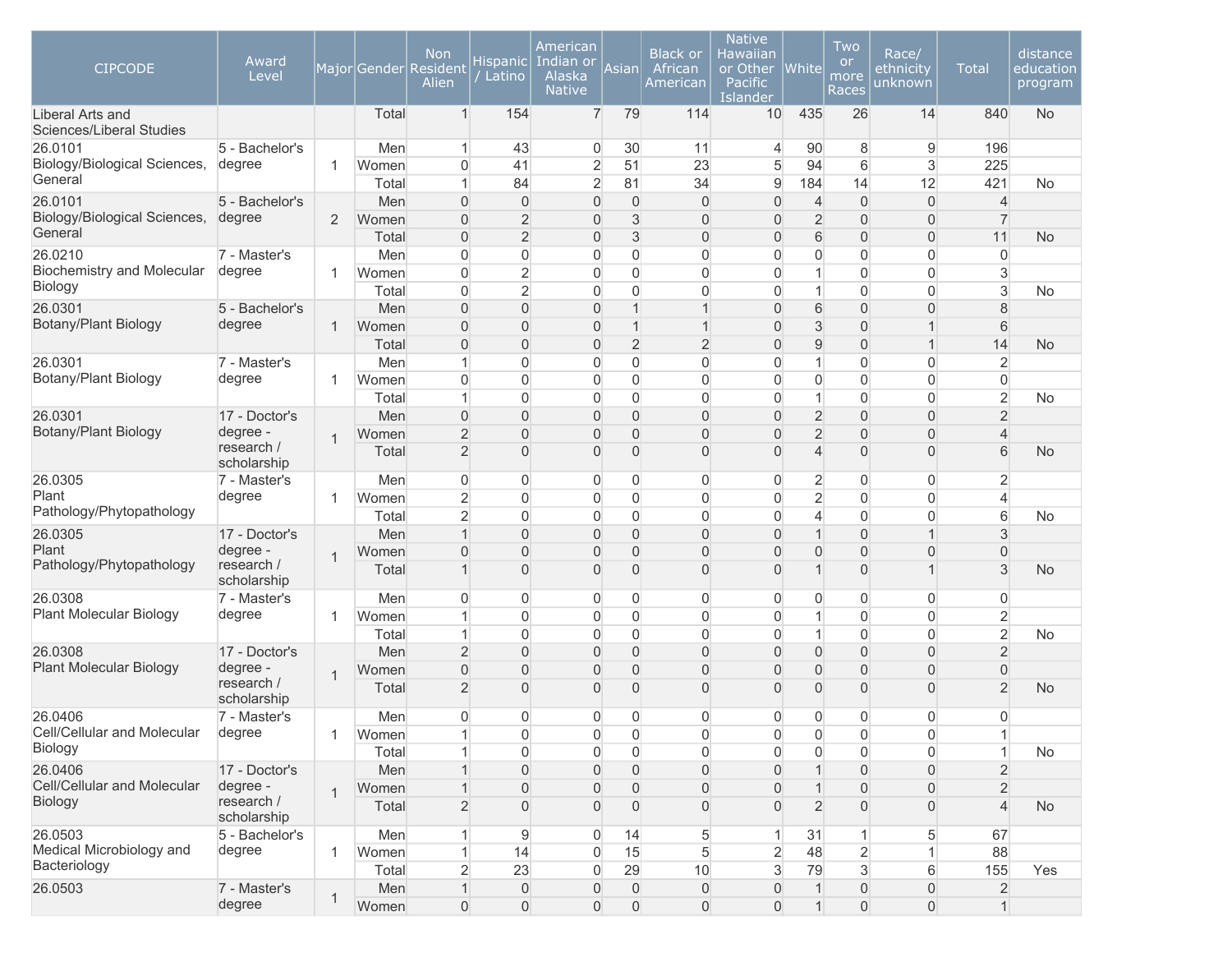| <b>CIPCODE</b>                           | Award<br>Level            |                |       | <b>Non</b><br>Major Gender Resident<br>Alien | <b>Hispanic</b><br>Latino | American<br>Indian or<br>Alaska<br><b>Native</b> | Asian          | <b>Black or</b><br>African<br>American | <b>Native</b><br>Hawaiian<br>or Other<br>Pacific<br>Islander | <b>White</b>        | Two<br><b>or</b><br>more<br>Races | Race/<br>ethnicity<br>unknown | <b>Total</b>   | distance<br>education<br>program |
|------------------------------------------|---------------------------|----------------|-------|----------------------------------------------|---------------------------|--------------------------------------------------|----------------|----------------------------------------|--------------------------------------------------------------|---------------------|-----------------------------------|-------------------------------|----------------|----------------------------------|
| Medical Microbiology and<br>Bacteriology |                           |                | Total | $\mathbf{1}$                                 | $\overline{0}$            | $\overline{0}$                                   | 0              | 0                                      | $\overline{0}$                                               | $\overline{2}$      | $\overline{0}$                    | $\overline{0}$                | 3              | <b>No</b>                        |
| 26.0503                                  | 17 - Doctor's             |                | Men   | $\overline{2}$                               | $\overline{0}$            | 0                                                |                | 0<br>0                                 | 0                                                            | $\overline{0}$      | $\overline{0}$                    | 0                             | $\overline{2}$ |                                  |
| Medical Microbiology and                 | degree -<br>research /    | $\mathbf 1$    | Women | $\overline{2}$                               | $\mathbf 0$               | $\mathsf{O}\xspace$                              | $\mathbf 0$    | 0                                      | $\overline{0}$                                               | $\mathsf{O}\xspace$ | $\mathbf 0$                       | $\overline{0}$                | $\overline{2}$ |                                  |
| Bacteriology                             | scholarship               |                | Total | 4                                            | $\Omega$                  | $\overline{0}$                                   | $\overline{0}$ | $\overline{0}$                         | $\Omega$                                                     | $\overline{0}$      | $\mathbf{0}$                      | $\overline{0}$                | 4              | No                               |
| 26.0503                                  | 5 - Bachelor's            |                | Men   | $\Omega$                                     | $\overline{0}$            | $\overline{0}$                                   | 0              | $\overline{0}$                         | $\overline{0}$                                               | $\mathbf 0$         | $\overline{0}$                    | $\mathbf{1}$                  |                |                                  |
| Medical Microbiology and<br>Bacteriology | degree                    | $\overline{2}$ | Women | $\Omega$                                     | $\mathbf 1$               | $\overline{0}$                                   | $\overline{2}$ | $\overline{0}$                         | $\Omega$                                                     | $\mathbf{1}$        | $\overline{0}$                    | $\overline{0}$                | $\overline{4}$ |                                  |
|                                          |                           |                | Total | $\overline{0}$                               | $\mathbf{1}$              | $\overline{0}$                                   |                | $\overline{2}$<br>$\overline{0}$       | $\overline{0}$                                               | $\mathbf{1}$        | $\overline{0}$                    | $\mathbf{1}$                  | 5              | Yes                              |
| 26.0701                                  | 5 - Bachelor's            |                | Men   | $\overline{0}$                               | $\mathbf 1$               | 0                                                |                | $\mathbf{1}$<br>0                      | $\boldsymbol{0}$                                             | 10                  | $\overline{2}$                    | $\mathbf{1}$                  | 15             |                                  |
| Zoology/Animal Biology                   | degree                    | 1              | Women | $\overline{0}$                               | $\overline{2}$            | $\overline{0}$                                   |                | 0<br>4                                 | $\boldsymbol{0}$                                             | 10                  | 1                                 | $\overline{0}$                | 17             |                                  |
|                                          |                           |                | Total | 0                                            | 3                         | 0                                                |                | $\mathbf{1}$<br>4                      | $\boldsymbol{0}$                                             | 20                  | 3                                 | $\mathbf{1}$                  | 32             | No                               |
| 26.0701                                  | 7 - Master's              |                | Men   | $\Omega$                                     | $\overline{0}$            | $\overline{0}$                                   | $\overline{0}$ | $\overline{0}$                         | $\overline{0}$                                               | $\overline{2}$      | $\overline{0}$                    | $\overline{0}$                | $\sqrt{2}$     |                                  |
| Zoology/Animal Biology                   | degree                    | -1             | Women | $\Omega$                                     | $\overline{0}$            | $\overline{0}$                                   | $\overline{0}$ | $\overline{0}$                         | $\overline{0}$                                               | $\overline{0}$      | $\Omega$                          | $\overline{0}$                | $\overline{0}$ |                                  |
|                                          |                           |                | Total | $\overline{0}$                               | $\overline{0}$            | $\mathbf 0$                                      | $\overline{0}$ | $\overline{0}$                         | $\overline{0}$                                               | $\overline{2}$      | $\overline{0}$                    | 0                             | $\overline{2}$ | <b>No</b>                        |
| 26.0701                                  | 17 - Doctor's             |                | Men   | 1                                            | $\mathbf{1}$              | $\overline{0}$                                   |                | 0<br>0                                 | $\overline{0}$                                               | $\overline{c}$      | $\overline{0}$                    | 0                             | 4              |                                  |
| Zoology/Animal Biology                   | degree -<br>research /    | $\overline{1}$ | Women | $\Omega$                                     | $\overline{0}$            | $\overline{0}$                                   | 0              | 0                                      | $\overline{0}$                                               | $\mathbf{3}$        | $\overline{0}$                    | $\overline{0}$                | 3              |                                  |
|                                          | scholarship               |                | Total |                                              |                           | $\overline{0}$                                   | $\overline{0}$ | $\overline{0}$                         | $\Omega$                                                     | 5                   | $\mathbf{0}$                      | $\overline{0}$                | 7              | No                               |
| 26.0702                                  | 5 - Bachelor's            |                | Men   | $\Omega$                                     | $\overline{0}$            | $\overline{0}$                                   | 0              | $\overline{0}$                         | $\overline{0}$                                               | 3                   | $\overline{0}$                    | $\mathbf{1}$                  | $\overline{4}$ |                                  |
| Entomology                               | degree                    | $\mathbf{1}$   | Women | $\Omega$                                     | $\mathbf{1}$              | $\overline{0}$                                   |                | $\overline{0}$<br>$\mathbf{1}$         | $\overline{0}$                                               | 6                   | $\overline{0}$                    | $\overline{0}$                | 8              |                                  |
|                                          |                           |                | Total | $\Omega$                                     | $\mathbf{1}$              | $\overline{0}$                                   |                | $\overline{0}$<br>1                    | $\overline{0}$                                               | 9                   | $\Omega$                          | $\mathbf{1}$                  | 12             | <b>No</b>                        |
| 26.0702                                  | 7 - Master's              |                | Men   | 3                                            | $\mathbf{0}$              | $\overline{0}$                                   | 0              | 0                                      | $\mathbf 1$                                                  | 6                   | 0                                 | $\mathbf{1}$                  | 11             |                                  |
| Entomology                               | degree                    | -1             | Women |                                              | $\mathbf 1$               | 0                                                |                | 0<br>0                                 | $\overline{0}$                                               | $\boldsymbol{9}$    | $\overline{0}$                    | $\overline{2}$                | 13             |                                  |
|                                          |                           |                | Total | 4                                            | $\mathbf{1}$              | $\overline{0}$                                   |                | 0<br>0                                 | $\mathbf{1}$                                                 | 15                  | $\overline{0}$                    | 3                             | 24             | Yes                              |
| 26.0702                                  | 17 - Doctor's             |                | Men   | 1                                            | $\mathbf{0}$              | $\mathbf 0$                                      | $\overline{0}$ | $\overline{0}$                         | $\overline{0}$                                               | $\overline{4}$      | $\overline{0}$                    | $\mathbf{1}$                  | 6              |                                  |
| Entomology                               | degree -                  | $\mathbf 1$    | Women | $\overline{2}$                               | $\overline{0}$            | $\mathbf 0$                                      | $\mathbf 0$    | 1                                      | $\mathbf 0$                                                  | $\overline{2}$      | $\overline{0}$                    | $\overline{0}$                | 5              |                                  |
|                                          | research /<br>scholarship |                | Total | 3                                            | $\overline{0}$            | $\overline{0}$                                   | $\overline{0}$ | 1                                      | $\mathbf{0}$                                                 | 6                   | $\Omega$                          | $\mathbf{1}$                  | 11             | <b>No</b>                        |
| 26.0801                                  | 17 - Doctor's             |                | Men   | 3                                            | $\mathbf 0$               | 0                                                | 0              | 0                                      | 0                                                            | 0                   | 0                                 | 0                             | 3              |                                  |
| Genetics, General                        | degree -                  | -1             | Women | $\Omega$                                     | $\mathbf 0$               | $\overline{0}$                                   | $\mathbf 0$    | 0                                      | $\mathbf 0$                                                  | $\mathbf 0$         | $\mathbf{0}$                      | $\mathbf 0$                   | $\overline{0}$ |                                  |
|                                          | research /<br>scholarship |                | Total | $\mathbf{3}$                                 | $\Omega$                  | $\overline{0}$                                   | $\overline{0}$ | 0                                      | $\Omega$                                                     | $\Omega$            | $\mathbf{0}$                      | $\overline{0}$                | 3              | No                               |
| 26.0908                                  | 5 - Bachelor's            |                | Men   |                                              | 13                        | $\overline{0}$                                   | 5              | 5                                      | 3                                                            | 45                  | $\overline{2}$                    | $\overline{2}$                | 76             |                                  |
| <b>Exercise Physiology</b>               | degree                    | $\mathbf 1$    | Women |                                              | 13                        | $\overline{0}$                                   | 10             | 4                                      | $\overline{0}$                                               | 65                  | 2                                 | 5                             | 100            |                                  |
|                                          |                           |                | Total | $\overline{2}$                               | 26                        | $\mathsf{O}\xspace$                              | 15             | 9                                      | $\mathfrak{S}$                                               | 110                 | 4                                 | $\overline{7}$                | 176            | <b>No</b>                        |
| 26.0908                                  | 7 - Master's              |                | Men   | $\overline{2}$                               | $\Omega$                  | $\Omega$                                         | 1              | $\Omega$                               | $\Omega$                                                     | q                   | $\Omega$                          | $\mathbf{1}$                  | 13             |                                  |
| <b>Exercise Physiology</b>               | degree                    | 1              | Women |                                              | 3                         | 0                                                | 0              | 0                                      | $\overline{0}$                                               | 6                   | 0                                 | 0                             | 10             |                                  |
|                                          |                           |                | Total | 3                                            | 3                         | 0                                                |                | $\mathbf{1}$<br>0                      | $\mathbf 0$                                                  | 15                  | 0                                 | $\mathbf{1}$                  | 23             | No                               |
| 26.0908                                  | 17 - Doctor's             |                | Men   | 6                                            | $\overline{0}$            | $\overline{0}$                                   | 0              |                                        | $\overline{0}$                                               | 6                   | $\overline{0}$                    | $\overline{0}$                | 13             |                                  |
| <b>Exercise Physiology</b>               | degree -                  | $\overline{1}$ | Women |                                              |                           | $\overline{0}$                                   |                | $\mathbf{1}$<br>0                      | $\overline{0}$                                               | $\overline{c}$      | $\overline{0}$                    | $\overline{0}$                | $\sqrt{5}$     |                                  |
|                                          | research /<br>scholarship |                | Total |                                              |                           | $\mathsf{O}\xspace$                              |                |                                        | $\Omega$                                                     | 8                   | $\mathbf 0$                       | $\overline{0}$                | 18             | No                               |
| 26.1102                                  | 7 - Master's              |                | Men   |                                              | $\overline{0}$            | 0                                                |                | 0<br>0                                 | $\mathbf 0$                                                  | 0                   | 0                                 | 0                             | 1              |                                  |
| <b>Biostatistics</b>                     | degree                    | 1              | Women | 4                                            | $\mathbf 0$               | 0                                                |                | $\boldsymbol{0}$<br>0                  | $\boldsymbol{0}$                                             | $\overline{2}$      | 0                                 | 0                             | 6              |                                  |
|                                          |                           |                | Total | 5                                            | $\mathbf 0$               | 0                                                |                | 0<br>0                                 | 0                                                            | $\overline{2}$      | $\overline{0}$                    | 0                             | $\overline{7}$ | No                               |
| 26.1102                                  |                           |                | Men   | 0                                            | $\mathbf 0$               | 0                                                | 0              | 0                                      | $\overline{0}$                                               | $\mathsf{O}\xspace$ | $\mathsf{O}\xspace$               | $\mathsf{O}\xspace$           | $\overline{0}$ |                                  |
| <b>Biostatistics</b>                     |                           | $\mathbf{1}$   | Women | $\overline{2}$                               | $\mathsf{O}\xspace$       | $\mathsf{O}\xspace$                              |                | 0<br>0                                 | $\boldsymbol{0}$                                             | $\mathsf{O}\xspace$ | $\boldsymbol{0}$                  | $\boldsymbol{0}$              | $\overline{2}$ |                                  |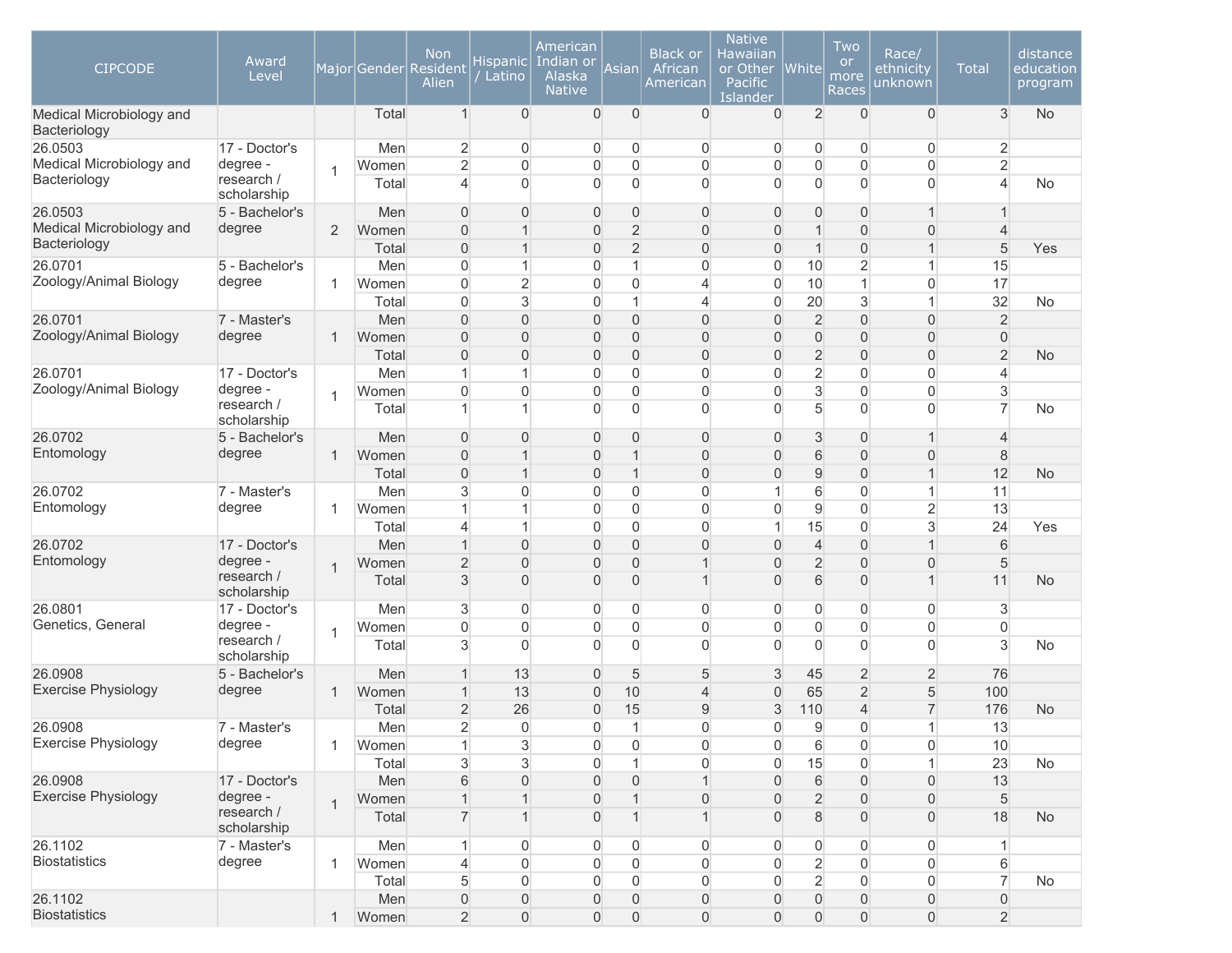| <b>CIPCODE</b>                                      | Award<br>Level<br>17 - Doctor's       |                | Total | <b>Non</b><br>Major Gender Resident<br>Alien<br>$\overline{2}$ | <b>Hispanic</b><br>Latino<br>$\Omega$ | American<br>Indian or<br>Alaska<br><b>Native</b><br>$\overline{0}$ | Asian<br>$\Omega$ | <b>Black or</b><br>African<br>American<br>$\Omega$ | <b>Native</b><br>Hawaiian<br>or Other<br>Pacific<br>Islander<br>$\overline{0}$ | <b>White</b><br>$\Omega$ | Two<br><b>or</b><br>more<br>Races<br>$\Omega$ | Race/<br>ethnicity<br>unknown<br>$\overline{0}$ | <b>Total</b><br>$\overline{2}$ | distance<br>education<br>program<br><b>No</b> |
|-----------------------------------------------------|---------------------------------------|----------------|-------|----------------------------------------------------------------|---------------------------------------|--------------------------------------------------------------------|-------------------|----------------------------------------------------|--------------------------------------------------------------------------------|--------------------------|-----------------------------------------------|-------------------------------------------------|--------------------------------|-----------------------------------------------|
|                                                     | degree -<br>research /<br>scholarship |                |       |                                                                |                                       |                                                                    |                   |                                                    |                                                                                |                          |                                               |                                                 |                                |                                               |
| 26.1301                                             | 7 - Master's                          |                | Men   | $\overline{2}$                                                 | $\overline{0}$                        | 0                                                                  | 0                 | $\overline{0}$                                     | 0                                                                              | 4                        | 0                                             | $\overline{0}$                                  | 6                              |                                               |
| Ecology                                             | degree                                | 1              | Women | $\overline{2}$                                                 | $\overline{0}$                        | 0                                                                  | 1                 | 1                                                  | $\overline{0}$                                                                 | $\overline{4}$           | $\overline{0}$                                | $\boldsymbol{0}$                                | $\,8\,$                        |                                               |
|                                                     |                                       |                | Total | 4                                                              | $\mathbf{0}$                          | 0                                                                  | 1                 | 1                                                  | $\overline{0}$                                                                 | 8                        | $\overline{0}$                                | $\overline{0}$                                  | 14                             | No                                            |
| 26.1301                                             | 17 - Doctor's                         |                | Men   | 3                                                              | $\mathbf 1$                           | $\boldsymbol{0}$                                                   | 0                 | $\overline{0}$                                     | $\overline{0}$                                                                 | 6                        | 0                                             | $\overline{0}$                                  | 10                             |                                               |
| Ecology                                             | degree -                              | $\mathbf 1$    | Women | 3                                                              | $\overline{1}$                        | 0                                                                  | $\overline{2}$    | $\overline{0}$                                     | $\overline{0}$                                                                 | 5                        | $\overline{0}$                                | $\mathbf{1}$                                    | 12                             |                                               |
|                                                     | research /<br>scholarship             |                | Total | 6                                                              | $\overline{2}$                        | $\overline{0}$                                                     | $\overline{2}$    | $\overline{0}$                                     | $\overline{0}$                                                                 | 11                       | $\overline{0}$                                | $\mathbf{1}$                                    | 22                             | <b>No</b>                                     |
| 26.1309                                             | 17 - Doctor's                         |                | Men   | $\overline{0}$                                                 | $\mathbf 0$                           | $\overline{0}$                                                     | 0                 | $\overline{0}$                                     | $\overline{0}$                                                                 | 0                        | $\overline{0}$                                | $\overline{0}$                                  | $\overline{0}$                 |                                               |
| Epidemiology                                        | degree -                              | $\mathbf{1}$   | Women | $\overline{0}$                                                 | $\mathbf 0$                           | $\overline{0}$                                                     | 0                 | $\mathbf 0$                                        | $\overline{0}$                                                                 | $\overline{2}$           | $\overline{0}$                                | $\overline{0}$                                  | $\overline{2}$                 |                                               |
|                                                     | research /<br>scholarship             |                | Total | $\Omega$                                                       | $\Omega$                              | $\Omega$                                                           | $\overline{0}$    | $\Omega$                                           | $\overline{0}$                                                                 | $\overline{2}$           | $\Omega$                                      | $\overline{0}$                                  | $\overline{2}$                 | No                                            |
| 26.9999                                             | 7 - Master's                          |                | Men   | $\overline{0}$                                                 | $\mathbf{1}$                          | $\mathbf{0}$                                                       | 3                 | 0                                                  | $\overline{0}$                                                                 | $\overline{4}$           | 0                                             | $\overline{0}$                                  | 8                              |                                               |
| <b>Biological and Biomedical</b><br>Sciences, Other | degree                                | 1              | Women | $\overline{0}$                                                 | $\overline{2}$                        | 0                                                                  | $\mathbf{1}$      | $\boldsymbol{0}$                                   | 0                                                                              | $\overline{4}$           | $\overline{0}$                                | $\boldsymbol{0}$                                | $\overline{7}$                 |                                               |
|                                                     |                                       |                | Total | $\overline{0}$                                                 | $\mathfrak{S}$                        | 0                                                                  | $\overline{4}$    | $\boldsymbol{0}$                                   | 0                                                                              | 8                        | $\overline{0}$                                | $\boldsymbol{0}$                                | 15                             | <b>No</b>                                     |
| 26.9999                                             | 17 - Doctor's                         |                | Men   | 6                                                              | $\overline{2}$                        | $\overline{0}$                                                     | $\mathbf{1}$      | $\overline{2}$                                     | $\overline{0}$                                                                 | 8                        | $\overline{0}$                                | $\boldsymbol{0}$                                | 19                             |                                               |
| <b>Biological and Biomedical</b><br>Sciences, Other | degree -                              | 1              | Women | $6\phantom{.}$                                                 | $\overline{2}$                        | 0                                                                  | 3                 | $\overline{2}$                                     | $\mathsf{O}\xspace$                                                            | 13                       | $\mathbf 0$                                   | $\mathbf{1}$                                    | 27                             |                                               |
|                                                     | research /<br>scholarship             |                | Total | 12                                                             | $\overline{4}$                        | $\Omega$                                                           | $\overline{4}$    | $\overline{4}$                                     | $\overline{0}$                                                                 | 21                       | $\overline{0}$                                | $\mathbf{1}$                                    | 46                             | <b>No</b>                                     |
| 27.0101                                             | 5 - Bachelor's                        |                | Men   | $\mathbf 1$                                                    | 6                                     | 0                                                                  | $\overline{2}$    | $\mathbf{1}$                                       | 0                                                                              | 22                       | $\overline{0}$                                | 5                                               | 37                             |                                               |
| Mathematics, General                                | degree                                | 1              | Women | $\overline{0}$                                                 | 6                                     | $\overline{1}$                                                     | $\overline{2}$    | $\overline{2}$                                     | $\overline{0}$                                                                 | 13                       | 1                                             | $\overline{0}$                                  | 25                             |                                               |
|                                                     |                                       |                | Total | $\mathbf{1}$                                                   | 12                                    | $\overline{1}$                                                     | $\overline{4}$    | $\mathfrak{S}$                                     | $\overline{0}$                                                                 | 35                       | 1                                             | 5                                               | 62                             | <b>No</b>                                     |
| 27.0101                                             | 7 - Master's                          |                | Men   | 4                                                              | $\mathbf{1}$                          | 0                                                                  | 0                 | $\boldsymbol{0}$                                   | $\overline{0}$                                                                 | 9                        | 1                                             | $\mathbf{1}$                                    | 16                             |                                               |
| Mathematics, General                                | degree                                | 1              | Women | $\overline{2}$                                                 | $\mathbf{0}$                          | $\overline{0}$                                                     | 0                 | $\overline{0}$                                     | $\overline{0}$                                                                 | 1                        | 0                                             | $\overline{0}$                                  | $\mathfrak{S}$                 |                                               |
|                                                     |                                       |                | Total | 6                                                              | 1                                     | $\overline{0}$                                                     | 0                 | $\overline{0}$                                     | $\overline{0}$                                                                 | 10                       | 1                                             | $\mathbf{1}$                                    | 19                             | No                                            |
| 27.0101                                             | 17 - Doctor's                         |                | Men   | 4                                                              | $\mathbf{0}$                          | 0                                                                  | $\overline{0}$    | $\overline{0}$                                     | $\overline{0}$                                                                 | 5                        | $\overline{0}$                                | $\mathbf{1}$                                    | 10                             |                                               |
| Mathematics, General                                | degree -                              | $\mathbf{1}$   | Women | 1                                                              | $\mathbf{0}$                          | 0                                                                  | $\overline{0}$    | $\overline{0}$                                     | $\overline{0}$                                                                 | $\overline{2}$           | $\overline{0}$                                | $\mathbf{1}$                                    | $\overline{4}$                 |                                               |
|                                                     | research /<br>scholarship             |                | Total | 5                                                              | $\mathbf{0}$                          | $\overline{0}$                                                     | $\overline{0}$    | $\overline{0}$                                     | $\Omega$                                                                       | $\overline{7}$           | $\Omega$                                      | $\overline{2}$                                  | 14                             | <b>No</b>                                     |
| 27.0101                                             | 5 - Bachelor's                        |                | Men   | $\overline{0}$                                                 | $\mathbf 0$                           | $\overline{0}$                                                     | 1                 | $\boldsymbol{0}$                                   | $\overline{0}$                                                                 | 1                        | 0                                             | $\overline{0}$                                  | $\overline{2}$                 |                                               |
| Mathematics, General                                | degree                                | 2              | Women | $\overline{0}$                                                 | 1                                     | 0                                                                  | 0                 | $\boldsymbol{0}$                                   | $\mathsf{O}\xspace$                                                            | 1                        | $\overline{0}$                                | $\boldsymbol{0}$                                | $\overline{2}$                 |                                               |
|                                                     |                                       |                | Total | $\Omega$                                                       | 1                                     | $\overline{0}$                                                     | 1                 | $\boldsymbol{0}$                                   | $\overline{0}$                                                                 | $\overline{c}$           | $\overline{0}$                                | $\overline{0}$                                  | $\overline{4}$                 | <b>No</b>                                     |
| 27.0501                                             | 5 - Bachelor's                        |                | Men   |                                                                | $\overline{0}$                        | 0                                                                  | 1                 | $\boldsymbol{0}$                                   | $\mathsf{O}\xspace$                                                            | 11                       | $\overline{0}$                                | $\boldsymbol{0}$                                | 13                             |                                               |
| Statistics, General                                 | degree                                | 1              | Women | $\Omega$                                                       | $\mathbf{1}$                          | $\overline{0}$                                                     | $\overline{2}$    | 3                                                  | $\mathbf 0$                                                                    | 11                       | $\overline{0}$                                | $\overline{0}$                                  | 17                             |                                               |
|                                                     |                                       |                | Total | $\mathbf{1}$                                                   | $\mathbf{1}$                          | 0                                                                  | $\sqrt{3}$        | $\sqrt{3}$                                         | $\boldsymbol{0}$                                                               | 22                       | $\overline{0}$                                | $\boldsymbol{0}$                                | 30                             | <b>No</b>                                     |
| 27.0501                                             | 7 - Master's                          |                | Men   | $\bf 8$                                                        | $\boldsymbol{0}$                      | $\overline{0}$                                                     | $\boldsymbol{0}$  | $\boldsymbol{0}$                                   | $\overline{0}$                                                                 | $\overline{2}$           | 0                                             | $\boldsymbol{0}$                                | 10                             |                                               |
| Statistics, General                                 | degree                                | 1              | Women | $6\,$                                                          | $\boldsymbol{0}$                      | 0                                                                  | $\mathbf{1}$      | $\boldsymbol{0}$                                   | $\boldsymbol{0}$                                                               | $\overline{2}$           | $\overline{0}$                                | $\boldsymbol{0}$                                | $9\,$                          |                                               |
|                                                     |                                       |                | Total | 14                                                             | $\boldsymbol{0}$                      | $\overline{0}$                                                     | $\mathbf{1}$      | $\boldsymbol{0}$                                   | $\overline{0}$                                                                 | $\overline{\mathbf{r}}$  | $\overline{0}$                                | $\overline{0}$                                  | 19                             | No                                            |
| 27.0501                                             | 17 - Doctor's                         |                | Men   | $\overline{2}$                                                 | $\boldsymbol{0}$                      | $\mathbf 0$                                                        | 0                 | $\overline{0}$                                     | $\boldsymbol{0}$                                                               | 3                        | $\mathbf 0$                                   | $\overline{0}$                                  | 5                              |                                               |
| Statistics, General                                 | degree -                              | $\mathbf{1}$   | Women | $\overline{2}$                                                 | $\overline{0}$                        | 0                                                                  | 0                 | $\boldsymbol{0}$                                   | 0                                                                              | $\mathsf{O}\xspace$      | 0                                             | $\boldsymbol{0}$                                | $\overline{2}$                 |                                               |
|                                                     | research /<br>scholarship             |                | Total | $\overline{4}$                                                 | $\overline{0}$                        | 0                                                                  | 0                 | $\overline{0}$                                     | $\overline{0}$                                                                 | 3                        | 0                                             | $\overline{0}$                                  | $\overline{7}$                 | <b>No</b>                                     |
| 27.0501                                             | 5 - Bachelor's                        |                | Men   | $\overline{0}$                                                 | $\boldsymbol{0}$                      | 0                                                                  | 1                 | $\overline{0}$                                     | 0                                                                              | 0                        | 0                                             | $\boldsymbol{0}$                                | 1                              |                                               |
| Statistics, General                                 | degree                                | $\overline{2}$ | Women | $\boldsymbol{0}$                                               | $\boldsymbol{0}$                      | 0                                                                  | 0                 | $\boldsymbol{0}$                                   | $\mathbf{1}$                                                                   | 0                        | 0                                             | $\mathsf{O}\xspace$                             | $\mathbf{1}$                   |                                               |
|                                                     |                                       |                | Total | $\overline{0}$                                                 | $\boldsymbol{0}$                      | $\overline{0}$                                                     | $\mathbf{1}$      | $\overline{0}$                                     | 1                                                                              | $\overline{0}$           | $\overline{0}$                                | $\mathsf{O}\xspace$                             | $\overline{2}$                 | No                                            |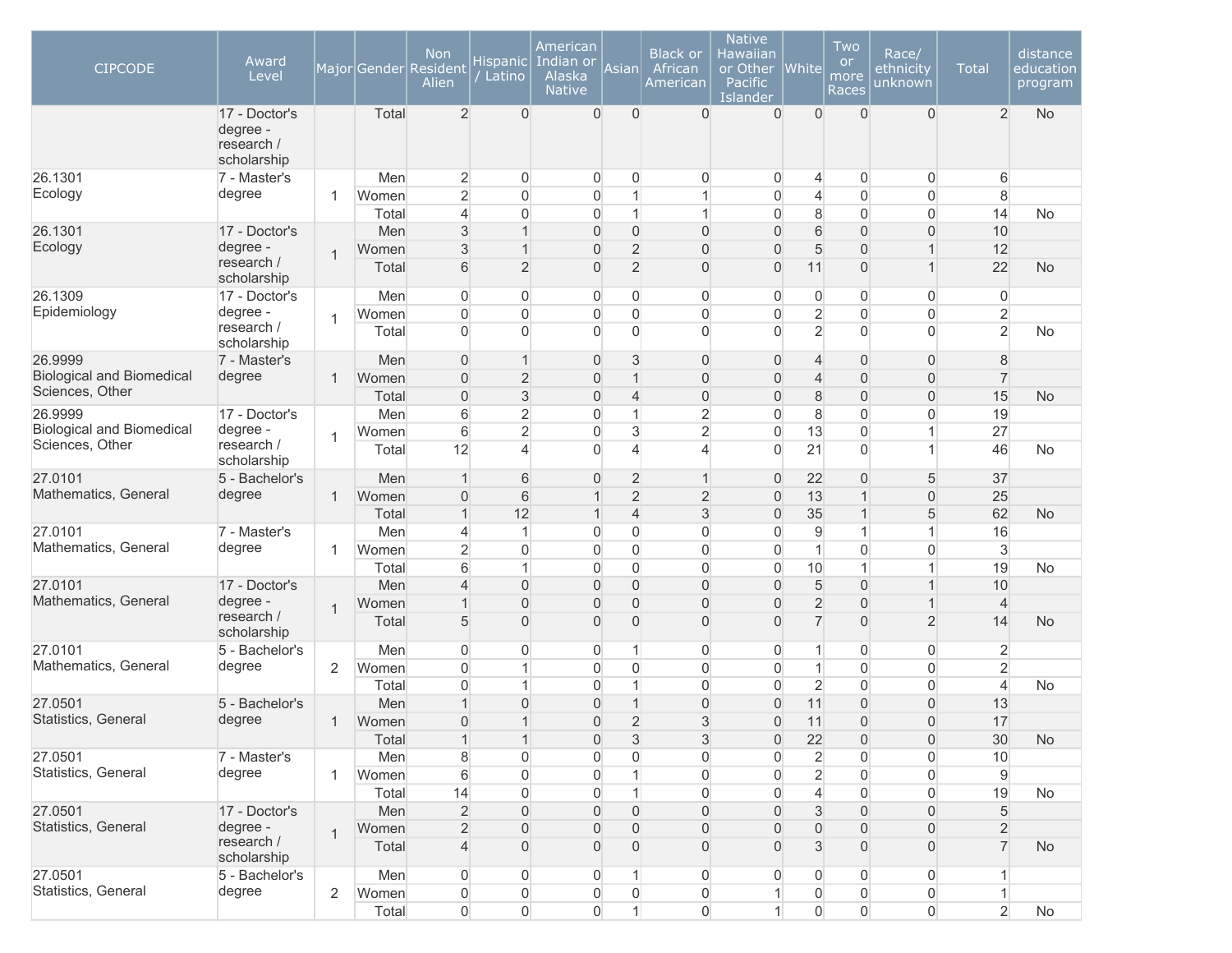| <b>CIPCODE</b>                                 | Award<br>Level            |                |                | <b>Non</b><br>Major Gender Resident<br>Alien | <b>Hispanic</b><br>Latino        | American<br>Indian or<br>Alaska<br><b>Native</b> | Asian               | <b>Black or</b><br>African<br>American | <b>Native</b><br>Hawaiian<br>or Other<br>Pacific<br>Islander | <b>White</b>                     | Two<br><b>or</b><br>more<br>Races | Race/<br>ethnicity<br>unknown    | <b>Total</b>                     | distance<br>education<br>program |
|------------------------------------------------|---------------------------|----------------|----------------|----------------------------------------------|----------------------------------|--------------------------------------------------|---------------------|----------------------------------------|--------------------------------------------------------------|----------------------------------|-----------------------------------|----------------------------------|----------------------------------|----------------------------------|
| 30.1201<br><b>Historic Preservation and</b>    | 7 - Master's<br>degree    | $\mathbf{1}$   | Men<br>Women   | $\overline{0}$<br>$\overline{0}$             | $\overline{0}$<br>$\mathbf{0}$   | $\mathbf 0$<br>0                                 | $\overline{0}$<br>0 | $\mathbf 0$<br>1                       | $\overline{0}$<br>$\overline{0}$                             | 0<br>1                           | $\mathbf 0$<br>0                  | $\overline{0}$<br>$\overline{0}$ | $\overline{0}$<br>$\overline{2}$ |                                  |
| Conservation                                   |                           |                | Total          | $\overline{0}$                               | $\overline{0}$                   | 0                                                | 0                   | $\mathbf{1}$                           | $\overline{0}$                                               | $\mathbf 1$                      | 0                                 | $\boldsymbol{0}$                 | $\overline{2}$                   | <b>No</b>                        |
| 30.1401                                        | 7 - Master's              |                | Men            | $\Omega$                                     | $\overline{0}$                   | $\Omega$                                         | 0                   | 0                                      | $\overline{0}$                                               | 1                                | $\overline{0}$                    | $\overline{0}$                   | $\mathbf{1}$                     |                                  |
| Museology/Museum Studies                       | degree                    | 1              | Women          | $\Omega$                                     | $\overline{2}$                   | 0                                                | 1                   | $\overline{0}$                         | $\overline{0}$                                               | 3                                | 0                                 | $\overline{0}$                   | 6                                |                                  |
|                                                |                           |                | Total          | $\overline{0}$                               | $\overline{2}$                   | $\overline{0}$                                   | 1                   | $\overline{0}$                         | $\overline{0}$                                               | $\overline{4}$                   | $\overline{0}$                    | $\overline{0}$                   | $\overline{7}$                   | No                               |
| 30.1901                                        | 17 - Doctor's             |                | Men            | $\overline{2}$                               | $\overline{0}$                   | 0                                                | $\overline{0}$      | $\overline{0}$                         | $\overline{0}$                                               | $\overline{0}$                   | $\overline{0}$                    | $\overline{0}$                   | $\overline{2}$                   |                                  |
| <b>Nutrition Sciences</b>                      | degree -                  | $\mathbf{1}$   | Women          | 4                                            | $\overline{0}$                   | 0                                                | 0                   | $\overline{0}$                         | $\overline{0}$                                               | 1                                | $\overline{0}$                    | $\overline{0}$                   | $\sqrt{5}$                       |                                  |
|                                                | research /<br>scholarship |                | Total          | 6                                            | $\overline{0}$                   | $\overline{0}$                                   | 0                   | $\overline{0}$                         | $\overline{0}$                                               | $\overline{1}$                   | $\overline{0}$                    | $\boldsymbol{0}$                 | $\overline{7}$                   | <b>No</b>                        |
| 30.2001                                        | 5 - Bachelor's            |                | Men            | $\overline{0}$                               | 0                                | 0                                                | 0                   | $\overline{0}$                         | $\overline{0}$                                               | $\overline{c}$                   | 0                                 | $\mathbf{0}$                     | $\overline{2}$                   |                                  |
| International/Global Studies                   | degree                    | 1              | Women          | $\overline{0}$                               | $\mathbf{3}$                     | $\overline{0}$                                   | 0                   | $\boldsymbol{0}$                       | $\overline{0}$                                               | $\mathbf{1}$                     | 0                                 | $\boldsymbol{0}$                 | $\overline{4}$                   |                                  |
|                                                |                           |                | Total          | $\overline{0}$                               | 3                                | $\overline{0}$                                   | 0                   | $\boldsymbol{0}$                       | $\overline{0}$                                               | 3                                | 0                                 | $\overline{0}$                   | $6\,$                            | <b>No</b>                        |
| 30.3301                                        | 5 - Bachelor's            |                | Men            | $\overline{0}$                               | $\mathbf{1}$                     | 0                                                | 1                   | $\overline{0}$                         | $\overline{0}$                                               | 6                                | $\overline{0}$                    | $\mathbf 0$                      | 8                                |                                  |
| <b>Sustainability Studies</b>                  | degree                    | 1              | Women          | $\overline{0}$                               | 3                                | 0                                                | 1                   | $\overline{0}$                         | $\overline{0}$                                               | 9                                | $\overline{2}$                    | 3                                | 18                               |                                  |
|                                                |                           |                | Total          | $\overline{0}$                               | $\overline{4}$                   | 0                                                | $\overline{2}$      | $\overline{0}$                         | $\overline{0}$                                               | 15                               | $\overline{2}$                    | 3                                | 26                               | <b>No</b>                        |
| 30.3301                                        | 5 - Bachelor's            |                | Men            | $\overline{0}$                               | $\mathbf{0}$                     | 0                                                | 0                   | $\overline{0}$                         | $\overline{0}$                                               | 0                                | $\overline{0}$                    | $\overline{0}$                   | $\overline{0}$                   |                                  |
| <b>Sustainability Studies</b>                  | degree                    | $\overline{2}$ | Women          | $\Omega$                                     | 1                                | 0                                                | 0                   | $\boldsymbol{0}$                       | $\overline{0}$                                               | 1                                | $\overline{0}$                    | $\boldsymbol{0}$                 | $\overline{2}$                   |                                  |
|                                                |                           |                | Total          | $\Omega$                                     | $\mathbf{1}$                     | 0                                                | 0                   | $\overline{0}$                         | $\overline{0}$                                               | 1                                | $\overline{0}$                    | $\overline{0}$                   | $\overline{2}$                   | <b>No</b>                        |
| 30.9999                                        | 5 - Bachelor's            |                | Men            | $\overline{0}$                               | $\mathfrak{S}$                   | $\mathbf{0}$                                     | 5                   | $\overline{2}$                         | $\overline{0}$                                               | 14                               | $\overline{0}$                    | $\overline{0}$                   | 24                               |                                  |
| Multi-/Interdisciplinary<br>Studies, Other     | degree                    | 1              | Women          | $\Omega$                                     | $\overline{7}$                   | 0                                                | 3                   | $\mathbf{1}$                           | $\overline{0}$                                               | 14                               | 1                                 | $\overline{0}$                   | 26                               |                                  |
|                                                |                           |                | Total          | $\overline{0}$                               | 10                               | 0                                                | 8                   | $\mathfrak{S}$                         | $\overline{0}$                                               | 28                               | 1                                 | $\overline{0}$                   | 50                               | Yes                              |
| 30.9999<br>Multi-/Interdisciplinary            | 7 - Master's              |                | Men            | $\overline{2}$                               | $\mathbf 0$                      | $\overline{0}$                                   | 0                   | $\mathbf{1}$                           | $\overline{0}$                                               | 0                                | 0                                 | $\mathbf{1}$                     | $\overline{4}$                   |                                  |
| Studies, Other                                 | degree                    | 1              | Women          | $\overline{2}$                               | $\mathbf 0$                      | $\overline{0}$                                   | 0                   | $\boldsymbol{0}$                       | $\overline{0}$                                               | $\overline{\mathcal{L}}$         | $\overline{0}$                    | $\boldsymbol{0}$                 | 6                                |                                  |
| 30.9999                                        | 5 - Bachelor's            |                | Total          | 4<br>$\overline{0}$                          | $\mathbf 0$<br>$\overline{0}$    | $\overline{0}$<br>0                              | 0<br>0              | $\mathbf{1}$<br>$\overline{0}$         | $\overline{0}$<br>$\overline{0}$                             | $\overline{4}$<br>$\overline{0}$ | 0<br>$\overline{0}$               | $\mathbf{1}$                     | 10                               | <b>No</b>                        |
| Multi-/Interdisciplinary                       | degree                    | $\overline{2}$ | Men<br>Women   | $\Omega$                                     | $\Omega$                         | 0                                                | $\overline{0}$      | $\overline{0}$                         | $\overline{0}$                                               | $\overline{2}$                   | $\overline{0}$                    | $\mathbf 0$<br>$\mathbf 0$       | $\mathbf 0$<br>$\overline{2}$    |                                  |
| Studies, Other                                 |                           |                | Total          | $\overline{0}$                               | $\overline{0}$                   | $\overline{0}$                                   | 0                   | $\overline{0}$                         | $\overline{0}$                                               | $\overline{2}$                   | $\overline{0}$                    | $\overline{0}$                   | $\overline{2}$                   | Yes                              |
| 31.0301                                        | 5 - Bachelor's            |                | Men            | $\overline{0}$                               | $\overline{1}$                   | 0                                                | 0                   | $\mathbf{1}$                           | $\overline{0}$                                               | 8                                | 0                                 | $\mathbf{1}$                     | 11                               |                                  |
| Parks, Recreation and                          | degree                    |                | Women          | 1                                            | 14                               | 0                                                | $\overline{2}$      | 11                                     | $\mathsf{O}\xspace$                                          | 51                               | 1                                 | 3                                | 83                               |                                  |
| Leisure Facilities                             |                           | $\mathbf{1}$   | Total          | 1                                            | 15                               | $\Omega$                                         | $\overline{2}$      | 12                                     | $\overline{0}$                                               | 59                               | 1                                 | 4                                | 94                               | No                               |
| Management, General                            |                           |                |                |                                              |                                  |                                                  |                     |                                        |                                                              |                                  |                                   |                                  |                                  |                                  |
| 31.0301<br>Parks, Recreation and               | 7 - Master's<br>degree    |                | Men            | 1                                            | $\overline{0}$                   | $\mathbf{0}$                                     | 0<br>$\mathbf 1$    | $\overline{0}$                         | $\overline{0}$<br>$\overline{0}$                             | $\overline{c}$<br>$\overline{4}$ | 0<br>1                            | $\overline{0}$                   | 3<br>12                          |                                  |
| Leisure Facilities                             |                           | $\mathbf{1}$   | Women<br>Total | 4<br>5                                       | $\overline{2}$<br>$\overline{2}$ | 0<br>0                                           | 1                   | $\overline{0}$<br>$\Omega$             | $\overline{0}$                                               | 6                                |                                   | $\boldsymbol{0}$<br>$\mathbf{0}$ | 15                               | <b>No</b>                        |
| Management, General                            |                           |                |                |                                              |                                  |                                                  |                     |                                        |                                                              |                                  |                                   |                                  |                                  |                                  |
| 31.0504                                        | 5 - Bachelor's            |                | Men            | $\overline{0}$                               | 10                               | 0                                                | 2                   | 10                                     | 0                                                            | 77                               | 2                                 | 3                                | 104                              |                                  |
| Sport and Fitness                              | degree                    | 1              | Women          | $\Omega$                                     | $\overline{5}$                   | $\mathbf{1}$                                     | $\overline{0}$      | 6                                      | $\overline{0}$                                               | 31                               | $\mathbf{1}$                      | $\mathbf{1}$                     | 45                               |                                  |
| Administration/Management                      |                           |                | Total          | $\overline{0}$                               | 15                               | $\mathbf{1}$                                     | $\overline{2}$      | 16                                     | $\overline{0}$                                               | 108                              | 3                                 | $\overline{4}$                   | 149                              | Yes                              |
| 31.0504                                        | 7 - Master's              |                | Men            | 4                                            | $\overline{4}$                   | 0                                                | 0                   | $\boldsymbol{0}$                       | $\overline{0}$                                               | 13                               | $\overline{0}$                    | $\mathbf{1}$                     | 22                               |                                  |
| Sport and Fitness<br>Administration/Management | degree                    | $\mathbf{1}$   | Women          |                                              | $\overline{0}$                   | 0                                                | 0                   |                                        | $\overline{0}$                                               | 12                               | $\mathbf{0}$                      | $\overline{0}$                   | 14                               |                                  |
|                                                |                           |                | Total          | 5                                            | $\overline{4}$                   | 0                                                | 0                   | $\mathbf{1}$                           | 0                                                            | 25                               | $\overline{0}$                    | $\mathbf{1}$                     | 36                               | <b>No</b>                        |
| 38.0101<br>Philosophy                          | 5 - Bachelor's            |                | Men            | $\boldsymbol{0}$                             | 5                                | 0                                                | 0                   | $\overline{2}$                         | 0                                                            | 19                               | $\overline{0}$                    | $\overline{2}$                   | 28                               |                                  |
|                                                | degree                    | $\mathbf{1}$   | Women          | $\overline{0}$                               | $\overline{4}$                   | $\overline{0}$                                   |                     | $\mathbf{3}$                           | $\overline{0}$<br>$\Omega$                                   | 6<br>25                          | $\mathbf 0$<br>$\overline{0}$     | $\boldsymbol{0}$                 | 14<br>42                         |                                  |
| 38.0101                                        | 7 - Master's              |                | Total<br>Men   | $\overline{0}$<br>$\mathbf{1}$               | 9<br>$\boldsymbol{0}$            | $\overline{0}$<br>$\mathbf 0$                    | 0                   | 5<br>$\boldsymbol{0}$                  | 0                                                            | 3                                | $\mathbf 0$                       | $\overline{2}$<br>$\overline{0}$ | $\overline{4}$                   | No                               |
| Philosophy                                     | degree                    | $\mathbf{1}$   | Women          | $\mathbf{1}$                                 | $\boldsymbol{0}$                 | 0                                                | 0                   | $\overline{0}$                         | $\boldsymbol{0}$                                             | $\mathsf{O}\xspace$              | $\overline{0}$                    | $\mathsf{O}\xspace$              | $\mathbf{1}$                     |                                  |
|                                                |                           |                |                |                                              |                                  |                                                  |                     |                                        |                                                              |                                  |                                   |                                  |                                  |                                  |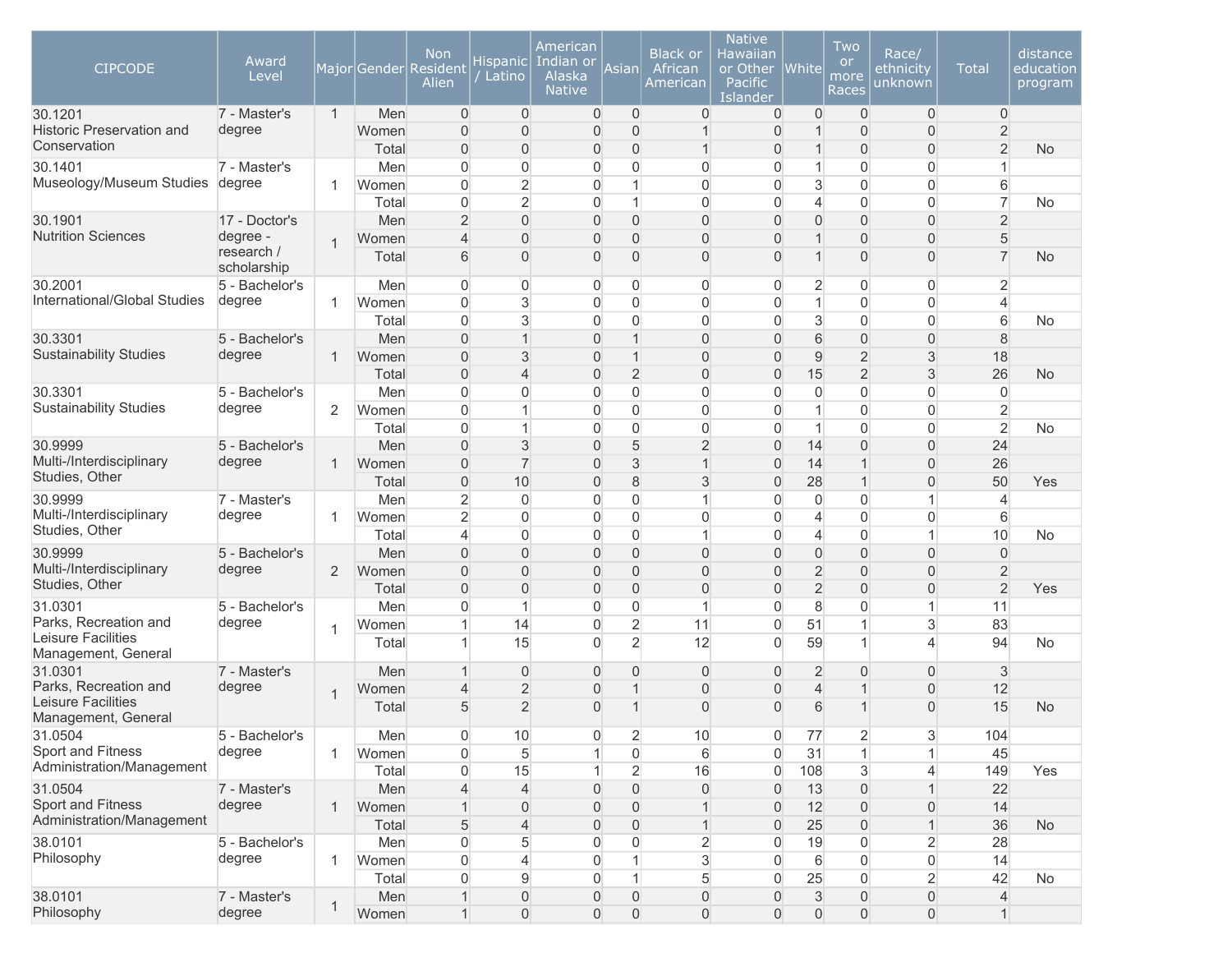| <b>CIPCODE</b>             | Award<br>Level            |                |       | <b>Non</b><br>Major Gender Resident<br>Alien | <b>Hispanic</b><br>Latino | American<br>Indian or<br>Alaska<br><b>Native</b> | Asianl              | <b>Black or</b><br>African<br>American | <b>Native</b><br>Hawaiian<br>or Other<br>Pacific<br>Islander | <b>White</b>        | Two<br><b>or</b><br>more<br>Races | Race/<br>ethnicity<br>unknown | <b>Total</b>        | distance<br>education<br>program |
|----------------------------|---------------------------|----------------|-------|----------------------------------------------|---------------------------|--------------------------------------------------|---------------------|----------------------------------------|--------------------------------------------------------------|---------------------|-----------------------------------|-------------------------------|---------------------|----------------------------------|
|                            |                           |                | Total | $\overline{2}$                               | $\overline{0}$            | $\overline{0}$                                   | $\overline{0}$      | $\mathbf 0$                            | $\overline{0}$                                               | 3                   | $\mathbf 0$                       | $\boldsymbol{0}$              | 5                   | <b>No</b>                        |
| 38.0101                    | 17 - Doctor's             |                | Men   | $\overline{0}$                               | $\mathbf{1}$              | $\overline{0}$                                   | 0                   | $\mathbf 1$                            | $\overline{0}$                                               | 0                   | $\overline{0}$                    | 0                             | $\overline{2}$      |                                  |
| Philosophy                 | degree -                  | 1              | Women | $\overline{0}$                               | $\overline{0}$            | $\overline{0}$                                   | 0                   | 0                                      | 0                                                            | 0                   | $\overline{0}$                    | 0                             | $\overline{0}$      |                                  |
|                            | research /<br>scholarship |                | Total | $\Omega$                                     | $\mathbf{1}$              | $\overline{0}$                                   | 0                   | 1                                      | $\overline{0}$                                               | 0                   | $\mathbf{0}$                      | $\overline{0}$                | $\overline{2}$      | <b>No</b>                        |
| 38.0101                    | 5 - Bachelor's            |                | Men   | $\Omega$                                     | $\mathbf{0}$              | $\overline{0}$                                   | 0                   | $\boldsymbol{0}$                       | 0                                                            | $\overline{c}$      | $\Omega$                          | $\mathsf{O}\xspace$           | $\overline{2}$      |                                  |
| Philosophy                 | degree                    | $\overline{2}$ | Women | $\overline{0}$                               | $\mathbf{1}$              | $\overline{0}$                                   | 0                   | $\overline{0}$                         | 0                                                            | 0                   | $\overline{0}$                    | $\overline{0}$                | $\mathbf{1}$        |                                  |
|                            |                           |                | Total | 0                                            | $\mathbf{1}$              | $\mathbf{0}$                                     | 0                   | $\overline{0}$                         | $\overline{0}$                                               | $\overline{2}$      | 0                                 | $\overline{0}$                | 3                   | <b>No</b>                        |
| 38.0201                    | 5 - Bachelor's            |                | Men   | $\Omega$                                     | $\overline{2}$            | $\boldsymbol{0}$                                 | $\overline{1}$      | $\overline{0}$                         | $\overline{0}$                                               | $\mathsf g$         | $\overline{0}$                    | $\mathbf 0$                   | 12                  |                                  |
| Religion/Religious Studies | degree                    | 1              | Women | $\Omega$                                     | $\overline{4}$            | $\overline{0}$                                   | $\mathbf{1}$        | $\overline{0}$                         | 0                                                            | 10                  | $\overline{0}$                    | $\overline{0}$                | 15                  |                                  |
|                            |                           |                | Total | $\overline{0}$                               | 6                         | $\boldsymbol{0}$                                 | $\overline{2}$      | 0                                      | $\boldsymbol{0}$                                             | 19                  | $\overline{0}$                    | $\mathsf{O}\xspace$           | 27                  | No                               |
| 38.0201                    | 7 - Master's              |                | Men   | $\overline{0}$                               | $\overline{0}$            | $\overline{0}$                                   | $\mathbf{1}$        | $\boldsymbol{0}$                       | $\overline{0}$                                               | $\mathbf{1}$        | $\overline{0}$                    | $\mathsf{O}\xspace$           | $\overline{2}$      |                                  |
| Religion/Religious Studies | degree                    | 1              | Women | $\overline{0}$                               | $\mathbf{1}$              | $\overline{0}$                                   | $\overline{0}$      | $\boldsymbol{0}$                       | $\overline{0}$                                               | $\overline{2}$      | $\overline{0}$                    | $\mathsf{O}\xspace$           | $\sqrt{3}$          |                                  |
|                            |                           |                | Total | $\overline{0}$                               | $\mathbf{1}$              | $\overline{0}$                                   | $\mathbf{1}$        | $\boldsymbol{0}$                       | $\overline{0}$                                               | 3                   | $\overline{0}$                    | $\mathsf{O}\xspace$           | $\sqrt{5}$          | <b>No</b>                        |
| 38.0201                    | 17 - Doctor's             |                | Men   | 1                                            | $\mathbf 0$               | $\overline{0}$                                   | 0                   | 0                                      | 0                                                            | $\mathbf 0$         | $\overline{0}$                    | $\mathsf{O}\xspace$           | 1                   |                                  |
| Religion/Religious Studies | degree -                  | 1              | Women | $\overline{0}$                               | $\mathbf{0}$              | $\overline{0}$                                   | 0                   | 0                                      | 0                                                            | $\overline{2}$      | $\overline{0}$                    | 0                             | $\overline{2}$      |                                  |
|                            | research /<br>scholarship |                | Total | 1                                            | $\mathbf{0}$              | $\overline{0}$                                   | $\overline{0}$      | $\overline{0}$                         | 0                                                            | $\overline{2}$      | $\overline{0}$                    | $\overline{0}$                | 3                   | No                               |
| 38.0201                    | 5 - Bachelor's            |                | Men   | $\Omega$                                     | $\overline{0}$            | $\mathbf{0}$                                     | 0                   | 0                                      | 0                                                            | 4                   | $\Omega$                          | 0                             | 4                   |                                  |
| Religion/Religious Studies | degree                    | 2              | Women | $\overline{0}$                               | $\overline{0}$            | $\overline{0}$                                   | 0                   | 0                                      | $\overline{0}$                                               | 1                   | 0                                 | $\mathsf{O}\xspace$           | $\mathbf{1}$        |                                  |
|                            |                           |                | Total | $\overline{0}$                               | $\overline{0}$            | $\mathbf{0}$                                     | 0                   | $\boldsymbol{0}$                       | $\overline{0}$                                               | 5                   | 0                                 | $\overline{0}$                | 5                   | <b>No</b>                        |
| 38.0206                    | 5 - Bachelor's            |                | Men   | $\overline{0}$                               | $\overline{0}$            | $\overline{0}$                                   | 0                   | $\overline{0}$                         | 0                                                            | 1                   | 0                                 | $\overline{0}$                | $\mathbf{1}$        |                                  |
| Jewish/Judaic Studies      | degree                    | 1              | Women | $\Omega$                                     | $\mathbf{0}$              | $\overline{0}$                                   | 0                   | $\overline{0}$                         | 0                                                            | 5                   | $\overline{0}$                    | $\mathbf 0$                   | 5                   |                                  |
|                            |                           |                | Total | $\Omega$                                     | $\mathbf{0}$              | $\overline{0}$                                   | 0                   | $\overline{0}$                         | 0                                                            | 6                   | $\overline{0}$                    | $\overline{0}$                | $6\phantom{.}6$     | No                               |
| 38.0206                    | 5 - Bachelor's            |                | Men   | $\overline{0}$                               | $\overline{0}$            | $\overline{0}$                                   | $\overline{0}$      | $\boldsymbol{0}$                       | $\overline{0}$                                               | 0                   | $\overline{0}$                    | $\overline{0}$                | $\mathbf{0}$        |                                  |
| Jewish/Judaic Studies      | degree                    | $\overline{2}$ | Women | $\overline{0}$                               | $\overline{0}$            | $\overline{0}$                                   | $\overline{0}$      | $\boldsymbol{0}$                       | $\overline{0}$                                               | 0                   | $\overline{0}$                    | $\mathbf{1}$                  | $\mathbf{1}$        |                                  |
|                            |                           |                | Total | $\overline{0}$                               | $\overline{0}$            | $\boldsymbol{0}$                                 | $\overline{0}$      | $\boldsymbol{0}$                       | $\overline{0}$                                               | 0                   | $\overline{0}$                    | $\mathbf{1}$                  | $\mathbf{1}$        | <b>No</b>                        |
| 40.0201                    | 5 - Bachelor's            |                | Men   | $\overline{0}$                               | $\mathbf 0$               | $\overline{0}$                                   | 0                   | 0                                      | 0                                                            | 6                   | 1                                 | 0                             | 7                   |                                  |
| Astronomy                  | degree                    | 1              | Women | $\Omega$                                     | $\overline{0}$            | $\overline{0}$                                   | 0                   | $\overline{0}$                         | $\overline{0}$                                               | $\mathbf 0$         | $\overline{0}$                    | $\mathbf 0$                   | $\mathbf 0$         |                                  |
|                            |                           |                | Total | $\Omega$                                     | $\mathbf{0}$              | $\overline{0}$                                   | 0                   | $\overline{0}$                         | $\overline{0}$                                               | 6                   | 1                                 | $\overline{0}$                | $\overline{7}$      | No                               |
| 40.0201                    | 7 - Master's              |                | Men   | 3                                            | $\mathbf{0}$              | $\mathbf{0}$                                     | $\overline{0}$      | $\overline{0}$                         | $\overline{0}$                                               | 1                   | $\overline{0}$                    | $\mathbf{1}$                  | 5                   |                                  |
| Astronomy                  | degree                    | 1              | Women | $\Omega$                                     | $\overline{0}$            | $\mathbf{0}$                                     | 0                   | $\boldsymbol{0}$                       | $\overline{0}$                                               | 3                   | $\overline{0}$                    | $\mathbf{1}$                  | 4                   |                                  |
|                            |                           |                | Total | 3                                            | $\overline{0}$            | $\overline{0}$                                   | 0                   | $\boldsymbol{0}$                       | 0                                                            | $\overline{4}$      | $\overline{0}$                    | $\overline{2}$                | 9                   | <b>No</b>                        |
| 40.0201                    | 17 - Doctor's             |                | Men   | 5                                            | $\overline{0}$            | $\overline{0}$                                   | 0                   | $\overline{0}$                         | 0                                                            | 1                   | 0                                 | 0                             | 6                   |                                  |
| Astronomy                  | degree -                  | 1              | Women | $\overline{0}$                               | $\overline{1}$            | $\overline{0}$                                   | 0                   | $\overline{0}$                         | $\overline{0}$                                               | 0                   | $\mathbf{0}$                      | $\mathbf 0$                   | 1                   |                                  |
|                            | research /<br>scholarship |                | Total | 5                                            | $\mathbf{1}$              | $\Omega$                                         | $\Omega$            | $\Omega$                               | $\Omega$                                                     | 1                   | $\Omega$                          | $\overline{0}$                | $\overline{7}$      | No                               |
| 40.0201                    | 5 - Bachelor's            |                | Men   | $\mathsf{O}\xspace$                          | $\mathsf{O}\xspace$       | $\mathsf{O}\xspace$                              | $\mathsf{O}\xspace$ | $\boldsymbol{0}$                       | $\mathsf{O}\xspace$                                          | $\mathsf{O}\xspace$ | $\boldsymbol{0}$                  | $\mathsf{O}\xspace$           | $\mathsf{O}\xspace$ |                                  |
| Astronomy                  | degree                    | $\overline{2}$ | Women | $\boldsymbol{0}$                             | $\mathbf 0$               | $\boldsymbol{0}$                                 | 0                   | $\boldsymbol{0}$                       | 0                                                            | $\overline{0}$      | $\overline{0}$                    | $\boldsymbol{0}$              | $\overline{0}$      |                                  |
|                            |                           |                | Total | $\boldsymbol{0}$                             | $\mathsf{O}\xspace$       | $\boldsymbol{0}$                                 | $\boldsymbol{0}$    | $\mathsf{O}\xspace$                    | 0                                                            | $\boldsymbol{0}$    | $\mathsf{O}\xspace$               | $\mathsf{O}\xspace$           | $\mathsf{O}\xspace$ | <b>No</b>                        |
| 40.0501                    | 5 - Bachelor's            |                | Men   | $\boldsymbol{0}$                             | 11                        | $\mathsf{O}\xspace$                              | 12                  | $\mathbf{3}$                           | 0                                                            | 34                  | 1                                 | $\mathbf{1}$                  | 62                  |                                  |
| Chemistry, General         | degree                    | $\mathbf{1}$   | Women | $\overline{2}$                               | 10                        | $\boldsymbol{0}$                                 | $\bf 8$             | 3                                      | $\mathbf{1}$                                                 | 22                  | $\mathsf{O}\xspace$               | $\boldsymbol{0}$              | 46                  |                                  |
|                            |                           |                | Total | $\overline{2}$                               | 21                        | $\mathsf{O}\xspace$                              | 20                  | 6                                      | 1                                                            | 56                  | $\mathbf{1}$                      | $\mathbf{1}$                  | 108                 | No                               |
| 40.0501                    | 7 - Master's              |                | Men   | $\,$ 6 $\,$                                  | $\mathbf 0$               | $\boldsymbol{0}$                                 | $\mathsf{O}\xspace$ | $\boldsymbol{0}$                       | $\mathsf{O}\xspace$                                          | $\overline{4}$      | $\overline{0}$                    | $\boldsymbol{0}$              | 10                  |                                  |
| Chemistry, General         | degree                    | 1              | Women | $\overline{2}$                               | $\mathsf{O}\xspace$       | $\boldsymbol{0}$                                 | $\mathbf{1}$        | 0                                      | 0                                                            | $\mathbf{1}$        | $\overline{0}$                    | $\boldsymbol{0}$              | $\overline{4}$      |                                  |
|                            |                           |                | Total | $\bf 8$                                      | $\mathsf{O}\xspace$       | $\mathsf{O}\xspace$                              | $\mathbf{1}$        | $\mathsf{O}\xspace$                    | $\mathsf{O}\xspace$                                          | 5                   | $\mathbf 0$                       | $\boldsymbol{0}$              | 14                  | No                               |
| 40.0501                    |                           |                | Men   | 7                                            | $\overline{2}$            | $\mathsf{O}\xspace$                              | 0                   | $\mathsf{O}\xspace$                    | $\mathsf{O}\xspace$                                          | 9                   | $\overline{0}$                    | $\mathbf{1}$                  | 19                  |                                  |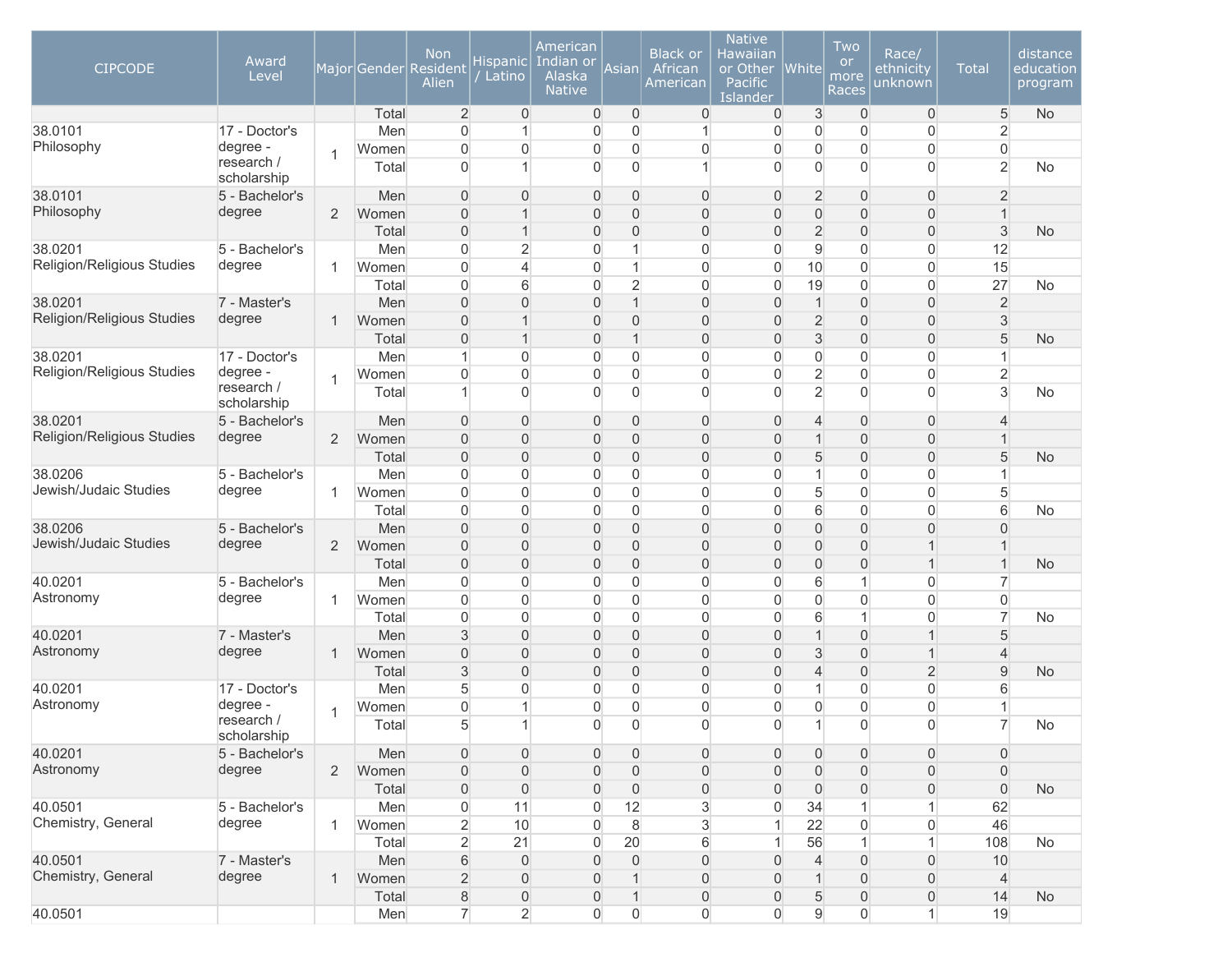| <b>CIPCODE</b>                    | Award<br>Level                                         |                |                | <b>Non</b><br>Major Gender Resident<br>Alien | <b>Hispanic</b><br>Latino        | American<br>Indian or<br>Alaska<br><b>Native</b> | Asian                            | <b>Black or</b><br>African<br>American | <b>Native</b><br>Hawaiian<br>or Other<br>Pacific<br>Islander | White                                 | Two<br><b>or</b><br>more<br>Races | Race/<br>ethnicity<br>unknown  | <b>Total</b>   | distance<br>education<br>program |
|-----------------------------------|--------------------------------------------------------|----------------|----------------|----------------------------------------------|----------------------------------|--------------------------------------------------|----------------------------------|----------------------------------------|--------------------------------------------------------------|---------------------------------------|-----------------------------------|--------------------------------|----------------|----------------------------------|
| Chemistry, General                | 17 - Doctor's<br>degree -<br>research /<br>scholarship | $\mathbf{1}$   | Women<br>Total | 8<br>15                                      | $\overline{0}$<br>$\overline{2}$ | $\overline{0}$<br>$\mathbf{0}$                   | 0<br>$\overline{0}$              | $\overline{0}$<br>$\overline{0}$       | $\overline{0}$<br>$\Omega$                                   | 3<br>12                               | $\overline{0}$<br>$\Omega$        | $\overline{0}$<br>1            | 11<br>30       | No                               |
| 40.0501                           | 5 - Bachelor's                                         |                | Men            | $\Omega$                                     | $\mathbf{0}$                     | $\mathbf 0$                                      | 0                                | 0                                      | $\overline{0}$                                               | $\mathbf{0}$                          | $\overline{0}$                    | $\overline{0}$                 | 0              |                                  |
| Chemistry, General                | degree                                                 | $\overline{2}$ | Women          | $\Omega$                                     | $\overline{0}$                   | $\overline{0}$                                   | $\overline{0}$                   | $\overline{0}$                         | $\overline{0}$                                               | $\boldsymbol{0}$                      | $\overline{0}$                    | $\mathbf{1}$                   | $\overline{1}$ |                                  |
|                                   |                                                        |                | Total          | $\overline{0}$                               | $\overline{0}$                   | $\overline{0}$                                   | $\overline{0}$                   | $\overline{0}$                         | $\overline{0}$                                               | $\boldsymbol{0}$                      | $\overline{0}$                    | $\mathbf{1}$                   | $\mathbf 1$    | <b>No</b>                        |
| 40.0601                           | 5 - Bachelor's                                         |                | Men            | 1                                            | $\overline{2}$                   | $\overline{0}$                                   | $\mathbf 0$                      | 0                                      | $\overline{0}$                                               | 14                                    | $\overline{0}$                    | $\overline{0}$                 | 17             |                                  |
| Geology/Earth Science,            | degree                                                 | 1              | Women          | $\Omega$                                     | $\mathbf{1}$                     | $\overline{0}$                                   | 0                                | 0                                      | $\overline{0}$                                               | 15                                    | $\mathbf{0}$                      | $\mathbf{1}$                   | 17             |                                  |
| General                           |                                                        |                | Total          | 1                                            | 3                                | $\overline{0}$                                   | 0                                | 0                                      | $\overline{0}$                                               | 29                                    | $\overline{0}$                    | $\mathbf{1}$                   | 34             | <b>No</b>                        |
| 40.0601                           | 7 - Master's                                           |                | Men            | $\overline{0}$                               | $\mathbf{1}$                     | $\mathbf 0$                                      | $\mathbf 0$                      | 0                                      | $\overline{0}$                                               | $\ensuremath{\mathsf{3}}$             | $\overline{0}$                    | 0                              | $\overline{4}$ |                                  |
| Geology/Earth Science,<br>General | degree                                                 | $\mathbf{1}$   | Women          | $\overline{0}$                               | $\bf 0$                          | $\mathbf 0$                                      | 0                                | 0                                      | $\overline{0}$                                               | 4                                     | $\overline{0}$                    | $\mathbf{1}$                   | 5              |                                  |
|                                   |                                                        |                | Total          | $\overline{0}$                               | $\mathbf{1}$                     | $\mathbf 0$                                      | $\overline{0}$                   | $\overline{0}$                         | $\mathbf 0$                                                  | $\overline{7}$                        | $\overline{0}$                    | $\mathbf{1}$                   | $9\,$          | <b>No</b>                        |
| 40.0601                           | 17 - Doctor's                                          |                | Men            | 1                                            | $\overline{0}$                   | 0                                                | $\mathbf 0$                      | 0                                      | $\overline{0}$                                               | 3                                     | $\overline{0}$                    | $\overline{0}$                 | 4              |                                  |
| Geology/Earth Science,<br>General | degree -<br>research /                                 | $\overline{1}$ | Women          | $\Omega$                                     | $\mathbf 0$                      | $\overline{0}$                                   | $\mathbf 0$                      | 0                                      | $\mathbf 0$                                                  | 3                                     | $\overline{0}$                    | $\overline{0}$                 | 3              |                                  |
|                                   | scholarship                                            |                | Total          | 1                                            | $\Omega$                         | $\overline{0}$                                   | $\overline{0}$                   | $\overline{0}$                         | $\Omega$                                                     | 6                                     | $\mathbf{0}$                      | $\overline{0}$                 | $\overline{7}$ | No                               |
| 40.0601                           | 5 - Bachelor's                                         |                | Men            | $\Omega$                                     | $\overline{0}$                   | $\overline{0}$                                   | $\overline{0}$                   | $\overline{0}$                         | $\overline{0}$                                               | $\overline{0}$                        | $\overline{0}$                    | $\overline{0}$                 | $\overline{0}$ |                                  |
| Geology/Earth Science,            | degree                                                 | $\overline{2}$ | Women          | $\overline{0}$                               | $\overline{0}$                   | $\overline{0}$                                   | $\overline{0}$                   | $\overline{0}$                         | $\overline{0}$                                               | $\overline{0}$                        | $\overline{0}$                    | $\overline{0}$                 | $\overline{0}$ |                                  |
| General                           |                                                        |                | Total          | $\overline{0}$                               | $\mathbf 0$                      | $\mathbf 0$                                      | $\overline{0}$                   | 0                                      | $\overline{0}$                                               | $\mathbf 0$                           | $\overline{0}$                    | 0                              | $\overline{0}$ | <b>No</b>                        |
| 40.0801                           | 5 - Bachelor's                                         |                | Men            | $\Omega$                                     | $\overline{2}$                   | $\overline{0}$                                   | $\mathbf{1}$                     | 0                                      | $\overline{0}$                                               | 19                                    | $\overline{0}$                    | $\mathbf{1}$                   | 23             |                                  |
| Physics, General                  | degree                                                 | 1              | Women          | $\Omega$                                     | $\overline{0}$                   | $\overline{0}$                                   | $\mathbf{1}$                     | 0                                      | $\overline{0}$                                               | $\overline{c}$                        | $\overline{0}$                    | 0                              | $\mathbf{3}$   |                                  |
|                                   |                                                        |                | Total          | $\Omega$                                     | $\overline{2}$                   | $\mathbf 0$                                      | $\overline{2}$                   | 0                                      | $\overline{0}$                                               | 21                                    | $\overline{0}$                    | $\mathbf{1}$                   | 26             | No                               |
| 40.0801                           | 7 - Master's                                           |                | Men            | $\mathbf{3}$                                 | $\mathbf{1}$                     | $\overline{0}$                                   | $\overline{2}$                   | $\overline{0}$                         | $\overline{0}$                                               | 10                                    | $\mathbf 1$                       | $\mathbf{1}$                   | 18             |                                  |
| Physics, General                  | degree                                                 | $\mathbf{1}$   | Women          | $\overline{2}$                               | $\overline{0}$                   | $\overline{0}$                                   | $\mathbf 0$                      | $\overline{0}$                         | $\overline{0}$                                               | $\overline{0}$                        | $\overline{0}$                    | $\overline{0}$                 | $\overline{2}$ |                                  |
|                                   |                                                        |                | Total          | 5                                            | $\mathbf{1}$                     | $\mathsf{O}\xspace$                              | $\overline{2}$                   | $\mathbf 0$                            | $\boldsymbol{0}$                                             | 10                                    | 1                                 | $\mathbf{1}$                   | 20             | <b>No</b>                        |
| 40.0801                           | 17 - Doctor's                                          |                | Men            | $\overline{7}$                               | $\overline{0}$                   | $\overline{0}$                                   | 0                                | 0                                      | $\boldsymbol{0}$                                             | $\overline{7}$                        | $\overline{0}$                    | $\mathbf{1}$                   | 15             |                                  |
| Physics, General                  | degree -<br>research /                                 | 1              | Women          | $\mathbf{3}$                                 | $\mathbf 0$<br>$\Omega$          | $\overline{0}$<br>$\Omega$                       | $\overline{0}$<br>$\overline{0}$ | 0<br>$\overline{0}$                    | $\overline{0}$<br>$\Omega$                                   | $\mathsf{O}\xspace$<br>$\overline{7}$ | $\mathbf 0$<br>$\mathbf{0}$       | $\overline{0}$<br>$\mathbf{1}$ | $\sqrt{3}$     |                                  |
|                                   | scholarship                                            |                | Total          | 10                                           |                                  |                                                  |                                  |                                        |                                                              |                                       |                                   |                                | 18             | <b>No</b>                        |
| 40.0801                           | 5 - Bachelor's                                         |                | Men            | $\mathbf{0}$                                 | $\bf 0$                          | $\mathbf 0$                                      | $\overline{0}$                   | 0                                      | $\overline{0}$                                               | 3                                     | $\overline{0}$                    | 0                              | 3              |                                  |
| Physics, General                  | degree                                                 | $\overline{2}$ | Women          | $\overline{0}$                               | $\overline{0}$                   | $\overline{0}$                                   | $\mathbf 0$                      | $\overline{0}$                         | $\overline{0}$                                               | $\overline{0}$                        | $\overline{0}$                    | $\overline{0}$                 | $\overline{0}$ |                                  |
|                                   |                                                        |                | Total          | $\overline{0}$                               | $\overline{0}$                   | $\overline{0}$                                   | $\overline{0}$                   | $\overline{0}$                         | $\overline{0}$                                               | 3                                     | $\overline{0}$                    | $\overline{0}$                 | $\mathbf{3}$   | <b>No</b>                        |
| 42.0101                           | 5 - Bachelor's                                         |                | Men            | $\overline{2}$                               | 21                               | $\overline{2}$                                   | 10                               | $\,$ 6                                 | $\overline{0}$                                               | 54                                    | $\overline{c}$                    | 3                              | 100            |                                  |
| Psychology, General               | degree                                                 | 1              | Women          | $\mathbf{3}$                                 | 82                               | $\overline{0}$                                   | 26                               | 35                                     | 8                                                            | 203                                   | 6                                 | 11                             | 374            |                                  |
|                                   |                                                        |                | Total          | 5                                            | 103                              | $\overline{2}$                                   | 36                               | 41                                     | 8                                                            | 257                                   | 8                                 | 14                             | 474            | No                               |
| 42.0101                           | 7 - Master's                                           |                | Men            |                                              | 0                                | 0                                                | $\mathbf{1}$                     | 0                                      | 0                                                            | $\overline{2}$                        | $\overline{0}$                    | 0                              | $\overline{4}$ |                                  |
| Psychology, General               | degree                                                 | $\mathbf{1}$   | Women          | $\overline{2}$                               | 3                                | $\overline{0}$                                   | $\mathbf{1}$                     | 1                                      | $\overline{0}$                                               | 10                                    | $\overline{0}$                    | $\overline{0}$                 | 17             |                                  |
|                                   |                                                        |                | Total          | $\mathbf{3}$                                 | 3                                | $\boldsymbol{0}$                                 | $\overline{2}$                   |                                        | $\overline{0}$                                               | 12                                    | $\overline{0}$                    | 0                              | 21             | <b>No</b>                        |
| 42.0101                           | 17 - Doctor's                                          |                | Men            | $\boldsymbol{0}$                             | $\mathsf{O}\xspace$              | $\mathsf{O}\xspace$                              | $\boldsymbol{0}$                 | 0                                      | $\boldsymbol{0}$                                             | $\overline{5}$                        | $\mathsf{O}\xspace$               | $\boldsymbol{0}$               | $\sqrt{5}$     |                                  |
| Psychology, General               | degree -                                               | 1              | Women          | $\boldsymbol{0}$                             | $\overline{2}$                   | $\mathsf{O}\xspace$                              | $\boldsymbol{0}$                 |                                        | $\boldsymbol{0}$                                             | 18                                    | 0                                 | $\mathbf{1}$                   | 22             |                                  |
|                                   | research /<br>scholarship                              |                | Total          | $\overline{0}$                               | $\overline{2}$                   | $\overline{0}$                                   | $\overline{0}$                   | 1                                      | $\overline{0}$                                               | 23                                    | $\overline{0}$                    | 1                              | 27             | No                               |
| 42.0101                           | 5 - Bachelor's                                         |                | Men            | $\overline{0}$                               | $\mathbf 0$                      | $\mathbf 0$                                      | $\mathbf{1}$                     | 0                                      | $\mathbf 0$                                                  | $\mathbf{1}$                          | $\overline{0}$                    | $\boldsymbol{0}$               | $\overline{2}$ |                                  |
| Psychology, General               | degree                                                 | $\overline{2}$ | Women          | $\boldsymbol{0}$                             | $\mathbf{1}$                     | $\boldsymbol{0}$                                 | 0                                | 0                                      | $\overline{0}$                                               | 3                                     | $\boldsymbol{0}$                  | $\mathsf{O}\xspace$            | $\overline{4}$ |                                  |
|                                   |                                                        |                | Total          | $\boldsymbol{0}$                             | $\mathbf{1}$                     | $\mathsf{O}\xspace$                              | $\mathbf{1}$                     | 0                                      | $\boldsymbol{0}$                                             | $\overline{\mathbf{4}}$               | $\boldsymbol{0}$                  | $\mathsf{O}\xspace$            | 6              | No                               |
| 42.2803                           |                                                        |                | Men            | 0                                            | $\boldsymbol{0}$                 | $\mathsf{O}\xspace$                              | 0                                | 0                                      | $\overline{0}$                                               | $\mathsf{O}\xspace$                   | 0                                 | 0                              | 0              |                                  |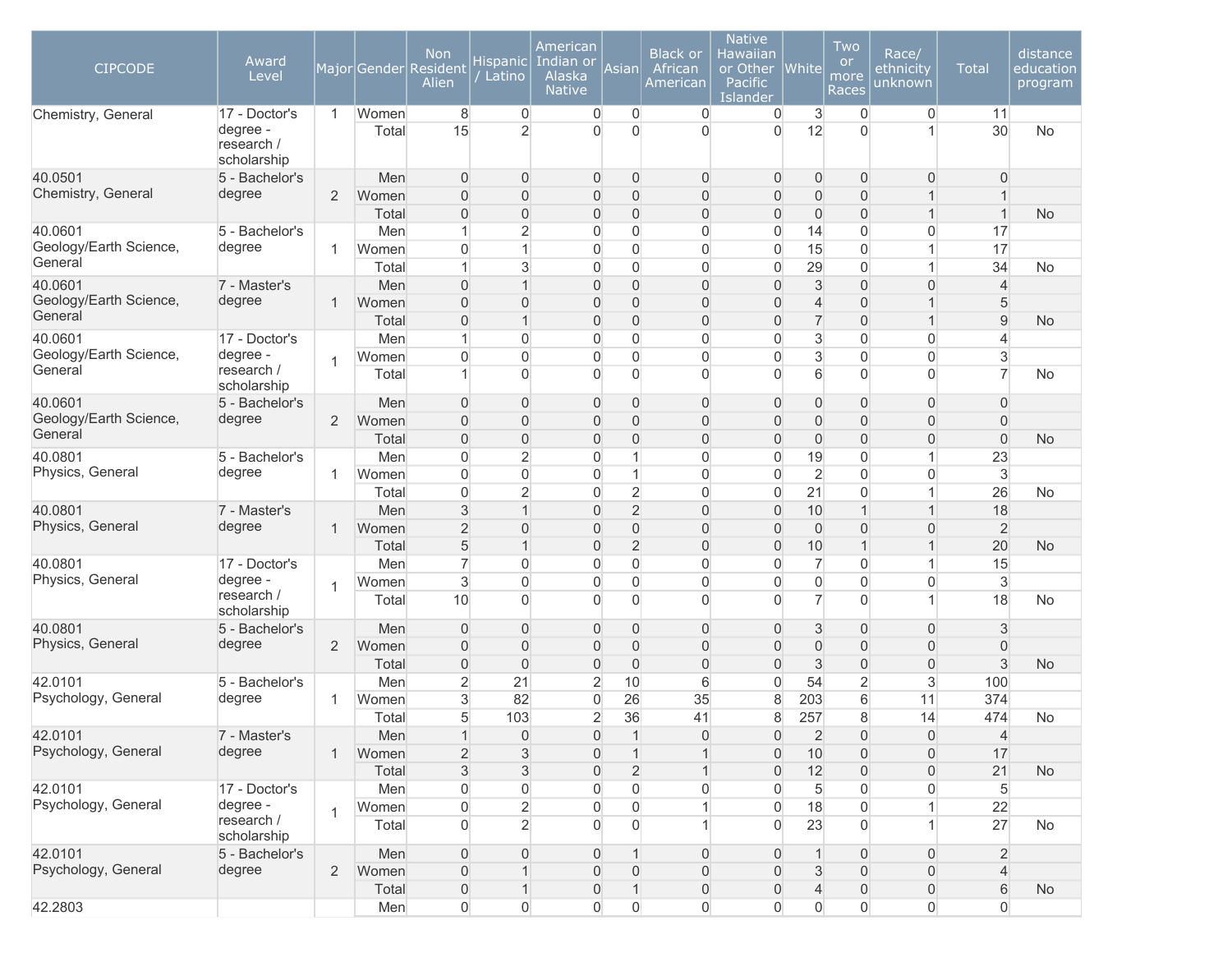| <b>CIPCODE</b>                           | Award<br>Level                                         |                |                                | <b>Non</b><br>Major Gender Resident<br>Alien                | Hispanic<br>Latino                                                   | American<br>Indian or<br>Alaska<br><b>Native</b>                  | Asian                                                                | <b>Black or</b><br>African<br>American     | <b>Native</b><br>Hawaiian<br>or Other<br>Pacific<br>Islander   | White                                                       | Two<br><b>or</b><br>more<br>Races                                 | Race/<br>ethnicity<br>unknown                                     | <b>Total</b>                                                         | distance<br>education<br>program |
|------------------------------------------|--------------------------------------------------------|----------------|--------------------------------|-------------------------------------------------------------|----------------------------------------------------------------------|-------------------------------------------------------------------|----------------------------------------------------------------------|--------------------------------------------|----------------------------------------------------------------|-------------------------------------------------------------|-------------------------------------------------------------------|-------------------------------------------------------------------|----------------------------------------------------------------------|----------------------------------|
| <b>Counseling Psychology</b>             | 17 - Doctor's<br>degree -<br>research /<br>scholarship | $\mathbf 1$    | Women<br>Total                 | $\Omega$<br>$\Omega$                                        | $\overline{0}$<br>$\Omega$                                           | $\overline{0}$<br>$\mathbf{0}$                                    | 0<br>$\overline{0}$                                                  | $\overline{0}$<br>0                        | 0<br>$\Omega$                                                  | 1<br>1                                                      | $\overline{0}$<br>$\Omega$                                        | $\overline{0}$<br>$\overline{0}$                                  | $\mathbf{1}$<br>1                                                    | No                               |
| 42.2805<br>School Psychology             | 7 - Master's<br>degree                                 | -1             | Men<br>Women                   | $\Omega$                                                    | $\overline{0}$<br>$\overline{0}$                                     | $\mathbf 0$<br>$\boldsymbol{0}$                                   | $\overline{0}$<br>$\boldsymbol{0}$                                   | 0<br>0                                     | $\overline{0}$<br>$\overline{0}$                               | $\mathbf 0$<br>$\mathbf{1}$                                 | $\overline{0}$<br>$\overline{0}$                                  | $\overline{0}$<br>0                                               | $\mathbf{1}$<br>$\mathbf{1}$                                         |                                  |
| 42.2805<br>School Psychology             | 8 - Post-<br>Master's<br>certificates                  | -1             | Total<br>Men<br>Women<br>Total | 1<br>$\Omega$<br>$\Omega$<br>$\Omega$                       | $\overline{0}$<br>$\overline{0}$<br>$\overline{2}$<br>$\overline{2}$ | $\overline{0}$<br>0<br>$\mathbf 0$<br>$\overline{0}$              | $\overline{0}$<br>$\overline{0}$<br>$\overline{0}$<br>$\overline{0}$ | 0<br>0<br>3<br>3                           | $\overline{0}$<br>$\overline{0}$<br>$\Omega$<br>$\overline{0}$ | $\mathbf{1}$<br>$\mathsf{O}\xspace$<br>3<br>3               | $\overline{0}$<br>$\overline{0}$<br>1                             | $\overline{0}$<br>0<br>$\overline{0}$<br>$\overline{0}$           | $\overline{2}$<br>$\overline{0}$<br>$\overline{9}$<br>$\overline{9}$ | <b>No</b><br>No                  |
| 42.2805<br>School Psychology             | 17 - Doctor's<br>degree -<br>research /<br>scholarship |                | Men<br>Women<br>Total          | $\Omega$<br>1                                               | $\overline{0}$<br>$\overline{1}$<br>$\mathbf{1}$                     | $\mathbf 0$<br>$\boldsymbol{0}$<br>$\overline{0}$                 | $\mathsf{O}\xspace$<br>$\mathsf{O}\xspace$<br>$\mathbf 0$            | $\mathsf{O}\xspace$<br>0<br>$\overline{0}$ | $\overline{0}$<br>$\overline{0}$<br>$\overline{0}$             | $\mathbf{1}$<br>$\overline{7}$<br>8                         | $\mathbf 0$<br>$\overline{0}$<br>$\overline{0}$                   | $\boldsymbol{0}$<br>$\boldsymbol{0}$<br>$\boldsymbol{0}$          | $\overline{2}$<br>$\,8\,$<br>10                                      | <b>No</b>                        |
| 42.2806<br>Educational Psychology        | 7 - Master's<br>degree                                 | -1             | Men<br>Women<br>Total          | $\overline{0}$<br>$\overline{0}$<br>$\overline{0}$          | $\overline{0}$<br>$\overline{0}$<br>$\overline{0}$                   | $\overline{0}$<br>$\overline{0}$<br>0                             | 0<br>$\mathbf 0$<br>$\mathbf 0$                                      | 0<br>0<br>0                                | 0<br>$\boldsymbol{0}$<br>$\overline{0}$                        | 0<br>$\overline{0}$<br>$\mathsf{O}\xspace$                  | 0<br>$\overline{0}$<br>$\overline{0}$                             | $\overline{0}$<br>$\overline{0}$<br>$\boldsymbol{0}$              | $\overline{0}$<br>$\overline{0}$<br>$\overline{0}$                   | No                               |
| 42.2806<br><b>Educational Psychology</b> | 8 - Post-<br>Master's<br>certificates                  | -1             | Men<br>Women<br>Total          | $\Omega$<br>$\overline{0}$<br>$\overline{0}$                | $\overline{0}$<br>$\overline{0}$<br>$\overline{0}$                   | $\overline{0}$<br>$\mathbf{0}$<br>$\boldsymbol{0}$                | $\overline{0}$<br>$\overline{0}$<br>$\overline{0}$                   | 0<br>0<br>0                                | $\overline{0}$<br>$\overline{0}$<br>$\overline{0}$             | $\overline{0}$<br>$\overline{0}$<br>$\mathsf{O}\xspace$     | $\overline{0}$<br>$\overline{0}$<br>$\overline{0}$                | $\overline{0}$<br>$\overline{0}$<br>$\boldsymbol{0}$              | $\overline{0}$<br>$\overline{0}$<br>$\overline{0}$                   | <b>No</b>                        |
| 42.2806<br><b>Educational Psychology</b> | 17 - Doctor's<br>degree -<br>research /<br>scholarship | -1             | Men<br>Women<br>Total          | $\Omega$<br>1                                               | $\overline{0}$<br>$\overline{0}$<br>$\Omega$                         | $\overline{0}$<br>$\overline{0}$<br>$\overline{0}$                | $\overline{0}$<br>$\mathbf{1}$<br>$\mathbf{1}$                       | 0<br>0<br>$\overline{0}$                   | $\overline{0}$<br>$\overline{0}$<br>$\Omega$                   | 0<br>$\mathsf{O}\xspace$<br>$\overline{0}$                  | $\overline{0}$<br>$\overline{0}$<br>$\mathbf{0}$                  | 0<br>$\overline{0}$<br>$\Omega$                                   | $\overline{0}$<br>$\overline{2}$<br>$\overline{2}$                   | No                               |
| 43.0203<br>Fire Science/Fire-fighting    | 5 - Bachelor's<br>degree                               | $\mathbf 1$    | Men<br>Women<br>Total          | $\Omega$<br>$\Omega$<br>$\overline{0}$                      | $\overline{0}$<br>$\overline{0}$<br>$\overline{0}$                   | $\overline{0}$<br>$\boldsymbol{0}$<br>$\mathbf{0}$                | $\mathbf 0$<br>$\mathbf 0$<br>$\mathbf 0$                            | 0<br>0<br>0                                | $\overline{0}$<br>$\Omega$<br>$\overline{0}$                   | 3<br>$\mathbf 0$<br>3                                       | $\overline{0}$<br>$\overline{0}$<br>$\overline{0}$                | $\overline{0}$<br>$\overline{0}$<br>$\overline{0}$                | 3<br>$\overline{0}$<br>$\mathfrak{S}$                                | Yes                              |
| 45.0201<br>Anthropology                  | 5 - Bachelor's<br>degree                               | -1             | Men<br>Women<br>Total          | 1<br>$\Omega$<br>1                                          | 11<br>18<br>29                                                       | 0<br>$\ensuremath{\mathsf{3}}$<br>3                               | 8<br>10<br>18                                                        | 13<br>24<br>37                             | $\overline{0}$<br>$\boldsymbol{0}$<br>$\boldsymbol{0}$         | 48<br>74<br>122                                             | $\overline{0}$<br>$\overline{2}$<br>$\overline{2}$                | $\mathbf{1}$<br>$\mathbf{1}$<br>$\overline{c}$                    | 82<br>132<br>214                                                     | <b>No</b>                        |
| 45.0201<br>Anthropology                  | 7 - Master's<br>degree                                 | -1             | Men<br>Women<br>Total          | 1<br>$\overline{2}$                                         | $\boldsymbol{0}$<br>$\overline{1}$<br>$\mathbf{1}$                   | $\overline{0}$<br>1<br>$\mathbf 1$                                | $\mathbf{1}$<br>$\overline{0}$<br>$\mathbf{1}$                       | 1<br>$\mathbf{1}$<br>$\overline{2}$        | $\mathbf 0$<br>$\overline{0}$<br>$\overline{0}$                | 3<br>$\overline{2}$<br>5                                    | $\overline{0}$<br>$\overline{0}$<br>$\overline{0}$                | $\mathbf 0$<br>$\boldsymbol{0}$<br>$\overline{0}$                 | 6<br>6<br>12                                                         | <b>No</b>                        |
| 45.0201<br>Anthropology                  | 17 - Doctor's<br>degree -<br>research /<br>scholarship | -1             | Men<br>Women<br>Total          | $\overline{2}$<br>1<br>3                                    | $\overline{0}$<br>$\overline{2}$<br>$\overline{2}$                   | 0<br>$\overline{0}$<br>$\Omega$                                   | $\overline{0}$<br>$\overline{0}$<br>$\overline{0}$                   | 1<br>0<br>1                                | $\overline{0}$<br>$\overline{0}$<br>$\Omega$                   | $\overline{2}$<br>$\overline{2}$<br>$\overline{\mathbf{4}}$ | 0<br>$\Omega$<br>$\mathbf{0}$                                     | $\boldsymbol{0}$<br>0<br>$\overline{0}$                           | 5<br>5<br>10                                                         | No                               |
| 45.0201<br>Anthropology                  | 5 - Bachelor's<br>degree                               | $\overline{2}$ | Men<br>Women<br>Total          | $\boldsymbol{0}$<br>$\boldsymbol{0}$<br>$\overline{0}$      | $\mathbf 1$<br>5<br>6                                                | $\mathsf{O}\xspace$<br>$\boldsymbol{0}$<br>$\overline{0}$         | $\mathbf{1}$<br>$\mathbf{1}$<br>$\overline{c}$                       | 0<br>4<br>4                                | $\boldsymbol{0}$<br>$\overline{0}$<br>$\overline{0}$           | $\overline{2}$<br>11<br>13                                  | $\mathsf{O}\xspace$                                               | $\mathbf{1}$<br>$\mathbf{1}$<br>$\overline{2}$                    | $\sqrt{5}$<br>23<br>28                                               | <b>No</b>                        |
| 45.0401<br>Criminology                   | 5 - Bachelor's<br>degree                               | $\mathbf{1}$   | Men<br>Women<br>Total          | $\boldsymbol{0}$<br>$\boldsymbol{0}$<br>$\boldsymbol{0}$    | 18<br>24<br>42                                                       | 0<br>$\mathbf{1}$<br>$\mathbf{1}$                                 | 3<br>4<br>$\overline{7}$                                             | 5<br>30<br>35                              | $\overline{0}$<br>$\boldsymbol{0}$<br>$\boldsymbol{0}$         | 57<br>$77 \,$<br>134                                        | 0<br>4<br>4                                                       | $\overline{2}$<br>$\overline{4}$<br>$6 \,$                        | 85<br>144<br>229                                                     | Yes                              |
| 45.0401<br>Criminology                   | 7 - Master's<br>degree                                 | $\mathbf 1$    | Men<br>Women<br>Total          | $\boldsymbol{0}$<br>$\boldsymbol{0}$<br>$\mathsf{O}\xspace$ | $\mathbf 0$<br>$\mathbf 0$<br>$\mathsf{O}\xspace$                    | $\mathsf{O}\xspace$<br>$\mathsf{O}\xspace$<br>$\mathsf{O}\xspace$ | $\mathsf{O}\xspace$<br>$\mathsf{O}\xspace$<br>$\mathsf{O}\xspace$    | 0<br>0<br>0                                | $\overline{0}$<br>$\boldsymbol{0}$<br>$\mathsf{O}\xspace$      | $\mathbf{1}$<br>$\overline{2}$<br>$\ensuremath{\mathsf{3}}$ | $\mathsf{O}\xspace$<br>$\mathsf{O}\xspace$<br>$\mathsf{O}\xspace$ | $\mathsf{O}\xspace$<br>$\mathsf{O}\xspace$<br>$\mathsf{O}\xspace$ | $\mathbf{1}$<br>$\overline{2}$<br>$\ensuremath{\mathsf{3}}$          | No                               |
| 45.0401                                  |                                                        |                | Men                            | $\overline{0}$                                              | $\overline{0}$                                                       | $\mathsf{O}\xspace$                                               | 0                                                                    | 0                                          | $\overline{0}$                                                 | $\mathbf{1}$                                                | 0                                                                 | $\mathsf{O}\xspace$                                               | $\mathbf{1}$                                                         |                                  |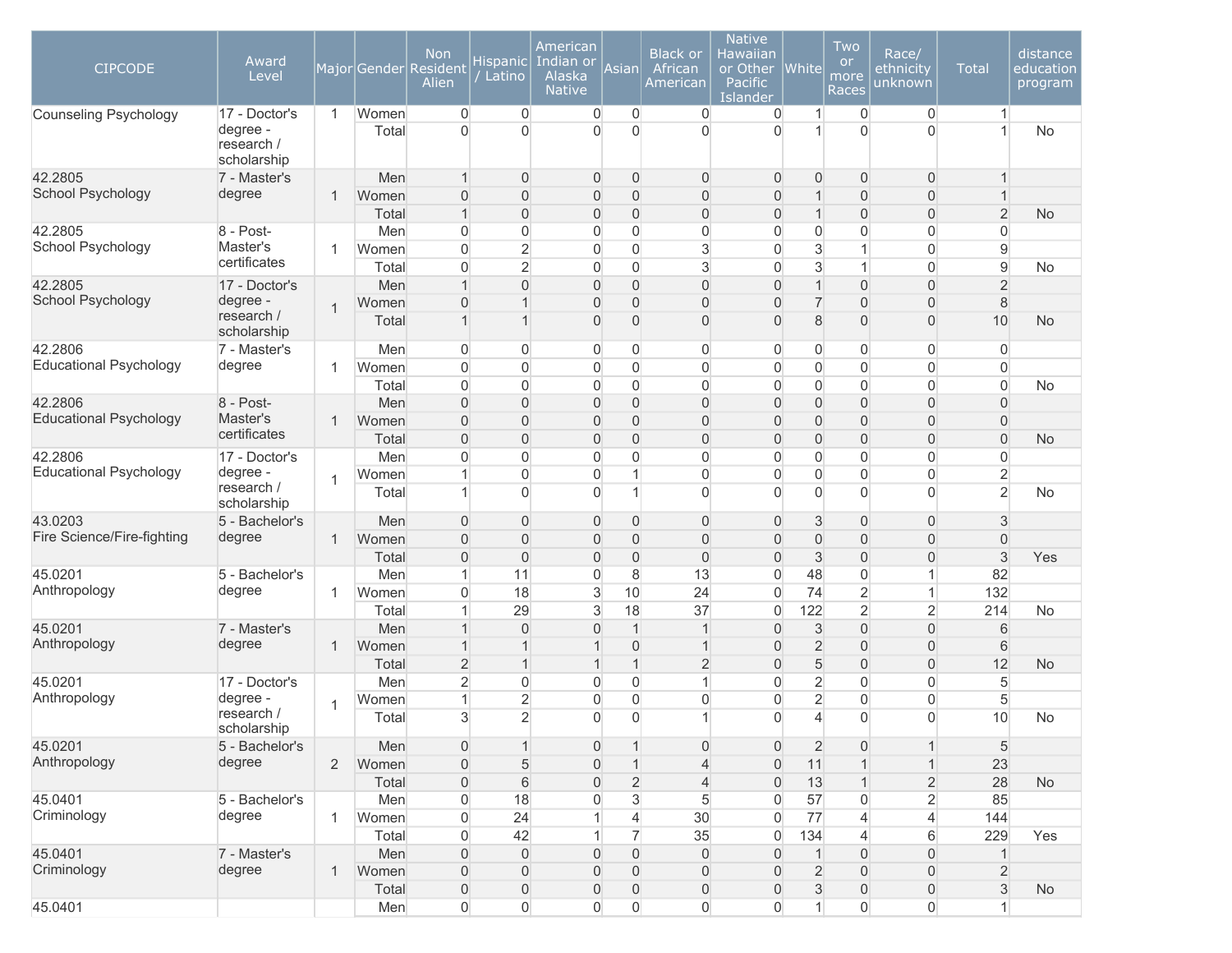| <b>CIPCODE</b>              | Award<br>Level                                         |                |                | <b>Non</b><br>Major Gender Resident<br>Alien | <b>Hispanic</b><br>Latino  | American<br>Indian or<br>Alaska<br><b>Native</b> | Asian               | <b>Black or</b><br>African<br>American | <b>Native</b><br>Hawaiian<br>or Other<br>Pacific<br>Islander | White               | Two<br><b>or</b><br>more<br>Races | Race/<br>ethnicity<br>unknown | <b>Total</b>   | distance<br>education<br>program |
|-----------------------------|--------------------------------------------------------|----------------|----------------|----------------------------------------------|----------------------------|--------------------------------------------------|---------------------|----------------------------------------|--------------------------------------------------------------|---------------------|-----------------------------------|-------------------------------|----------------|----------------------------------|
| Criminology                 | 17 - Doctor's<br>degree -<br>research /<br>scholarship | $\mathbf{1}$   | Women<br>Total | $\Omega$<br>$\Omega$                         | $\overline{0}$<br>$\Omega$ | $\overline{0}$<br>$\mathbf{0}$                   | 0<br>$\overline{0}$ | $\overline{0}$<br>$\overline{0}$       | $\mathbf 0$<br>$\Omega$                                      | $\overline{2}$<br>3 | $\overline{0}$<br>$\Omega$        | $\mathbf{1}$<br>1             | 3<br>4         | No                               |
| 45.0401                     | 5 - Bachelor's                                         |                | Men            | $\Omega$                                     | $\overline{2}$             | $\mathbf 0$                                      | 0                   | $\mathbf 1$                            | $\overline{0}$                                               | $\overline{4}$      | $\overline{0}$                    | $\overline{0}$                | $\overline{7}$ |                                  |
| Criminology                 | degree                                                 | $\overline{2}$ | Women          | $\overline{0}$                               | $\mathbf{1}$               | $\overline{0}$                                   | $\mathbf 1$         | 1                                      | $\overline{0}$                                               | 5                   | $\overline{0}$                    | $\mathbf{1}$                  | 9              |                                  |
|                             |                                                        |                | Total          | $\overline{0}$                               | $\mathbf{3}$               | $\overline{0}$                                   | $\mathbf 1$         | $\overline{2}$                         | $\overline{0}$                                               | $9$                 | $\overline{0}$                    | $\mathbf{1}$                  | 16             | Yes                              |
| 45.0601                     | 5 - Bachelor's                                         |                | Men            | $\overline{\mathcal{L}}$                     | 12                         | 0                                                | 11                  | 4                                      | $\overline{0}$                                               | 50                  | 1                                 | $\overline{7}$                | 89             |                                  |
| Economics, General          | degree                                                 | 1              | Women          | 1                                            | 14                         | $\overline{0}$                                   | 8                   | 1                                      | $\overline{0}$                                               | 26                  | $\overline{2}$                    | $\overline{0}$                | 52             |                                  |
|                             |                                                        |                | Total          | 5                                            | 26                         | $\overline{0}$                                   | 19                  | 5                                      | $\overline{0}$                                               | 76                  | 3                                 | $\overline{7}$                | 141            | No                               |
| 45.0601                     | 7 - Master's                                           |                | Men            |                                              | $\overline{0}$             | $\mathbf 0$                                      | $\overline{0}$      | $\mathsf{O}\xspace$                    | $\overline{0}$                                               | $\boldsymbol{0}$    | $\mathbf 0$                       | $\mathbf{1}$                  | $\overline{2}$ |                                  |
| Economics, General          | degree                                                 | $\mathbf{1}$   | Women          | 1                                            | $\mathbf{1}$               | $\mathbf 0$                                      | 0                   | 0                                      | $\overline{0}$                                               | $\boldsymbol{0}$    | $\overline{0}$                    | 0                             | $\sqrt{2}$     |                                  |
|                             |                                                        |                | Total          | $\overline{2}$                               | $\mathbf{1}$               | $\mathbf 0$                                      | $\overline{0}$      | $\overline{0}$                         | $\overline{0}$                                               | $\mathsf{O}\xspace$ | $\overline{0}$                    | $\mathbf{1}$                  | $\overline{4}$ | <b>No</b>                        |
| 45.0601                     | 17 - Doctor's                                          |                | Men            | $\overline{2}$                               | $\mathbf{0}$               | 0                                                | $\mathbf 0$         | 0                                      | $\overline{0}$                                               | 0                   | $\overline{0}$                    | $\overline{0}$                | $\overline{2}$ |                                  |
| Economics, General          | degree -                                               | $\overline{1}$ | Women          | $\Omega$                                     | 1                          | $\overline{0}$                                   | $\mathbf 0$         | 0                                      | $\overline{0}$                                               | $\overline{2}$      | $\mathbf{0}$                      | $\overline{0}$                | 3              |                                  |
|                             | research /<br>scholarship                              |                | Total          | $\overline{2}$                               |                            | $\overline{0}$                                   | 0                   | 0                                      | $\Omega$                                                     | $\overline{2}$      | $\mathbf{0}$                      | $\overline{0}$                | 5              | No                               |
| 45.0601                     | 5 - Bachelor's                                         |                | Men            | $\mathbf{1}$                                 | $\mathbf{1}$               | $\overline{0}$                                   | $\overline{0}$      | $\overline{0}$                         | $\overline{0}$                                               | $\overline{7}$      | $\mathbf 1$                       | $\overline{0}$                | 10             |                                  |
| Economics, General          | degree                                                 | $\overline{2}$ | Women          | $\overline{0}$                               | $\mathbf{1}$               | $\overline{0}$                                   | $\overline{0}$      | $\overline{0}$                         | $\overline{0}$                                               | $\mathbf{1}$        | $\mathbf 1$                       | $\overline{0}$                | $\sqrt{3}$     |                                  |
|                             |                                                        |                | Total          | $\mathbf{1}$                                 | $\overline{2}$             | $\mathbf 0$                                      | 0                   | 0                                      | $\overline{0}$                                               | 8                   | $\overline{2}$                    | 0                             | 13             | <b>No</b>                        |
| 45.0701                     | 5 - Bachelor's                                         |                | Men            | $\overline{0}$                               | $\overline{2}$             | $\overline{0}$                                   | 0                   | 3                                      | $\overline{0}$                                               | 13                  | 0                                 | $\mathbf{1}$                  | 19             |                                  |
| Geography                   | degree                                                 | 1              | Women          | $\Omega$                                     | 5                          | $\overline{0}$                                   | $\mathbf 0$         | $\overline{2}$                         | $\overline{0}$                                               | 10                  | 1                                 | 0                             | 18             |                                  |
|                             |                                                        |                | Total          | $\Omega$                                     | $\overline{7}$             | $\overline{0}$                                   | $\mathbf 0$         | 5                                      | $\overline{0}$                                               | 23                  | 1                                 | $\mathbf{1}$                  | 37             | No                               |
| 45.0701                     | 7 - Master's                                           |                | Men            | $\Omega$                                     | $\overline{0}$             | $\overline{0}$                                   | $\mathbf{1}$        | $\overline{0}$                         | $\Omega$                                                     | $\overline{0}$      | $\overline{0}$                    | $\overline{2}$                | $\sqrt{3}$     |                                  |
| Geography                   | degree                                                 | $\mathbf{1}$   | Women          |                                              | $\overline{0}$             | $\overline{0}$                                   | $\overline{0}$      | $\overline{0}$                         | $\overline{0}$                                               | $\mathbf{1}$        | 1                                 | $\mathsf{O}\xspace$           | 3              |                                  |
|                             |                                                        |                | Total          | $\mathbf{1}$                                 | $\mathsf{O}\xspace$        | $\mathsf{O}\xspace$                              | $\mathbf{1}$        | $\mathbf 0$                            | $\overline{0}$                                               | $\mathbf{1}$        | $\mathbf 1$                       | $\overline{2}$                | $\,$ 6 $\,$    | <b>No</b>                        |
| 45.0701                     | 17 - Doctor's                                          |                | Men            | $\overline{2}$                               | $\overline{0}$             | $\overline{0}$                                   | 0                   | 0                                      | $\overline{0}$                                               | $\overline{0}$      | $\overline{0}$                    | $\mathbf{1}$                  | 3              |                                  |
| Geography                   | degree -                                               | 1              | Women          | $\overline{0}$                               | $\mathbf 0$                | $\overline{0}$                                   | $\mathbf{1}$        | 0                                      | $\boldsymbol{0}$                                             | $\mathsf{O}\xspace$ | $\overline{0}$                    | $\overline{0}$                | 1              |                                  |
|                             | research /<br>scholarship                              |                | Total          | $\overline{2}$                               | $\Omega$                   | $\Omega$                                         | $\mathbf{1}$        | $\overline{0}$                         | $\Omega$                                                     | $\overline{0}$      | $\Omega$                          | $\mathbf{1}$                  | 4              | <b>No</b>                        |
| 45.0701                     | 5 - Bachelor's                                         |                | Men            | $\overline{0}$                               | $\mathbf 0$                | $\mathbf 0$                                      | 0                   | 0                                      | $\overline{0}$                                               | $\overline{2}$      | $\overline{0}$                    | 0                             | $\overline{2}$ |                                  |
| Geography                   | degree                                                 | $\overline{2}$ | Women          | $\overline{0}$                               | $\overline{0}$             | $\overline{0}$                                   | $\overline{0}$      | $\overline{0}$                         | $\overline{0}$                                               | $\mathbf{1}$        | $\overline{0}$                    | $\overline{0}$                | $\overline{1}$ |                                  |
|                             |                                                        |                | Total          | $\overline{0}$                               | $\overline{0}$             | $\overline{0}$                                   | $\overline{0}$      | $\overline{0}$                         | $\overline{0}$                                               | 3                   | $\overline{0}$                    | $\overline{0}$                | 3              | <b>No</b>                        |
| 45.0901                     | 7 - Master's                                           |                | Men            | 0                                            | $\overline{0}$             | 0                                                | $\mathbf{1}$        | 0                                      | $\overline{0}$                                               | 0                   | 0                                 | 0                             | 1              |                                  |
| International Relations and | degree                                                 | 1              | Women          | $\Omega$                                     | $\overline{0}$             | 0                                                | 0                   | 0                                      | $\overline{0}$                                               | $\overline{c}$      | 0                                 | 0                             | $\overline{2}$ |                                  |
| <b>Affairs</b>              |                                                        |                | Total          | $\Omega$                                     | $\Omega$                   | $\Omega$                                         | $\mathbf{1}$        | $\overline{0}$                         | $\Omega$                                                     | $\overline{2}$      | $\Omega$                          | $\Omega$                      | 3              | No                               |
| 45.1001                     | 5 - Bachelor's                                         |                | Men            | $\overline{2}$                               | 35                         | $\overline{0}$                                   | 10                  | 11                                     | 0                                                            | 88                  | 2                                 | 4                             | 152            |                                  |
| Political Science and       | degree                                                 | $\mathbf{1}$   | Women          | $\overline{2}$                               | 33                         | $\overline{0}$                                   | 13                  | 12                                     | $\overline{2}$                                               | 76                  | $\mathbf{3}$                      | 6                             | 147            |                                  |
| Government, General         |                                                        |                | Total          | $\overline{4}$                               | 68                         | $\overline{0}$                                   | 23                  | 23                                     | $\overline{2}$                                               | 164                 | 5                                 | 10                            | 299            | <b>No</b>                        |
| 45.1001                     | 7 - Master's                                           |                | Men            | $5\overline{)}$                              | $\overline{0}$             | $\boldsymbol{0}$                                 | $\boldsymbol{0}$    | $\boldsymbol{0}$                       | $\overline{0}$                                               | 10                  | $\mathsf{O}\xspace$               | $\mathbf{1}$                  | 16             |                                  |
| Political Science and       | degree                                                 | 1              | Women          | $\mathbf{1}$                                 | $\mathbf{1}$               | $\mathsf{O}\xspace$                              | $\boldsymbol{0}$    | $\boldsymbol{0}$                       | $\overline{0}$                                               | 11                  | $\overline{0}$                    | 0                             | 13             |                                  |
| Government, General         |                                                        |                | Total          | 6                                            | $\mathbf{1}$               | 0                                                | $\boldsymbol{0}$    | $\boldsymbol{0}$                       | $\overline{0}$                                               | 21                  | 0                                 | 1                             | 29             | No                               |
| 45.1001                     | 17 - Doctor's                                          |                | Men            | $\overline{0}$                               | $\mathbf 0$                | $\boldsymbol{0}$                                 | $\overline{0}$      | $\mathbf{1}$                           | $\overline{0}$                                               | $\mathbf{1}$        | $\overline{0}$                    | $\mathsf{O}\xspace$           | $\overline{2}$ |                                  |
| Political Science and       | degree -                                               |                | Women          |                                              | $\mathbf 0$                | $\boldsymbol{0}$                                 | $\overline{0}$      | $\overline{0}$                         | $\overline{0}$                                               | $\mathbf{1}$        | $\overline{0}$                    | $\overline{2}$                | $\overline{4}$ |                                  |
| Government, General         | research /<br>scholarship                              | $\mathbf{1}$   | Total          | 1                                            | $\overline{0}$             | $\boldsymbol{0}$                                 | 0                   | 1                                      | $\Omega$                                                     | $\overline{2}$      | $\overline{0}$                    | $\overline{2}$                | $6\phantom{1}$ | <b>No</b>                        |
| 45.1001                     |                                                        | $\overline{2}$ | Men            | $\mathsf{O}\xspace$                          | $\overline{0}$             | 0                                                | 1                   | $\mathbf{1}$                           | $\overline{0}$                                               | 11                  | $\overline{0}$                    | 0                             | 13             |                                  |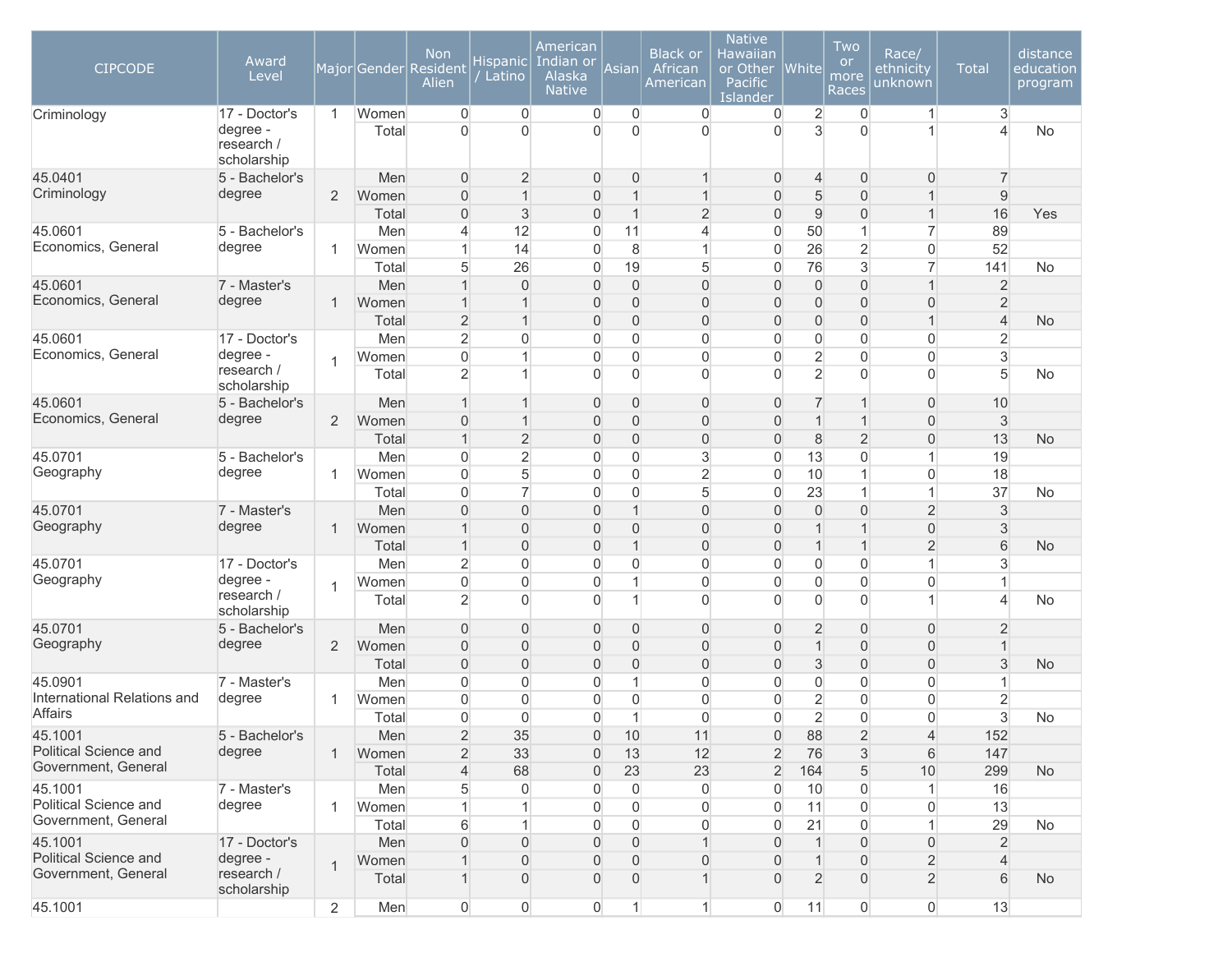| <b>CIPCODE</b>                     | Award<br>Level            |              |       | <b>Non</b><br>Major Gender Resident<br>Alien | <b>Hispanic</b><br>Latino | American<br>Indian or<br>Alaska<br><b>Native</b> | Asian            | <b>Black or</b><br>African<br>American | <b>Native</b><br><b>Hawaiian</b><br>or Other<br>Pacific<br>Islander | <b>White</b>    | Two<br><b>or</b><br>more<br>Races | Race/<br>ethnicity<br>unknown | <b>Total</b>     | distance<br>education<br>program |
|------------------------------------|---------------------------|--------------|-------|----------------------------------------------|---------------------------|--------------------------------------------------|------------------|----------------------------------------|---------------------------------------------------------------------|-----------------|-----------------------------------|-------------------------------|------------------|----------------------------------|
| Political Science and              | 5 - Bachelor's            |              | Women | $\overline{0}$                               | 3                         | $\overline{0}$                                   | $\overline{0}$   | $\overline{2}$                         | 0                                                                   | 14              | $\mathbf{1}$                      | $\mathbf{1}$                  | 21               |                                  |
| Government, General                | degree                    |              | Total | $\Omega$                                     | 3                         | $\Omega$                                         | $\mathbf 1$      | 3                                      | $\Omega$                                                            | 25              | $\mathbf{1}$                      | $\mathbf 1$                   | 34               | <b>No</b>                        |
| 45.1101                            | 5 - Bachelor's            |              | Men   | $\overline{0}$                               | $\overline{9}$            | $\mathbf{0}$                                     | $\mathfrak{S}$   | 9                                      | $\mathbf{0}$                                                        | 17              | 0                                 | $\overline{0}$                | 38               |                                  |
| Sociology                          | degree                    | $\mathbf{1}$ | Women | $\mathbf 1$                                  | 27                        | $\mathbf{0}$                                     | 11               | 39                                     | $\overline{0}$                                                      | 51              | $\overline{4}$                    | 5                             | 138              |                                  |
|                                    |                           |              | Total | 1                                            | 36                        | $\mathbf{0}$                                     | 14               | 48                                     | $\overline{0}$                                                      | 68              | 4                                 | 5                             | 176              | <b>No</b>                        |
| 45.1101                            | 7 - Master's              |              | Men   | -1                                           | $\overline{0}$            | $\Omega$                                         | $\overline{0}$   | $\overline{0}$                         | $\overline{0}$                                                      |                 | 0                                 | $\overline{0}$                | $\overline{2}$   |                                  |
| Sociology                          | degree                    | $\mathbf{1}$ | Women | $\Omega$                                     | 0                         | $\Omega$                                         | $\mathbf{1}$     | $\overline{0}$                         | $\overline{0}$                                                      |                 | 1                                 | $\overline{0}$                | 3                |                                  |
|                                    |                           |              | Total |                                              | $\overline{0}$            | $\overline{0}$                                   | $\mathbf{1}$     | $\overline{0}$                         | $\overline{0}$                                                      | $\overline{2}$  | $\mathbf{1}$                      | $\overline{0}$                | 5                | No                               |
| 45.1101                            | 17 - Doctor's             |              | Men   | $\overline{0}$                               | $\overline{0}$            | $\overline{0}$                                   | $\boldsymbol{0}$ | $\overline{0}$                         | $\boldsymbol{0}$                                                    |                 | 0                                 | $\boldsymbol{0}$              | 1                |                                  |
| Sociology                          | degree -                  | 1            | Women | $\overline{0}$                               | 1                         | $\overline{0}$                                   | 0                | $\overline{0}$                         | $\boldsymbol{0}$                                                    |                 | 0                                 | $\boldsymbol{0}$              | $\overline{c}$   |                                  |
|                                    | research /<br>scholarship |              | Total | $\overline{0}$                               | 1                         | $\Omega$                                         | 0                | $\overline{0}$                         | $\overline{0}$                                                      | $\overline{2}$  | $\overline{0}$                    | $\boldsymbol{0}$              | 3                | <b>No</b>                        |
| 45.1101                            | 5 - Bachelor's            |              | Men   | $\overline{0}$                               | $\mathbf{1}$              | $\overline{0}$                                   | $\overline{0}$   | $\overline{0}$                         | $\overline{0}$                                                      | 3               | 0                                 | $\overline{0}$                | 4                |                                  |
| Sociology                          | degree                    | 2            | Women | $\overline{0}$                               | $\overline{2}$            | $\overline{0}$                                   | $\overline{0}$   | 1                                      | $\overline{0}$                                                      | 1               | 0                                 | $\overline{0}$                | 4                |                                  |
|                                    |                           |              | Total | $\overline{0}$                               | 3                         | $\overline{0}$                                   | $\boldsymbol{0}$ | 1                                      | $\overline{0}$                                                      | 4               | $\mathsf{O}\xspace$               | $\overline{0}$                | 8                | No                               |
| 50.0102                            | 5 - Bachelor's            |              | Men   | $\Omega$                                     | $\overline{1}$            | $\Omega$                                         | 3                | $\overline{1}$                         | $\Omega$                                                            | 9               | $\overline{2}$                    | $\mathbf{1}$                  | 17               |                                  |
| <b>Digital Arts</b>                | degree                    | $\mathbf{1}$ | Women | $\overline{0}$                               | $\mathbf 1$               | $\mathbf{0}$                                     | 0                | $\overline{0}$                         | $\overline{0}$                                                      |                 | 0                                 | $\mathbf{1}$                  | 3                |                                  |
|                                    |                           |              | Total | $\overline{0}$                               | $\overline{2}$            | $\mathbf{0}$                                     | 3                | $\mathbf{1}$                           | $\boldsymbol{0}$                                                    | 10              | $\overline{2}$                    | $\overline{2}$                | 20               | No                               |
| 50.0102                            | 7 - Master's              |              | Men   | $\overline{2}$                               | 0                         | 1                                                | $\overline{0}$   | $\overline{0}$                         | $\overline{0}$                                                      | $\overline{4}$  | 0                                 | $\overline{0}$                | $\overline{7}$   |                                  |
| <b>Digital Arts</b>                | degree                    | 1            | Women | $\overline{0}$                               | $\overline{0}$            | $\Omega$                                         | $\overline{0}$   | 1                                      | $\overline{0}$                                                      |                 | 1                                 | $\overline{0}$                | 3                |                                  |
|                                    |                           |              | Total | $\overline{2}$                               | 0                         |                                                  | $\overline{0}$   | $\overline{1}$                         | $\overline{0}$                                                      | 5               | 1                                 | $\Omega$                      | 10               | <b>No</b>                        |
| 50.0301                            | 5 - Bachelor's            |              | Men   | $\Omega$                                     | $\overline{2}$            | $\Omega$                                         | $\overline{0}$   | $\overline{2}$                         | $\overline{0}$                                                      | 0               | $\overline{0}$                    | $\overline{0}$                | $\overline{4}$   |                                  |
| Dance, General                     | degree                    | $\mathbf{1}$ | Women |                                              | $\overline{4}$            | $\overline{0}$                                   | $\mathbf 1$      | $\overline{1}$                         | $\overline{0}$                                                      | 5               | 1                                 | $\overline{0}$                | 13               |                                  |
|                                    |                           |              | Total | $\mathbf{1}$                                 | 6                         | $\overline{0}$                                   | $\mathbf{1}$     | $\mathfrak{S}$                         | $\mathsf{O}\xspace$                                                 | 5               | $\mathbf{1}$                      | $\boldsymbol{0}$              | 17               | No                               |
| 50.0408                            | 5 - Bachelor's            |              | Men   | $\overline{0}$                               | 0                         | $\overline{0}$                                   | $\overline{0}$   | $\overline{0}$                         | $\boldsymbol{0}$                                                    | $\overline{0}$  | 0                                 | $\overline{0}$                | $\overline{0}$   |                                  |
| <b>Interior Design</b>             | degree                    | $\mathbf{1}$ | Women | $\overline{0}$                               | 5                         | $\overline{0}$                                   | $\overline{2}$   | 1                                      | $\boldsymbol{0}$                                                    | 12              | 0                                 | $\overline{0}$                | 20               |                                  |
|                                    |                           |              | Total | $\Omega$                                     | 5                         | $\Omega$                                         | $\overline{2}$   | 1                                      | $\overline{0}$                                                      | 12              | 0                                 | $\overline{0}$                | 20               | No                               |
| 50.0408                            | 7 - Master's              |              | Men   | $\Omega$                                     | $\overline{0}$            | $\mathbf{0}$                                     | 0                | $\overline{0}$                         | $\overline{0}$                                                      | $\Omega$        | $\overline{0}$                    | $\overline{0}$                | $\mathbf 0$      |                                  |
| <b>Interior Design</b>             | degree                    | $\mathbf{1}$ | Women | $\mathbf{1}$                                 | 0                         | $\mathbf 0$                                      | $\mathbf 1$      | $\overline{0}$                         | $\boldsymbol{0}$                                                    | 3               | 0                                 | $\overline{0}$                | 5                |                                  |
|                                    |                           |              | Total | $\mathbf{1}$                                 | $\overline{0}$            | $\overline{0}$                                   | $\mathbf{1}$     | $\overline{0}$                         | $\boldsymbol{0}$                                                    | 3               | 0                                 | $\boldsymbol{0}$              | 5                | No                               |
| 50.0409                            | 5 - Bachelor's            |              | Men   | $\Omega$                                     | 3                         | $\Omega$                                         | $\overline{0}$   | 0                                      | $\overline{0}$                                                      | 5               | 0                                 | $\overline{0}$                | 8                |                                  |
| Graphic Design                     | degree                    | $\mathbf{1}$ | Women |                                              | 4                         | $\Omega$                                         | $\overline{2}$   | 1                                      | $\overline{0}$                                                      | 11              | 0                                 | $\mathbf 1$                   | 20               |                                  |
|                                    |                           |              | Total |                                              | $\overline{7}$            | $\Omega$                                         | $\overline{2}$   | $\overline{1}$                         | $\Omega$                                                            | 16              | 0                                 | $\mathbf{1}$                  | 28               | No                               |
| 50.0501                            | 5 - Bachelor's            |              | Men   | $\Omega$                                     | $\overline{\mathcal{L}}$  | $\mathbf{0}$                                     | 0                | $\overline{0}$                         | $\mathbf{0}$                                                        | $\overline{4}$  | 0                                 | $\mathbf{0}$                  | 8                |                                  |
| Drama and                          | degree                    | 1            | Women | $\overline{0}$                               | $\overline{7}$            | $\overline{0}$                                   | $\mathbf{1}$     | 5                                      | $\mathbf{1}$                                                        | 18              | 0                                 | $\overline{0}$                | 32               |                                  |
| Dramatics/Theatre Arts,<br>General |                           |              | Total | $\boldsymbol{0}$                             | 11                        | $\overline{0}$                                   | $\mathbf 1$      | $5\overline{)}$                        | $\boldsymbol{A}$                                                    | 22              | $\mathsf{O}\xspace$               | $\mathsf{O}\xspace$           | 40               | No                               |
| 50.0501                            | 7 - Master's              |              | Men   | $\mathbf{1}$                                 | $\overline{0}$            | $\overline{0}$                                   | $\overline{0}$   | $\overline{0}$                         | $\overline{0}$                                                      | $5\overline{)}$ | 0                                 | $\overline{0}$                | $6 \overline{6}$ |                                  |
| Drama and                          | degree                    | 1            | Women | $\overline{0}$                               | $\overline{0}$            | $\overline{0}$                                   | $\overline{0}$   | 1                                      | $\overline{0}$                                                      | $5\overline{)}$ | $\overline{0}$                    | $\overline{0}$                | $6\,$            |                                  |
| Dramatics/Theatre Arts,<br>General |                           |              | Total | $\mathbf{1}$                                 | $\Omega$                  | $\Omega$                                         | $\overline{0}$   | 1                                      | $\overline{0}$                                                      | 10              | $\overline{0}$                    | $\overline{0}$                | 12               | No                               |
| 50.0702                            | 5 - Bachelor's            |              | Men   | $\overline{0}$                               | 9                         |                                                  | $\overline{2}$   | $\overline{2}$                         | $\overline{0}$                                                      | 10              | $\overline{0}$                    | $\overline{0}$                | 24               |                                  |
| Fine/Studio Arts, General          | degree                    | $\mathbf{1}$ | Women | $\mathbf{1}$                                 | 11                        | $\overline{0}$                                   | $\overline{7}$   | $\overline{2}$                         | $\boldsymbol{0}$                                                    | 39              | 0                                 | $\boldsymbol{0}$              | 60               |                                  |
|                                    |                           |              | Total | $\mathbf{1}$                                 | 20                        |                                                  | $\overline{9}$   | $\overline{4}$                         | $\boldsymbol{0}$                                                    | 49              | 0                                 | $\boldsymbol{0}$              | 84               | <b>No</b>                        |
| 50.0702                            | 7 - Master's              |              | Men   | $\overline{2}$                               | 0                         | $\Omega$                                         | $\overline{0}$   | $\overline{0}$                         | $\overline{0}$                                                      | 5               | 0                                 | $\overline{0}$                | $\overline{7}$   |                                  |
| Fine/Studio Arts, General          | degree                    | $\mathbf{1}$ | Women | $\mathbf{3}$                                 | $\mathbf{3}$              | $\overline{0}$                                   | $\mathbf{1}$     | $\overline{0}$                         | $\overline{0}$                                                      | 3               | $\boldsymbol{0}$                  | $\overline{0}$                | 10               |                                  |
|                                    |                           |              | Total | 5                                            | 3                         | $\overline{0}$                                   | $\mathbf{1}$     | $\overline{0}$                         | $\overline{0}$                                                      | 8               | 0                                 | $\overline{0}$                | 17               | No                               |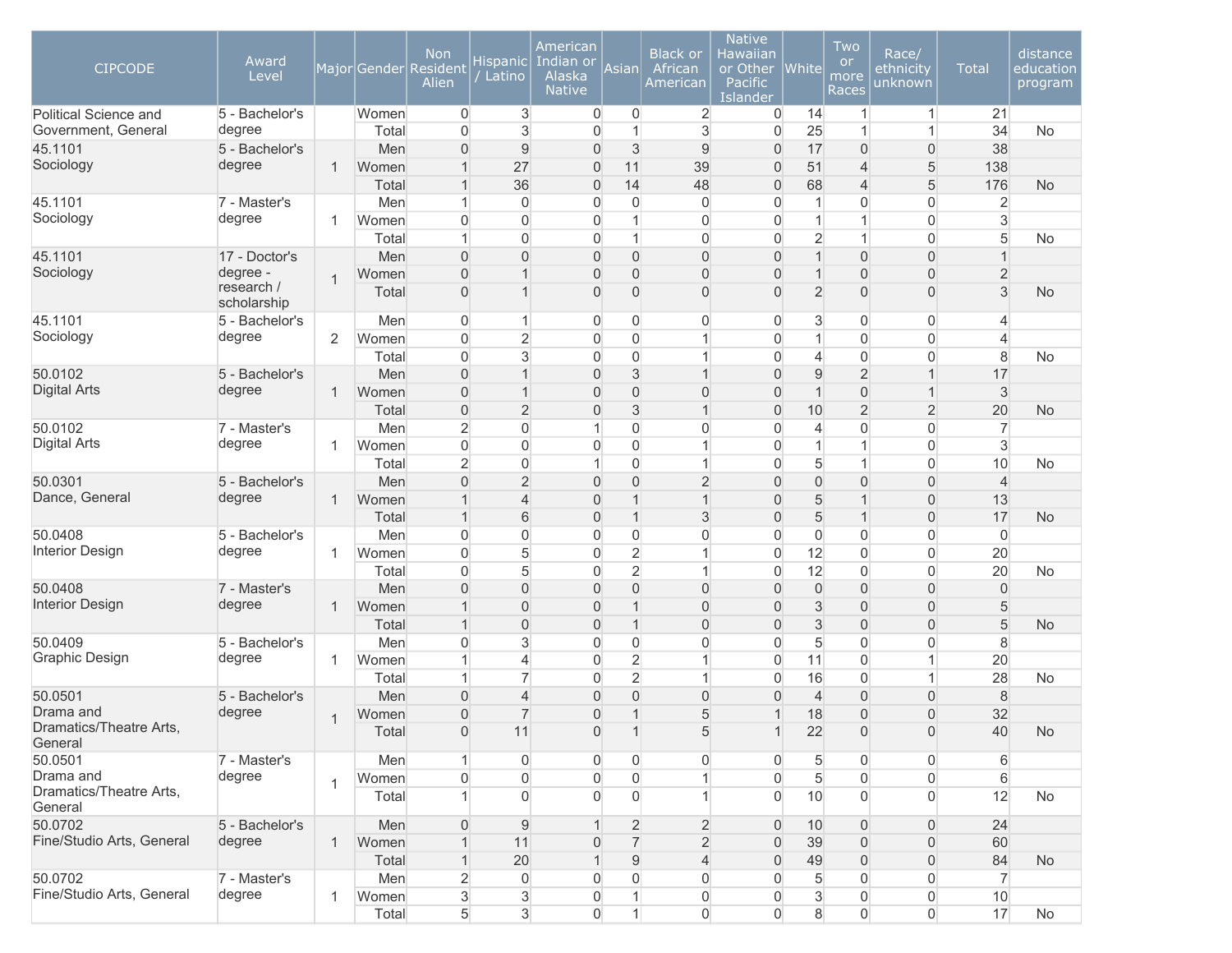| <b>CIPCODE</b>                               | Award<br>Level            |                |                | <b>Non</b><br>Major Gender Resident<br>Alien | Hispanic<br>Latino                 | American<br>Indian or<br>Alaska<br><b>Native</b> | Asian                            | <b>Black or</b><br>African<br>American | <b>Native</b><br>Hawaiian<br>or Other<br>Pacific<br>Islander | <b>White</b>        | Two<br><b>or</b><br>more<br>Races | Race/<br>ethnicity<br>unknown              | Total                            | distance<br>education<br>program |
|----------------------------------------------|---------------------------|----------------|----------------|----------------------------------------------|------------------------------------|--------------------------------------------------|----------------------------------|----------------------------------------|--------------------------------------------------------------|---------------------|-----------------------------------|--------------------------------------------|----------------------------------|----------------------------------|
| 50.0703<br>Art History, Criticism and        | 5 - Bachelor's            | $\mathbf{1}$   | Men            | $\overline{0}$                               | $\overline{0}$                     | $\overline{0}$                                   | 0                                | $\mathbf{0}$                           | 0                                                            | $\mathbf{0}$        | 0                                 | $\mathbf{0}$                               | $\mathbf 0$                      |                                  |
| Conservation                                 | degree                    |                | Women<br>Total | $\Omega$<br>$\overline{0}$                   | 6<br>$\,$ 6                        | 0<br>0                                           | 1<br>$\mathbf 1$                 | $\overline{0}$<br>0                    | $\overline{0}$<br>$\overline{0}$                             | 14<br>14            | $\overline{1}$                    | $\mathbf{1}$<br>$\mathbf{1}$               | 23<br>23                         | No                               |
| 50.0703                                      | 7 - Master's              |                | Men            | $\Omega$                                     | $\overline{0}$                     | 0                                                | $\overline{0}$                   | $\overline{0}$                         | $\overline{0}$                                               | 0                   | $\overline{0}$                    | 0                                          | $\overline{0}$                   |                                  |
| Art History, Criticism and                   | degree                    | -1             | Women          | $\Omega$                                     | $\mathbf 0$                        | 0                                                | 0                                | $\overline{0}$                         | $\overline{0}$                                               | 7                   | 0                                 | $\mathbf{1}$                               | 8                                |                                  |
| Conservation                                 |                           |                | Total          | $\Omega$                                     | $\mathbf 0$                        | $\mathbf 0$                                      | $\overline{0}$                   | $\overline{0}$                         | $\mathbf 0$                                                  | $\overline{7}$      | $\overline{0}$                    | $\mathbf{1}$                               | 8                                | No                               |
| 50.0703                                      | 17 - Doctor's             |                | Men            | $\Omega$                                     | $\mathbf{0}$                       | 0                                                | $\overline{0}$                   | 0                                      | $\overline{0}$                                               | $\mathbf 0$         | $\overline{0}$                    | $\overline{0}$                             | $\mathbf{0}$                     |                                  |
| Art History, Criticism and                   | degree -                  | $\overline{1}$ | Women          | $\Omega$                                     | $\overline{0}$                     | 0                                                | $\overline{0}$                   | 0                                      | $\overline{0}$                                               | $\overline{0}$      | $\overline{0}$                    | $\overline{0}$                             | $\overline{0}$                   |                                  |
| Conservation                                 | research /<br>scholarship |                | Total          | $\Omega$                                     | $\overline{0}$                     | $\overline{0}$                                   | $\overline{0}$                   | 0                                      | $\overline{0}$                                               | $\overline{0}$      | $\overline{0}$                    | $\overline{0}$                             | $\overline{0}$                   | No                               |
| 50.0901                                      | 5 - Bachelor's            |                | Men            |                                              | 10                                 | 0                                                | 0                                | $\overline{2}$                         | 1                                                            | 12                  | 0                                 | 0                                          | 26                               |                                  |
| Music, General                               | degree                    | 1              | Women          | $\overline{0}$                               | 5                                  | 0                                                | 6                                | $\mathsf{O}\xspace$                    | $\mathbf 0$                                                  | $\overline{7}$      | $\overline{0}$                    | $\boldsymbol{0}$                           | 18                               |                                  |
|                                              |                           |                | Total          | 1                                            | 15                                 | 0                                                | 6                                | $\overline{2}$                         | $\mathbf{1}$                                                 | 19                  | 0                                 | $\boldsymbol{0}$                           | 44                               | <b>No</b>                        |
| 50.0901                                      | 7 - Master's              |                | Men            | $\overline{2}$                               | $\overline{0}$                     | 0                                                | $\overline{0}$                   | 1                                      | $\overline{0}$                                               | $\,8\,$             |                                   | $\mathbf 0$                                | 12                               |                                  |
| Music, General                               | degree                    | $\mathbf 1$    | Women          | $\overline{0}$                               | $\overline{0}$                     | 0                                                |                                  | 1                                      | $\overline{0}$                                               | $\overline{7}$      |                                   | $\mathbf 0$                                | 10                               |                                  |
|                                              |                           |                | Total          | $\overline{2}$                               | $\overline{0}$                     | 0                                                | $\mathbf 1$                      | $\overline{2}$                         | $\overline{0}$                                               | 15                  | $\overline{2}$                    | $\overline{0}$                             | 22                               | No                               |
| 50.0901                                      | 17 - Doctor's             |                | Men            |                                              | $\mathbf 0$                        | 0                                                | 0                                | $\overline{0}$                         | $\mathbf 0$                                                  | $\overline{2}$      | $\overline{0}$                    | $\overline{0}$                             | 3                                |                                  |
| Music, General                               | degree -<br>research /    | $\overline{1}$ | Women          | $\mathbf{1}$                                 | $\mathbf{0}$                       | 0                                                | $\overline{0}$                   | 0                                      | $\mathbf 0$                                                  | $\mathsf{O}\xspace$ | $\overline{0}$                    | 1                                          | $\overline{2}$                   |                                  |
|                                              | scholarship               |                | Total          | $\overline{2}$                               | $\mathbf{0}$                       | $\overline{0}$                                   | $\overline{0}$                   | $\mathbf{0}$                           | $\overline{0}$                                               | $\overline{2}$      | $\overline{0}$                    | $\overline{1}$                             | 5                                | No                               |
| 51.0000                                      | 5 - Bachelor's            |                | Men            | $\Omega$                                     | 6                                  | $\overline{0}$                                   | 1                                | 1                                      | $\mathbf{1}$                                                 | 30                  | $\overline{0}$                    | 2                                          | 41                               |                                  |
| <b>Health Services/Allied</b>                | degree                    | $\overline{1}$ | Women          | $\Omega$                                     | 22                                 | 1                                                | 11                               | 21                                     | $\overline{2}$                                               | 89                  | 5                                 | $\overline{7}$                             | 158                              |                                  |
| Health/Health Sciences,<br>General           |                           |                | Total          | $\Omega$                                     | 28                                 |                                                  | 12                               | 22                                     | 3                                                            | 119                 | 5                                 | 9                                          | 199                              | No                               |
| 51.0202                                      | 18 - Doctor's             |                | Men            | $\overline{2}$                               | 1                                  | 0                                                | 0                                | 0                                      | 0                                                            | $\overline{2}$      | 0                                 | 0                                          | 5                                |                                  |
| Audiology/Audiologist                        | degree -<br>professional  | $\mathbf 1$    | Women          | 6                                            | $\overline{2}$                     | 0                                                | 0<br>$\Omega$                    | 1<br>1                                 | $\mathbf 0$                                                  | 34                  | $\overline{0}$                    | $\overline{2}$                             | 45                               |                                  |
|                                              | practice                  |                | Total          | 8                                            | 3                                  | $\overline{0}$                                   |                                  |                                        | $\overline{0}$                                               | 36                  | $\Omega$                          | $\overline{2}$                             | 50                               | Yes                              |
| 51.0204                                      | 5 - Bachelor's            |                | Men            | $\Omega$                                     | $\overline{0}$                     | 0                                                | 0                                | 0                                      | $\overline{0}$                                               | 3                   | $\Omega$                          | $\overline{0}$                             | 3                                |                                  |
| Audiology/Audiologist and                    | degree                    | $\overline{1}$ | Women          | $\Omega$                                     | 9                                  | 0                                                | $\overline{0}$                   | $\overline{1}$                         | $\overline{0}$                                               | 31                  |                                   | $\overline{2}$                             | 44                               |                                  |
| Speech-Language<br>Pathology/Pathologist     |                           |                | Total          | $\Omega$                                     | 9                                  | $\Omega$                                         | $\overline{0}$                   | 1                                      | $\overline{0}$                                               | 34                  |                                   | $\overline{2}$                             | 47                               | Yes                              |
| 51.0204                                      | 7 - Master's              |                | Men            | $\Omega$                                     |                                    | 0                                                | 0                                | 1                                      | $\overline{0}$                                               |                     | $\overline{0}$                    | $\boldsymbol{0}$                           | 3                                |                                  |
| Audiology/Audiologist and<br>Speech-Language | degree                    | $\mathbf{1}$   | Women          | $\mathbf{0}$                                 | 3                                  | 0                                                | 1                                | $\overline{0}$<br>1                    | $\mathbf 0$                                                  | 19                  | $\overline{2}$                    | $\overline{2}$                             | 27                               |                                  |
| Pathology/Pathologist                        |                           |                | Total          | $\Omega$                                     | $\overline{4}$                     | $\overline{0}$                                   |                                  |                                        | $\overline{0}$                                               | 20                  | $\overline{2}$                    | $\overline{2}$                             | 30                               | No                               |
| 51.0204                                      | 17 - Doctor's             |                | Men            | $\overline{0}$                               | $\mathbf{0}$                       | 0                                                | 0                                | $\overline{0}$                         | $\overline{0}$                                               | $\mathbf{0}$        | 0                                 | $\overline{0}$                             | $\overline{0}$                   |                                  |
| Audiology/Audiologist and                    | degree -                  | $\mathbf 1$    | Women          |                                              | $\mathsf{O}\xspace$                | 0                                                | $\mathsf{O}\xspace$              | 1                                      | $\mathsf{O}\xspace$                                          | $\mathsf{O}\xspace$ | $\boldsymbol{0}$                  | $\mathsf{O}\xspace$                        | $\overline{c}$                   |                                  |
| Speech-Language<br>Pathology/Pathologist     | research /<br>scholarship |                | Total          |                                              | $\boldsymbol{0}$                   | $\boldsymbol{0}$                                 | $\mathbf 0$                      | $\mathbf{1}$                           | $\overline{0}$                                               | $\mathbf 0$         | $\overline{0}$                    | $\overline{0}$                             | $\overline{2}$                   | <b>No</b>                        |
| 51.0401<br>Dentistry                         | 18 - Doctor's             |                | Men            | $\overline{0}$                               | $6\,$                              | $\boldsymbol{0}$                                 | 8                                | 0                                      | $\overline{0}$                                               | 21                  | $\overline{0}$                    | $\overline{2}$                             | 37                               |                                  |
|                                              | degree -<br>professional  | $\mathbf{1}$   | Women          | $\overline{0}$                               | 11<br>17                           | $\boldsymbol{0}$<br>$\mathbf 0$                  | $\overline{4}$<br>12             | 4                                      | 0<br>$\Omega$                                                | 21<br>42            | $\overline{2}$<br>$\overline{2}$  | $\mathsf{O}\xspace$<br>$\overline{2}$      | 42                               |                                  |
|                                              | practice                  |                | Total          | $\Omega$                                     |                                    |                                                  |                                  | 4                                      |                                                              |                     |                                   |                                            | 79                               | No                               |
| 51.0501<br>Dental Clinical Sciences,         | 7 - Master's<br>degree    |                | Men            | $\overline{0}$                               | $\overline{0}$                     | $\boldsymbol{0}$                                 | $\overline{0}$                   | $\boldsymbol{0}$                       | $\overline{0}$                                               | 6                   | $\overline{0}$                    | $\overline{0}$                             | 6                                |                                  |
| General                                      |                           | $\mathbf{1}$   | Women<br>Total | $\boldsymbol{0}$<br>$\overline{0}$           | $\mathbf 0$<br>$\mathsf{O}\xspace$ | 0<br>0                                           | $\overline{0}$<br>$\overline{0}$ | $\mathbf{1}$<br>$\mathbf{1}$           | $\overline{0}$<br>$\overline{0}$                             | $\overline{2}$<br>8 | $\overline{0}$<br>$\overline{0}$  | $\mathsf{O}\xspace$<br>$\mathsf{O}\xspace$ | $\mathfrak{S}$<br>$\overline{9}$ | <b>No</b>                        |
| 51.0701                                      | 7 - Master's              |                | Men            | 0                                            | $\boldsymbol{0}$                   | 0                                                |                                  | 0                                      | $\overline{0}$                                               | $\hbox{9}$          | 0                                 | $\mathsf{O}\xspace$                        | 10                               |                                  |
|                                              | degree                    | 1              | Women          | $\overline{0}$                               | $\overline{2}$                     | $\mathsf{O}\xspace$                              | 1                                | $\overline{2}$                         | $\overline{0}$                                               | $6\,$               | $\mathbf{1}$                      | $\mathsf{O}\xspace$                        | 12                               |                                  |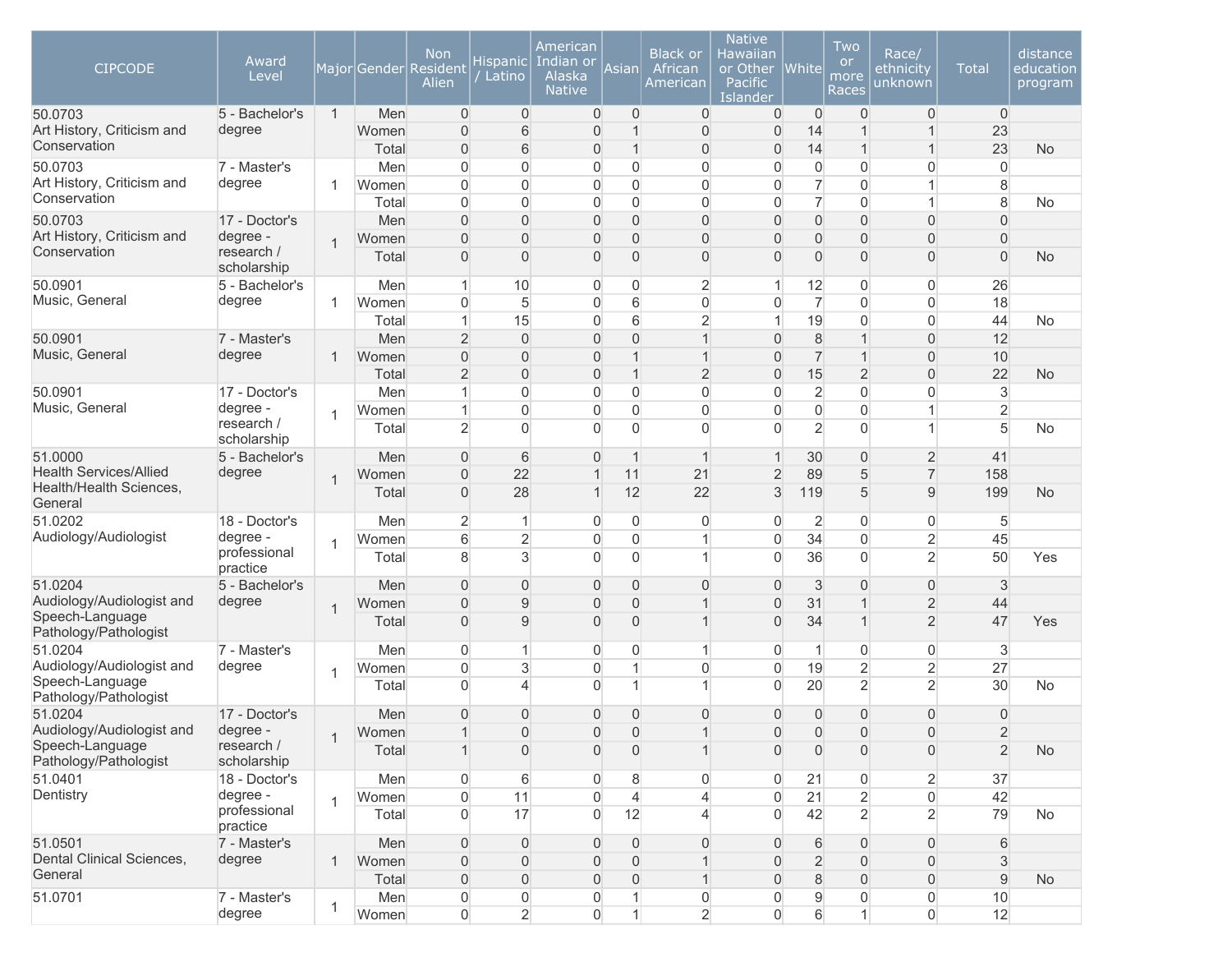| <b>CIPCODE</b>                                  | Award<br>Level            |                |                | <b>Non</b><br>Major Gender Resident<br>Alien | Hispanic<br>Latino               | American<br>Indian or<br>Alaska<br><b>Native</b> | Asian                        | <b>Black or</b><br>African<br><b>American</b> | <b>Native</b><br>Hawaiian<br>or Other<br><b>Pacific</b><br>Islander | White           | Two<br><b>or</b><br>more<br>Races | Race/<br>ethnicity<br>unknown | <b>Total</b>   | distance<br>education<br>program |
|-------------------------------------------------|---------------------------|----------------|----------------|----------------------------------------------|----------------------------------|--------------------------------------------------|------------------------------|-----------------------------------------------|---------------------------------------------------------------------|-----------------|-----------------------------------|-------------------------------|----------------|----------------------------------|
| Health/Health Care<br>Administration/Management |                           |                | Total          | $\Omega$                                     | $\overline{2}$                   | $\overline{0}$                                   | $\overline{2}$               | $\overline{c}$                                | $\overline{0}$                                                      | 15              | $\mathbf{1}$                      | $\Omega$                      | 22             | <b>No</b>                        |
| 51.0701                                         | 17 - Doctor's             |                | Men            | $\Omega$                                     | 1                                | $\mathbf 0$                                      | 0                            | 0                                             | $\mathbf 0$                                                         | 2               | $\mathbf{0}$                      | $\overline{0}$                | 3              |                                  |
| Health/Health Care                              | degree -                  | $\overline{1}$ | Women          | $\overline{2}$                               | $\mathbf{1}$                     | $\mathbf{0}$                                     | $\mathbf 0$                  | 0                                             | $\overline{0}$                                                      | $\mathbf 0$     | $\overline{0}$                    | $\overline{0}$                | 3              |                                  |
| Administration/Management research /            | scholarship               |                | Total          | $\overline{2}$                               | $\overline{2}$                   | 0                                                | $\overline{0}$               | $\overline{0}$                                | $\Omega$                                                            | $\overline{2}$  | $\Omega$                          | $\overline{0}$                | 6              | <b>No</b>                        |
| 51.0912                                         | 7 - Master's              |                | Men            | $\Omega$                                     | $\overline{2}$                   | 0                                                | 0                            | 0                                             | 0                                                                   | $\overline{7}$  | 0                                 | $\overline{0}$                | 9              |                                  |
| Physician Assistant                             | degree                    | -1             | Women          | $\Omega$                                     | 3                                | $\overline{0}$                                   | $\overline{2}$               | 0                                             | $\overline{0}$                                                      | 44              | $\mathbf{0}$                      | $\mathbf{1}$                  | 50             |                                  |
|                                                 |                           |                | Total          | $\Omega$                                     | 5                                | $\overline{0}$                                   | $\overline{2}$               | 0                                             | $\overline{0}$                                                      | 51              | $\overline{0}$                    | $\mathbf{1}$                  | 59             | No                               |
| 51.0913<br><b>Athletic Training/Trainer</b>     | 5 - Bachelor's            |                | Men            | $\overline{0}$                               | $\overline{1}$                   | $\mathbf 0$                                      | $\overline{0}$               | 0                                             | $\mathbf{0}$                                                        | $\overline{0}$  | $\overline{0}$                    | $\overline{0}$                | $\mathbf{1}$   |                                  |
|                                                 | degree                    | $\mathbf 1$    | Women          | $\Omega$                                     | $\overline{0}$                   | $\mathbf 0$                                      | $\overline{0}$               | 1                                             | $\mathbf{0}$                                                        | $\overline{4}$  | $\overline{0}$                    | $\mathbf{1}$                  | 6              |                                  |
|                                                 |                           |                | Total          | $\overline{0}$                               | $\mathbf{1}$                     | $\mathbf 0$                                      | $\mathbf 0$                  | 1                                             | $\mathbf 0$                                                         | $\overline{4}$  | $\overline{0}$                    | $\mathbf{1}$                  | $\overline{7}$ | <b>No</b>                        |
| 51.1201<br>Medicine                             | 18 - Doctor's<br>degree - |                | Men            | $\Omega$                                     | 4<br>$\overline{7}$              | 1<br>$\mathbf{1}$                                | 18                           | 0<br>1                                        | $\overline{0}$                                                      | 43              | $\overline{0}$<br>1               | 3                             | 69             |                                  |
|                                                 | professional              | $\overline{1}$ | Women          | $\Omega$                                     |                                  |                                                  | 16                           |                                               | $\overline{0}$                                                      | 35              |                                   | $\mathbf{1}$                  | 62             |                                  |
|                                                 | practice                  |                | Total          | $\Omega$                                     | 11                               | $\overline{2}$                                   | 34                           | 1                                             | $\Omega$                                                            | 78              |                                   | $\overline{4}$                | 131            | No                               |
| 51.1505                                         | 7 - Master's              |                | Men            | $\Omega$                                     | $\overline{0}$                   | $\mathbf{0}$                                     | $\overline{0}$               | $\overline{c}$                                | $\overline{0}$                                                      | 0               | $\Omega$                          | $\overline{0}$                | $\overline{2}$ |                                  |
| Marriage and Family<br>Therapy/Counseling       | degree                    | $\overline{1}$ | Women          | $\overline{0}$                               | $\overline{2}$                   | $\mathbf 0$                                      | $\mathbf{1}$                 | $\mathbf 1$                                   | $\overline{0}$                                                      | 6               | $\overline{0}$                    | 0                             | 10             |                                  |
|                                                 |                           |                | Total          | $\overline{0}$                               | $\overline{2}$                   | $\boldsymbol{0}$                                 | $\mathbf{1}$                 | 3                                             | $\overline{0}$                                                      | 6               | $\mathbf{0}$                      | $\boldsymbol{0}$              | 12             | <b>No</b>                        |
| 51.1505                                         | 8 - Post-                 |                | Men            | $\Omega$                                     | $\overline{0}$                   | $\overline{0}$                                   | 0                            | $\overline{2}$                                | $\overline{0}$                                                      | 0               | $\Omega$                          | $\overline{0}$                | $\overline{2}$ |                                  |
| Marriage and Family<br>Therapy/Counseling       | Master's<br>certificates  | -1             | Women<br>Total | $\Omega$<br>$\Omega$                         | $\overline{2}$<br>$\overline{2}$ | 0<br>$\mathbf 0$                                 | $\mathbf{1}$<br>$\mathbf{1}$ | 1<br>3                                        | $\overline{0}$<br>$\overline{0}$                                    | 6<br>6          | $\Omega$<br>$\Omega$              | $\mathbf 0$<br>$\mathbf 0$    | 10<br>12       | No                               |
| 51.1505                                         | 17 - Doctor's             |                | Men            | $\Omega$                                     | $\mathbf{1}$                     | $\mathbf{0}$                                     | $\overline{0}$               | $\overline{0}$                                | $\overline{0}$                                                      | $\mathbf{1}$    | $\overline{0}$                    | $\overline{0}$                | $\overline{2}$ |                                  |
| Marriage and Family                             | degree -                  |                | Women          | $\overline{0}$                               | $\overline{0}$                   | $\mathbf 0$                                      | $\mathbf{1}$                 | 0                                             | $\overline{0}$                                                      | $\overline{0}$  | $\overline{0}$                    | $\overline{0}$                | $\overline{1}$ |                                  |
| Therapy/Counseling                              | research /<br>scholarship | $\overline{1}$ | Total          | $\Omega$                                     | $\overline{1}$                   | $\overline{0}$                                   | $\mathbf{1}$                 | $\overline{0}$                                | $\Omega$                                                            | $\mathbf{1}$    | $\Omega$                          | $\overline{0}$                | 3              | <b>No</b>                        |
| 51.1508                                         | 7 - Master's              |                | Men            | $\overline{0}$                               | $\overline{0}$                   | $\overline{0}$                                   | 0                            | 0                                             | 0                                                                   | $\overline{c}$  | 0                                 | 0                             | 2              |                                  |
| <b>Mental Health</b>                            | degree                    | -1             | Women          |                                              | $\overline{4}$                   | 0                                                | $\overline{0}$               | 0                                             | $\mathsf{O}\xspace$                                                 | 12              | $\overline{0}$                    | $\mathbf{1}$                  | 18             |                                  |
| Counseling/Counselor                            |                           |                | Total          |                                              | $\overline{4}$                   | 0                                                | $\overline{0}$               | 0                                             | $\boldsymbol{0}$                                                    | 14              | $\overline{0}$                    | $\mathbf{1}$                  | 20             | No                               |
| 51.1508                                         | 8 - Post-                 |                | Men            | $\Omega$                                     | $\overline{0}$                   | $\mathbf 0$                                      | 0                            | 0                                             | $\overline{0}$                                                      | $\overline{2}$  | $\overline{0}$                    | $\overline{0}$                | $\overline{2}$ |                                  |
| <b>Mental Health</b>                            | Master's                  | $\mathbf{1}$   | Women          |                                              | $\overline{4}$                   | $\mathbf 0$                                      | 0                            | 0                                             | $\overline{0}$                                                      | 12              | $\overline{0}$                    | $\mathbf{1}$                  | 18             |                                  |
| Counseling/Counselor                            | certificates              |                | Total          | $\mathbf{1}$                                 | 4                                | $\mathbf 0$                                      | $\overline{0}$               | $\overline{0}$                                | $\overline{0}$                                                      | 14              | $\overline{0}$                    | $\mathbf{1}$                  | 20             | <b>No</b>                        |
| 51.1508                                         | 17 - Doctor's             |                | Men            | $\Omega$                                     | $\Omega$                         | 0                                                | $\overline{0}$               | 0                                             | $\overline{0}$                                                      | $\mathbf{1}$    | $\overline{0}$                    | $\overline{0}$                | $\overline{1}$ |                                  |
| Mental Health                                   | degree -                  | -1             | Women          | $\Omega$                                     | $\Omega$                         | $\overline{0}$                                   | $\overline{0}$               | 0                                             | 0                                                                   | 5               | $\Omega$                          | 0                             | 5              |                                  |
| Counseling/Counselor                            | research /<br>scholarship |                | Total          | $\Omega$                                     | $\Omega$                         | $\Omega$                                         | $\Omega$                     | $\overline{0}$                                | $\Omega$                                                            | $6\overline{6}$ | $\Omega$                          | $\overline{0}$                | 6              | No                               |
| 51.2001                                         | 18 - Doctor's             |                | Men            | $\mathsf{R}$                                 | 16                               | $\Omega$                                         | 34                           | a                                             | $\Omega$                                                            | 98              | $\overline{\mathbf{1}}$           | 8                             | 174            |                                  |
| Pharmacy                                        | degree -                  | $\overline{1}$ | Women          | 9                                            | 30                               | $\mathbf{0}$                                     | 42                           | 22                                            | 1                                                                   | 143             | $\mathbf{1}$                      | 5                             | 253            |                                  |
|                                                 | professional<br>practice  |                | Total          | 17                                           | 46                               | $\overline{0}$                                   | 76                           | 31                                            |                                                                     | 241             | $\overline{2}$                    | 13                            | 427            | Yes                              |
| 51.2099                                         | 7 - Master's              |                | Men            | $\overline{4}$                               | 7                                | $\overline{0}$                                   | 6                            | 8                                             | 0                                                                   | 50              | 1                                 | 1                             | 77             |                                  |
| Pharmacy, Pharmaceutical                        | degree                    | $\overline{1}$ | Women          | 8                                            | $\overline{9}$                   | $\overline{2}$                                   | 6                            | 14                                            | $\overline{0}$                                                      | 84              | $\overline{4}$                    | 4                             | 131            |                                  |
| Sciences, and<br>Administration, Other          |                           |                | Total          | 12                                           | 16                               | $\overline{2}$                                   | 12                           | 22                                            | $\overline{0}$                                                      | 134             | 5                                 | 5                             | 208            | Yes                              |
| 51.2099                                         | 17 - Doctor's             |                | Men            | $\overline{4}$                               | $\mathbf{1}$                     | $\overline{0}$                                   | $\mathbf{1}$                 | 0                                             | $\overline{0}$                                                      | $\overline{2}$  | $\overline{0}$                    | $\mathbf{1}$                  | 9              |                                  |
| Pharmacy, Pharmaceutical                        | degree -                  | $\overline{1}$ | Women          | 9                                            | $\overline{0}$                   | $\overline{0}$                                   | $\overline{0}$               | 0                                             | $\overline{0}$                                                      | $\mathbf{1}$    | $\mathbf{0}$                      | $\overline{2}$                | 12             |                                  |
| Sciences, and<br>Administration, Other          | research /<br>scholarship |                | Total          | 13                                           |                                  | $\overline{0}$                                   | $\mathbf{1}$                 | 0                                             | $\overline{0}$                                                      | $\mathbf{3}$    | $\overline{0}$                    | $\mathbf{3}$                  | 21             | No                               |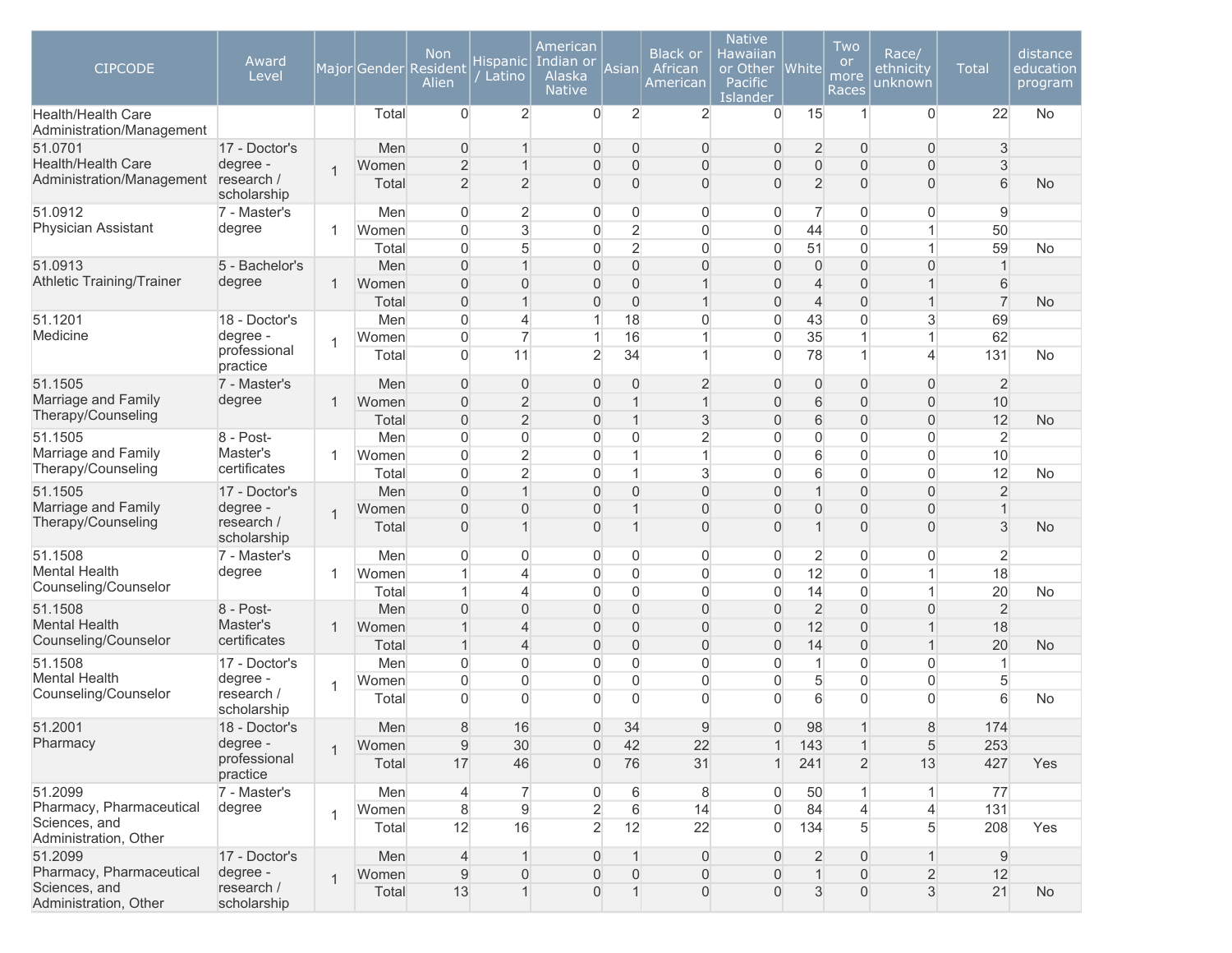| <b>CIPCODE</b>                                    | Award<br>Level            |                |       | <b>Non</b><br>Major Gender Resident<br>Alien | <b>Hispanic</b><br>Latino | American<br>Indian or<br>Alaska<br><b>Native</b> | Asian          | <b>Black or</b><br>African<br>American | <b>Native</b><br>Hawaiian<br>or Other<br>Pacific<br>Islander | $ {\sf White} $     | Two<br><b>or</b><br>more<br>Races | Race/<br>ethnicity<br>unknown | <b>Total</b>   | distance<br>education<br>program |
|---------------------------------------------------|---------------------------|----------------|-------|----------------------------------------------|---------------------------|--------------------------------------------------|----------------|----------------------------------------|--------------------------------------------------------------|---------------------|-----------------------------------|-------------------------------|----------------|----------------------------------|
| 51.2201                                           | 7 - Master's              | $\mathbf{1}$   | Men   | 1                                            | 4                         | $\mathbf 0$                                      | $\overline{0}$ | $\overline{2}$                         | 0                                                            | 17                  | $\overline{2}$                    | $\mathbf{1}$                  | 27             |                                  |
| Public Health, General                            | degree                    |                | Women | 5                                            | 6                         | $\overline{0}$                                   | 4              | $9$                                    | $\overline{0}$                                               | 30                  | 1                                 | 3                             | 58             |                                  |
|                                                   |                           |                | Total | 6                                            | 10                        | 0                                                | 4              | 11                                     | $\overline{0}$                                               | 47                  | 3                                 | $\overline{4}$                | 85             | Yes                              |
| 51.2201                                           | 17 - Doctor's             |                | Men   | $\overline{0}$                               | $\Omega$                  | $\overline{0}$                                   | $\overline{0}$ | $\overline{0}$                         | $\overline{0}$                                               | $\overline{0}$      | $\overline{0}$                    | $\overline{0}$                | $\Omega$       |                                  |
| Public Health, General                            | degree -<br>research /    | 1              | Women | $\Omega$                                     | $\overline{1}$            | $\overline{0}$                                   | $\overline{0}$ | 0                                      | $\overline{0}$                                               | $\overline{0}$      | $\overline{0}$                    | $\overline{0}$                |                |                                  |
|                                                   | scholarship               |                | Total | $\Omega$                                     |                           | $\overline{0}$                                   | $\overline{0}$ | $\Omega$                               | $\overline{0}$                                               | $\overline{0}$      | $\Omega$                          | $\overline{0}$                | $\overline{1}$ | <b>No</b>                        |
| 51.2208                                           | 5 - Bachelor's            |                | Men   | $\overline{0}$                               | 0                         | 0                                                | 1              | $\overline{2}$                         | $\overline{0}$                                               | 3                   | 0                                 | 0                             | 6              |                                  |
| Community Health and                              | degree                    | 1              | Women | $\Omega$                                     | 8                         | $\overline{0}$                                   | $\overline{2}$ | 12                                     | $\overline{0}$                                               | 38                  | $\Omega$                          | 6                             | 66             |                                  |
| <b>Preventive Medicine</b>                        |                           |                | Total | $\Omega$                                     | 8                         | $\overline{0}$                                   | 3              | 14                                     | $\Omega$                                                     | 41                  | $\mathbf{0}$                      | 6                             | 72             | Yes                              |
| 51.2208                                           | 7 - Master's              |                | Men   | $\overline{0}$                               | $\mathbf 0$               | $\mathbf 0$                                      | 0              | $\overline{1}$                         | $\overline{0}$                                               | $\overline{2}$      | 1                                 | $\boldsymbol{0}$              | $\overline{4}$ |                                  |
| Community Health and                              | degree                    | 1              | Women | $\overline{0}$                               | $\mathsf 3$               | $\overline{0}$                                   | $\mathbf 1$    | $\overline{4}$                         | $\overline{c}$                                               | 11                  | 1                                 | $\overline{c}$                | 24             |                                  |
| <b>Preventive Medicine</b>                        |                           |                | Total | $\overline{0}$                               | $\mathsf 3$               | $\overline{0}$                                   | 1              | 5                                      | $\overline{2}$                                               | 13                  | $\overline{2}$                    | $\overline{2}$                | 28             | <b>No</b>                        |
| 51.2306                                           | 7 - Master's              |                | Men   | 1                                            | $\mathbf 0$               | 0                                                | 0              | $\overline{0}$                         | $\mathbf 0$                                                  | 1                   | $\overline{0}$                    | $\mathbf 0$                   | $\overline{2}$ |                                  |
| Occupational                                      | degree                    | 1              | Women | $\Omega$                                     | 1                         | $\overline{0}$                                   | 3              | 1                                      | $\mathbf 0$                                                  | 30                  | $\overline{0}$                    | 6                             | 41             |                                  |
| Therapy/Therapist                                 |                           |                | Total |                                              | 1                         | $\overline{0}$                                   | 3              | 1                                      | $\overline{0}$                                               | 31                  | $\overline{0}$                    | 6                             | 43             | No                               |
| 51.2308                                           | 18 - Doctor's             |                | Men   | $\overline{0}$                               | $\mathsf 3$               | $\overline{0}$                                   | $\overline{0}$ | $\overline{0}$                         | $\overline{0}$                                               | 12                  | $\overline{0}$                    | $\overline{0}$                | 15             |                                  |
| Physical Therapy/Therapist                        | degree -                  | $\overline{1}$ | Women | $\overline{0}$                               | $\overline{2}$            | 1                                                | 4              | $\overline{0}$                         | $\overline{0}$                                               | 31                  | $\overline{0}$                    | $\mathbf{1}$                  | 39             |                                  |
|                                                   | professional<br>practice  |                | Total | $\overline{0}$                               | 5                         | 1                                                | 4              | $\overline{0}$                         | $\overline{0}$                                               | 43                  | $\overline{0}$                    | $\mathbf{1}$                  | 54             | <b>No</b>                        |
| 51.2314                                           | 17 - Doctor's             |                | Men   | 1                                            | $\Omega$                  | $\overline{0}$                                   | 0              | $\overline{0}$                         | $\overline{0}$                                               | 0                   | 0                                 | $\mathbf{1}$                  | $\overline{2}$ |                                  |
| <b>Rehabilitation Science</b>                     | degree -                  | 1              | Women | 1                                            | 1                         | $\overline{0}$                                   | 1              | $\overline{0}$                         | $\overline{0}$                                               | 1                   | $\overline{0}$                    | $\overline{0}$                | $\overline{4}$ |                                  |
|                                                   | research /<br>scholarship |                | Total | $\overline{2}$                               |                           | $\Omega$                                         | 1              | $\Omega$                               | $\Omega$                                                     | 1                   | $\Omega$                          | $\mathbf{1}$                  | 6              | No                               |
| 51.2401                                           | 18 - Doctor's             |                | Men   | $\overline{0}$                               | $\overline{2}$            | $\overline{0}$                                   | 1              | 1                                      | $\overline{0}$                                               | 11                  | 0                                 | 0                             | 15             |                                  |
| Veterinary Medicine                               | degree -                  | 1              | Women | $\Omega$                                     | 12                        | $\overline{0}$                                   | $\overline{0}$ | $\overline{0}$                         | $\overline{0}$                                               | 56                  |                                   | $\overline{2}$                | 71             |                                  |
|                                                   | professional<br>practice  |                | Total | $\Omega$                                     | 14                        | $\overline{0}$                                   |                | $\mathbf 1$                            | $\overline{0}$                                               | 67                  |                                   | $\overline{2}$                | 86             | <b>No</b>                        |
| 51.2501                                           | 7 - Master's              |                | Men   | 3                                            |                           | $\overline{0}$                                   | 0              | $\overline{0}$                         | $\overline{0}$                                               | 8                   | 0                                 | $\mathbf{1}$                  | 13             |                                  |
| Veterinary                                        | degree                    | $\mathbf 1$    | Women |                                              | 1                         | $\overline{0}$                                   | 1              | $\overline{0}$                         | $\overline{0}$                                               | $\overline{7}$      | $\mathbf{0}$                      | $\mathbf{1}$                  | 11             |                                  |
| Sciences/Veterinary Clinical<br>Sciences, General |                           |                | Total | 4                                            | $\overline{2}$            | $\Omega$                                         | 1              | $\Omega$                               | $\Omega$                                                     | 15                  | $\Omega$                          | $\overline{2}$                | 24             | Yes                              |
| 51.2501                                           | 17 - Doctor's             |                | Men   |                                              | $\overline{0}$            | $\overline{0}$                                   | $\overline{0}$ | 0                                      | $\overline{0}$                                               | $\overline{2}$      | $\overline{0}$                    | $\overline{0}$                | 3              |                                  |
| Veterinary                                        | degree -                  | $\mathbf 1$    | Women | 3                                            | $\overline{0}$            | $\overline{0}$                                   | 1              | 0                                      | $\overline{0}$                                               | $\mathbf{1}$        | $\overline{0}$                    | $\mathsf{O}\xspace$           | 5              |                                  |
| Sciences/Veterinary Clinical<br>Sciences, General | research /<br>scholarship |                | Total | 4                                            | $\overline{0}$            | $\overline{0}$                                   | 1              | $\overline{0}$                         | $\overline{0}$                                               | 3                   | $\overline{0}$                    | $\boldsymbol{0}$              | 8              | No                               |
| 51.3801                                           | 5 - Bachelor's            |                | Men   | $\overline{0}$                               | 2                         | 0                                                | $\overline{c}$ | $\overline{0}$                         | $\overline{0}$                                               | 9                   | 0                                 | 0                             | 13             |                                  |
| Registered                                        | degree                    | 1              | Women | 0                                            | 21                        | $\mathsf{O}\xspace$                              | $\bf 8$        | 20                                     | 0                                                            | 122                 | 4                                 | $\overline{7}$                | 182            |                                  |
| Nursing/Registered Nurse                          |                           |                | Total | $\overline{0}$                               | 23                        | 0                                                | 10             | 20                                     | 0                                                            | 131                 | 4                                 | $\overline{7}$                | 195            | No                               |
| 51.3801                                           | 7 - Master's              |                | Men   | 0                                            | $\mathsf{O}\xspace$       | $\overline{0}$                                   | $\overline{0}$ | $\overline{0}$                         | 0                                                            | 6                   | $\overline{0}$                    | $\boldsymbol{0}$              | 6              |                                  |
| Registered                                        | degree                    | 1              | Women | 0                                            | 5                         | $\mathbf 0$                                      | 3              | $\overline{7}$                         | 0                                                            | 56                  |                                   | $\mathbf{1}$                  | 73             |                                  |
| Nursing/Registered Nurse                          |                           |                | Total | $\overline{0}$                               | 5                         | $\mathbf 0$                                      | 3              | $\overline{7}$                         | 0                                                            | 62                  | 1                                 | $\mathbf{1}$                  | 79             | Yes                              |
| 51.3808                                           | 17 - Doctor's             |                | Men   | $\overline{0}$                               | $\overline{0}$            | 0                                                | 0              | $\boldsymbol{0}$                       | $\overline{0}$                                               | $\mathsf{O}\xspace$ | 0                                 | 0                             | $\overline{0}$ |                                  |
| <b>Nursing Science</b>                            | degree -                  | $\overline{1}$ | Women | $\overline{0}$                               | $\overline{0}$            | 0                                                | $\overline{0}$ | $\boldsymbol{0}$                       | $\overline{0}$                                               | 5                   | 0                                 | 0                             | 5              |                                  |
|                                                   | research /<br>scholarship |                | Total | $\overline{0}$                               | $\Omega$                  | $\overline{0}$                                   | $\Omega$       | $\overline{0}$                         | $\Omega$                                                     | 5                   | $\Omega$                          | $\overline{0}$                | 5              | No                               |
| 51.3818                                           |                           |                | Men   | $\overline{0}$                               | $\mathbf 1$               | $\boldsymbol{0}$                                 | $\overline{0}$ | $\boldsymbol{0}$                       | $\overline{0}$                                               | 0                   | $\mathbf{0}$                      | $\boldsymbol{0}$              | $\mathbf{1}$   |                                  |
| <b>Nursing Practice</b>                           |                           | 1              | Women | $\overline{0}$                               | $\mathbf{1}$              | $\mathbf{1}$                                     | $\mathbf{1}$   | $\mathsf{O}\xspace$                    | $\boldsymbol{0}$                                             | 22                  | $\mathbf 0$                       | $\mathsf{O}\xspace$           | 25             |                                  |
|                                                   |                           |                |       |                                              |                           |                                                  |                |                                        |                                                              |                     |                                   |                               |                |                                  |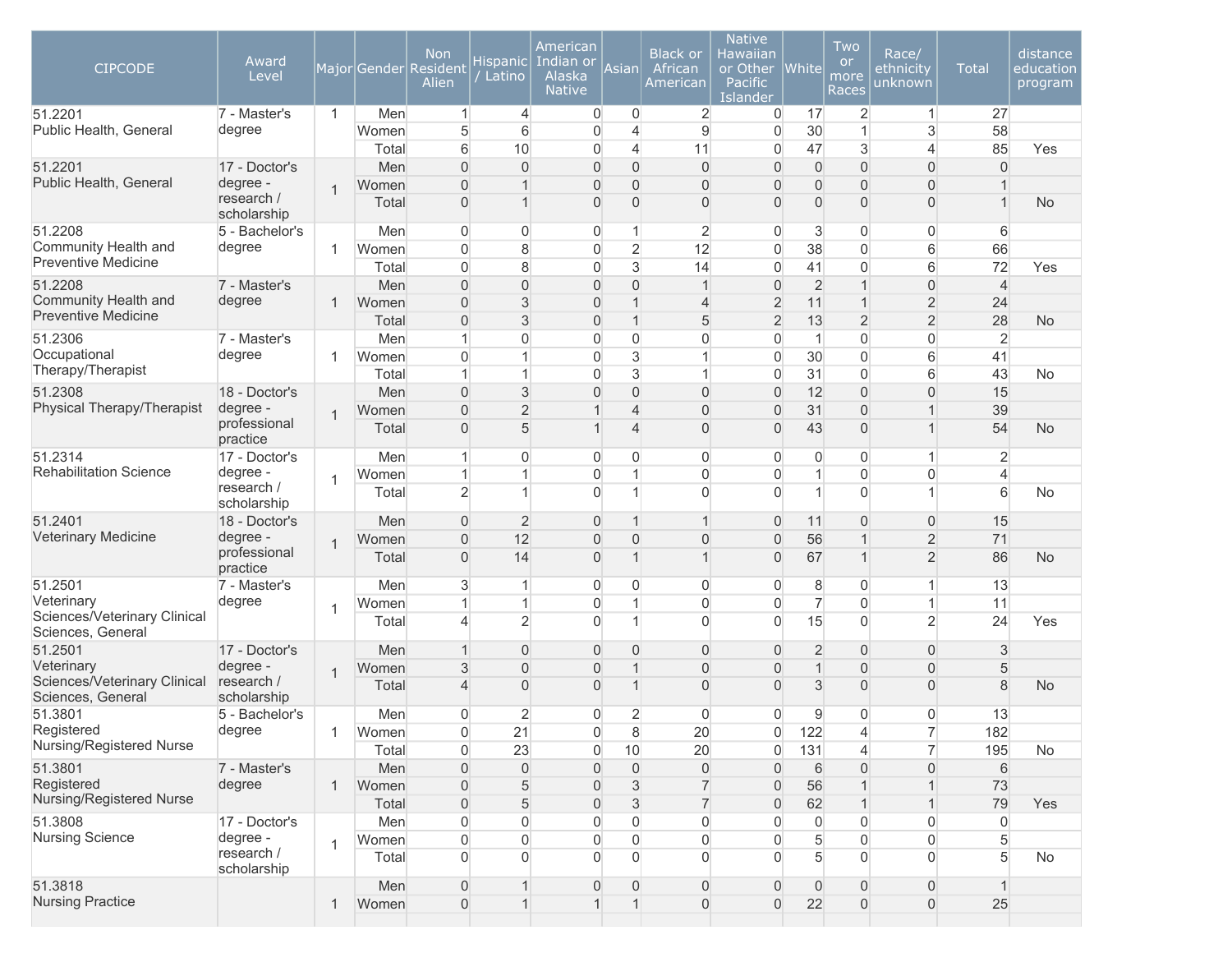| <b>CIPCODE</b>                                        | Award<br>Level                                        |                |              | <b>Non</b><br>Major Gender Resident<br>Alien | <b>Hispanic</b><br>Latino            | American<br>Indian or<br>Alaska<br><b>Native</b> | Asianl                             | <b>Black or</b><br>African<br>American | <b>Native</b><br>Hawaiian<br>or Other<br>Pacific<br>Islander | <b>White</b>             | Two<br><b>or</b><br>more<br>Races  | Race/<br>ethnicity<br>unknown         | <b>Total</b>               | distance<br>education<br>program |
|-------------------------------------------------------|-------------------------------------------------------|----------------|--------------|----------------------------------------------|--------------------------------------|--------------------------------------------------|------------------------------------|----------------------------------------|--------------------------------------------------------------|--------------------------|------------------------------------|---------------------------------------|----------------------------|----------------------------------|
|                                                       | 18 - Doctor's<br>degree -<br>professional<br>practice |                | Total        | $\Omega$                                     | $\overline{2}$                       | $\overline{1}$                                   | 1                                  | $\Omega$                               | $\overline{0}$                                               | 22                       | $\Omega$                           | $\overline{0}$                        | 26                         | Yes                              |
| 52.0201                                               | 5 - Bachelor's                                        |                | Men          | 1                                            | 25                                   | 0                                                | 3                                  | 4                                      | $\overline{0}$                                               | 107                      | 2                                  | 6                                     | 148                        |                                  |
| Business Administration and                           | degree                                                | 1              | Women        | $\Omega$                                     | 14                                   | 0                                                | 8                                  | 7                                      | $\overline{0}$                                               | 102                      | 5                                  | 3                                     | 139                        |                                  |
| Management, General                                   |                                                       |                | Total        | 1                                            | 39                                   | 0                                                | 11                                 | 11                                     | $\overline{0}$                                               | 209                      | $\overline{7}$                     | 9                                     | 287                        | Yes                              |
| 52.0201                                               | 7 - Master's                                          |                | Men          | 66                                           | 51                                   | $\mathbf{0}$                                     | 34                                 | 12                                     | $\mathbf{1}$                                                 | 276                      | $\overline{7}$                     | 29                                    | 476                        |                                  |
| Business Administration and degree                    |                                                       | 1              | Women        | 77                                           | 24                                   | $\overline{0}$                                   | 20                                 | 15                                     | $\overline{0}$                                               | 151                      | 3                                  | 5                                     | 295                        |                                  |
| Management, General                                   |                                                       |                | Total        | 143                                          | 75                                   | $\overline{0}$                                   | 54                                 | 27                                     | $\mathbf{1}$                                                 | 427                      | 10                                 | 34                                    | 771                        | Yes                              |
| 52.0201                                               | 17 - Doctor's                                         |                | Men          | 3                                            | $\boldsymbol{0}$                     | 0                                                | 1                                  | $\overline{0}$                         | 0                                                            | 3                        | $\overline{0}$                     | $\mathbf{1}$                          | 8                          |                                  |
| <b>Business Administration and</b>                    | degree -                                              | 1              | Women        | 1                                            | $\overline{0}$                       | $\overline{0}$                                   | 1                                  | $\overline{0}$                         | 0                                                            | 3                        | $\Omega$                           | $\overline{0}$                        | 5                          |                                  |
| Management, General                                   | research /<br>scholarship                             |                | Total        | 4                                            | $\mathbf{0}$                         | $\Omega$                                         | $\overline{2}$                     | $\Omega$                               | $\Omega$                                                     | 6                        | $\Omega$                           | $\mathbf{1}$                          | 13                         | No                               |
| 52.0201                                               | 5 - Bachelor's                                        |                | Men          | $\overline{0}$                               | $\overline{0}$                       | $\mathbf 0$                                      | 0                                  | 0                                      | $\overline{0}$                                               | 1                        | $\Omega$                           | $\overline{0}$                        | $\mathbf{1}$               |                                  |
| <b>Business Administration and</b>                    | degree                                                | 2              | Women        | $\overline{0}$                               | $\overline{0}$                       | 0                                                | 0                                  | 0                                      | 0                                                            | 0                        | 0                                  | $\boldsymbol{0}$                      | $\mathbf 0$                |                                  |
| Management, General                                   |                                                       |                | Total        | $\overline{0}$                               | $\mathbf 0$                          | 0                                                | 0                                  | $\overline{0}$                         | 0                                                            | 1                        | 0                                  | $\mathbf 0$                           | $\mathbf{1}$               | Yes                              |
| 52.0201                                               | 7 - Master's                                          |                | Men          | $\overline{0}$                               | $\mathbf{0}$                         | 0                                                | 0                                  | $\overline{0}$                         | $\Omega$                                                     | 0                        | 0                                  | $\overline{0}$                        | $\overline{0}$             |                                  |
| Business Administration and                           | degree                                                | $\overline{2}$ | Women        | $\overline{0}$                               | $\mathbf{0}$                         | 0                                                | 0                                  | $\overline{0}$                         | $\overline{0}$                                               | 0                        | $\overline{0}$                     | $\overline{0}$                        | $\overline{0}$             |                                  |
| Management, General                                   |                                                       |                | Total        | $\overline{0}$                               | $\mathbf 0$                          | 0                                                | 0                                  | $\overline{0}$                         | $\overline{0}$                                               | 0                        | $\Omega$                           | $\overline{0}$                        | $\overline{0}$             | Yes                              |
| 52.0301                                               | 5 - Bachelor's                                        |                | Men          | $\Omega$                                     | 12                                   | $\mathbf{0}$                                     | 8                                  | $\overline{0}$                         | $\overline{0}$                                               | 55                       | 1                                  | $\overline{2}$                        | 78                         |                                  |
| Accounting                                            | degree                                                | 1              | Women        | $\overline{2}$                               | 11                                   | $\overline{0}$                                   | 11                                 | 5                                      | $\overline{0}$                                               | 54                       | 1                                  | $\mathbf{1}$                          | 85                         |                                  |
|                                                       |                                                       |                | Total        | $\overline{2}$                               | 23                                   | $\overline{0}$                                   | 19                                 | 5                                      | $\overline{0}$                                               | 109                      | $\overline{2}$                     | 3                                     | 163                        | <b>No</b>                        |
| 52.0301                                               | 7 - Master's                                          |                | Men          | $\overline{c}$                               | 3                                    | 0                                                | $\overline{4}$                     | 1                                      | $\overline{0}$                                               | 46                       | $\overline{2}$                     | 4                                     | 62                         |                                  |
| Accounting                                            | degree                                                | $\mathbf 1$    | Women        | $\overline{9}$                               | $\bf 8$                              | $\overline{0}$                                   | $\overline{7}$                     | $\overline{0}$                         | $\overline{0}$                                               | 35                       | 1                                  | $\overline{0}$                        | 60                         |                                  |
|                                                       |                                                       |                | Total        | 11                                           | 11                                   | $\overline{0}$                                   | 11                                 | $\mathbf{1}$                           | $\overline{0}$                                               | 81                       | 3                                  | $\overline{4}$                        | 122                        | No                               |
| 52.0801                                               | 5 - Bachelor's                                        |                | Men          | $\overline{2}$                               | 30                                   | $\mathbf 1$                                      | 10                                 | $\boldsymbol{0}$                       | 0                                                            | 108                      | $\overline{4}$                     | 3                                     | 158                        |                                  |
| Finance, General                                      | degree                                                | 1              | Women        | $\overline{4}$                               | 12                                   | 0                                                | 6                                  | 5                                      | $\overline{0}$                                               | 37                       | 3                                  | $\mathbf{1}$                          | 68                         |                                  |
|                                                       |                                                       |                | Total        | 6                                            | 42                                   | $\overline{1}$                                   | 16                                 | 5                                      | $\overline{0}$                                               | 145                      | $\overline{7}$                     | $\overline{4}$                        | 226                        | No                               |
| 52.0801                                               | 7 - Master's                                          |                | Men          | $\overline{c}$                               | 5                                    | $\overline{0}$                                   | 0                                  | 1                                      | $\overline{0}$                                               | 18                       | 1                                  | $\mathbf{1}$                          | 28                         |                                  |
| Finance, General                                      | degree                                                | $\mathbf 1$    | Women        | $\overline{0}$                               | $\mathbf 0$                          | 0                                                | 1                                  | $\boldsymbol{0}$                       | $\overline{0}$                                               | 1                        | $\overline{0}$                     | $\overline{0}$                        | $\overline{2}$             |                                  |
|                                                       |                                                       |                | Total        | $\overline{2}$                               | 5                                    | 0                                                | 1                                  | $\mathbf{1}$                           | $\overline{0}$                                               | 19                       | 1                                  | $\mathbf{1}$                          | 30                         | No                               |
| 52.0801                                               | 5 - Bachelor's                                        |                | Men          | $\Omega$                                     | $\mathbf{0}$                         | $\mathbf{0}$                                     | 0                                  | $\overline{0}$                         | $\overline{0}$                                               | $\overline{2}$           | 0                                  | $\overline{0}$                        | $\overline{2}$             |                                  |
| Finance, General                                      | degree                                                | 2              | Women        | $\Omega$                                     | $\overline{0}$                       | 0                                                | 1                                  | $\overline{0}$                         | $\overline{0}$                                               | 0                        | 0                                  | $\mathbf{1}$                          | $\overline{2}$             |                                  |
|                                                       |                                                       |                | Total        | $\Omega$                                     | $\Omega$                             | 0                                                |                                    | 0                                      | $\overline{0}$                                               | $\overline{2}$           | $\overline{0}$                     | $\mathbf 1$                           | $\overline{4}$             | <b>No</b>                        |
| 52.1301                                               | 5 - Bachelor's                                        |                | Men          | $\Omega$                                     | $\Omega$                             | $\Omega$                                         | 1                                  | 1                                      | $\Omega$                                                     | 14                       | $\Omega$                           | $\mathbf{1}$                          | 17                         |                                  |
| Management Science                                    | degree                                                | 1              | Women        | $\boldsymbol{0}$                             | $\overline{2}$                       | 0                                                | $\mathbf{1}$                       | $\boldsymbol{0}$                       | 0                                                            | 1                        | $\overline{0}$                     | $\mathbf{1}$                          | $5\overline{)}$            |                                  |
|                                                       |                                                       |                | Total        | $\overline{0}$                               | $\overline{2}$                       | $\overline{0}$                                   | $\overline{2}$                     | $\mathbf{1}$                           | $\boldsymbol{0}$                                             | 15                       | $\overline{0}$                     | $\overline{2}$                        | 22                         | No                               |
| 52.1301                                               | 5 - Bachelor's                                        |                | Men          | $\overline{0}$                               | $\overline{0}$                       | $\boldsymbol{0}$                                 | $\mathbf{1}$                       | $\boldsymbol{0}$                       | $\boldsymbol{0}$                                             | $\overline{7}$           | $\overline{0}$                     | $\mathbf{1}$                          | 9                          |                                  |
| Management Science                                    | degree                                                | 2              | Women        | $\boldsymbol{0}$                             | $\mathbf{1}$                         | $\boldsymbol{0}$                                 | 0                                  | $\boldsymbol{0}$                       | $\overline{0}$                                               | 3                        | $\overline{0}$                     | $\boldsymbol{0}$                      | $\overline{4}$             |                                  |
|                                                       |                                                       |                | Total        | $\mathsf{O}\xspace$                          | $\mathbf{1}$                         | $\boldsymbol{0}$                                 | $\mathbf{1}$                       | $\boldsymbol{0}$                       | $\mathsf{O}\xspace$                                          | 10                       | $\overline{0}$                     | $\mathbf{1}$                          | 13                         | <b>No</b>                        |
| 52.1401                                               | 5 - Bachelor's                                        |                |              |                                              | $9$                                  | $\overline{0}$                                   | 3                                  | $\overline{2}$                         | $\overline{0}$                                               | 35                       |                                    |                                       | 57                         |                                  |
| Marketing/Marketing                                   | degree                                                |                | Men          | $3 \,$<br>$\mathsf{O}\xspace$                | 22                                   | $\overline{0}$                                   | 8                                  | $\overline{7}$                         | $\boldsymbol{0}$                                             | 62                       | 1                                  | 4<br>5                                | 105                        |                                  |
| Management, General                                   |                                                       | 1              | Women        |                                              |                                      |                                                  |                                    |                                        |                                                              |                          |                                    |                                       |                            |                                  |
|                                                       |                                                       |                | Total        | 3                                            | 31                                   | $\overline{0}$                                   | 11                                 | 9                                      | $\overline{0}$                                               | 97                       | $\overline{2}$                     | $9\,$                                 | 162                        | <b>No</b>                        |
| 52.1401<br>Marketing/Marketing<br>Management, General | 7 - Master's<br>degree                                | 1              | Men<br>Women | $\overline{0}$<br>$\overline{0}$             | $\boldsymbol{0}$<br>$\boldsymbol{0}$ | $\boldsymbol{0}$<br>$\boldsymbol{0}$             | $\overline{0}$<br>$\boldsymbol{0}$ | $\overline{0}$<br>$\boldsymbol{0}$     | $\overline{0}$<br>$\boldsymbol{0}$                           | 0<br>$\mathsf{O}\xspace$ | $\overline{0}$<br>$\boldsymbol{0}$ | $\overline{0}$<br>$\mathsf{O}\xspace$ | $\mathbf 0$<br>$\mathbf 0$ |                                  |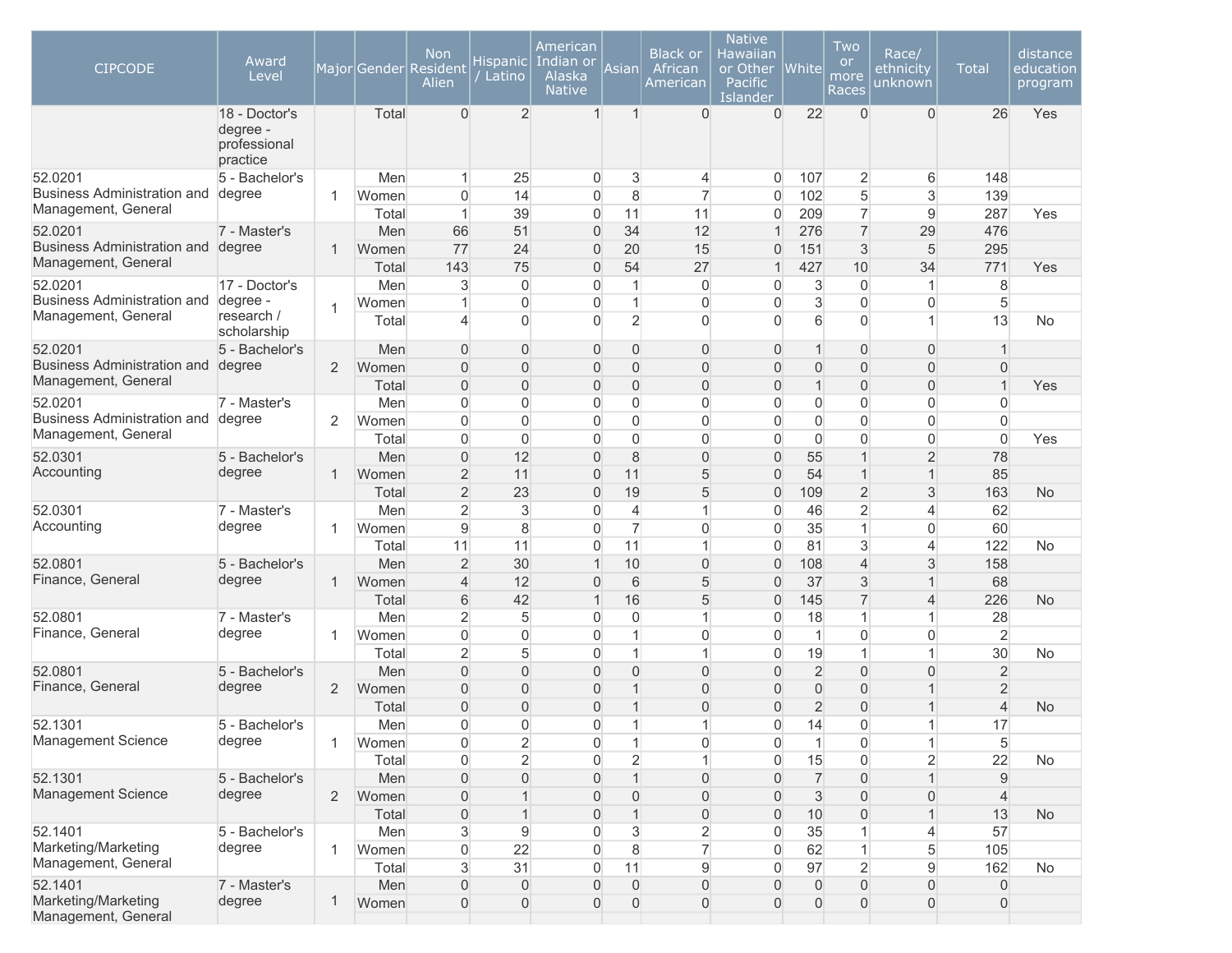| <b>CIPCODE</b>      | Award<br>Level            |                |       | <b>Non</b><br>Major Gender Resident<br>Alien | Hispanic<br>Latino | American<br>Indian or<br>Alaska<br><b>Native</b> | Asian          | <b>Black or</b><br>African<br>American | <b>Native</b><br><b>Hawaiian</b><br>or Other<br>Pacific<br><b>Islander</b> | <b>White</b>   | Two<br><b>or</b><br>more<br>Races | Race/<br>ethnicity<br>unknown | <b>Total</b>   | distance<br>education<br>program |                |   |   |          |                |          |          |    |           |
|---------------------|---------------------------|----------------|-------|----------------------------------------------|--------------------|--------------------------------------------------|----------------|----------------------------------------|----------------------------------------------------------------------------|----------------|-----------------------------------|-------------------------------|----------------|----------------------------------|----------------|---|---|----------|----------------|----------|----------|----|-----------|
|                     |                           |                | Total | $\overline{0}$                               | $\Omega$           | $\overline{0}$                                   | 0              | 0                                      | $\overline{0}$                                                             | 0              | 0                                 | $\overline{0}$                | $\overline{0}$ | <b>No</b>                        |                |   |   |          |                |          |          |    |           |
| 52.1401             | 5 - Bachelor's            |                | Men   | 0                                            | $\mathbf{0}$       | 0                                                | 0              | 0                                      | $\Omega$                                                                   | 0              |                                   |                               |                |                                  |                |   |   |          |                |          |          |    |           |
| Marketing/Marketing | degree                    | 2              | Women | $\mathbf{0}$                                 |                    | $\mathbf 0$                                      | 0              | 0                                      |                                                                            | 0              |                                   |                               |                |                                  |                |   |   |          |                |          |          |    |           |
| Management, General |                           |                | Total | 0                                            |                    | $\mathbf 0$                                      |                | O                                      |                                                                            | $\overline{0}$ |                                   |                               |                | No                               |                |   |   |          |                |          |          |    |           |
| 52.1501             | 7 - Master's              |                | Men   | 3                                            |                    | $\overline{0}$                                   | $\Omega$       |                                        | $\Omega$                                                                   | 15             |                                   |                               | 21             |                                  |                |   |   |          |                |          |          |    |           |
| <b>Real Estate</b>  | degree                    |                | Women | $\overline{4}$                               |                    | $\overline{0}$                                   | 0              | 0                                      | $\Omega$                                                                   | $\overline{0}$ | 0                                 | $\overline{0}$                | 5              |                                  |                |   |   |          |                |          |          |    |           |
|                     |                           |                | Total |                                              | $\overline{2}$     | 0                                                | 0              |                                        | $\overline{0}$                                                             | 15             | 0                                 |                               | 26             | <b>No</b>                        |                |   |   |          |                |          |          |    |           |
| 54.0101             | 5 - Bachelor's            |                | Men   | $\mathbf 0$                                  | 13                 |                                                  | 5              |                                        | $\mathbf 0$                                                                | 48             | $\overline{2}$                    | $\overline{0}$                | 70             |                                  |                |   |   |          |                |          |          |    |           |
| History, General    | degree                    | 1              | Women | 0                                            | 8                  |                                                  | 4              | 3                                      | $\overline{0}$                                                             | 52             |                                   | $\overline{2}$                | 70             |                                  |                |   |   |          |                |          |          |    |           |
|                     |                           |                | Total | 0                                            | 21                 | $\overline{2}$                                   | 9              | 4                                      | $\overline{0}$                                                             | 100            | $\overline{2}$                    | $\overline{2}$                | 140            | <b>No</b>                        |                |   |   |          |                |          |          |    |           |
| 54.0101             | 7 - Master's              |                | Men   | $\Omega$                                     | $\Omega$           | $\mathbf 0$                                      | $\overline{0}$ | 0                                      | $\Omega$                                                                   | 6              |                                   | $\mathbf 0$                   | 6              |                                  |                |   |   |          |                |          |          |    |           |
| History, General    | degree                    |                | Women | $\Omega$                                     | $\Omega$           | $\mathsf{O}\xspace$                              | 0              | 0                                      | $\Omega$                                                                   | $\overline{2}$ |                                   | $\overline{0}$                |                |                                  |                |   |   |          |                |          |          |    |           |
|                     |                           |                | Total | $\overline{0}$                               | $\overline{0}$     | $\overline{0}$                                   | 0              | 0                                      | $\overline{0}$                                                             | 8              | 0                                 | $\overline{0}$                | 8              | <b>No</b>                        |                |   |   |          |                |          |          |    |           |
| 54.0101             | 17 - Doctor's             |                | Men   | $\mathbf{0}$                                 | $\overline{0}$     | 0                                                | 0              | 0                                      | $\overline{0}$                                                             | $\overline{5}$ | 0                                 | $\overline{0}$                |                |                                  |                |   |   |          |                |          |          |    |           |
| History, General    | degree -                  | 1              | Women | 0                                            |                    | $\overline{0}$                                   | O              | 0                                      |                                                                            | 3              |                                   | $\overline{0}$                |                |                                  |                |   |   |          |                |          |          |    |           |
|                     | research /<br>scholarship |                | Total | O                                            |                    | $\Omega$                                         | U              | $\Omega$                               |                                                                            | 8              |                                   | $\Omega$                      | 8              | No                               |                |   |   |          |                |          |          |    |           |
| 54.0101             | 5 - Bachelor's            |                | Men   | $\overline{0}$                               | $\overline{0}$     | 0                                                | $\overline{2}$ | 0                                      | $\Omega$                                                                   | 6              | $\overline{0}$                    | $\overline{0}$                | 8              |                                  |                |   |   |          |                |          |          |    |           |
| History, General    | degree                    | $\overline{2}$ |       |                                              |                    |                                                  |                |                                        |                                                                            |                |                                   | Women                         | $\Omega$       | $\overline{2}$                   | $\overline{0}$ |   | 0 | $\Omega$ | $\overline{4}$ | 0        | $\Omega$ |    |           |
|                     |                           |                |       |                                              |                    |                                                  |                |                                        |                                                                            |                |                                   | Total                         | $\mathbf{0}$   | $\overline{2}$                   | 0              | 3 | 0 | $\Omega$ | 10             | $\Omega$ | $\Omega$ | 15 | <b>No</b> |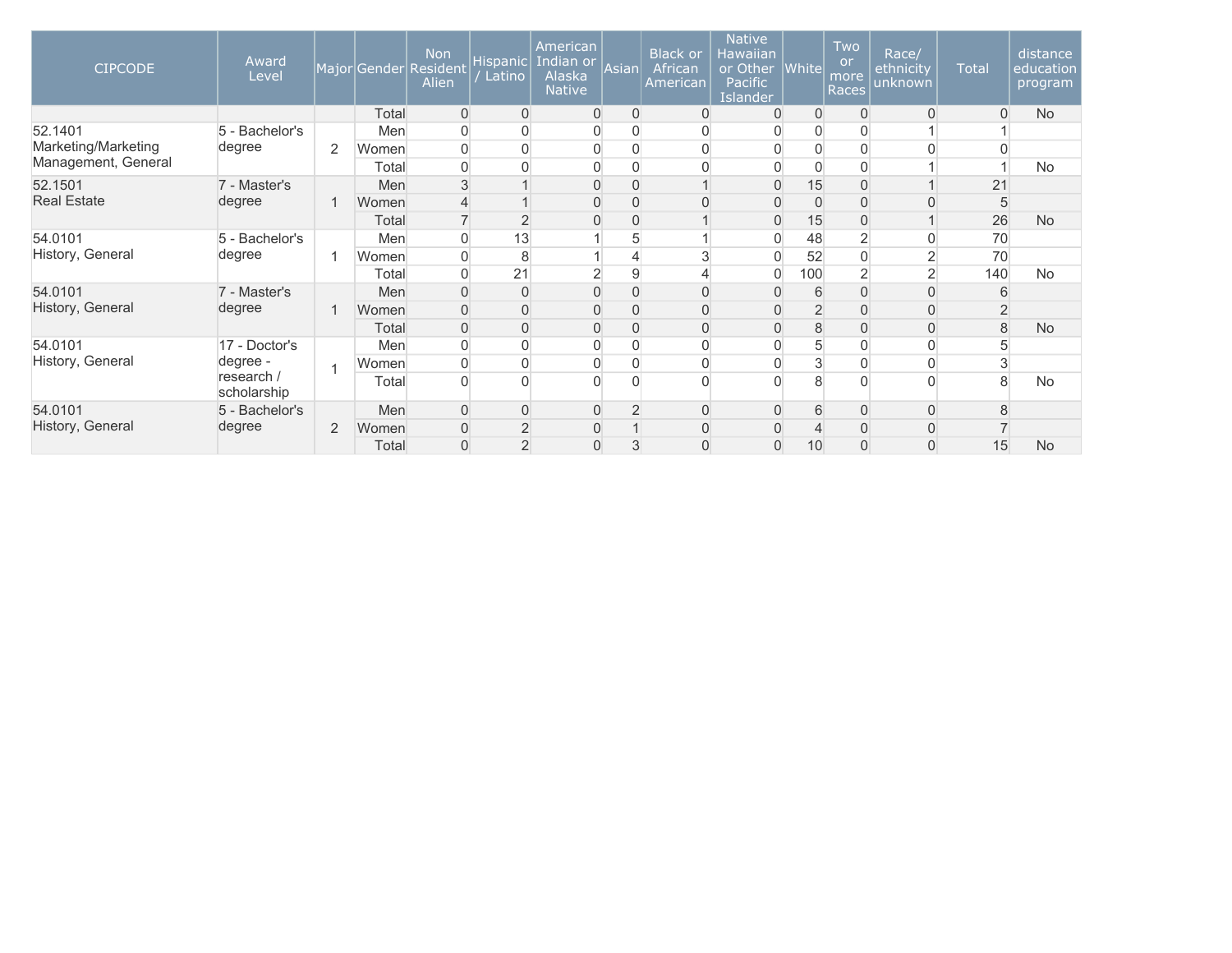## **Completions: total by first major**

| 99.0000 Summary<br><b>Grand Totals</b>         | Award<br>Level  | Nonresi-<br>dent alien | Hispanic<br>Latino | American<br>Indian or<br>Alaska<br><b>Native</b> | Asian | <b>Black</b> or<br>African<br>American | <b>Native</b><br><b>Hawaiian</b><br>or Other<br>Pacific<br>Islander | White | Two or<br>more<br>Races   | Race/<br>ethnicity<br>unknown | Total | PY Total |
|------------------------------------------------|-----------------|------------------------|--------------------|--------------------------------------------------|-------|----------------------------------------|---------------------------------------------------------------------|-------|---------------------------|-------------------------------|-------|----------|
| <b>Associate's degree</b>                      | 3               |                        |                    |                                                  |       |                                        |                                                                     |       |                           |                               |       |          |
| Men                                            |                 | $\mathbf{1}$           | 60                 | $\overline{4}$                                   | 31    | 22                                     | $\overline{4}$                                                      | 156   | 8                         | 6                             | 292   | 81       |
| Women                                          |                 | $\mathsf{O}\xspace$    | 94                 | $\mathsf 3$                                      | 48    | 92                                     | 6                                                                   | 279   | 18                        | 8                             | 548   | 129      |
| <b>Total</b>                                   |                 | $\mathbf{1}$           | 154                | $\overline{7}$                                   | 79    | 114                                    | 10                                                                  | 435   | 26                        | 14                            | 840   | 210      |
| <b>Bachelor's degree</b>                       | $5\phantom{.0}$ |                        |                    |                                                  |       |                                        |                                                                     |       |                           |                               |       |          |
| Men                                            |                 | 45                     | 620                | 13                                               | 292   | 204                                    | 23                                                                  | 2157  | 58                        | 122                           | 3534  | 3709     |
| Women                                          |                 | 38                     | 830                | 14                                               | 331   | 461                                    | 38                                                                  | 2758  | 103                       | 137                           | 4710  | 4892     |
| <b>Total</b>                                   |                 | 83                     | 1450               | 27                                               | 623   | 665                                    | 61                                                                  | 4915  | 161                       | 259                           | 8244  | 8601     |
| <b>Master's degree</b>                         | $\overline{7}$  |                        |                    |                                                  |       |                                        |                                                                     |       |                           |                               |       |          |
| Men                                            |                 | 690                    | 135                | $\overline{2}$                                   | 88    | 48                                     | $\overline{2}$                                                      | 991   | 25                        | 88                            | 2069  | 2127     |
| Women                                          |                 | 365                    | 148                | $\mathsf 3$                                      | 93    | 104                                    | 5                                                                   | 1071  | 24                        | 47                            | 1860  | 1797     |
| <b>Total</b>                                   |                 | 1055                   | 283                | $\sqrt{5}$                                       | 181   | 152                                    | $\overline{7}$                                                      | 2062  | 49                        | 135                           | 3929  | 3924     |
| <b>Post-Master's</b><br>certificates           | 8               |                        |                    |                                                  |       |                                        |                                                                     |       |                           |                               |       |          |
| Men                                            |                 | $\mathsf{O}\xspace$    | $\mathbf{1}$       | $\mathsf{O}\xspace$                              | 0     | 3                                      | 0                                                                   | 8     | $\boldsymbol{0}$          | 0                             | 12    | 11       |
| Women                                          |                 | $\overline{c}$         | 13                 | $\mathsf{O}\xspace$                              | 3     | $\overline{7}$                         | $\mathsf{O}\xspace$                                                 | 49    | $\mathbf{1}$              | $\mathbf{1}$                  | 76    | 60       |
| <b>Total</b>                                   |                 | $\overline{2}$         | 14                 | $\mathbf 0$                                      | 3     | 10                                     | 0                                                                   | 57    | $\mathbf{1}$              | $\mathbf{1}$                  | 88    | 71       |
| Doctor's degree -<br>research /<br>scholarship | 17              |                        |                    |                                                  |       |                                        |                                                                     |       |                           |                               |       |          |
| Men                                            |                 | 190                    | 18                 | $\mathbf 0$                                      | 8     | 14                                     | 0                                                                   | 166   | $\boldsymbol{0}$          | 18                            | 414   | 424      |
| Women                                          |                 | 111                    | 21                 | 0                                                | 16    | 12                                     | $\mathsf 0$                                                         | 155   | $\mathbf 0$               | 13                            | 328   | 272      |
| <b>Total</b>                                   |                 | 301                    | 39                 | $\mathbf{0}$                                     | 24    | 26                                     | $\mathsf{O}\xspace$                                                 | 321   | $\overline{0}$            | 31                            | 742   | 696      |
| Doctor's degree -<br>professional<br>practice  | 18              |                        |                    |                                                  |       |                                        |                                                                     |       |                           |                               |       |          |
| Men                                            |                 | 10                     | 58                 | 1                                                | 67    | 18                                     | $\mathsf{O}\xspace$                                                 | 346   | $\ensuremath{\mathsf{3}}$ | 23                            | 526   | 480      |
| Women                                          |                 | 15                     | 87                 | 4                                                | 72    | 43                                     | $\mathbf{1}$                                                        | 449   | $\overline{7}$            | 18                            | 696   | 753      |
| <b>Total</b>                                   |                 | 25                     | 145                | $\,$ 5 $\,$                                      | 139   | 61                                     | $\mathbf{1}$                                                        | 795   | 10                        | 41                            | 1222  | 1233     |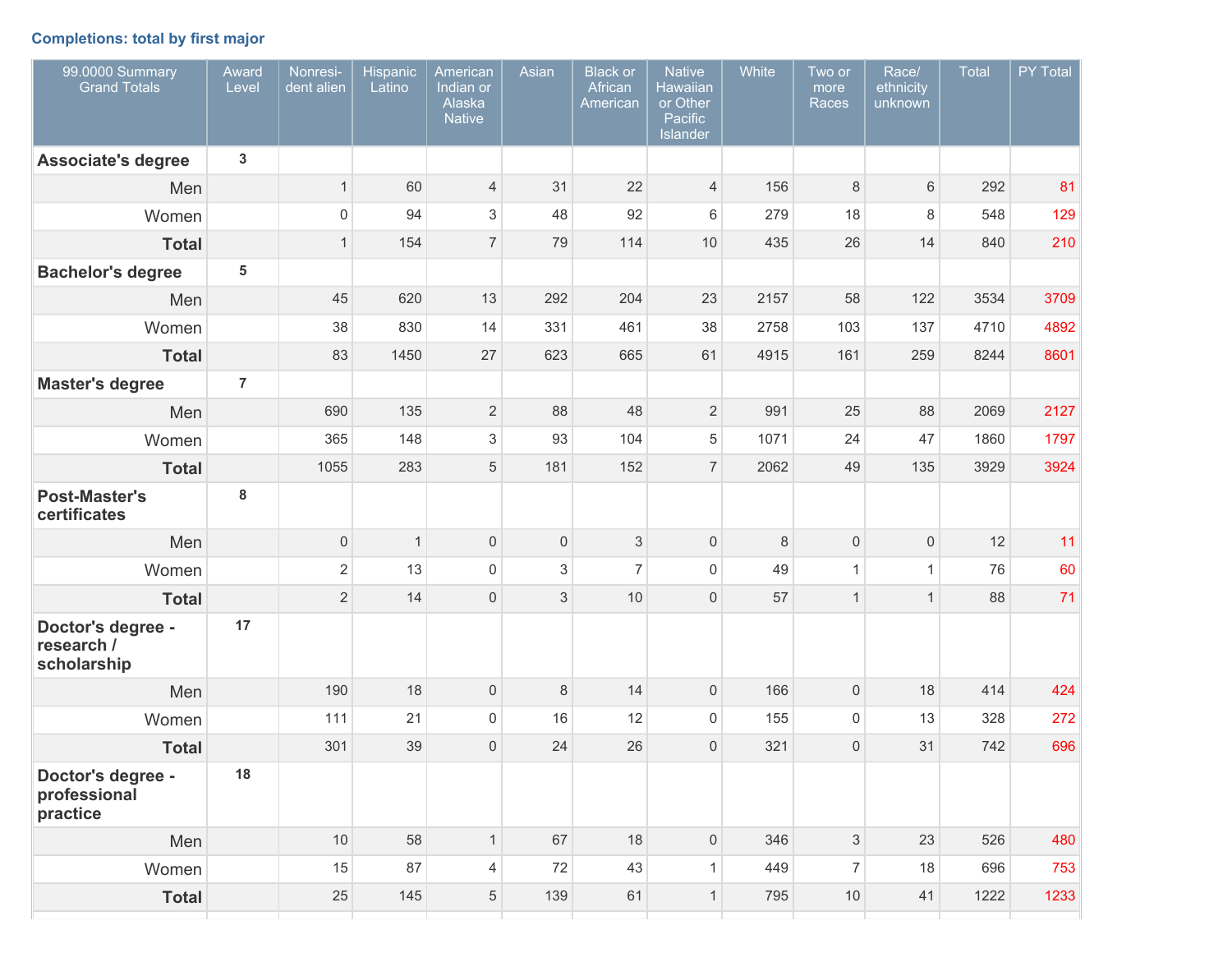| 99.0000 Summary<br><b>Grand Totals</b>    | Award<br>Level | Nonresi-<br>dent alien | Hispanic<br>Latino | American<br>Indian or<br>Alaska<br><b>Native</b> | Asian        | <b>Black or</b><br>African<br>American | <b>Native</b><br>Hawaiian<br>or Other<br>Pacific<br><b>Islander</b> | <b>White</b> | Two or<br>more<br>Races | Race/<br>ethnicity<br>unknown | <b>Total</b> | PY Total |
|-------------------------------------------|----------------|------------------------|--------------------|--------------------------------------------------|--------------|----------------------------------------|---------------------------------------------------------------------|--------------|-------------------------|-------------------------------|--------------|----------|
| Doctor's degree -<br><b>Other</b>         | 19             |                        |                    |                                                  |              |                                        |                                                                     |              |                         |                               |              |          |
| Men                                       |                | $\mathbf 0$            | 0                  | $\mathbf{0}$                                     | $\mathbf{0}$ | $\overline{0}$                         | $\mathbf{0}$                                                        | 0            | $\mathbf{0}$            | $\mathbf{0}$                  | $\mathbf{0}$ | 3        |
| Women                                     |                | 0                      | $\Omega$           | $\Omega$                                         | 0            | $\Omega$                               | $\mathbf 0$                                                         | $\Omega$     | $\Omega$                | $\Omega$                      | $\Omega$     | 22       |
| <b>Total</b>                              |                | $\mathsf{O}\xspace$    | $\mathbf 0$        | $\mathbf{0}$                                     | $\mathbf 0$  | $\mathbf 0$                            | 0                                                                   | $\mathbf 0$  | $\overline{0}$          | 0                             | $\mathbf{0}$ | 25       |
|                                           |                |                        |                    |                                                  |              |                                        |                                                                     |              |                         |                               |              |          |
| <b>Grand Total Men</b>                    |                | 936                    | 892                | 20                                               | 486          | 309                                    | 29                                                                  | 3824         | 94                      | 257                           | 6847         | 6835     |
| <b>Grand Total Women</b>                  |                | 531                    | 1193               | 24                                               | 563          | 719                                    | 50                                                                  | 4761         | 153                     | 224                           | 8218         | 7925     |
| <b>Grand Total</b>                        |                | 1467                   | 2085               | 44                                               | 1049         | 1028                                   | 79                                                                  | 8585         | 247                     | 481                           | 15065        | 14760    |
|                                           |                |                        |                    |                                                  |              |                                        |                                                                     |              |                         |                               |              |          |
| PY Grand Total Men                        |                | 914                    | 808                | 26                                               | 493          | 342                                    | 13                                                                  | 3908         | 68                      | 263                           |              | 6835     |
| PY Grand Total<br>Women                   |                | 482                    | 1151               | 33                                               | 569          | 718                                    | 33                                                                  | 4605         | 89                      | 245                           |              | 7925     |
| PY Grand Total                            |                | 1396                   | 1959               | 59                                               | 1062         | 1060                                   | 46                                                                  | 8513         | 157                     | 508                           |              | 14760    |
| <b>Completions: total by second major</b> |                |                        |                    |                                                  |              |                                        |                                                                     |              |                         |                               |              |          |

| 99.0000 Summary<br><b>Grand Totals</b> | Award<br>Level | Nonresi-<br>dent alien | <b>Hispanic</b><br>Latino | American<br>Indian or<br>Alaska<br><b>Native</b> | Asian        | <b>Black or</b><br>African<br>American | <b>Native</b><br>Hawaiian<br>or Other<br>Pacific<br><b>Islander</b> | White        | Two or<br>more<br>Races | Race/<br>ethnicity<br>unknown | <b>Total</b> | PY Total |
|----------------------------------------|----------------|------------------------|---------------------------|--------------------------------------------------|--------------|----------------------------------------|---------------------------------------------------------------------|--------------|-------------------------|-------------------------------|--------------|----------|
| <b>Bachelor's degree</b>               | 5              |                        |                           |                                                  |              |                                        |                                                                     |              |                         |                               |              |          |
| Men                                    |                |                        | 9                         | $\Omega$                                         | 9            | $\overline{4}$                         | $\overline{1}$                                                      | 74           |                         | $\overline{4}$                | 103          | 84       |
| Women                                  |                | $\mathbf 0$            | 27                        |                                                  | 12           | 13                                     | $\overline{2}$                                                      | 86           | 5                       | 6                             | 152          | 148      |
| <b>Total</b>                           |                |                        | 36                        |                                                  | 21           | 17                                     | 3                                                                   | 160          | 6                       | 10                            | 255          | 232      |
| <b>Master's degree</b>                 | 7              |                        |                           |                                                  |              |                                        |                                                                     |              |                         |                               |              |          |
| Men                                    |                | $\boldsymbol{0}$       | $\Omega$                  | $\Omega$                                         | $\mathbf{0}$ | $\mathbf{0}$                           | $\mathbf 0$                                                         | $\mathbf{0}$ | $\Omega$                | $\mathbf{0}$                  | $\Omega$     | 19       |
| Women                                  |                | $\mathbf 0$            | $\Omega$                  | $\Omega$                                         | $\Omega$     | $\mathbf 0$                            | $\mathbf 0$                                                         | $\Omega$     | $\Omega$                | 0                             | $\Omega$     | 6        |
| <b>Total</b>                           |                | $\boldsymbol{0}$       | $\mathbf 0$               | $\mathbf{0}$                                     | $\mathbf 0$  | $\mathbf{0}$                           | 0                                                                   | $\mathbf 0$  | $\overline{0}$          | 0                             | 0            | 25       |
|                                        |                |                        |                           |                                                  |              |                                        |                                                                     |              |                         |                               |              |          |
| Grand Total Men                        |                | 1                      | 9                         | $\mathbf 0$                                      | 9            | 4                                      |                                                                     | 74           | 1                       | $\overline{4}$                | 103          | 103      |
| <b>Grand Total Women</b>               |                | $\mathsf{O}\xspace$    | 27                        | $\overline{A}$                                   | 12           | 13                                     | $\overline{2}$                                                      | 86           | 5                       | 6                             | 152          | 154      |
| <b>Grand Total</b>                     |                | 1                      | 36                        |                                                  | 21           | 17                                     | 3                                                                   | 160          | 6                       | 10                            | 255          | 257      |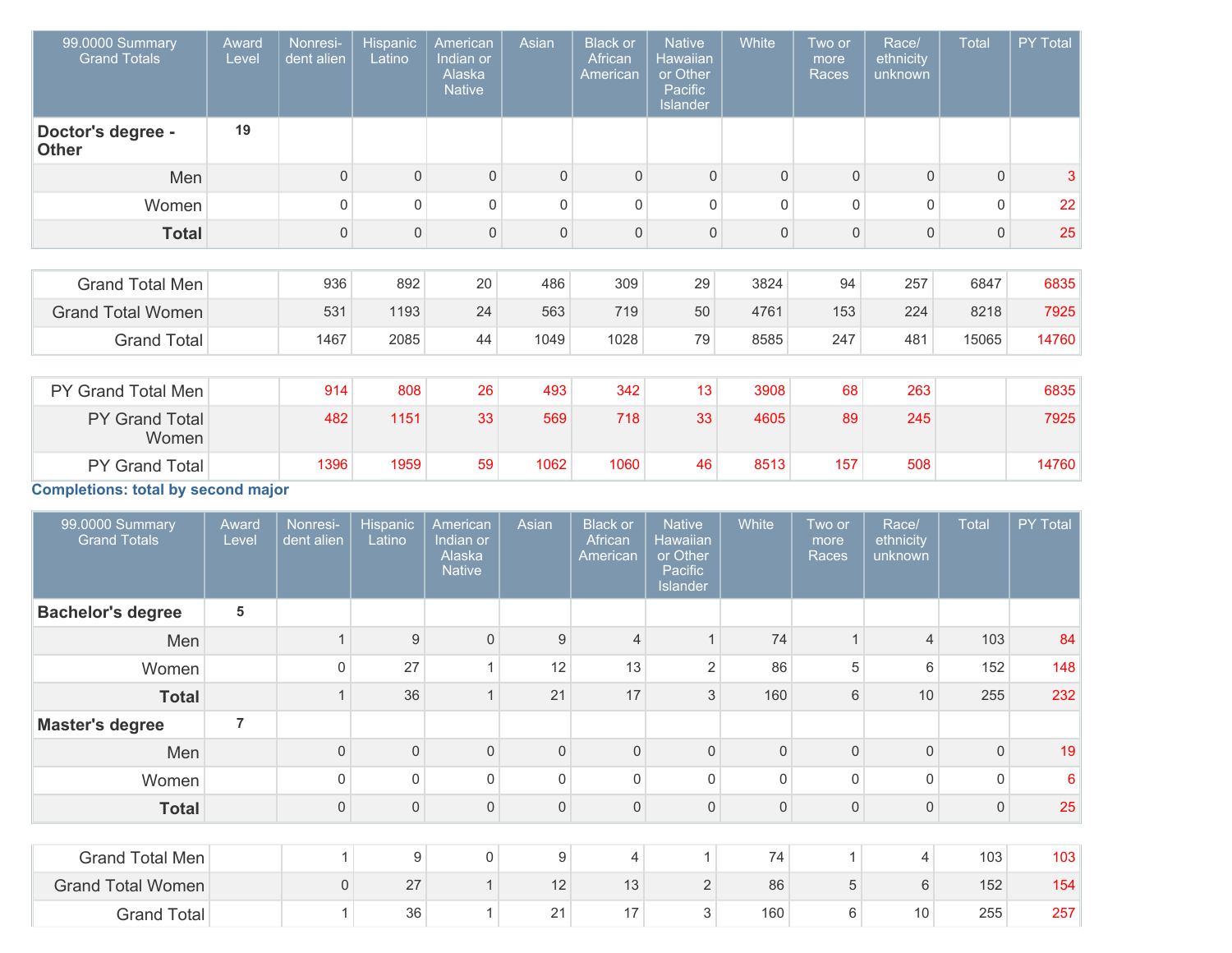| PY Grand Total Men             |                 | 11 |    |    | 68  |  | 103 |
|--------------------------------|-----------------|----|----|----|-----|--|-----|
| <b>PY Grand Total</b><br>Women |                 | 31 | 13 | 15 | 84  |  | 154 |
| <b>PY Grand Total</b>          | 10 <sub>1</sub> | 42 | 22 | 19 | 152 |  | 257 |

the control of the control of the control of the control of the control of the control of the control of the control of the control of the control of the control of the control of the control of the control of the control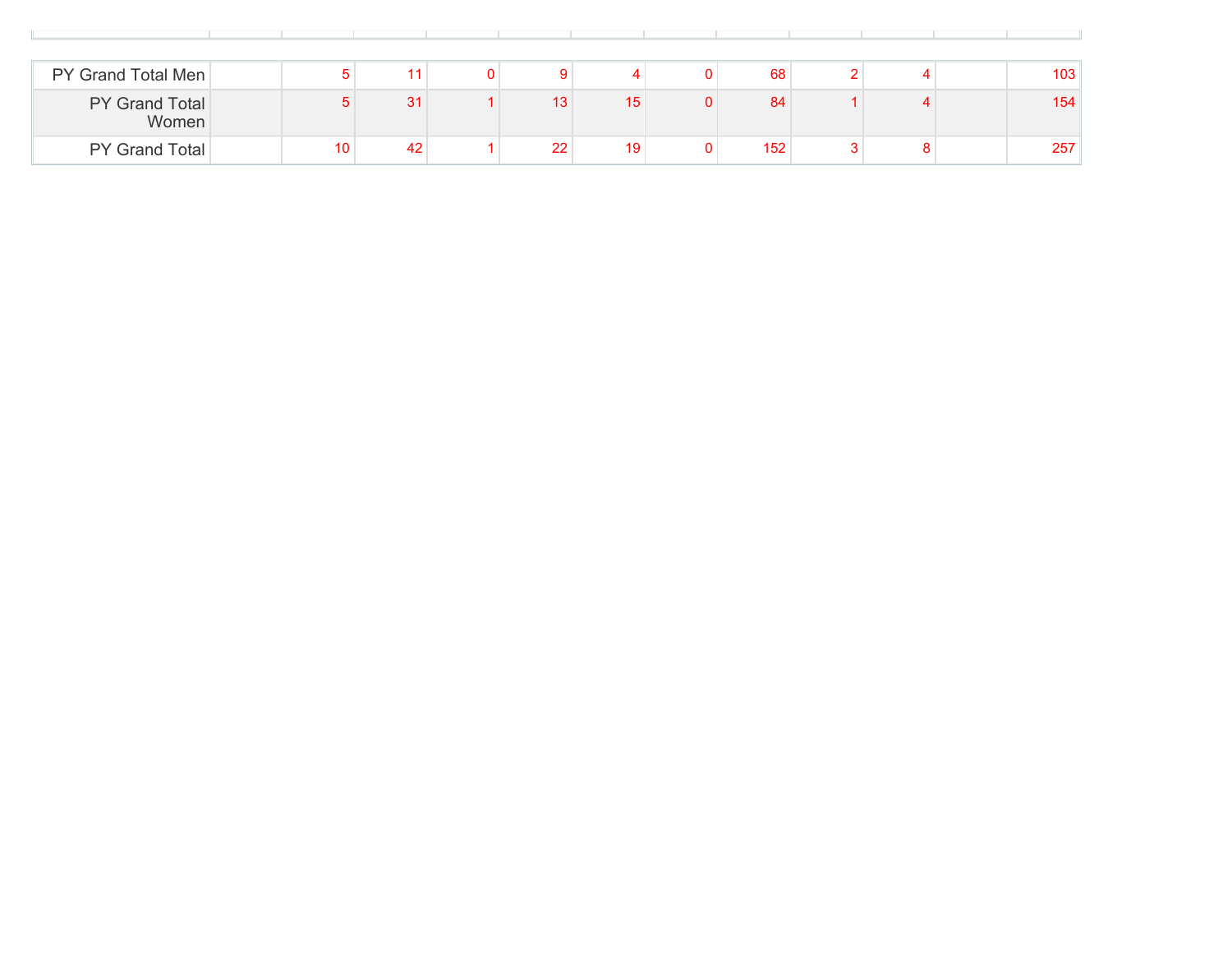## All Completers

Institutions must report the following information. (Some data will be pre-populated from the completions by CIP code data.)

## **All Completers**

Number of students by gender and race and ethnicity earning an award between July 1, 2012 and June 30, 2013. Count each student only once, regardless of how many awards he/she earned. The intent of this screen is to collect an unduplicated count of total numbers of *completers*.

•Report Hispanic/Latino individuals of any race as Hispanic/Latino

|                                                 | Men                       |                 | Women                     |                 | Total<br><b>Students</b> |
|-------------------------------------------------|---------------------------|-----------------|---------------------------|-----------------|--------------------------|
|                                                 | <b>Number of Students</b> | Total<br>Awards | <b>Number of Students</b> | Total<br>Awards |                          |
| Nonresident alien                               | 918                       | 936             | 521                       | 531             | 1,439                    |
| Hispanic/Latino                                 | 811                       | 892             | 1,066                     | 1,193           | 1,877                    |
| American Indian or<br>Alaska Native             | 16                        | 20              | 22                        | 24              | 38                       |
| Asian                                           | 452                       | 486             | 505                       | 563             | 957                      |
| <b>Black or African</b><br>American             | 290                       | 309             | 634                       | 719             | 924                      |
| Native Hawaiian or<br>Other Pacific<br>Islander | 24                        | 29              | 46                        | 50              | 70                       |
| White                                           | 3,566                     | 3,824           | 4,362                     | 4,761           | 7,928                    |
| Two or more races                               | $\overline{87}$           | 94              | 135                       | 153             | 222                      |
| Race and ethnicity<br>unknown                   | 242                       | 257             | 209                       | 224             | 451                      |
| <b>TOTAL</b>                                    | 6,406                     | 6,847           | 7,500                     | 8,218           | 13,906                   |
| PY TOTAL                                        | 6,539                     |                 | 7,616                     |                 | 14,155                   |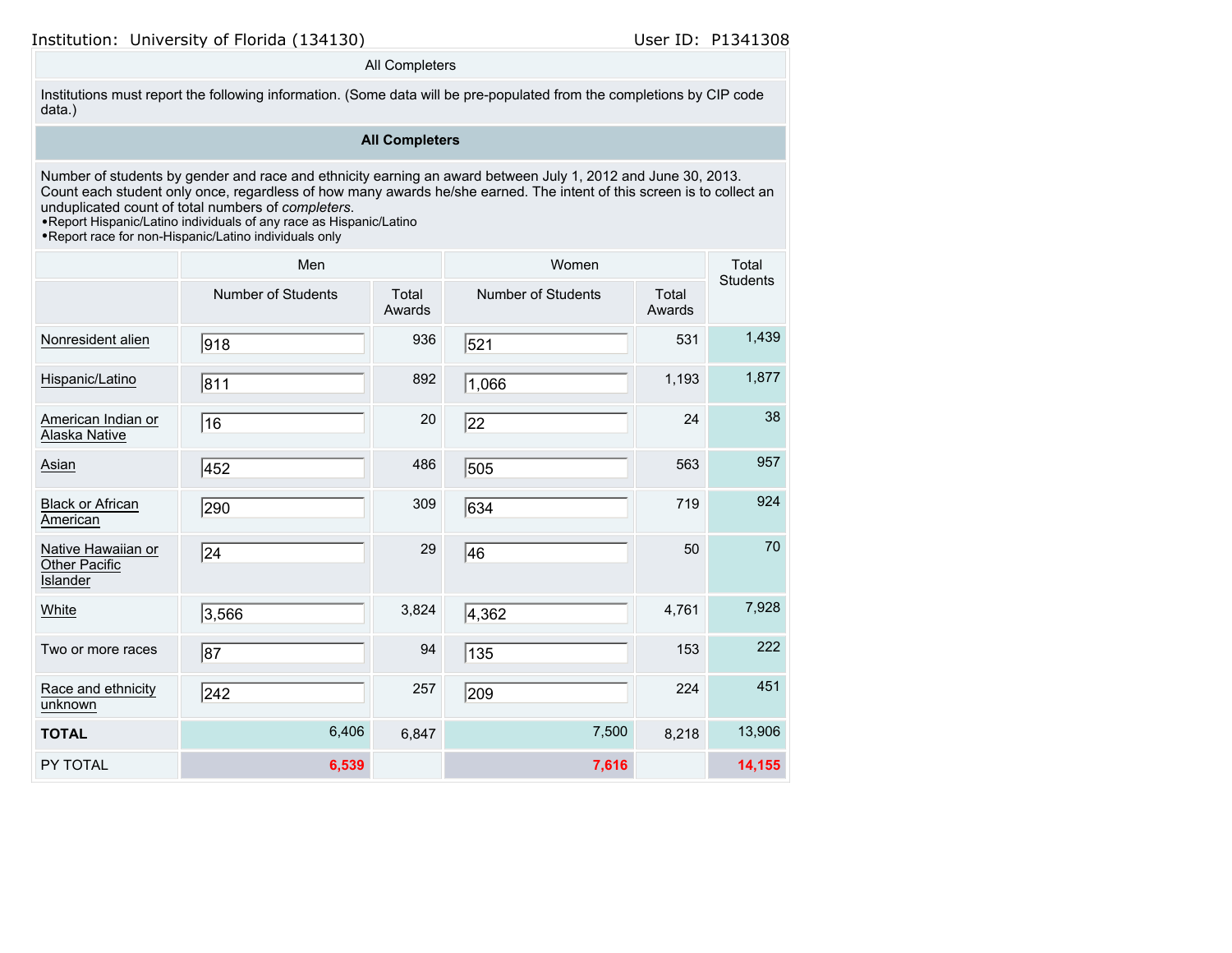#### Completers by Level

Institutions must report the following information. This screen will be shown for each of the following award categories for which completions have been reported:

- Less than 1-year certificates
- At least 1 but less than 4-year certificates
- Associate's degrees
- Bachelor's degrees
- Master's degrees
- Doctor's degrees
- Postbaccalaureate and post-master's certificates

#### **Associate's degrees**

Number of students by gender, by race and ethnicity, and by age earning this award between July 1, 2012 and June 30, 2013. Each student should be counted once per award level. For example, if a student earned a master's degree and a doctor's degree, he/she should be counted once in master's and once in doctor's. A student earning two master's degrees should be counted only once.

•Report Hispanic/Latino individuals of any race as Hispanic/Latino

|                                  | <b>Number of Students</b> | <b>Total Awards</b> |
|----------------------------------|---------------------------|---------------------|
|                                  |                           |                     |
| <b>By Gender</b>                 |                           |                     |
| Men                              | 292                       | 292                 |
| Women                            | 548                       | 548                 |
| <b>TOTAL</b>                     | $\bigcirc$ 840            | 840                 |
| PY TOTAL                         | 210                       |                     |
|                                  |                           |                     |
| <b>By Race/Ethnicity</b>         |                           |                     |
| Nonresident alien                | 1                         | 1                   |
| Hispanic/Latino                  | 154                       | 154                 |
| American Indian or Alaska Native | $\overline{7}$            | $\overline{7}$      |
| Asian                            | 79                        | 79                  |
| <b>Black or African American</b> | 114                       | 114                 |
|                                  |                           |                     |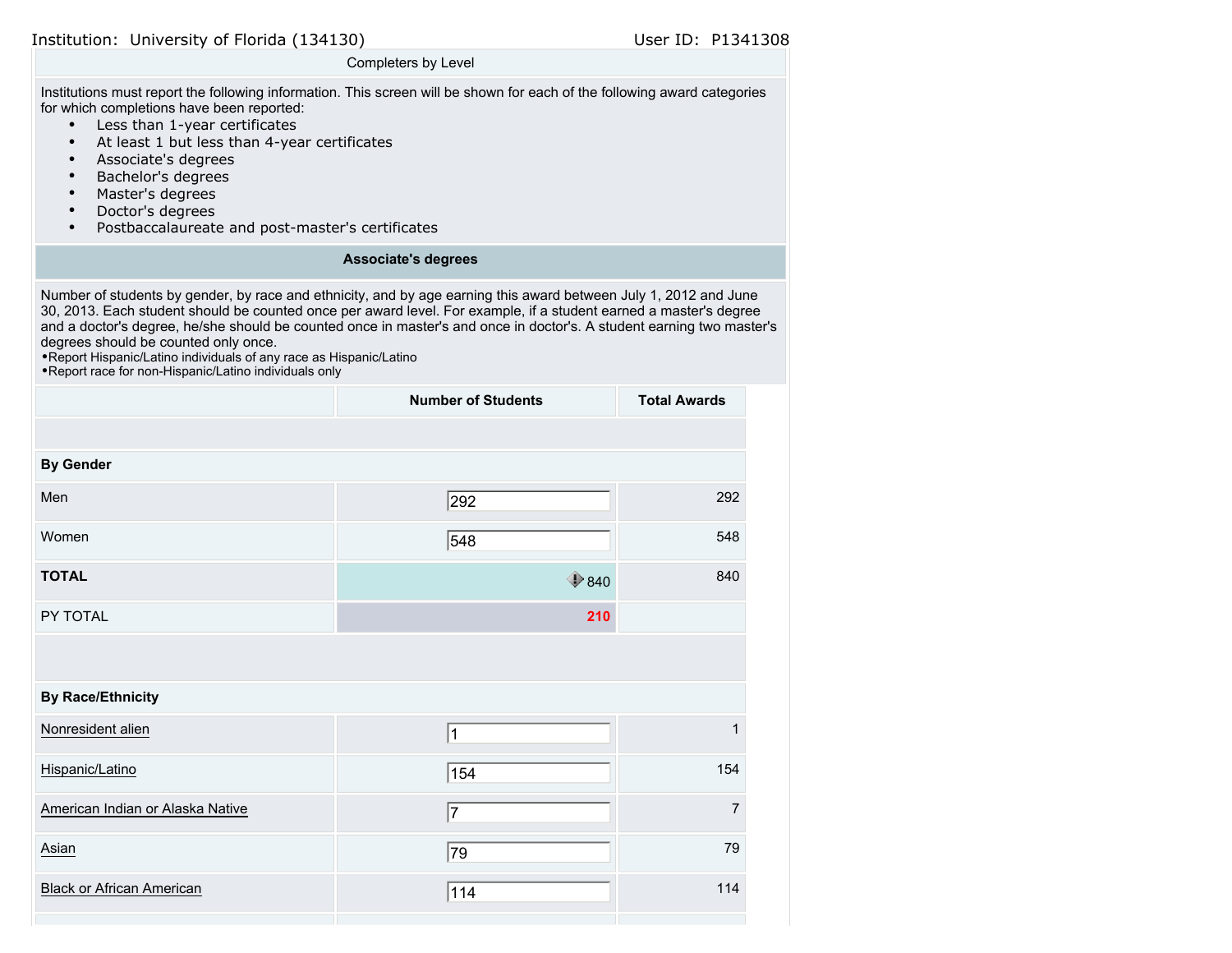| Native Hawaiian or Other Pacific Islander | 10  | $10$ |
|-------------------------------------------|-----|------|
| White                                     | 435 | 435  |
| Two or more races                         | 26  | 26   |
| Race and ethnicity unknown                | 14  | 14   |
| <b>TOTAL</b>                              | 840 | 840  |
|                                           |     |      |
| <b>B</b> By Age                           |     |      |
| Under 18                                  | 10  |      |
| 18-24                                     | 814 |      |
| 25-39                                     | 23  |      |
| 40 and Above                              | 3   |      |
| Age Unknown                               | 10  |      |
| <b>TOTAL</b>                              | 840 | 840  |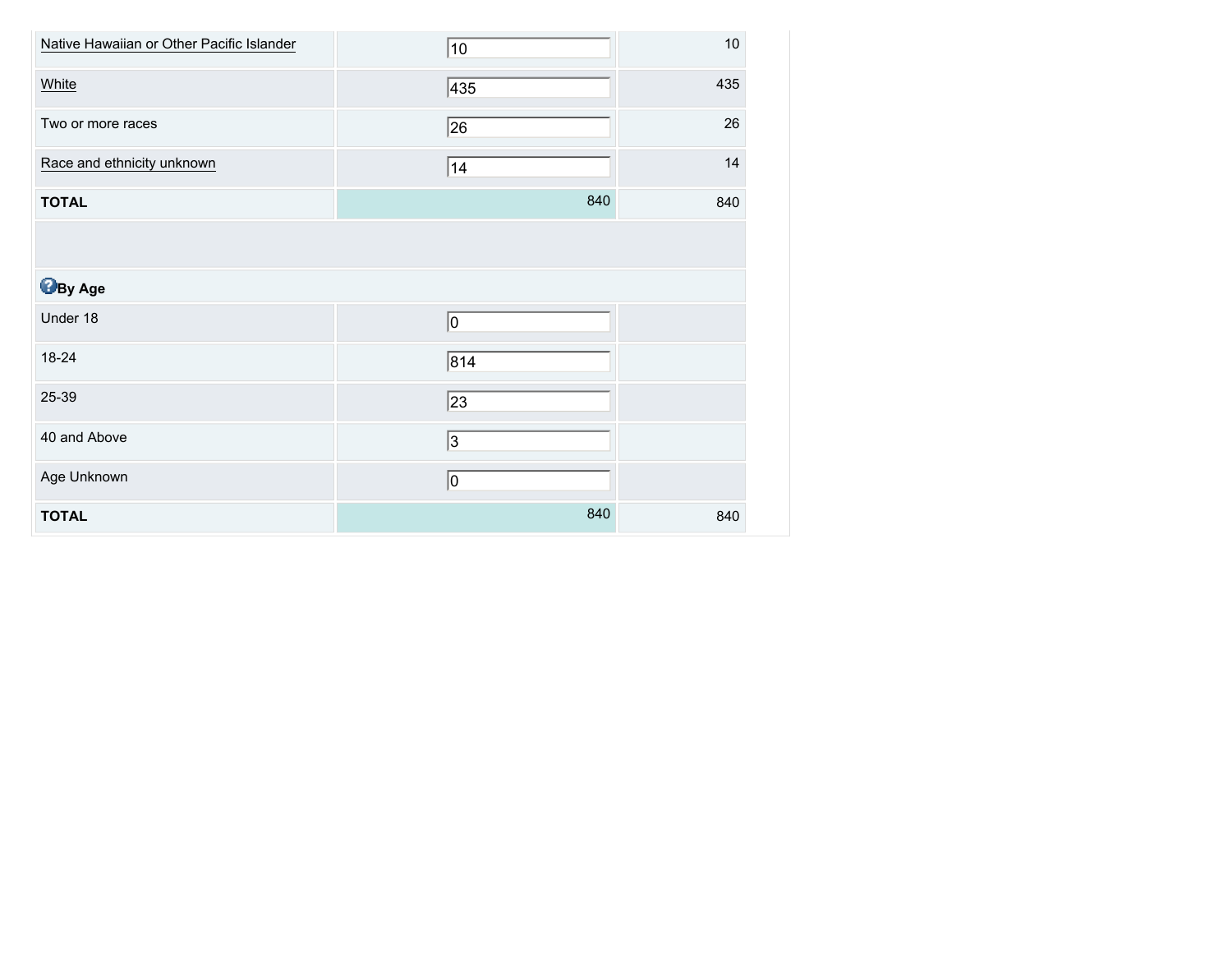#### Completers by Level

Institutions must report the following information. This screen will be shown for each of the following award categories for which completions have been reported:

- Less than 1-year certificates
- At least 1 but less than 4-year certificates
- Associate's degrees
- Bachelor's degrees
- Master's degrees
- Doctor's degrees
- Postbaccalaureate and post-master's certificates

#### **Bachelor's degrees**

Number of students by gender, by race and ethnicity, and by age earning this award between July 1, 2012 and June 30, 2013. Each student should be counted once per award level. For example, if a student earned a master's degree and a doctor's degree, he/she should be counted once in master's and once in doctor's. A student earning two master's degrees should be counted only once.

•Report Hispanic/Latino individuals of any race as Hispanic/Latino

|                                           | <b>Number of Students</b> | <b>Total Awards</b> |
|-------------------------------------------|---------------------------|---------------------|
|                                           |                           |                     |
| <b>By Gender</b>                          |                           |                     |
| Men                                       | 3,407                     | 3,534               |
| Women                                     | 4,514                     | 4,710               |
| <b>TOTAL</b>                              | 7,921                     | 8,244               |
| PY TOTAL                                  | 8,286                     |                     |
|                                           |                           |                     |
| <b>By Race/Ethnicity</b>                  |                           |                     |
| Nonresident alien                         | 81                        | 83                  |
| Hispanic/Latino                           | 1,386                     | 1,450               |
| American Indian or Alaska Native          | 25                        | 27                  |
| Asian                                     | 594                       | 623                 |
| <b>Black or African American</b>          | 651                       | 665                 |
| Native Hawaiian or Other Pacific Islander |                           | 61                  |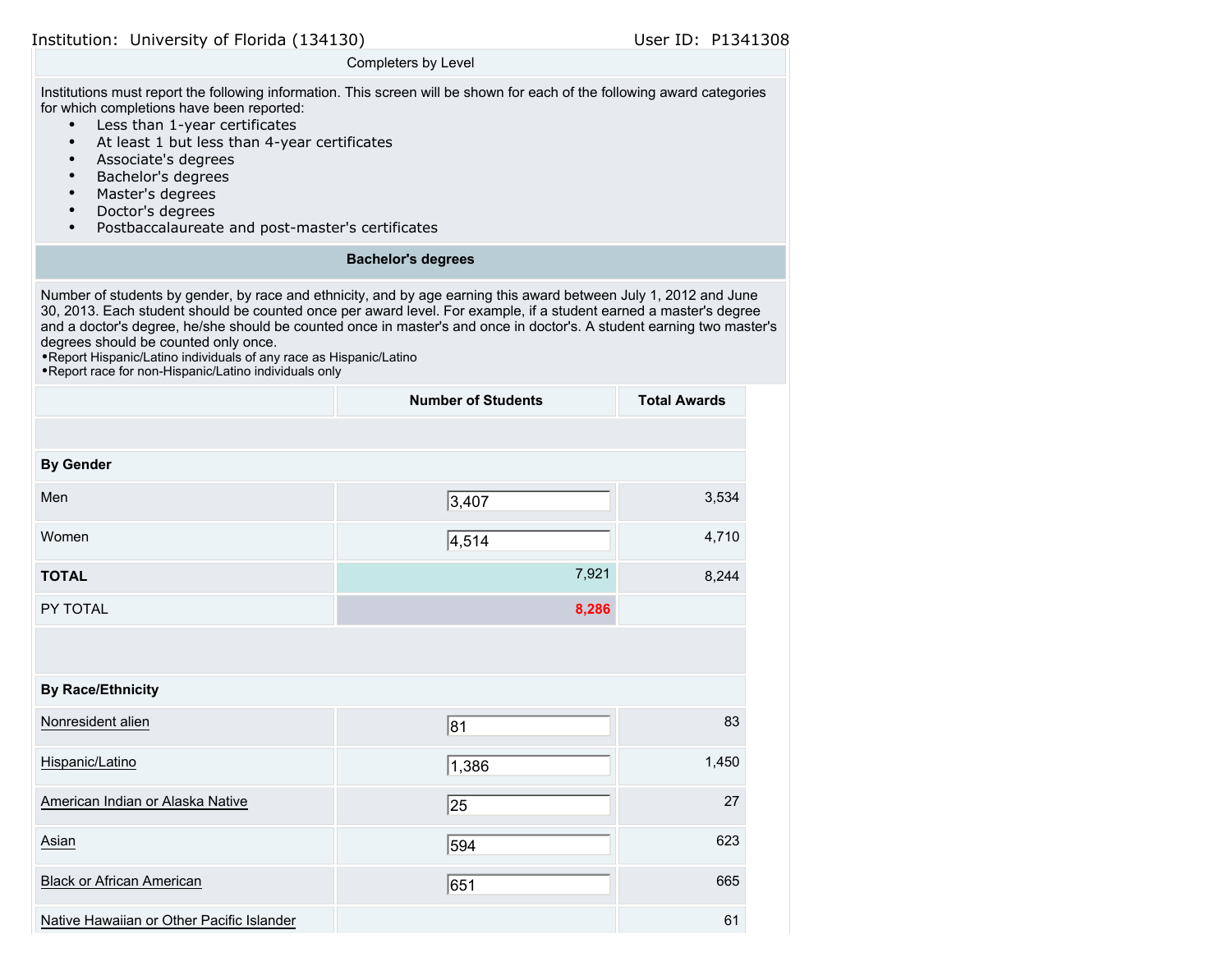|                            | 60    |       |
|----------------------------|-------|-------|
| White                      | 4,727 | 4,915 |
| Two or more races          | 153   | 161   |
| Race and ethnicity unknown | 244   | 259   |
| <b>TOTAL</b>               | 7,921 | 8,244 |
|                            |       |       |
| <b>B</b> By Age            |       |       |
| Under 18                   | 0     |       |
| 18-24                      | 7,037 |       |
| 25-39                      | 801   |       |
| 40 and Above               | 83    |       |
| Age Unknown                | 0     |       |
| <b>TOTAL</b>               | 7,921 | 8,244 |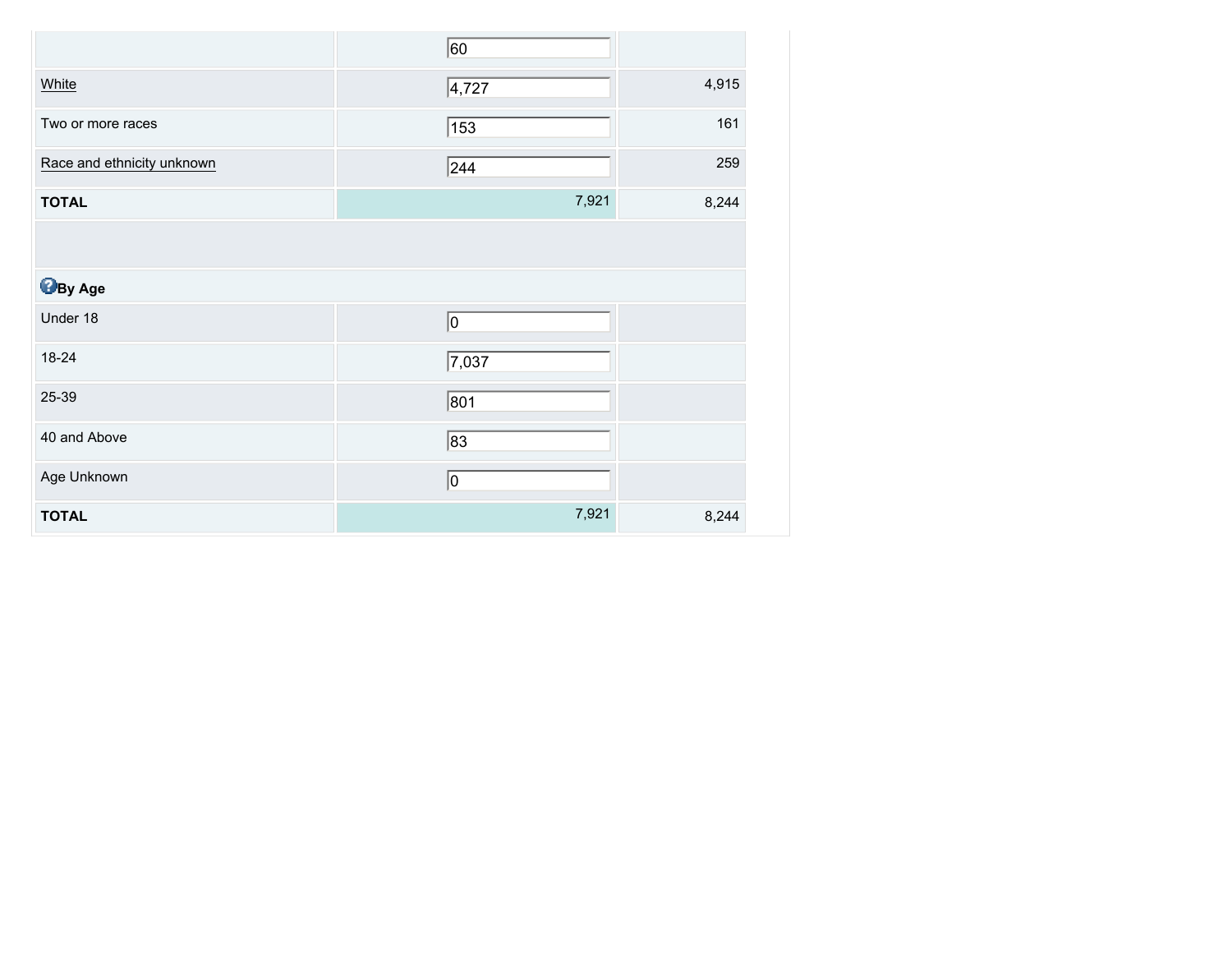#### Completers by Level

Institutions must report the following information. This screen will be shown for each of the following award categories for which completions have been reported:

- Less than 1-year certificates
- At least 1 but less than 4-year certificates
- Associate's degrees
- Bachelor's degrees
- Master's degrees
- Doctor's degrees
- Postbaccalaureate and post-master's certificates

### **Master's degrees**

Number of students by gender, by race and ethnicity, and by age earning this award between July 1, 2012 and June 30, 2013. Each student should be counted once per award level. For example, if a student earned a master's degree and a doctor's degree, he/she should be counted once in master's and once in doctor's. A student earning two master's degrees should be counted only once.

•Report Hispanic/Latino individuals of any race as Hispanic/Latino

|                                           | <b>Number of Students</b> | <b>Total Awards</b> |
|-------------------------------------------|---------------------------|---------------------|
|                                           |                           |                     |
| <b>By Gender</b>                          |                           |                     |
| Men                                       | 2,052                     | 2,069               |
| Women                                     | 1,853                     | 1,860               |
| <b>TOTAL</b>                              | 3,905                     | 3,929               |
| PY TOTAL                                  | 3,896                     |                     |
|                                           |                           |                     |
| <b>By Race/Ethnicity</b>                  |                           |                     |
| Nonresident alien                         | 1,050                     | 1,055               |
| Hispanic/Latino                           | 281                       | 283                 |
| American Indian or Alaska Native          | 5                         | 5                   |
| Asian                                     | 181                       | 181                 |
| <b>Black or African American</b>          | 151                       | 152                 |
| Native Hawaiian or Other Pacific Islander |                           | $\overline{7}$      |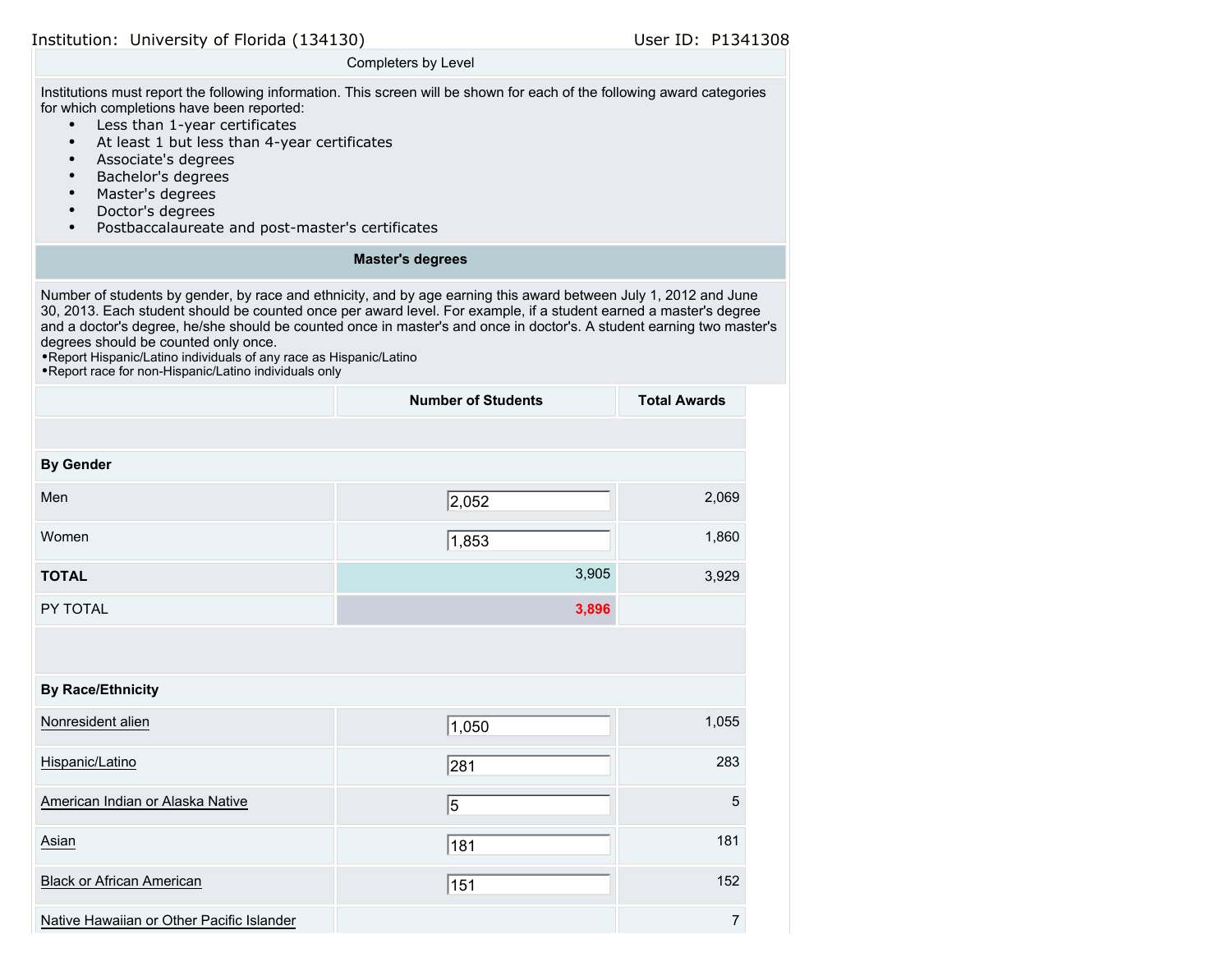|                            | 7              |       |
|----------------------------|----------------|-------|
| White                      | $\sqrt{2,047}$ | 2,062 |
| Two or more races          | 49             | 49    |
| Race and ethnicity unknown | 134            | 135   |
| <b>TOTAL</b>               | 3,905          | 3,929 |
|                            |                |       |
| <b>By Age</b>              |                |       |
| Under 18                   | 0              |       |
| 18-24                      | 1,173          |       |
| 25-39                      | $\sqrt{2,472}$ |       |
| 40 and Above               | 260            |       |
| Age Unknown                | 10             |       |
| <b>TOTAL</b>               | 3,905          | 3,929 |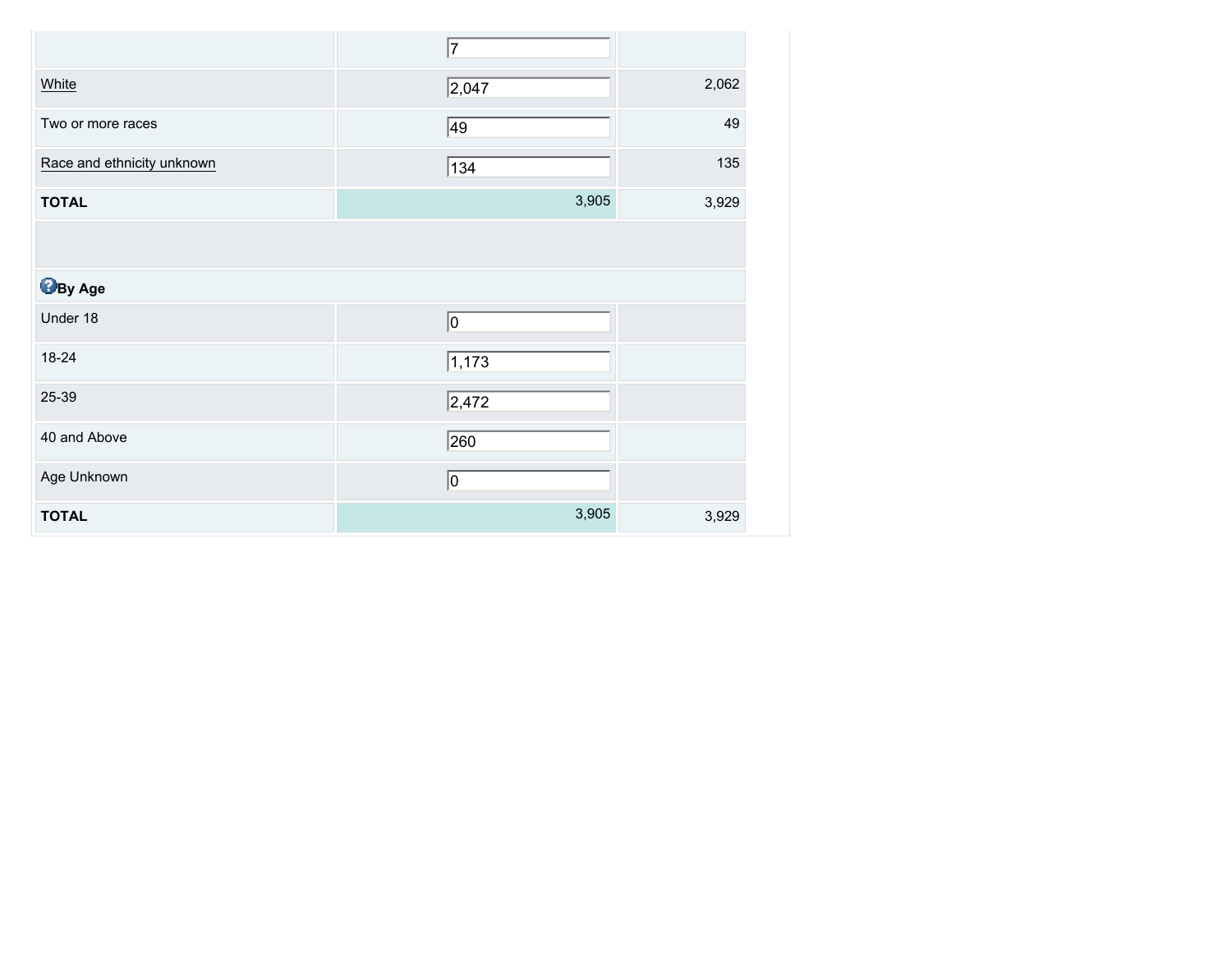#### Completers by Level

Institutions must report the following information. This screen will be shown for each of the following award categories for which completions have been reported:

- Less than 1-year certificates
- At least 1 but less than 4-year certificates
- Associate's degrees
- Bachelor's degrees
- Master's degrees
- Doctor's degrees
- Postbaccalaureate and post-master's certificates

#### **Doctor's degrees**

Number of students by gender, by race and ethnicity, and by age earning this award between July 1, 2012 and June 30, 2013. Each student should be counted once per award level. For example, if a student earned a master's degree and a doctor's degree, he/she should be counted once in master's and once in doctor's. A student earning two master's degrees should be counted only once.

•Report Hispanic/Latino individuals of any race as Hispanic/Latino

|                                           | <b>Number of Students</b> | <b>Total Awards</b> |
|-------------------------------------------|---------------------------|---------------------|
|                                           |                           |                     |
| <b>By Gender</b>                          |                           |                     |
| Men                                       | 940                       | 940                 |
| Women                                     | 1,024                     | 1,024               |
| <b>TOTAL</b>                              | 1,964                     | 1,964               |
| PY TOTAL                                  | 1,954                     |                     |
|                                           |                           |                     |
| <b>By Race/Ethnicity</b>                  |                           |                     |
| Nonresident alien                         | 326                       | 326                 |
| Hispanic/Latino                           | 184                       | 184                 |
| American Indian or Alaska Native          | 5                         | 5                   |
| Asian                                     | 163                       | 163                 |
| <b>Black or African American</b>          | 87                        | 87                  |
| Native Hawaiian or Other Pacific Islander |                           | $\mathbf{1}$        |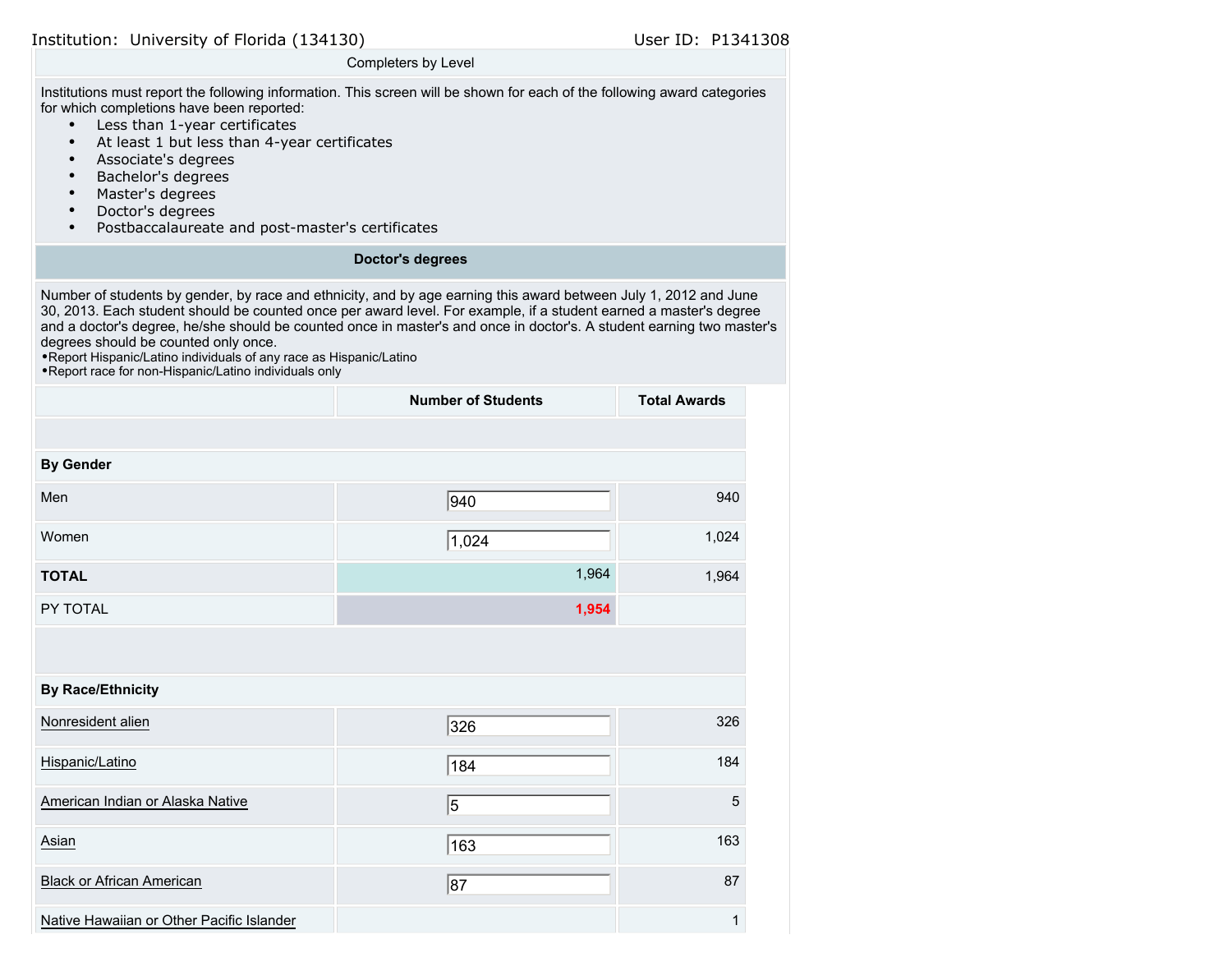|                            | $\mathbf 1$  |        |
|----------------------------|--------------|--------|
| White                      | 1,116        | 1,116  |
| Two or more races          | 10           | $10$   |
| Race and ethnicity unknown | 72           | $72\,$ |
| <b>TOTAL</b>               | 1,964        | 1,964  |
|                            |              |        |
| <b>B</b> By Age            |              |        |
| Under 18                   | O            |        |
| 18-24                      | 53           |        |
| 25-39                      | 1,668        |        |
| 40 and Above               | $\sqrt{243}$ |        |
| Age Unknown                | 0            |        |
| <b>TOTAL</b>               | 1,964        | 1,964  |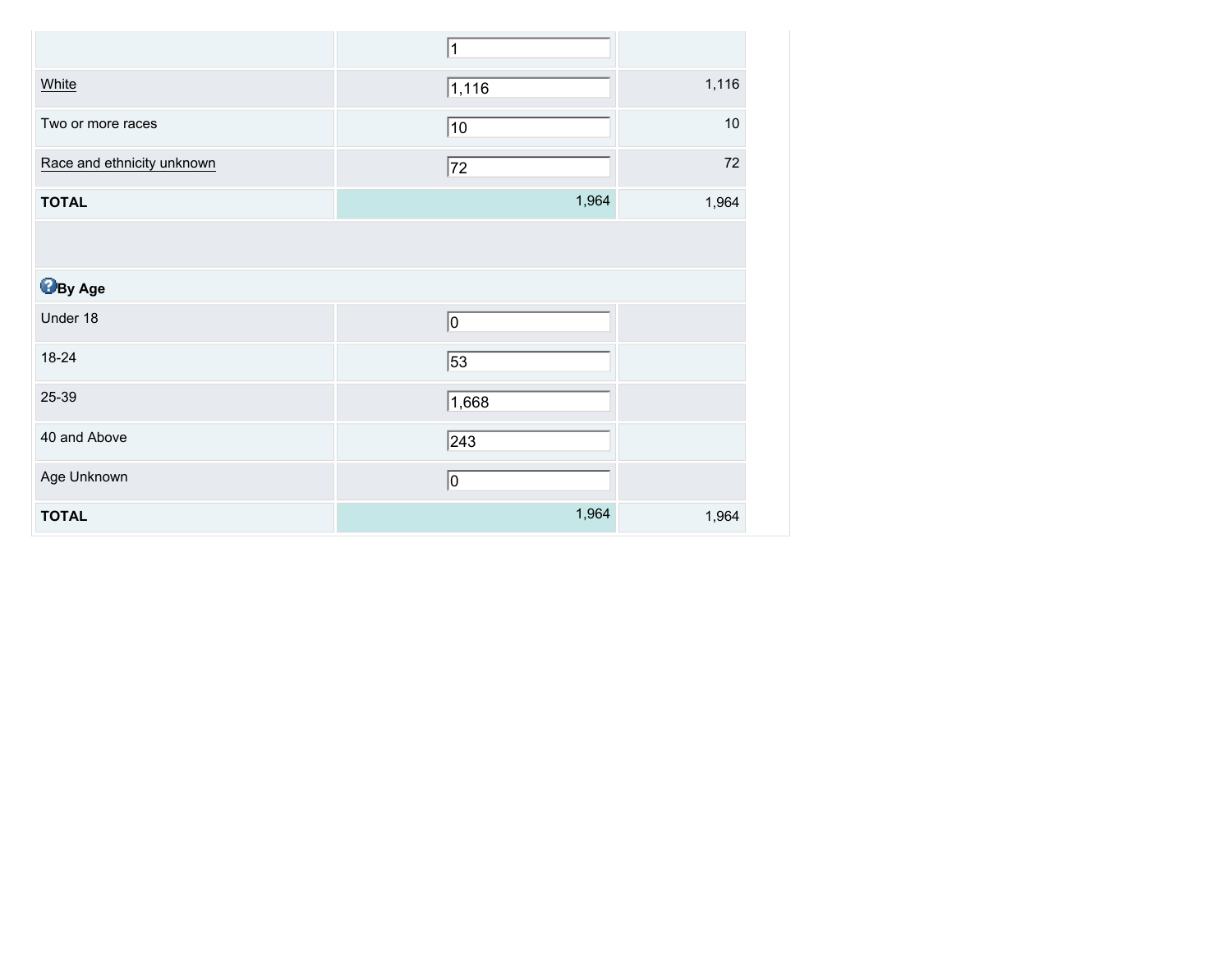#### Completers by Level

Institutions must report the following information. This screen will be shown for each of the following award categories for which completions have been reported:

- Less than 1-year certificates
- At least 1 but less than 4-year certificates
- Associate's degrees
- Bachelor's degrees
- Master's degrees
- Doctor's degrees
- Postbaccalaureate and post-master's certificates

#### **Postbaccalaureate and post-master's certificates**

Number of students by gender, by race and ethnicity, and by age earning this award between July 1, 2012 and June 30, 2013. Each student should be counted once per award level. For example, if a student earned a master's degree and a doctor's degree, he/she should be counted once in master's and once in doctor's. A student earning two master's degrees should be counted only once.

•Report Hispanic/Latino individuals of any race as Hispanic/Latino

|                                           | <b>Number of Students</b> | <b>Total Awards</b> |
|-------------------------------------------|---------------------------|---------------------|
|                                           |                           |                     |
| <b>By Gender</b>                          |                           |                     |
| Men                                       | 12                        | 12                  |
| Women                                     | 76                        | 76                  |
| <b>TOTAL</b>                              | 88                        | 88                  |
| PY TOTAL                                  | 71                        |                     |
|                                           |                           |                     |
| <b>By Race/Ethnicity</b>                  |                           |                     |
| Nonresident alien                         | $\vert$ 2                 | $\overline{2}$      |
| Hispanic/Latino                           | 14                        | 14                  |
| American Indian or Alaska Native          | 10                        | $\pmb{0}$           |
| Asian                                     | 3                         | 3                   |
| <b>Black or African American</b>          | 10                        | 10                  |
| Native Hawaiian or Other Pacific Islander |                           | 0                   |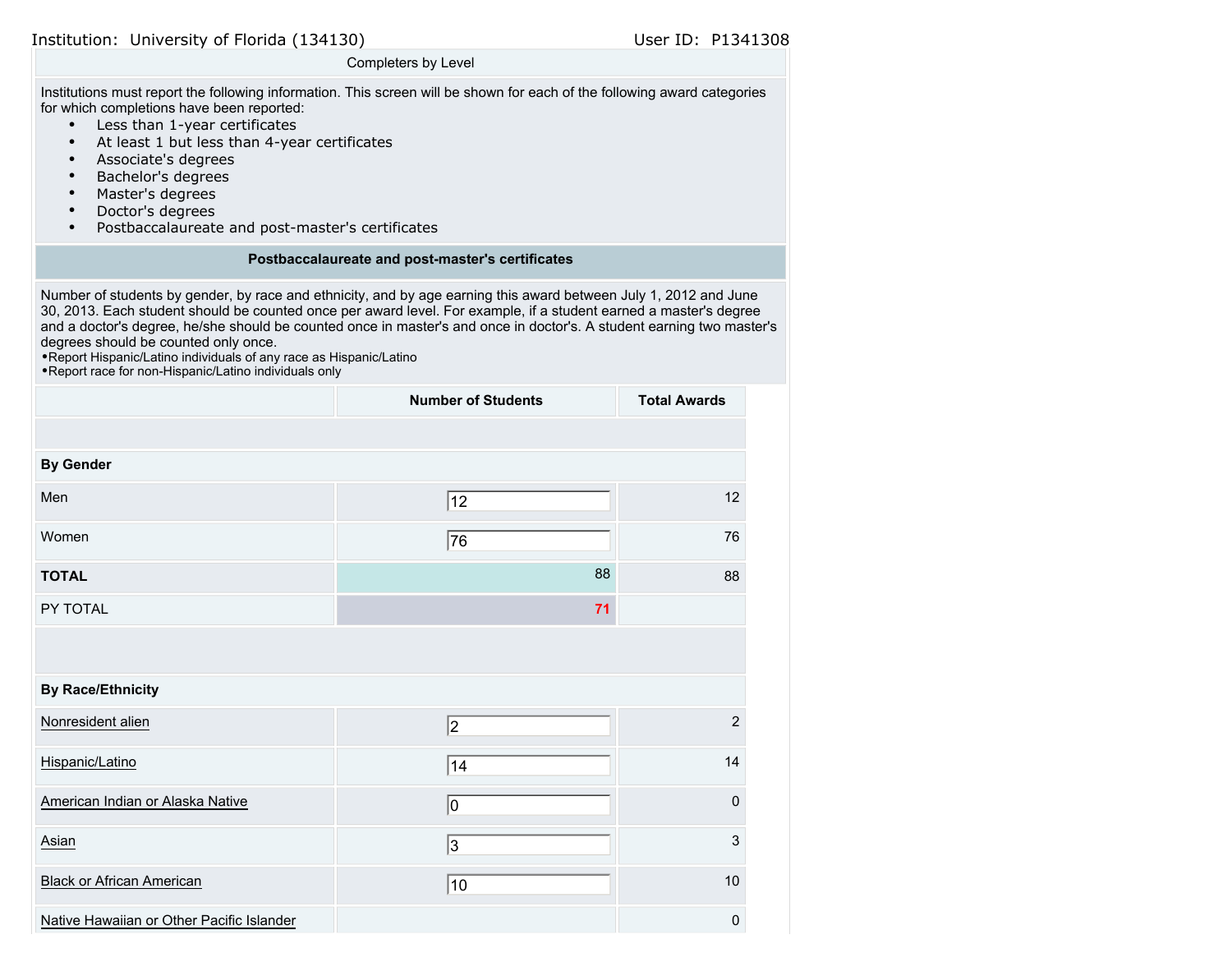|                            | 0  |    |
|----------------------------|----|----|
| White                      | 57 | 57 |
| Two or more races          | 1  | 1  |
| Race and ethnicity unknown | 1  | 1  |
| <b>TOTAL</b>               | 88 | 88 |
|                            |    |    |
| <b>By Age</b>              |    |    |
| Under 18                   | 0  |    |
| 18-24                      | 10 |    |
| 25-39                      | 62 |    |
| 40 and Above               | 16 |    |
| Age Unknown                | 10 |    |
| <b>TOTAL</b>               | 88 | 88 |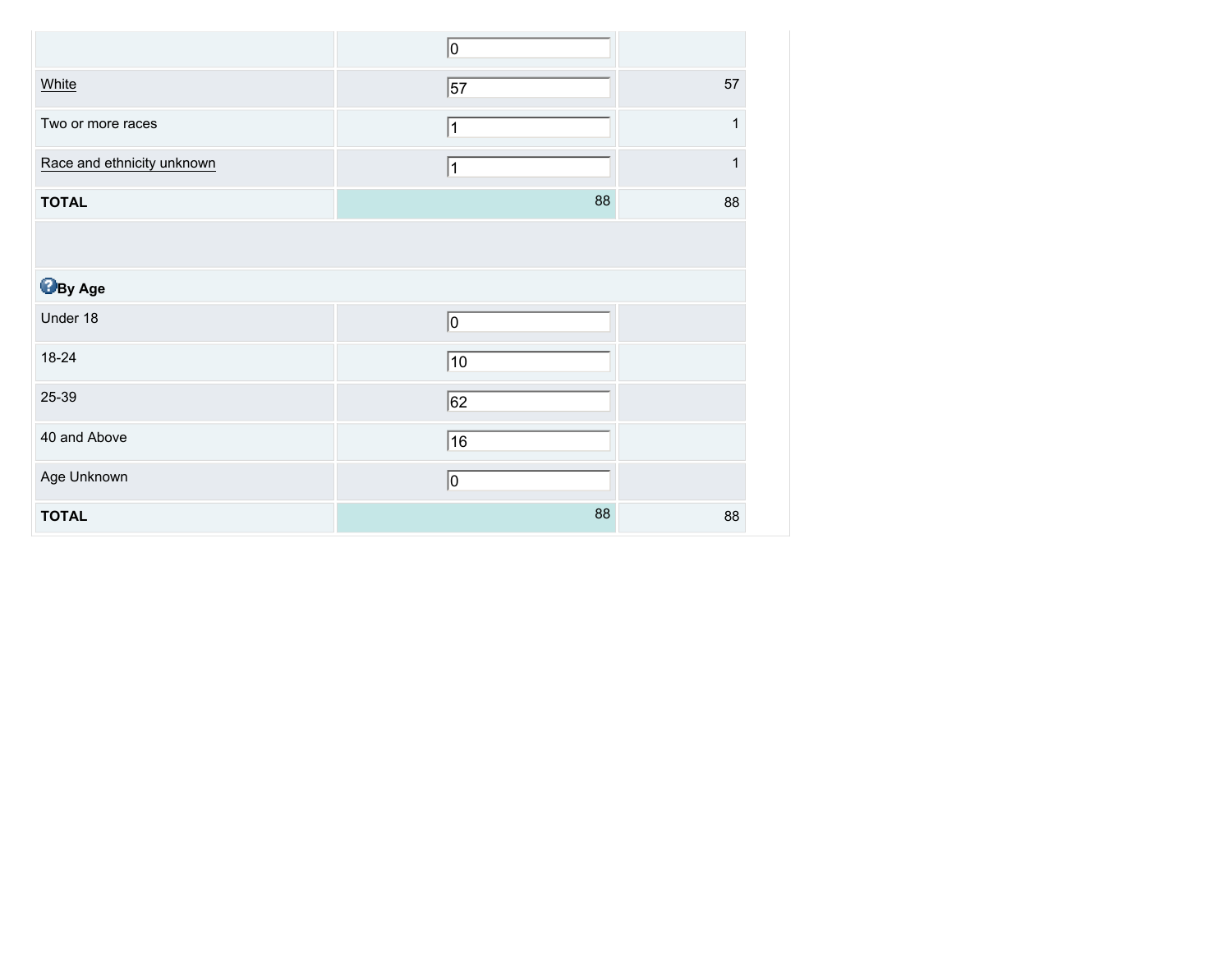**Summary** IPEDS collects important information regarding your institution. All data reported in IPEDS survey components become available in the IPEDS Data Center and appear as aggregated data in various Department of Education reports. Additionally, some of the reported data appears specifically for your institution through the College Navigator website and is included in your institution's Data Feedback Report (DFR). The purpose of this summary is to provide you an opportunity to view some of the data that, when accepted through the IPEDS quality control process, will appear on the College Navigator website and/or your DFR. College Navigator is updated approximately three months after the data collection period closes and Data Feedback Reports will be available through the [Data Center](http://nces.ed.gov/ipeds/datacenter/) and sent to your institution's CEO in November 2014.

Please review your data for accuracy. If you have questions about the data displayed below after reviewing the data reported on the survey screens, please contact the IPEDS Help Desk at: 1-877-225-2568 or ipedshelp@rti.org.

#### Summary of Completions Data

| <b>Award Level</b>                       | <b>Number of Completions</b> |                       |  |
|------------------------------------------|------------------------------|-----------------------|--|
|                                          | 1 <sup>st</sup> major        | 2 <sup>nd</sup> major |  |
| Associate's degree                       | 840                          | 0                     |  |
| Bachelors degree or equivalent           | 8,244                        | 255                   |  |
| Master's degree                          | 3,929                        | 0                     |  |
| Post-master's certificate                | 88                           | 0                     |  |
| Doctor's degree - research/scholarship   | 742                          | 0                     |  |
| Doctor's degree - professional practice  | 1,222                        | 0                     |  |
| Doctor's degree - other                  | $\Omega$                     | 0                     |  |
| Total number of degrees and certificates | 15.065                       |                       |  |

#### Summary of Completers Data

|                | <b>Number of Students</b> |       |              |  |
|----------------|---------------------------|-------|--------------|--|
|                | Men                       | Women | <b>Total</b> |  |
| All Completers | 6.406                     | 7.500 | 13.906       |  |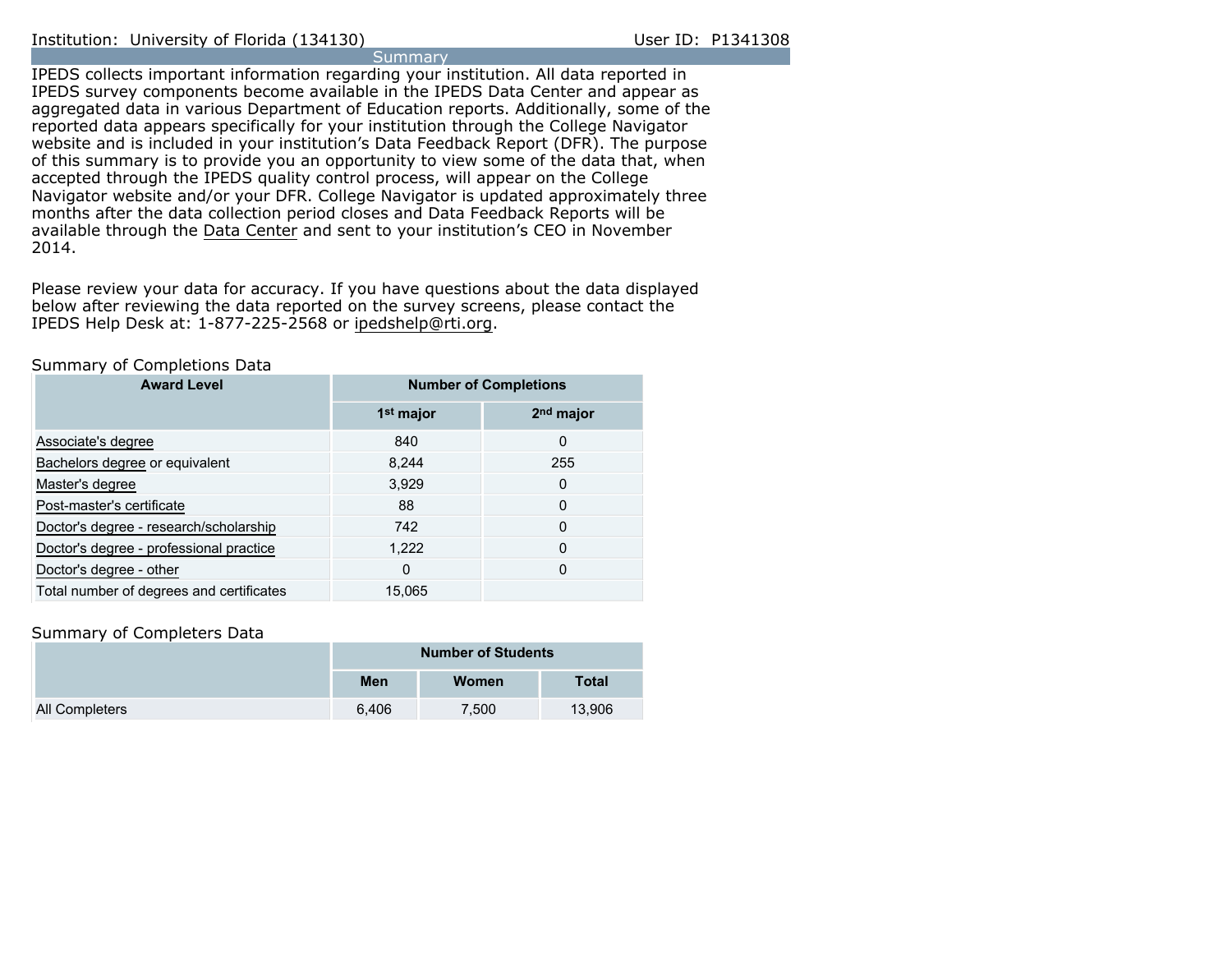## **Completions**

## **University of Florida (134130)**

| Source                                                                                                                                             | Description                                                                                                                                                                                                                                                          | Severity    | Resolved | Options |  |
|----------------------------------------------------------------------------------------------------------------------------------------------------|----------------------------------------------------------------------------------------------------------------------------------------------------------------------------------------------------------------------------------------------------------------------|-------------|----------|---------|--|
| <b>Global Edits</b>                                                                                                                                |                                                                                                                                                                                                                                                                      |             |          |         |  |
| <b>Edits</b>                                                                                                                                       | Perform Your institution reported offering award level(s) (2:6) in the<br>prior year IC Header survey, but you did not report offering<br>any programs at this level here. Please correct your data or<br>explain the discrepancy. (Error #10528)                    | Explanation | Yes      |         |  |
|                                                                                                                                                    | Reason: The official offering of certificates is a new process. The placement of these awards in the Board of Governors system<br>has not yet been determined.                                                                                                       |             |          |         |  |
| Perform<br>Edits                                                                                                                                   | Your institution did not report offering award level(s) (19) in<br>the prior year IC Header survey, but you indicated that one<br>or more programs are offered at this level here. Please<br>correct your data or explain the discrepancy. (Error #10529)            | Explanation | Yes      |         |  |
| Reason:                                                                                                                                            | A request has already been submitted to the Board of Governors to place the Doctor of Education be placed in the<br>Doctor's degree - professional practice category.                                                                                                |             |          |         |  |
| Perform<br><b>Edits</b>                                                                                                                            | Current year completions (28) are outside the expected<br>range when compared to completions reported in the prior<br>year (57) for: Men, 2-digit field (4), award level (7). Please<br>correct your data or explain. (Error #10504)                                 | Explanation | Yes      |         |  |
|                                                                                                                                                    | Reason: There have been fluctuations in graduate enrollment which has caused some increases and some decreases throughout<br>our various programs.                                                                                                                   |             |          |         |  |
| Perform<br>Edits                                                                                                                                   | Current year completions (292) are outside the expected<br>range when compared to completions reported in the prior<br>year (81) for: Men, 2-digit field (24), award level (3). Please<br>correct your data or explain. (Error #10504)                               | Explanation | Yes      |         |  |
|                                                                                                                                                    | Reason: A system change was implemented which caused this increase.                                                                                                                                                                                                  |             |          |         |  |
| Perform<br>Edits                                                                                                                                   | Current year completions (548) are outside the expected<br>range when compared to completions reported in the prior<br>year (129) for: Women, 2-digit field (24), award level (3).<br>Please correct your data or explain. (Error #10506)                            | Explanation | Yes      |         |  |
|                                                                                                                                                    | Reason: A system change was implemented which caused this increase.                                                                                                                                                                                                  |             |          |         |  |
| Perform<br>Edits                                                                                                                                   | Current year completions (37) are outside the expected<br>range when compared to completions reported in the prior<br>year (21) for: Men, 2-digit field (40), award level (7). Please<br>correct your data or explain. (Error #10503)                                | Explanation | Yes      |         |  |
|                                                                                                                                                    | Reason: There have been fluctuations in graduate enrollment which has caused some increases and some decreases throughout<br>our various programs.                                                                                                                   |             |          |         |  |
| Perform<br>Edits                                                                                                                                   | Current year completions (18) are outside the expected<br>range when compared to completions reported in the prior<br>year (35) for: Women, 2-digit field (42), award level (7).<br>Please correct your data or explain. (Error #10505)                              | Explanation | Yes      |         |  |
| Reason: There have been fluctuations in graduate enrollment which has caused some increases and some decreases throughout<br>our various programs. |                                                                                                                                                                                                                                                                      |             |          |         |  |
| <b>Screen: Completers- Associate's degrees</b>                                                                                                     |                                                                                                                                                                                                                                                                      |             |          |         |  |
| Screen<br>Entry                                                                                                                                    | The total number of completers (Men + Women) reported for Explanation<br>this award level (840) is outside the expected range when<br>compared to the prior year value. Please correct your data<br>or contact the IPEDS Help Desk for assistance. (Error<br>#10584) |             | Yes      |         |  |

Edit Report